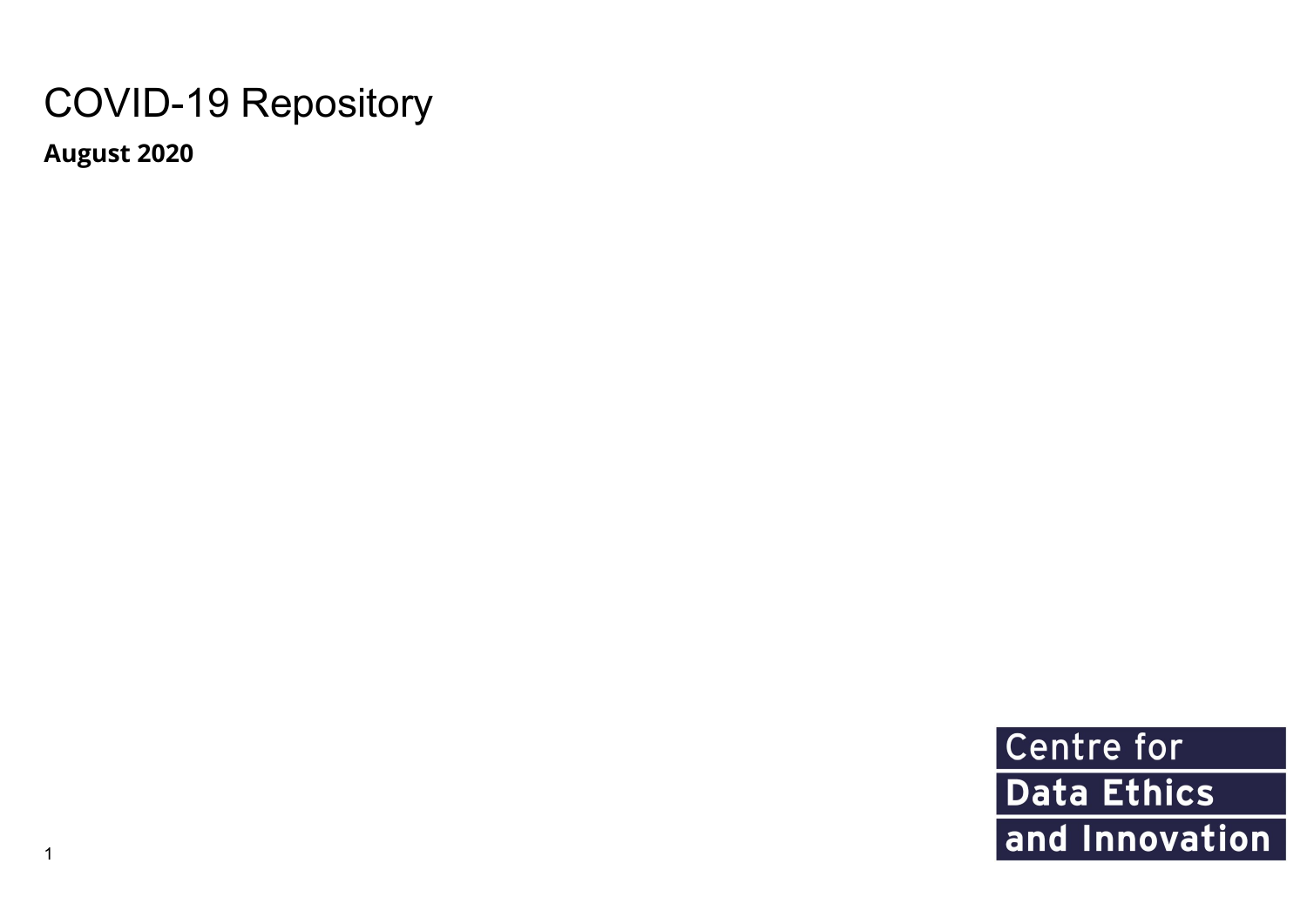### **Contents**

| <b>Overview</b>                         | $\overline{\mathbf{3}}$ |
|-----------------------------------------|-------------------------|
| <b>Full Repository</b>                  | $\overline{\mathbf{4}}$ |
| <b>Digital</b>                          | <u>44</u>               |
| <b>Health &amp; Social Care</b>         | <u>53</u>               |
| <b>Crime &amp; Justice</b>              | <u>73</u>               |
| <b>Education &amp; Young People</b>     | <u>75</u>               |
| <b>Employment</b>                       | <u>78</u>               |
| <b>Economic Recovery</b>                | <u>81</u>               |
| <b>Defence &amp; Security</b>           | <u>84</u>               |
| <b>Manufacturing &amp; Supply Chain</b> | <u>85</u>               |
| <b>Transport</b>                        | <u>87</u>               |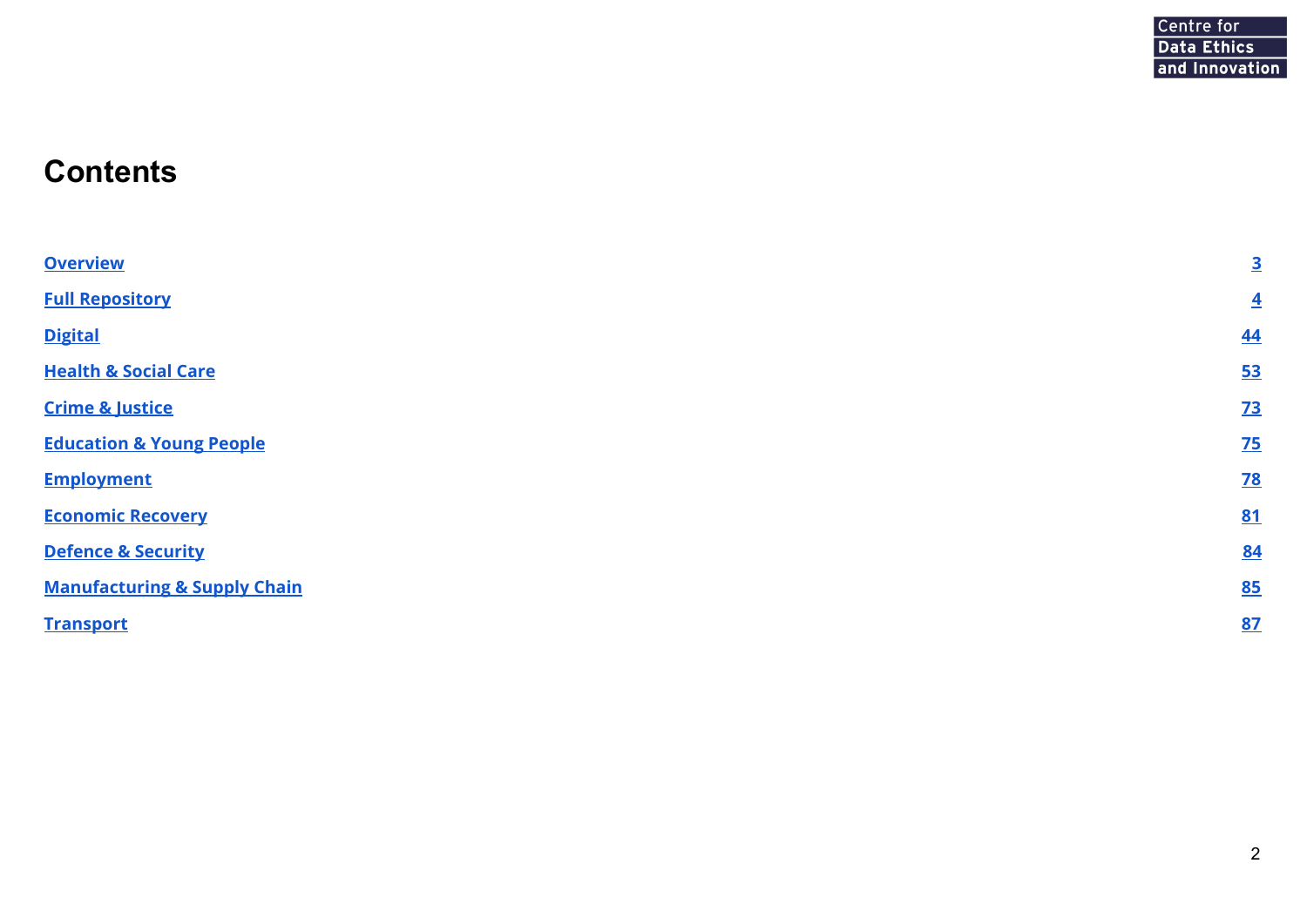### <span id="page-2-0"></span>**Overview**

- The repository is a database of new uses of data and artificial intelligence that have aims specifically for countering and mitigating the effects of COVID-19.
- We are focusing on archetypal applications of data and AI to solve specific issues, capturing key examples, and recognising that different implementations carry different benefits and risks.
- When we use the term "effects", we are not just directly referring to the public health crisis. Rather, we are also speaking broadly to the consequences of lockdown measures, the need to support economic recovery, and the ability to improve future resilience.
- **●** We strongly encourage anyone who has identified use-cases that we have missed to contact the team directly via the following email: **[c19-repository@culture.gov.uk](mailto:c19-repository@culture.gov.uk)**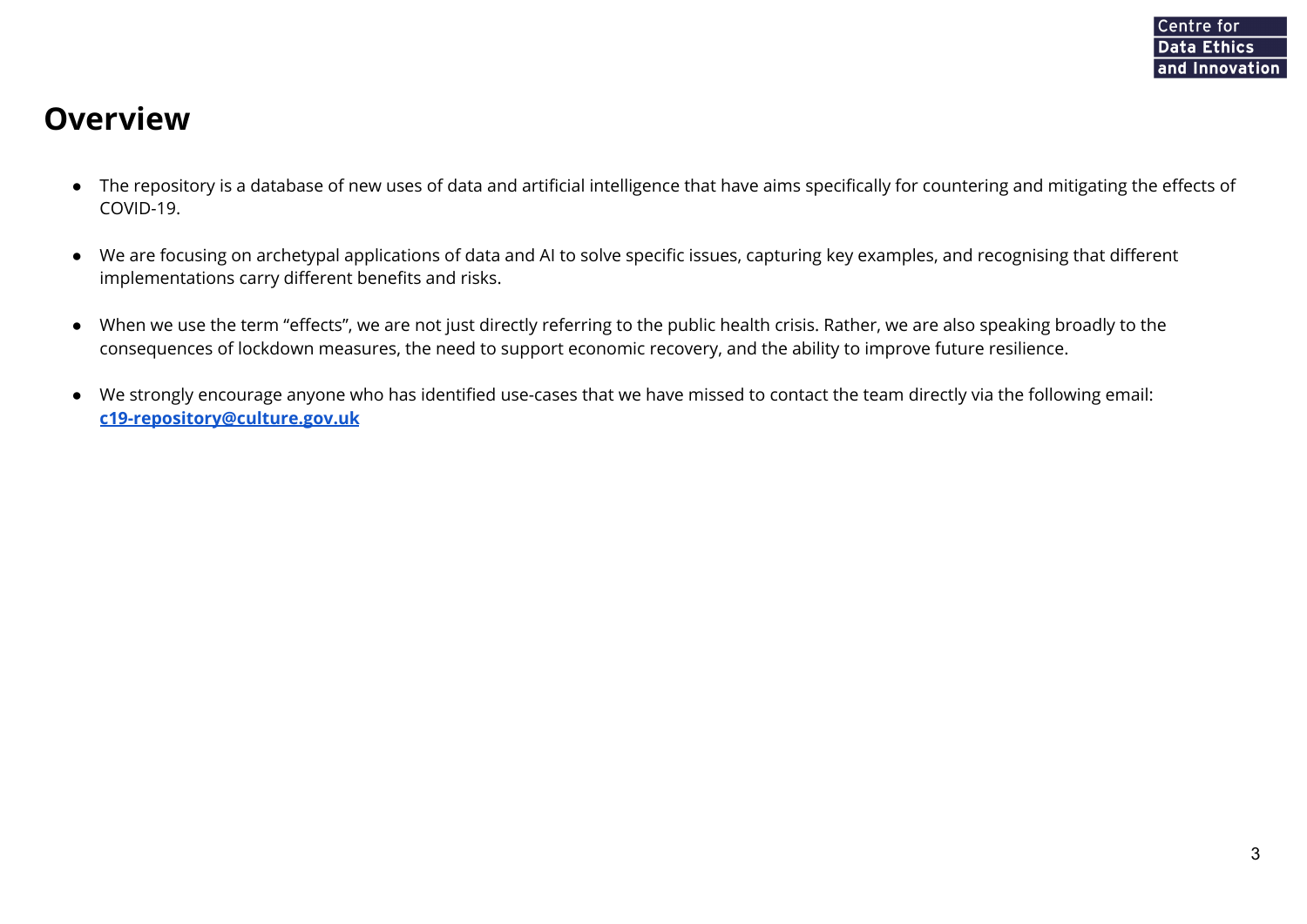### <span id="page-3-0"></span>**Full Repository**

|                            |                |                                                                                        | <b>USE CASE</b>                                                                                                                                                                                                                                                                                                                                                                                                                                                                                                                                                                                                                                                                                                                                                                                                                                                                                                                                                                       |                                                                |                                                                                                      |                                                                       |                                | <b>ADOPTION</b>                                                  |                                                                                   |
|----------------------------|----------------|----------------------------------------------------------------------------------------|---------------------------------------------------------------------------------------------------------------------------------------------------------------------------------------------------------------------------------------------------------------------------------------------------------------------------------------------------------------------------------------------------------------------------------------------------------------------------------------------------------------------------------------------------------------------------------------------------------------------------------------------------------------------------------------------------------------------------------------------------------------------------------------------------------------------------------------------------------------------------------------------------------------------------------------------------------------------------------------|----------------------------------------------------------------|------------------------------------------------------------------------------------------------------|-----------------------------------------------------------------------|--------------------------------|------------------------------------------------------------------|-----------------------------------------------------------------------------------|
|                            |                |                                                                                        |                                                                                                                                                                                                                                                                                                                                                                                                                                                                                                                                                                                                                                                                                                                                                                                                                                                                                                                                                                                       |                                                                | <b>Primary purpose(s)</b>                                                                            |                                                                       |                                |                                                                  |                                                                                   |
| Use<br>case<br>$n^{\circ}$ | <b>Sector</b>  | <b>Application of Al</b><br>and data                                                   | <b>Description and examples</b>                                                                                                                                                                                                                                                                                                                                                                                                                                                                                                                                                                                                                                                                                                                                                                                                                                                                                                                                                       | <b>Managing</b><br>the<br>immediate<br>public health<br>crisis | <b>Supporting</b><br>the public<br>health<br>response<br>and<br>mitigating<br>effects of<br>lockdown | <b>Building</b><br>future<br>resilience<br>and aiding<br>the recovery | <b>Stage of</b><br>development | <b>New use</b><br>case or<br>increase in<br>existing<br>activity | Degree of<br>take up in<br>the UK                                                 |
| $\mathbf{1}$               | <b>DIGITAL</b> | Use of Al to<br>automate content<br>moderation in the<br>absence of human<br>reviewers | Online platforms are increasing their use of<br>automated content moderation systems, as<br>fewer human moderators are able to attend<br>their workplaces. Facebook has said that for<br>the foreseeable future it will stop using<br>external contractors to moderate content,<br>but will continue to allow some full-time<br>employees to review the most sensitive<br>content, and for them to attend the office in<br>person. Separately, Facebook has said it will<br>focus more on suicide and self-harm content,<br>which it believes may become more<br>prevalent as a result of stay-at-home<br>measures. YouTube and Twitter have<br>likewise announced that they will rely on Al<br>to moderate content during the coronavirus<br>pandemic. YouTube have said it will not be<br>issuing 'strikes' to users, except in cases<br>where they have a high degree of confidence<br>that content violates its rules. The platform<br>notes that users will be able to challenge | $\times$                                                       |                                                                                                      |                                                                       | In use now                     | Increase in<br>existing<br>activity                              | New policies<br>of Facebook<br>and Google<br>are likely to<br>apply to the<br>UK. |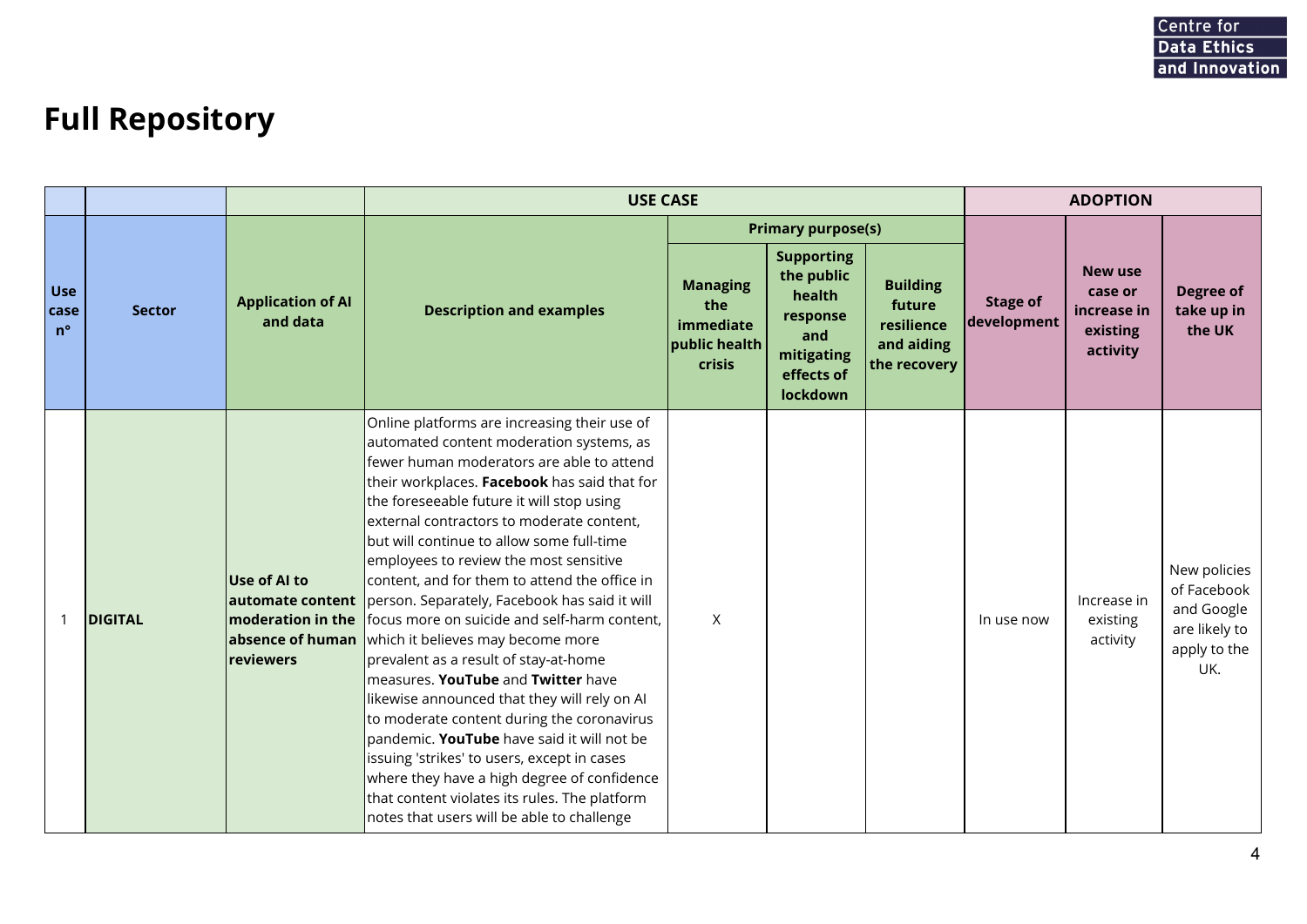#### and Innovation automated content removal, but that the appeals process will take longer than usual. Smart speakers and voice assistants are being used to channel COVID-19 health advice to households. **Amazon's Alexa** prioritises official guidance, and has installed a new feature within Alexa that allows users C19 health to check their risk level to COVID-19 by giving advice information about their travel history and appears to be **Use of smart** symptoms. **Apple** has reportedly done the available Increase in **speakers to** same for its voice assistant, Siri. **Google's** through all 2 **DIGITAL** X I In use now existing **provide health** Assistant is directing users to the World major smart activity **advice** Health Organisation for COVID-19 guidance. speakers operating in Several new apps (or "skills") have also been created to run on smart speakers, for the UK example one advising users on how to wash (check) their hands thoroughly. However, it is understood that tech firms are removing several apps for spreading inaccurate information. E-commerce marketplaces are using algorithms to identify unfair pricing practices, including for medical goods such as hand sanitisers and face masks. A Wired investigation in February reported that a bestselling **Amazon** listing of face masks Amazon and **Automating the** quadrupled in price in the space of several eBay policies Increase in weeks. In response, **Amazon** has used **detection of unfair** 3 **DIGITAL** X  $X$  In use now existing are likely to **pricing of goods** automated systems to identify problematic activity apply to the **on e-marketplaces** sellers, suspending more than 3,900 UK accounts in their US store. It is unclear how many UK accounts have been suspended in the same way. **eBay** has similarly sought to use algorithms to identify unfair pricing, including by using filters to restrict the sale of masks and hand sanitiser products.

**Centre for Data Ethics**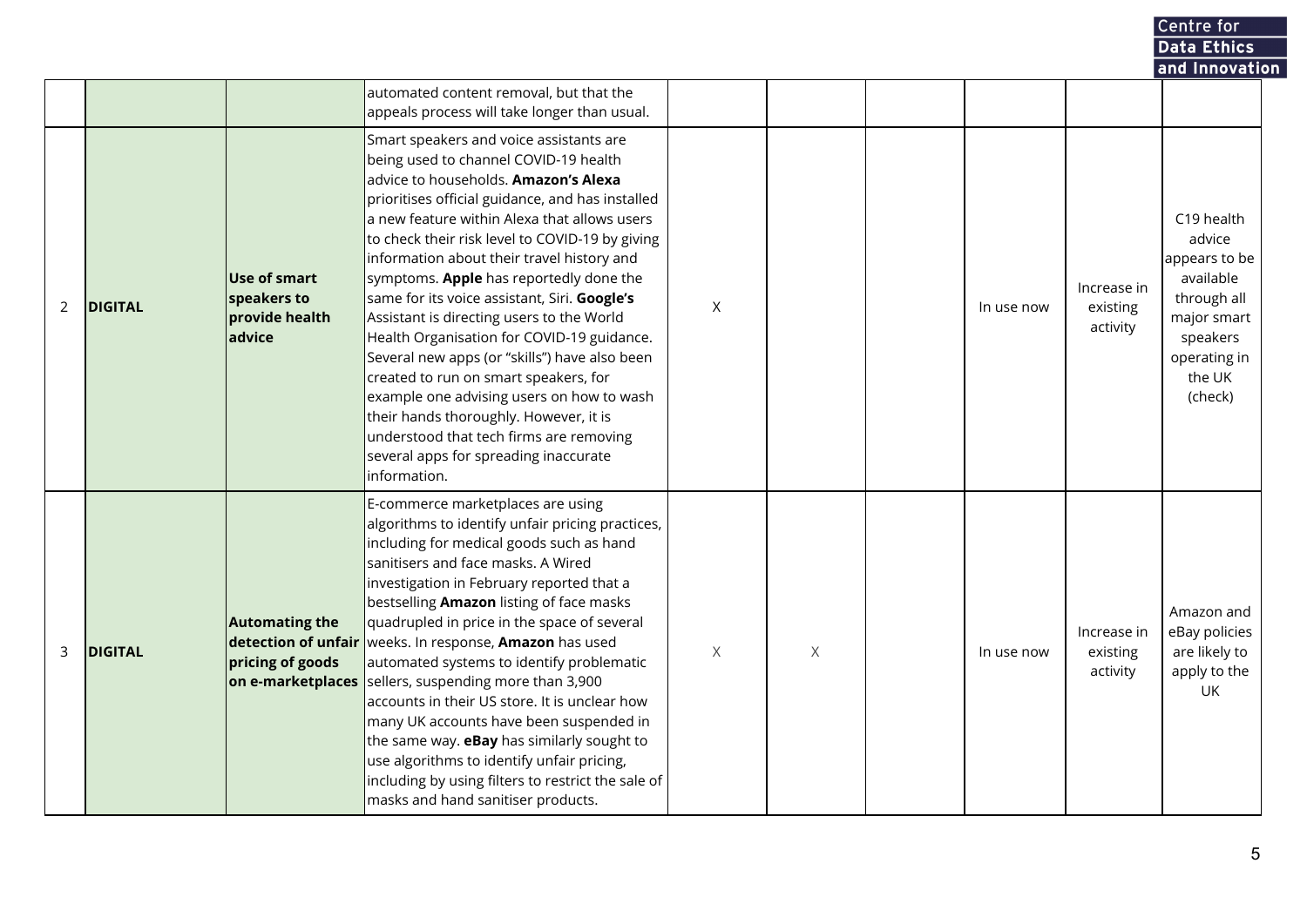|   |                |                                                                                                         |                                                                                                                                                                                                                                                                                                                                                                                                                                                                                                                                                                                                                                                                                                                               |   |   |  | Centre for |              |                                                                        |  |
|---|----------------|---------------------------------------------------------------------------------------------------------|-------------------------------------------------------------------------------------------------------------------------------------------------------------------------------------------------------------------------------------------------------------------------------------------------------------------------------------------------------------------------------------------------------------------------------------------------------------------------------------------------------------------------------------------------------------------------------------------------------------------------------------------------------------------------------------------------------------------------------|---|---|--|------------|--------------|------------------------------------------------------------------------|--|
|   |                |                                                                                                         |                                                                                                                                                                                                                                                                                                                                                                                                                                                                                                                                                                                                                                                                                                                               |   |   |  |            |              | Data Ethics                                                            |  |
| 4 | <b>DIGITAL</b> | Connecting<br>volunteers and<br>enabling<br>community<br>support on social<br>media platforms           | Social media platforms are connecting their<br>members to provide mutual support.<br><b>Facebook</b> recently launched Community<br>Help, which allows people to request or offer<br>help to their neighbours. This includes<br>offering to pick up food, donating supplies, or<br>volunteering to assist nearby businesses.<br>Readers are notified how close they are to<br>those posting messages, and can respond<br>either publicly or privately. On a smaller<br>scale, the platform <b>NextDoor</b> has introduced<br>a new feature called Help Map, which allows<br>users to add themselves to a map noting the<br>errands they can help with.                                                                        | X | X |  | In use now | New use case | and Innovation<br>Available in<br>the UK                               |  |
| 5 | <b>DIGITAL</b> | <b>Automating the</b><br><b>removal of</b><br><b>medical</b><br>equipment<br>adverts on social<br>media | Following concerns about shortages of<br>medical equipment, social media and search<br>engine platforms have begun to take down<br>adverts featuring certain products, drawing<br>on the automated systems at their disposal.<br>Facebook (including Instagram) announced<br>in March that it would be temporarily<br>banning adverts for face masks, hand<br>sanitiser, surface disinfecting wipes and<br>COVID-19 testing kits. Facebook is also using<br>automated systems to take down adverts for<br>products that guarantee immunity from<br>coronavirus. Google has similarly banned<br>adverts for medical face masks, and said it<br>will continue to evaluate whether this policy<br>should apply to more products. | X |   |  | In use now | New use case | Google and<br>Facebook<br>policies are<br>likely to apply<br>to the UK |  |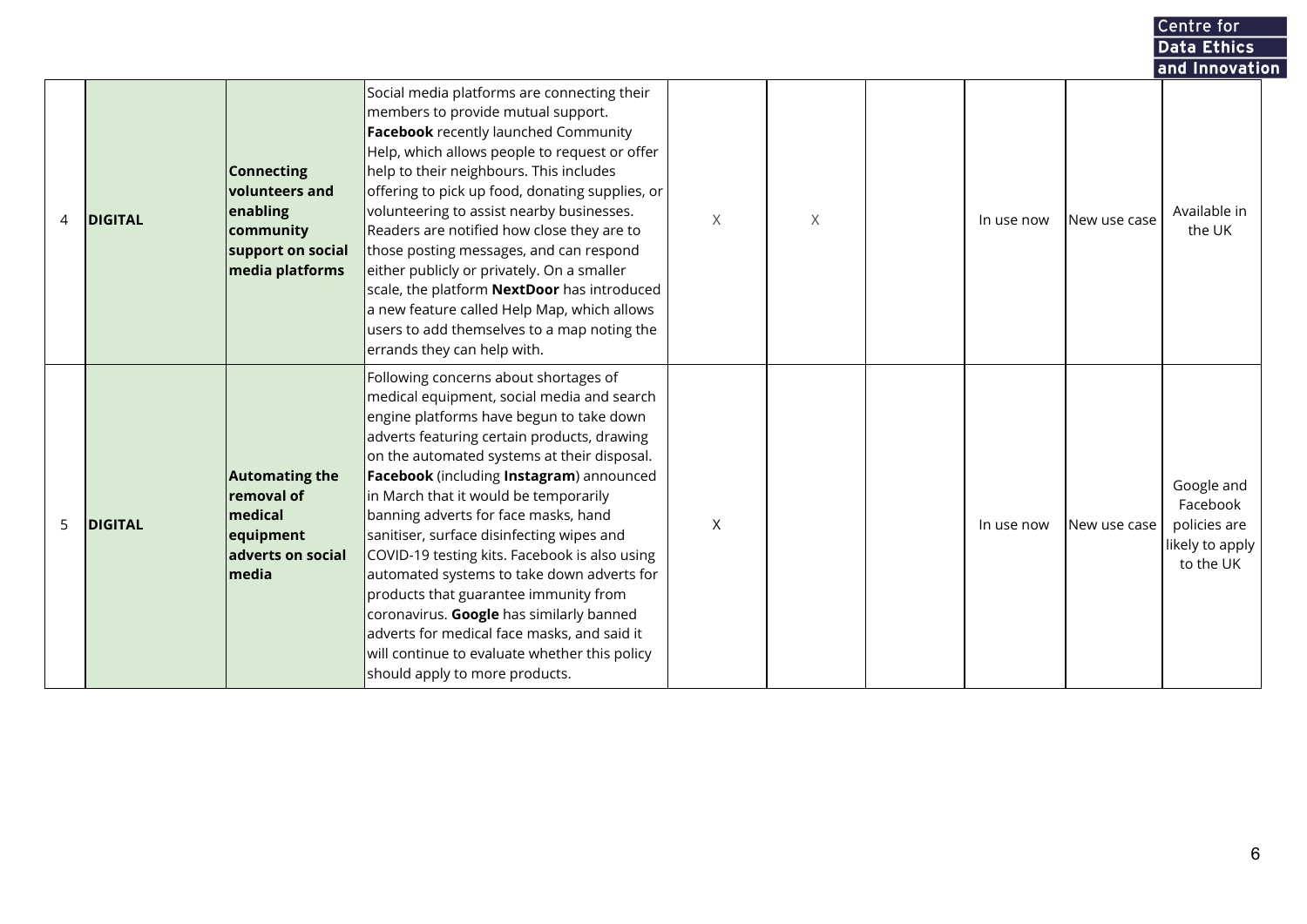|                |                |                                                                                               |                                                                                                                                                                                                                                                                                                                                                                                                                                                                                                                                                                                                                                                                                                                                                                                                                                                                              |   |  |            |                                     | Data Ethics                                                                                            |  |
|----------------|----------------|-----------------------------------------------------------------------------------------------|------------------------------------------------------------------------------------------------------------------------------------------------------------------------------------------------------------------------------------------------------------------------------------------------------------------------------------------------------------------------------------------------------------------------------------------------------------------------------------------------------------------------------------------------------------------------------------------------------------------------------------------------------------------------------------------------------------------------------------------------------------------------------------------------------------------------------------------------------------------------------|---|--|------------|-------------------------------------|--------------------------------------------------------------------------------------------------------|--|
| 6              | <b>DIGITAL</b> | <b>Identifying bots</b><br>and spam<br>accounts<br>spreading<br>disinformation                | Social media platforms are using automated<br>systems to remove spam accounts that are<br>spreading disinformation about coronavirus.<br><b>Facebook</b> is using AI to single out bots<br>spreading false information on its <b>Whatsapp</b><br>messaging service. In April, WhatsApp said it<br>would set a new limit on the number of<br>people that messages could be forwarded to,<br>in an attempt to put a brake on the<br>circulation of disinformation. Twitter is<br>similarly using automated systems to<br>address spam profiles, claiming they have<br>challenged more than 1.5 accounts that were<br>demonstrating "spammy or manipulative<br>behaviours". Outside of social media,<br>C19-related spam has been found in the<br>comment sections of news and blog sites,<br>which have been embedded with hyperlinks<br>that direct readers to medical goods. | X |  | In use now | Increase in<br>existing<br>activity | and Innovation<br>Twitter,<br>Facebook and<br>Whatsapp<br>policies are<br>likely to apply<br>to the UK |  |
| $\overline{7}$ | <b>DIGITAL</b> | <b>Redirecting social</b><br>media and search<br>engine users to<br>official health<br>advice | Many social media and search engine<br>platforms are displaying official health advice<br>prominently on their home pages, and/or<br>redirecting users to verified content when<br>they make searches related to coronavirus.<br>These policies apply on Twitter, Google,<br>YouTube, Facebook, Snapchat, Pinterest,<br>and TikTok, among other platforms. In the<br>UK, Twitter have worked with the<br>Department for Health and Social Care to<br>identify the trigger words people are likely to<br>use when they are seeking C19-related<br>information.                                                                                                                                                                                                                                                                                                                | X |  | In use now | New use case                        | Policies of all<br>platforms<br>mentioned<br>are likely to<br>apply to the<br>UK                       |  |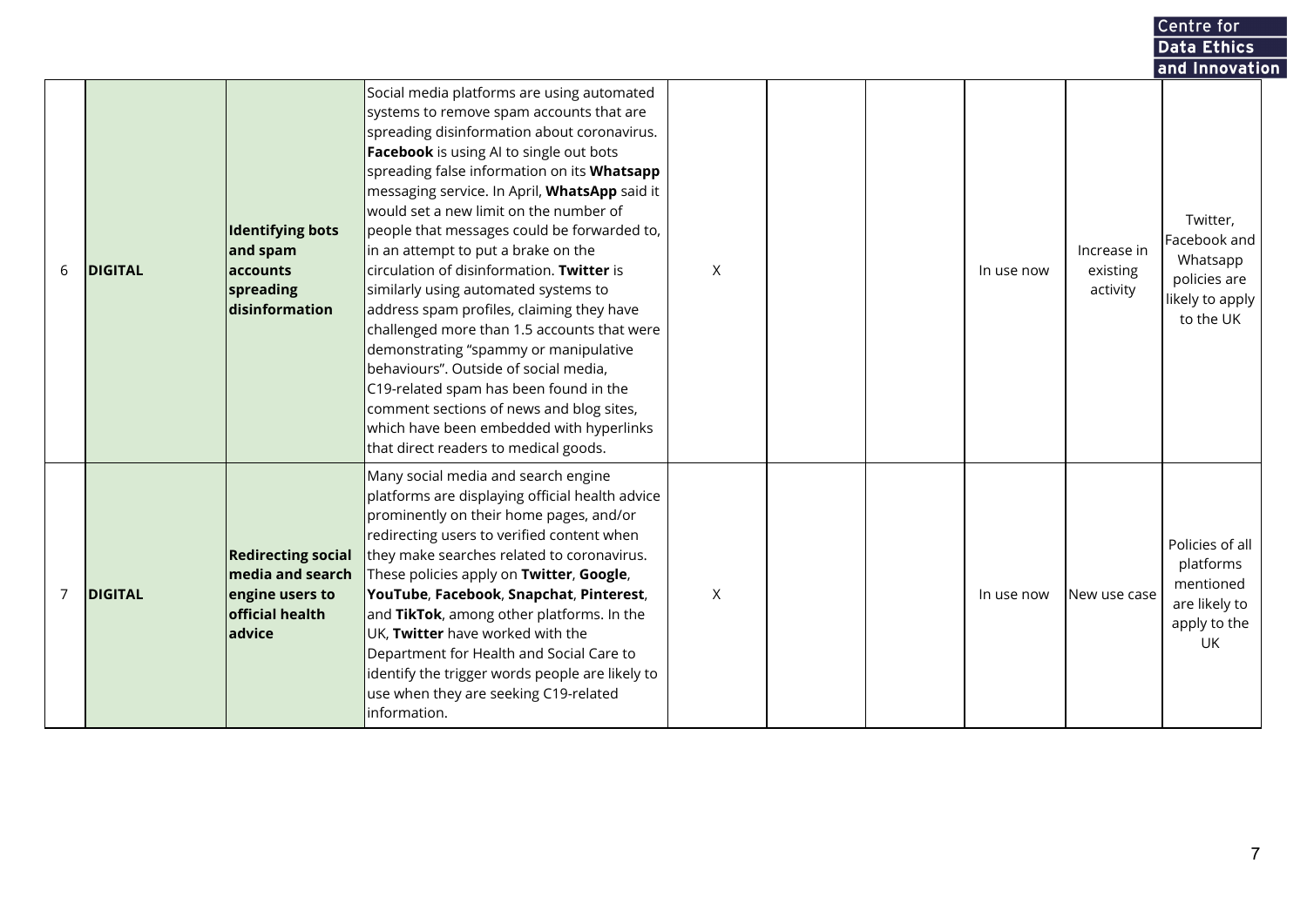|    |                                         |                                                                                                                                   |                                                                                                                                                                                                                                                                                                                                                                                                                                                                                                                                                                                                                                                                                                                                                                                                                            |   |   |                             |                                     | Centre for                                             |  |
|----|-----------------------------------------|-----------------------------------------------------------------------------------------------------------------------------------|----------------------------------------------------------------------------------------------------------------------------------------------------------------------------------------------------------------------------------------------------------------------------------------------------------------------------------------------------------------------------------------------------------------------------------------------------------------------------------------------------------------------------------------------------------------------------------------------------------------------------------------------------------------------------------------------------------------------------------------------------------------------------------------------------------------------------|---|---|-----------------------------|-------------------------------------|--------------------------------------------------------|--|
|    |                                         |                                                                                                                                   |                                                                                                                                                                                                                                                                                                                                                                                                                                                                                                                                                                                                                                                                                                                                                                                                                            |   |   |                             |                                     | Data Ethics                                            |  |
|    |                                         |                                                                                                                                   |                                                                                                                                                                                                                                                                                                                                                                                                                                                                                                                                                                                                                                                                                                                                                                                                                            |   |   |                             |                                     | and Innovation                                         |  |
| 8  | <b>DIGITAL</b>                          | <b>Use of blacklisting</b><br>technology to<br>prevent adverts<br>appearing next to<br><b>COVID-19 articles</b>                   | Digital advertisers are using "blacklist"<br>technology to prevent their adverts being<br>seen next to C19-related articles. The<br>technology was created to help brands<br>distance themselves from controversial or<br>illicit content, such as pornography and<br>articles containing extreme political views. It<br>works by identifying key words in content,<br>which act as red flags to advertising systems.<br>Many newspapers claim that the use of<br>blacklisting technology is depriving them of<br>significant revenue, in spite of them seeing a<br>sharp increase in internet traffic since<br>lockdown measures were introduced.<br>Newsworks, the campaigning body for the<br>UK newspaper industry, estimates that news<br>brands could lose £50m in lost revenue over<br>the three months from April. | X |   | In use now                  | Increase in<br>existing<br>activity | Appears to<br>apply to all<br>UK<br>newspaper<br>sites |  |
| 9  | <b>HEALTH AND</b><br><b>SOCIAL CARE</b> | <b>Use of data</b><br>infrastructure to<br>track health<br>equipment and<br>other assets                                          | The NHS has been using a data platform to<br>track the movement of staff and assets in<br>real time. Palantir have been engaged to<br>construct a data store (which excludes<br>sensitive patient data) and accompanying<br>dashboard, and is being used to track supply<br>and demand across the health system.                                                                                                                                                                                                                                                                                                                                                                                                                                                                                                           | X |   | In<br>development<br>(NHSx) | New use case<br>(for NHS)           | Soon to be<br>deployed by<br><b>NHSx</b>               |  |
| 10 | <b>HEALTH AND</b><br><b>SOCIAL CARE</b> | <b>Making</b><br>population and<br>patient level data<br>publicly available<br>to aid COVID-19<br>research and<br>decision-making | Google have been hosting public datasets on<br>the disease and other useful information<br>such as OpenStreetMap data, and making it<br>free to query through a COVID-19 Public<br>Dataset Program. Some clinicians are also<br>sharing anonymised patient registries, which<br>detail how patients have responded to<br>COVID-19 treatments and help researchers<br>and doctors understand how efforts to treat<br>the disease are developing. A collaborative<br>effort by SADA, Google Cloud and HCA<br>Healthcare in the United States has seen the                                                                                                                                                                                                                                                                    | Χ | X | In use now<br>(check)       | New use case                        | Public<br>datasets<br>available<br>worldwide           |  |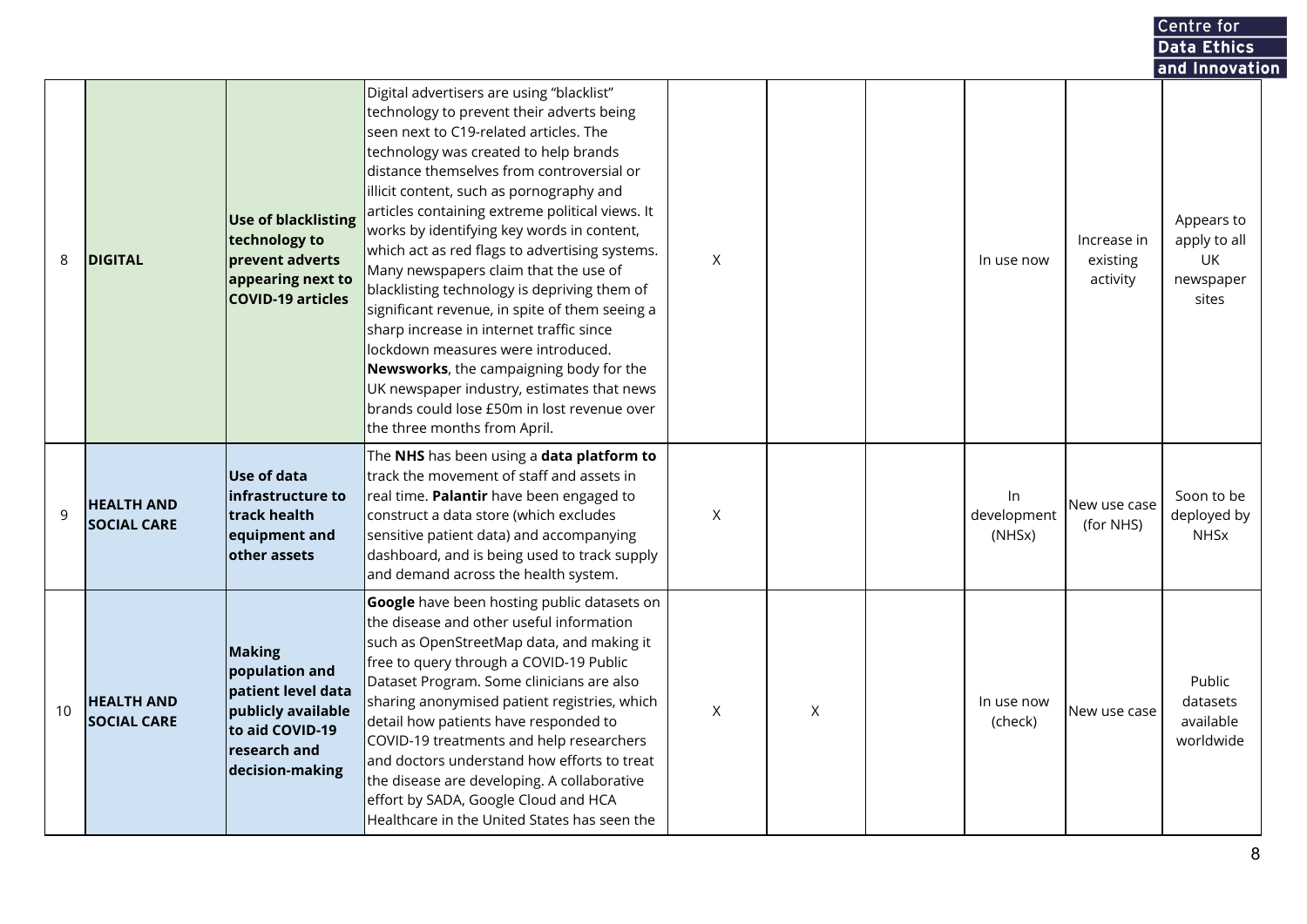|    |                                         |                                                                                     |                                                                                                                                                                                                                                                                                                                                                                                                                                                                                                                                                                                                                                                                                                                                                                                                                                                                                                                                                                                                                                                                                                                                                                                                                                                                                                                                                                                                                                                                                       |   |  |            |                                                | Centre for                                                                                                                                                                         |  |
|----|-----------------------------------------|-------------------------------------------------------------------------------------|---------------------------------------------------------------------------------------------------------------------------------------------------------------------------------------------------------------------------------------------------------------------------------------------------------------------------------------------------------------------------------------------------------------------------------------------------------------------------------------------------------------------------------------------------------------------------------------------------------------------------------------------------------------------------------------------------------------------------------------------------------------------------------------------------------------------------------------------------------------------------------------------------------------------------------------------------------------------------------------------------------------------------------------------------------------------------------------------------------------------------------------------------------------------------------------------------------------------------------------------------------------------------------------------------------------------------------------------------------------------------------------------------------------------------------------------------------------------------------------|---|--|------------|------------------------------------------------|------------------------------------------------------------------------------------------------------------------------------------------------------------------------------------|--|
|    |                                         |                                                                                     |                                                                                                                                                                                                                                                                                                                                                                                                                                                                                                                                                                                                                                                                                                                                                                                                                                                                                                                                                                                                                                                                                                                                                                                                                                                                                                                                                                                                                                                                                       |   |  |            |                                                | Data Ethics                                                                                                                                                                        |  |
|    |                                         |                                                                                     |                                                                                                                                                                                                                                                                                                                                                                                                                                                                                                                                                                                                                                                                                                                                                                                                                                                                                                                                                                                                                                                                                                                                                                                                                                                                                                                                                                                                                                                                                       |   |  |            |                                                | and Innovation                                                                                                                                                                     |  |
|    |                                         |                                                                                     | launch of the National Response Portal (NRP),<br>which aims to be a hub for medical<br>professionals and policy-makers who need<br>critical data for decision-making.                                                                                                                                                                                                                                                                                                                                                                                                                                                                                                                                                                                                                                                                                                                                                                                                                                                                                                                                                                                                                                                                                                                                                                                                                                                                                                                 |   |  |            |                                                |                                                                                                                                                                                    |  |
| 11 | <b>HEALTH AND</b><br><b>SOCIAL CARE</b> | <b>Tracking</b><br>population<br>movements to aid<br>public health<br>interventions | Several major tech platforms including<br>Google, Apple, and Facebook have been<br>publishing "mobility reports" containing<br>aggregated location data they collect, that<br>help public officials understand how busy<br>certain types of places are. Other data<br>platforms have been aggregating these types<br>of data - eg <b>Unacast</b> have been using<br>smartphone location data to assess how well<br>different US states are adhering to social<br>distancing measures. In the UK, mobile<br>network O2 has been working with the<br>government on a similar basis, using<br>aggregated anonymised data only.<br>Researchers from the Computer Science<br>Department at the University of Exeter<br>have teamed up with <b>Cubeiq</b> to create the<br>'Covid-19 UK Mobility Report'. "Cuebiq Inc. is<br>a consumer insights company that analyzes<br>visitation patterns based on aggregated and<br>privacy-enhanced mobility data, to provide<br>measurement, support academic research<br>and humanitarian initiatives." To conduct the<br>research, the Exeter team used Cubeiq's<br>national scale dataset on human mobility to<br>evaluate levels of adherence to public health<br>restrictions in response to COVID-19. The<br>research used data from anonymized users<br>who provided access to their location data<br>anonymously. The single users were not<br>identifiable at any research steps. Residential<br>areas were inferred at an aggregated local | Χ |  | In use now | New use case<br>(new<br>deployment<br>of data) | Google and<br>Apple data<br>available in<br>the UK, but<br>unclear<br>whether it is<br>used by HMG<br>or local<br>authorities<br>(check). O2<br>data<br>reportedly<br>used by HMG. |  |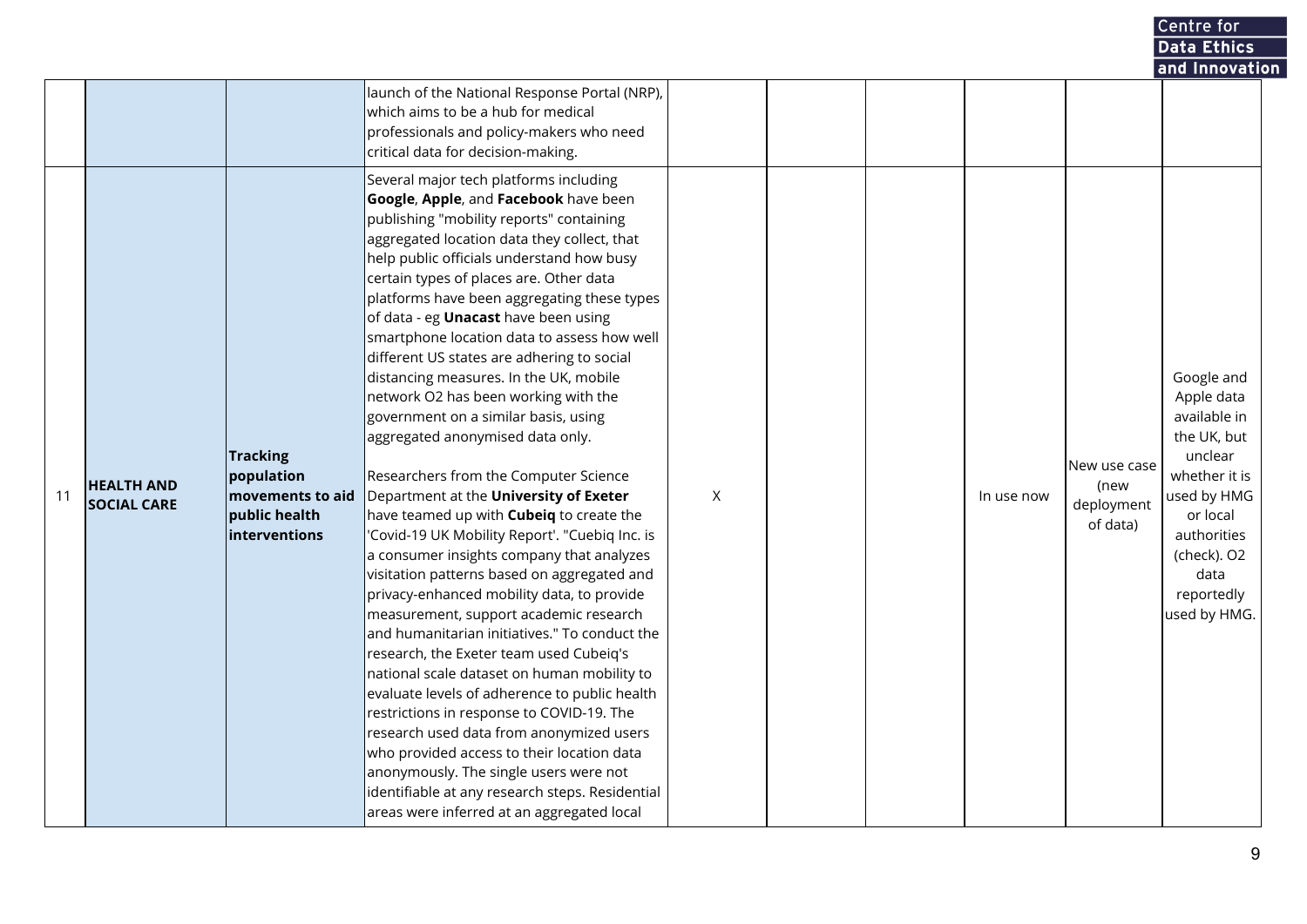#### and Innovation authority level. The analysis was performed on a sample 250k users across the UK. To establish a baseline, the team performed a radius of gyration analysis using the definition of (Gonzalez, M. et al Nature 2008). The mobility value of a given region is the median value of the distribution of the radius of gyration of the users within a temporal window of 8 days centred around a given day. **Using predictive** Some platforms such as **BlueDot** have been Not used by **analytics to** using algorithms to analyse news reports, HMG to our <sup>12</sup> **HEALTH AND predict the onset** government statements, and airline ticketing knowledge. X  $X = \vert$  In use now  $\vert$  New use case **of a health** data from across the world to support May be used **SOCIAL CARE epidemic or** by UK epidemiologists in predicting the spread of **pandemic** the disease. industry. **Improbable** are using simulation of real-world environments and 'agent based modelling' to help understand how Being used by **Using data-driven** epidemics may spread in practice. They are UK research **simulations to** assisting a Royal Society-based project in bodies, but **HEALTH AND understand** modelling potentially COVID-19 spread, but 13 X In use now New use case unclear if **SOCIAL CARE potential future** the technology is also discussed as having HMG have **epidemics and** the potential to support resilience planning any direct **build resilience** for future outbreaks. Similar, but less involvement sophisticated individual-based modelling is also being used by Imperial College. Unclear AI is being used to assist efforts to diagnose whether COVID-19 via medical scans. **Alibaba** and Some tools In AI-powered **DAMO Academy** use computed tomography **Using AI to** use now,  $C19$ scans of the chest to classify infections as **HEALTH AND improve COVID-19** 14 X others likely New use case diagnostic **SOCIAL CARE** coronavirus, the common flu, or other tools are **diagnostic tools** to be in respiratory diseases. **Huawei** are working being used by development with Shenzhen University Hospital to UK health accelerate diagnosis speeds from 14 mins to services.

**Centre for Data Ethics**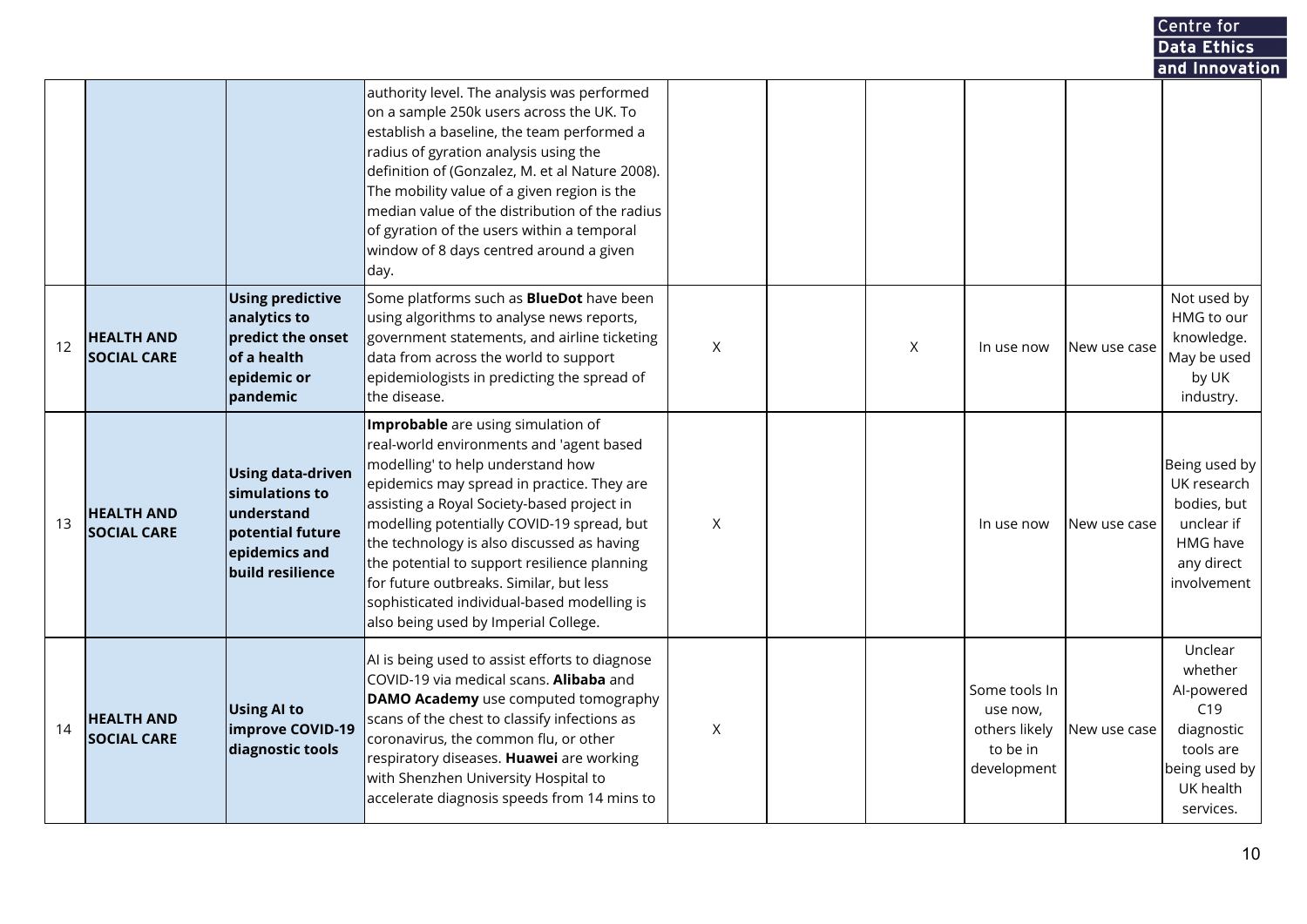## **Centre for<br>Data Ethics<br>and Innovati**

| рата ститез    |
|----------------|
| and Innovation |
|                |

|    |                                         |                                                                                                   | 2 mins using automatically generated reports<br>and 3D analysis.                                                                                                                                                                                                                                                                                                                                                                                                                                                                                                                                                                                                                                                                                                                                                                                                                                                                                                                                                                                                                                                                                                                                                                         |   |   |            |                                     |                                                                                                            |
|----|-----------------------------------------|---------------------------------------------------------------------------------------------------|------------------------------------------------------------------------------------------------------------------------------------------------------------------------------------------------------------------------------------------------------------------------------------------------------------------------------------------------------------------------------------------------------------------------------------------------------------------------------------------------------------------------------------------------------------------------------------------------------------------------------------------------------------------------------------------------------------------------------------------------------------------------------------------------------------------------------------------------------------------------------------------------------------------------------------------------------------------------------------------------------------------------------------------------------------------------------------------------------------------------------------------------------------------------------------------------------------------------------------------|---|---|------------|-------------------------------------|------------------------------------------------------------------------------------------------------------|
| 15 | <b>HEALTH AND</b><br><b>SOCIAL CARE</b> | <b>Web browser</b><br>plug-ins that warn<br>consumers of<br><b>illicit healthcare</b><br>products | Some companies like Vistalworks are<br>offering browser plugins that warn online<br>shoppers if they are at risk of buying illicit<br>healthcare products.                                                                                                                                                                                                                                                                                                                                                                                                                                                                                                                                                                                                                                                                                                                                                                                                                                                                                                                                                                                                                                                                               | Χ |   | In use now | New use case                        | Available to<br>users<br>worldwide,<br>but fact<br>checking may<br>be limited to<br>EU products<br>(check) |
| 16 | <b>HEALTH AND</b><br><b>SOCIAL CARE</b> | Use of AI to<br>identify<br>treatments and<br>vaccinations for<br>COVID-19                        | DeepMind has been sharing findings of its<br>AlphaFold model, which seeks to predict the<br>COVID-19 virus's protein structure, a process<br>that is very computationally expensive<br>without AI. Understanding these structures<br>helps scientists understand what treatments<br>and vaccination approaches may be effective<br>(eg in blocking the viral attachment protein).<br>Similar technology has been used to predict<br>what drugs may be effective for treatment,<br>and narrow down the range of possibilities<br>for real-world trials. <b>BenevolentAI</b> has<br>pivoted its platform toward understanding<br>the body's response to Coronavirus. They<br>launched an investigation using their AI drug<br>discovery platform to identify approved<br>drugs which could potentially inhibit the<br>progression of the novel coronavirus, finding<br>that Baricitinib (a drug currently approved for<br>rheumatoid arthritis, owned by Eli Lilly)<br>proved the strongest candidate. Baricitinib is<br>now in late-stage clinical trials with the US<br>National Institute for Allergies and Infectious<br>Diseases (NIAID) to investigate its efficacy<br>and safety as a potential treatment for<br>COVID-19 patients. | X | X | In use now | Increase in<br>existing<br>activity | Available and<br>in use<br>worldwide.                                                                      |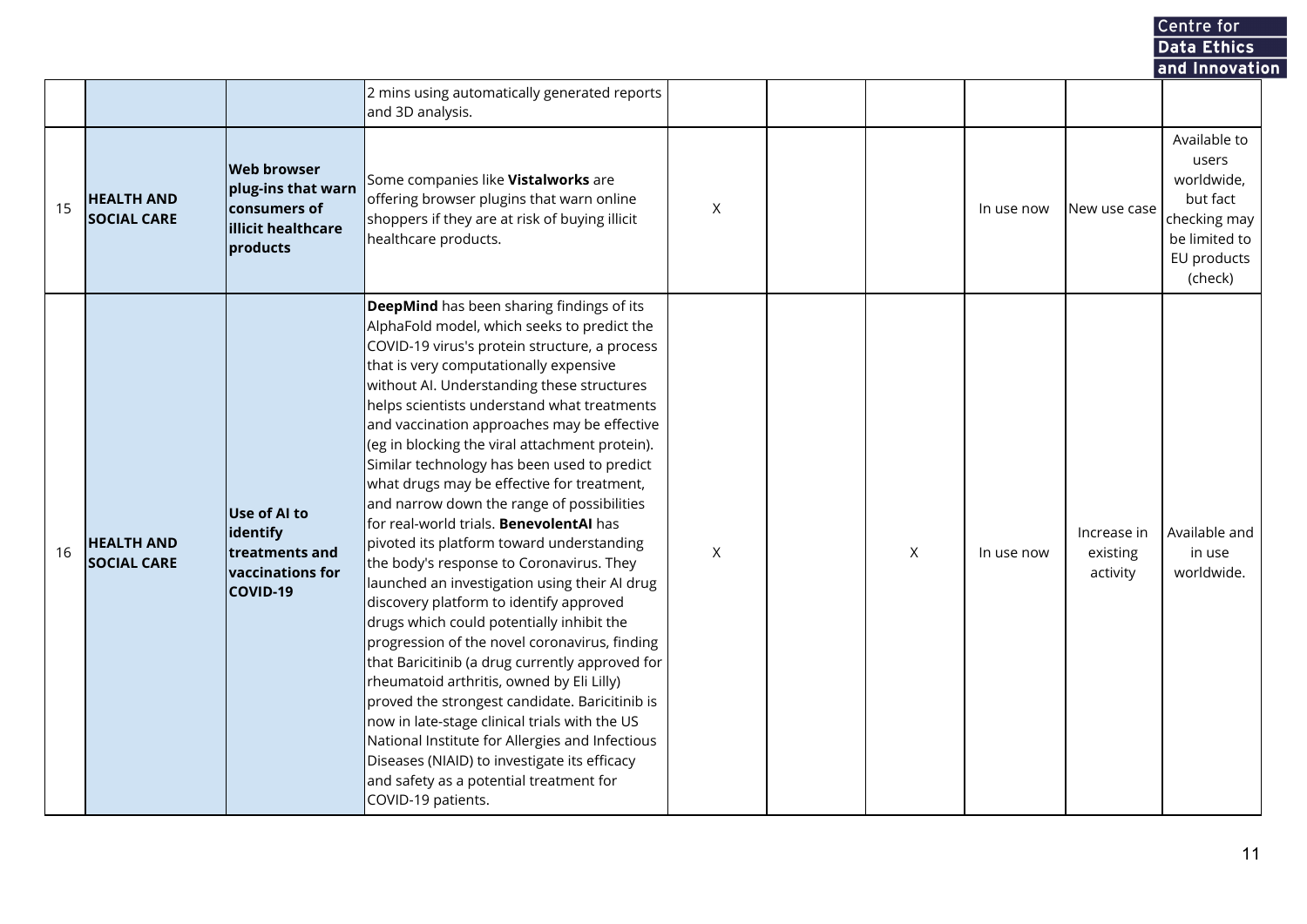|    |                                         |                                                                                                              |                                                                                                                                                                                                                                                                                                                                                                                                                                                                                                                                                                                                                                                                                                               |   |   |   |                                                                                                                    |                                                                            | Centre for                                                 |  |
|----|-----------------------------------------|--------------------------------------------------------------------------------------------------------------|---------------------------------------------------------------------------------------------------------------------------------------------------------------------------------------------------------------------------------------------------------------------------------------------------------------------------------------------------------------------------------------------------------------------------------------------------------------------------------------------------------------------------------------------------------------------------------------------------------------------------------------------------------------------------------------------------------------|---|---|---|--------------------------------------------------------------------------------------------------------------------|----------------------------------------------------------------------------|------------------------------------------------------------|--|
|    |                                         |                                                                                                              |                                                                                                                                                                                                                                                                                                                                                                                                                                                                                                                                                                                                                                                                                                               |   |   |   |                                                                                                                    |                                                                            | <b>Data Ethics</b>                                         |  |
| 17 | <b>HEALTH AND</b><br><b>SOCIAL CARE</b> | Use of video chat<br>ldevices within<br>care homes                                                           | <b>Facebook</b> has donated thousands of its<br>'Portal' video chat devices to the NHS, which<br>are being distributed to care homes as part<br>of a pilot to reduce loneliness. The devices<br>are notable for including face-tracking<br>technology and building in voice assistants<br>such as Alexa or Facebook's own Portal<br>assistant. This also represents a new<br>deployment context for Portal devices, the<br>published policies for which presently state<br>"Portal may only be used for personal and<br>non-commercial purposes at this time".                                                                                                                                                |   | X |   | In use now                                                                                                         | New use case<br>(new context)<br>for<br>deployment<br>of existing<br>tech) | and Innovation<br><b>Current NHS</b><br>pilot              |  |
| 18 | <b>HEALTH AND</b><br><b>SOCIAL CARE</b> | <b>Digital health</b><br>certificates, in<br>some instances<br>implemented with<br>facial verification       | Many countries are considering the<br>possibility of implementing some form of<br>digital health certificate that would enable<br>people to prove they have recovered from<br>COVID-19, and therefore be exempted from<br>lockdown measures without the risk of<br>spreading the virus. This could enable an<br>increasing proportion of the workforce to<br>safely return to work, and mitigate some of<br>the economic impact of lockdown. Onfido<br>have reportedly been discussing an<br>implementation that would involve use of<br>facial biometrics to drive in-person<br>verification of health certificates / fitness to<br>work status, similar to how verification works<br>for online-only banks. | X | X | X | In early stages<br>of scoping in<br>the UK, some<br>forms in use<br>or close to<br>introduction<br>internationally | New use case                                                               | NHSx and<br>Cabinet<br>Office are<br>scoping<br>viability. |  |
| 19 | <b>HEALTH AND</b><br><b>SOCIAL CARE</b> | Understanding<br>longer term<br>impact of disease<br>on other health<br>factors eg<br>cardiovascular<br>risk | Several civil society and research bodies are<br>beginning to examine uses of data and to<br>examine the longer term health impacts of<br>having had COVID-19 - for example, the<br>British Heart Foundation is looking at any<br>longer term effects of COVID-19 on<br>cardiovascular risk.                                                                                                                                                                                                                                                                                                                                                                                                                  | X |   |   | In.<br>development                                                                                                 | lNew use case                                                              | In.<br>development                                         |  |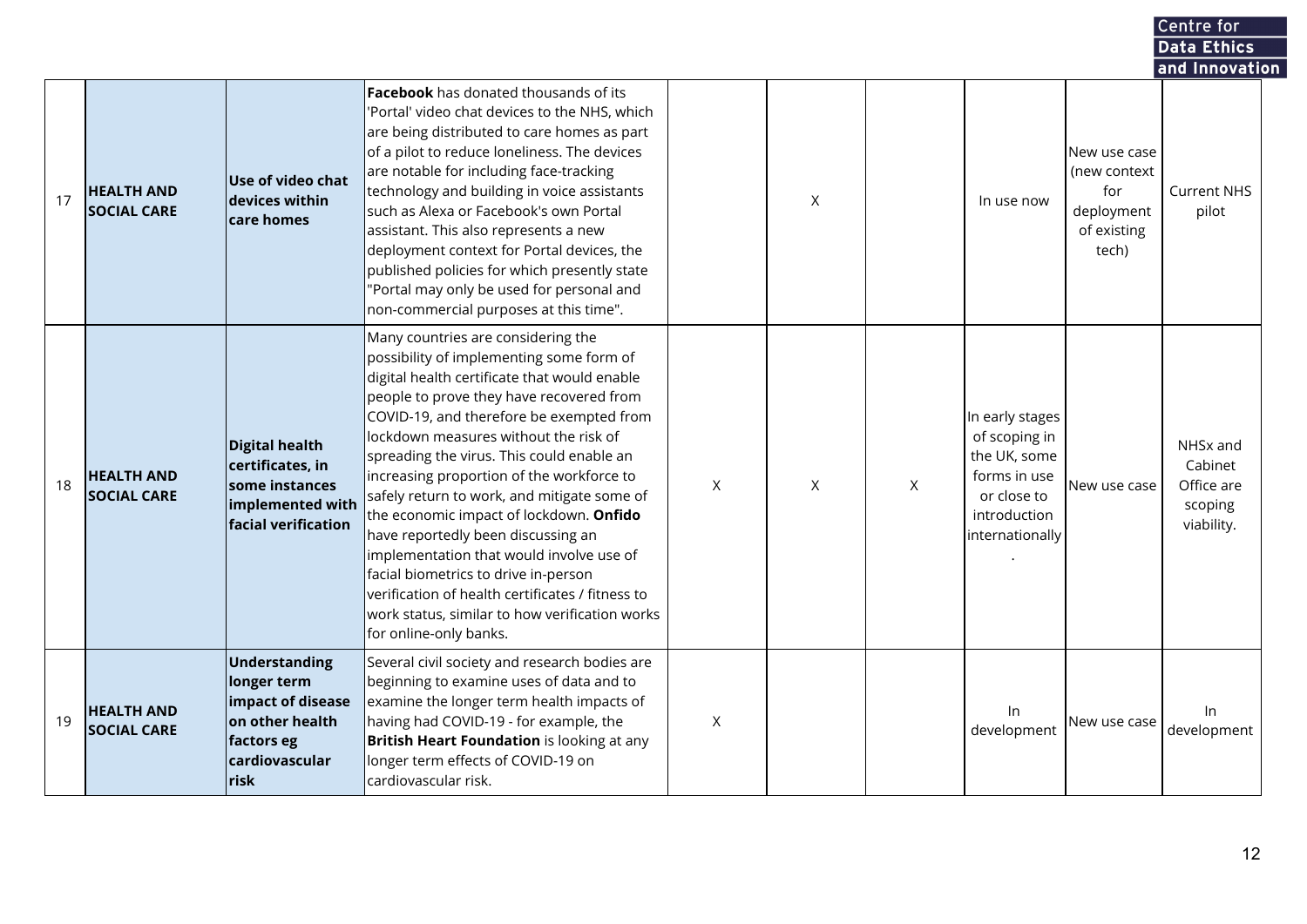# **Centre for<br>Data Ethics<br>and Innovation**

| 20 | <b>HEALTH AND</b><br><b>SOCIAL CARE</b> | <b>Risk Assessment</b><br>and Patient<br>Prioritisation | Risk-scoring systems have been employed in<br>some countries to help clinicians triage<br>priority cases for medical intervention based<br>on symptoms and severity.                                                                                                                                                                                                                                                                                                                                                                                                                                                                                                                                                                                                                                                                                                                                                                                                                           | X |              | In use                                                                                               | Increase in<br>existing<br>activity | In use                                                                                         |
|----|-----------------------------------------|---------------------------------------------------------|------------------------------------------------------------------------------------------------------------------------------------------------------------------------------------------------------------------------------------------------------------------------------------------------------------------------------------------------------------------------------------------------------------------------------------------------------------------------------------------------------------------------------------------------------------------------------------------------------------------------------------------------------------------------------------------------------------------------------------------------------------------------------------------------------------------------------------------------------------------------------------------------------------------------------------------------------------------------------------------------|---|--------------|------------------------------------------------------------------------------------------------------|-------------------------------------|------------------------------------------------------------------------------------------------|
| 21 | <b>HEALTH AND</b><br><b>SOCIAL CARE</b> | <b>Contact tracing</b><br>apps                          | Many countries are developing<br>contact-tracing apps that typically use<br>Bluetooth signals to track which devices have<br>'seen' each other, and therefore enable<br>public health officials to inform individuals to<br>self-isolate if they have been exposed to<br>someone with the disease. Implementations<br>vary, for example in their use of GPS data,<br>and in terms of centralised or decentralised<br>data collection, the latter of which are<br>officially supported by major mobile<br>platforms like Apple and Google.                                                                                                                                                                                                                                                                                                                                                                                                                                                      | X | X            | In<br>development<br>in the UK; in<br>use in other<br>countries<br>(inc China<br>and South<br>Korea) | New use case                        | NHSx is<br>developing an<br>official<br>contact<br>tracing app                                 |
| 22 | <b>EMPLOYMENT</b>                       | <b>Automating social</b><br>the workplace               | A number of companies have pivoted to<br>creating wearable wristbands that alert users<br>when they are within two metres of another<br>individual. In Canada, three manufacturing<br>veterans have co-founded Social Distancer<br>Technologies Inc., to create (with the<br>support of the National Research Council of<br>Canada Industrial Research Assistance<br>Program) a wearable product designed to<br>provide workers with a means to easily<br>distance control in maintain a safe two meter distance between<br>one another. Another Canadian company,<br><b>Proxxi</b> , have created a wearable called<br>"Halo", which vibrates to alert the wearer that<br>they are within two metres of another<br>wristband. Globally, <b>Samsung</b> have created a<br>social distancing management solution for<br>their business customers in the form of<br>smartwatches with customisable protection,<br>such as built-in heart rate monitors, motion<br>sensors, and activity sensors. |   | $\mathsf{X}$ |                                                                                                      | New use case                        | Unaware of<br>tech-assisted<br>social<br>distancing<br>tools being<br>used in UK<br>workplaces |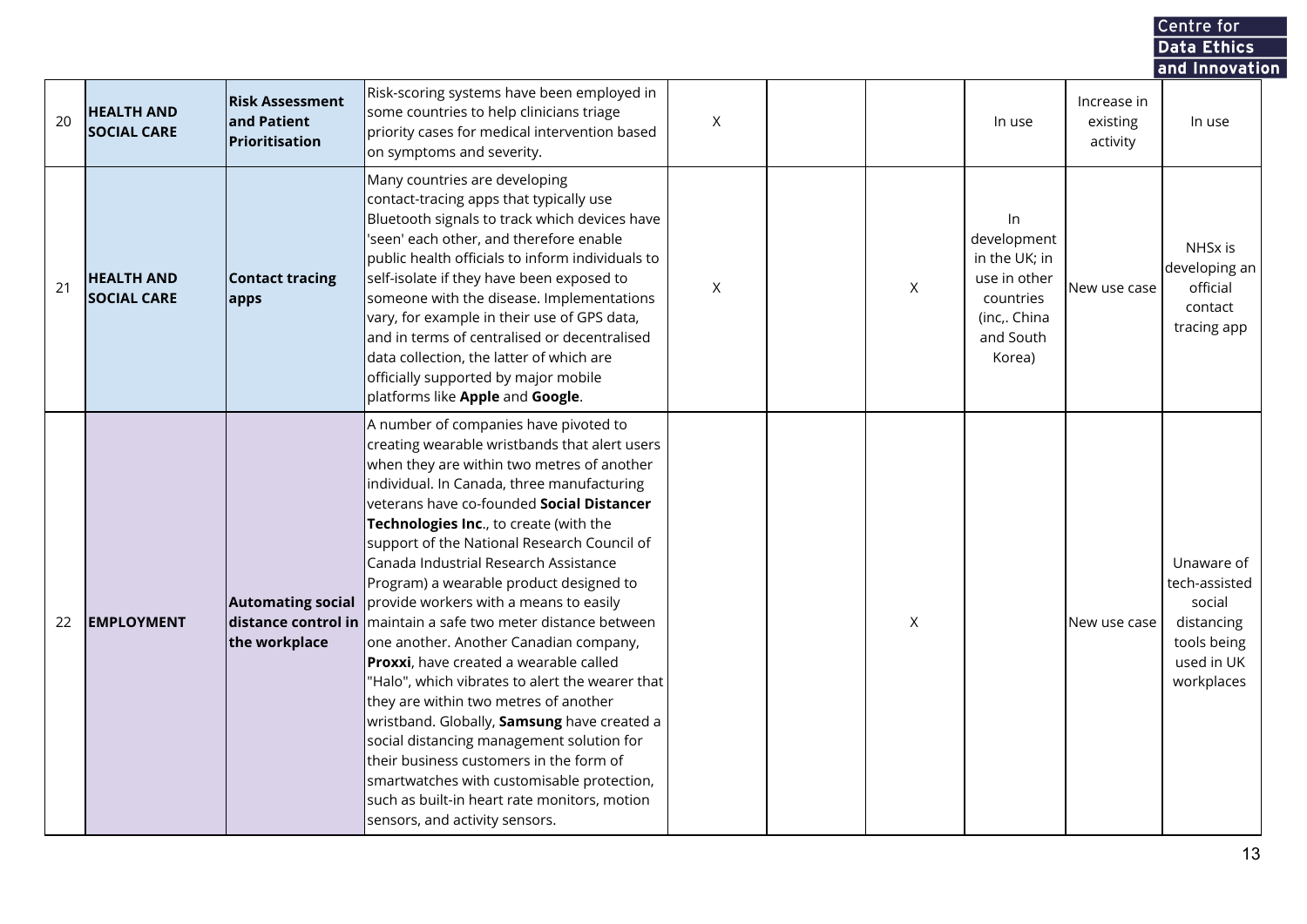|    |                   |                                                                                                                       |                                                                                                                                                                                                                                                                                                                                                                                                                                                                                                                                                                                                                                                                                                                                                                                                                            |             |             |                       |                                     | Centre for                                                                                                                                      |  |
|----|-------------------|-----------------------------------------------------------------------------------------------------------------------|----------------------------------------------------------------------------------------------------------------------------------------------------------------------------------------------------------------------------------------------------------------------------------------------------------------------------------------------------------------------------------------------------------------------------------------------------------------------------------------------------------------------------------------------------------------------------------------------------------------------------------------------------------------------------------------------------------------------------------------------------------------------------------------------------------------------------|-------------|-------------|-----------------------|-------------------------------------|-------------------------------------------------------------------------------------------------------------------------------------------------|--|
|    |                   |                                                                                                                       |                                                                                                                                                                                                                                                                                                                                                                                                                                                                                                                                                                                                                                                                                                                                                                                                                            |             |             |                       |                                     | <b>Data Ethics</b>                                                                                                                              |  |
|    |                   |                                                                                                                       |                                                                                                                                                                                                                                                                                                                                                                                                                                                                                                                                                                                                                                                                                                                                                                                                                            |             |             |                       |                                     | and Innovation                                                                                                                                  |  |
| 23 | <b>EMPLOYMENT</b> | Use of novel data<br>sources to track<br>economic activity                                                            | Alternative sources of data are being used to<br>gauge the impact of the pandemic on<br>economic activity. This includes data about<br>footfall, congestion, restaurant bookings and<br>energy consumption. An economics<br>professor at the University of Chicago has<br>devised a new electricity-based measure to<br>estimate production and consumption<br>behaviour. Australian company Kaspr<br><b>Datahaus</b> has analysed the quality of<br>internet connections to shed light on the<br>health of different industries and economies,<br>revealing for example when industry plants<br>may have been taken offline. In China,<br><b>WeBank</b> have reportedly used AI and<br>satellite imagery to identify indicators of an<br>economic revival, such as the number of cars<br>present in company parking lots. | $\mathsf X$ | $\mathsf X$ | In use now<br>(check) | New use case<br>(check)             | Unclear<br>whether the<br>UK<br>government<br>is using novel<br>sources of<br>data to track<br>economic<br>activity.                            |  |
| 24 | <b>EMPLOYMENT</b> | Identifying<br>financially<br>vulnerable<br>locations and<br>lindustries that<br>will be hardest hit<br>in a downturn | New and longstanding data sources are<br>being combined to identify vulnerable<br>industries and places. The Australian<br>company Seer has produced a financial<br>vulnerability map that shows how regions<br>vary by types of employment, homelessness,<br>mortgage and rental stress, and social<br>security payments, among other variables.<br>The data included within the map is intended<br>to help policymakers at a local and national<br>level understand where they should be<br>directing their resources.                                                                                                                                                                                                                                                                                                   |             | $\times$    | in use now            | Increase in<br>existing<br>activity | Seer only<br>applies to<br>Australia.<br>Similar tools<br>are likely to<br>be available<br>in the UK (if<br>not provided<br>directly by<br>ONS) |  |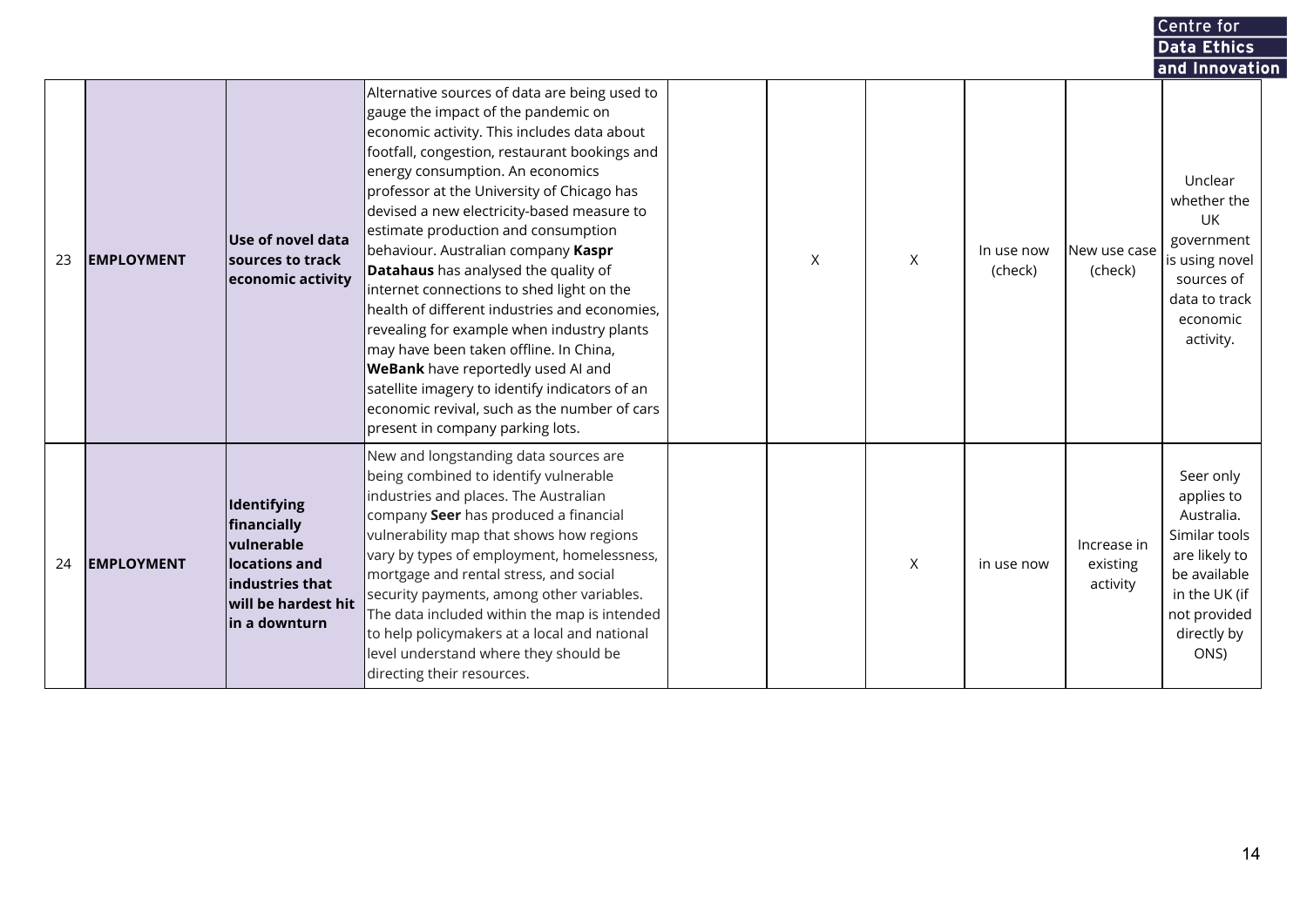|    |                            |                                                                                                                                                  |                                                                                                                                                                                                                                                                                                                                                                                                                                                                                                                                                                                                                                                                                                                                                                                                                                                                                                                                                                                                                                                                                                                                                                                                                                                                                                                                                                |   |   |   |                             |                                  | Data Ethics                                                                                                                             |  |
|----|----------------------------|--------------------------------------------------------------------------------------------------------------------------------------------------|----------------------------------------------------------------------------------------------------------------------------------------------------------------------------------------------------------------------------------------------------------------------------------------------------------------------------------------------------------------------------------------------------------------------------------------------------------------------------------------------------------------------------------------------------------------------------------------------------------------------------------------------------------------------------------------------------------------------------------------------------------------------------------------------------------------------------------------------------------------------------------------------------------------------------------------------------------------------------------------------------------------------------------------------------------------------------------------------------------------------------------------------------------------------------------------------------------------------------------------------------------------------------------------------------------------------------------------------------------------|---|---|---|-----------------------------|----------------------------------|-----------------------------------------------------------------------------------------------------------------------------------------|--|
| 25 | <b>CRIME &amp; JUSTICE</b> | <b>Identifying</b><br>adherence to<br>social distancing<br>in public and work<br>spaces using<br>image recognition<br>on surveillance<br>footage | <b>Landing.ai</b> have begun marketing the<br>capability to track individuals in spaces using<br>computer vision layered on surveillance<br>footage to identify when they are too close<br>together. While the product is marketed for<br>use in work spaces, the video shows footage<br>from an Oxford high street, and has clear<br>public space/policing applications. In similar<br>developments, some developers have<br>demonstrated image recognition applications<br>that detect whether an individual is wearing a<br>mask, which could be used to enforce any<br>public health rules around mask-wearing in<br>public, as some countries have begun to<br>mandate. Clearview have proposed using<br>similar technology in the US, using facial<br>recognition to identify people in public<br>spaces. In the UK, DfE's Data Science Lab is<br>using pre-trained person counting neural<br>network models to detect how many people<br>are outside during the daytime in London in<br>images from TfL's open data traffic cameras.<br>DfT are using AI tools on camera imagery to<br>estimate traffic flows and the extent to which<br>pedestrians are complying with 2m<br>distancing. Only aggregate data is used, no<br>personal data or images are shared. There<br>have been many offers from companies (e.g.<br>Vivacity) to support with this. | Χ | X | X | Marketed for<br>current use | New use case                     | and Innovation<br>US company<br>owned by<br>prominent<br>Al/data<br>scientist,<br>unclear<br>whether<br>being<br>marketed in<br>the UK. |  |
| 26 | <b>CRIME &amp; JUSTICE</b> | <b>Drones enabled</b><br>with Al-driven<br>crowd detection<br>and facial<br>recognition                                                          | <b>Skylark Labs</b> are providing computer<br>vision-equipped drones to Indian police, that<br>permit both facial recognition at close range,<br>and identification of people breached social<br>distancing or curfew rules.                                                                                                                                                                                                                                                                                                                                                                                                                                                                                                                                                                                                                                                                                                                                                                                                                                                                                                                                                                                                                                                                                                                                   | Χ | X |   | In use now                  | Pivot of<br>existing<br>activity | Not currently<br>in use with<br>facial<br>recognition,<br>but local<br>police have<br>been using                                        |  |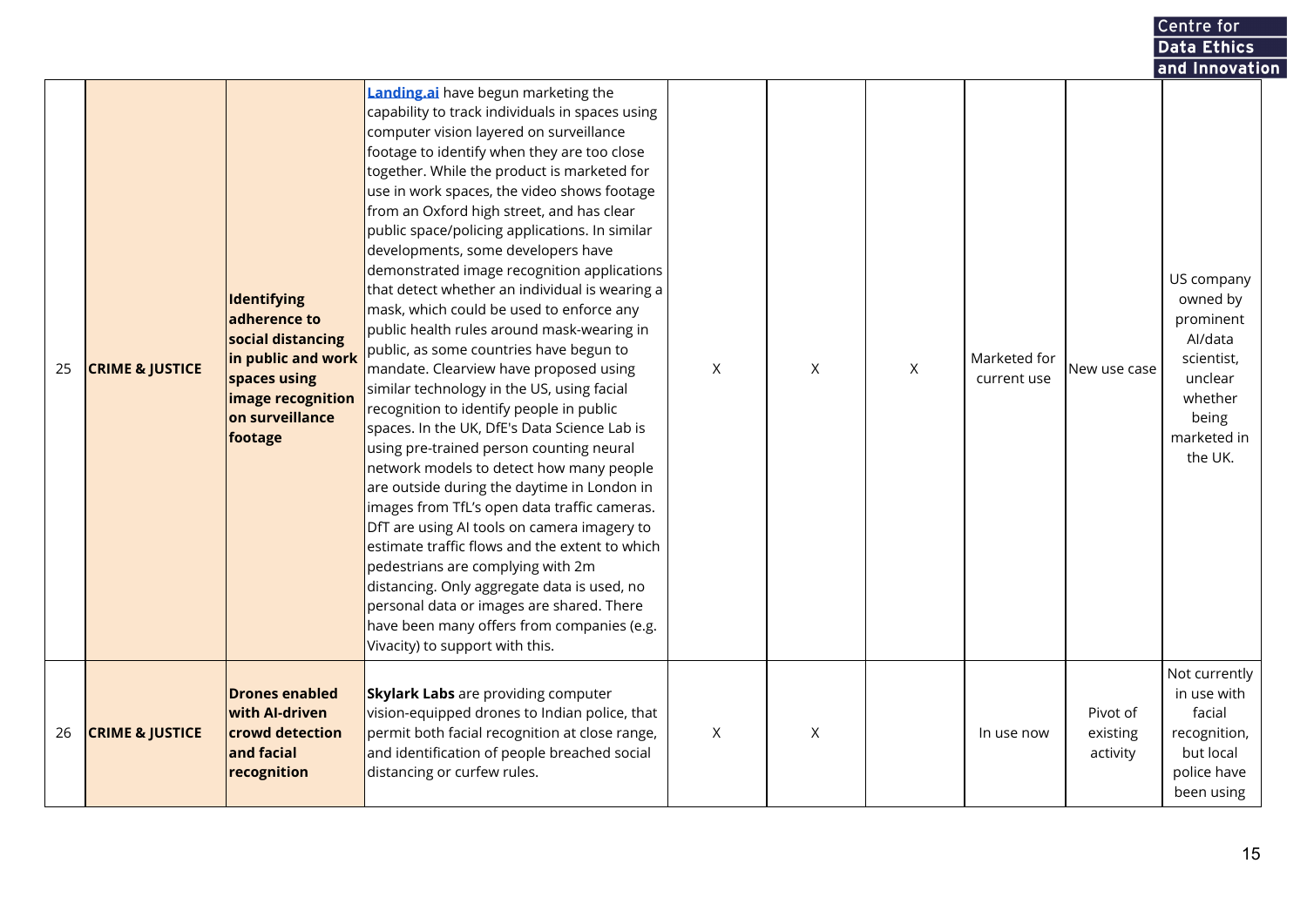# **Centre for<br>Data Ethics<br>and Innovation**

|    |                                               |                                                                                                                          |                                                                                                                                                                                                                                                                                                                                                                                             |          |                      |                                                       | drone<br>footage.                            |
|----|-----------------------------------------------|--------------------------------------------------------------------------------------------------------------------------|---------------------------------------------------------------------------------------------------------------------------------------------------------------------------------------------------------------------------------------------------------------------------------------------------------------------------------------------------------------------------------------------|----------|----------------------|-------------------------------------------------------|----------------------------------------------|
| 27 | <b>TRANSPORT</b>                              | <b>Using AI to predict</b><br>food shortages<br>and redistribute<br>supplies<br>accordingly                              | The US Army is using machine learning<br>algorithms to predict food shortages across<br>the country and prioritise distribution<br>accordingly.                                                                                                                                                                                                                                             | X        | In use now           | Increase in<br>existing<br>activity                   | Unclear.                                     |
| 28 | <b>EMPLOYMENT</b>                             | lIncreased use of<br>algorithms that<br>support<br>recruitment eg<br>sifting<br>applications                             | Some sectors have had to engage in mass<br>recruitment during the lockdown to cope<br>with increased demand for their services.<br>Some organisations are turning to Al-based<br>tools to help sift applications and process<br>interviews at scale.                                                                                                                                        | $\times$ | In use now           | Increase in<br>existing<br>activity                   | Unclear but<br>likely in use.                |
| 29 | <b>EMPLOYMENT</b>                             | <b>Use of monitoring</b><br>software by<br>employers on<br>hardware in<br>employee homes                                 | The Washington Post has reported a number<br>of software platforms being employed<br>(primarily in the US) to closely monitor<br>employee behaviour on their work devices,<br>and in some instances, mandating webcams<br>and other monitoring devices be switched on<br>throughout the working day.                                                                                        | X        | In use now           | Increase in<br>existing<br>activity                   | In use                                       |
| 30 | <b>EDUCATION &amp;</b><br><b>YOUNG PEOPLE</b> | Algorithmic<br>assessment and<br>grade assignment<br>using<br>teacher-provided<br>scoring                                | DfE is working with <b>Ofqual</b> and the<br>secondary education system to provide exam<br>results for students based on teacher<br>assessments of performance throughout the<br>year, using some form of algorithm. UPDATE:<br>The results produced by the algorithm were<br>contested and no longer stand. Students<br>have since been awarded the grades<br>predicted by their teachers. | X        | Under<br>development | New use case                                          | Under<br>development                         |
| 31 | <b>EDUCATION &amp;</b><br><b>YOUNG PEOPLE</b> | <b>Sharing and</b><br>aggregation of<br>local authority<br>data to enable<br>better support of<br>vulnerable<br>children | <b>LOTI</b> and the GLA are coordinating efforts<br>for London local authorities to share data,<br>and enable the provision of free school<br>meal vouchers across authority<br>boundaries.                                                                                                                                                                                                 | X        | In use now           | <b>New</b><br>coordination<br>of existing<br>datasets | Currently in<br>use by<br>London<br>boroughs |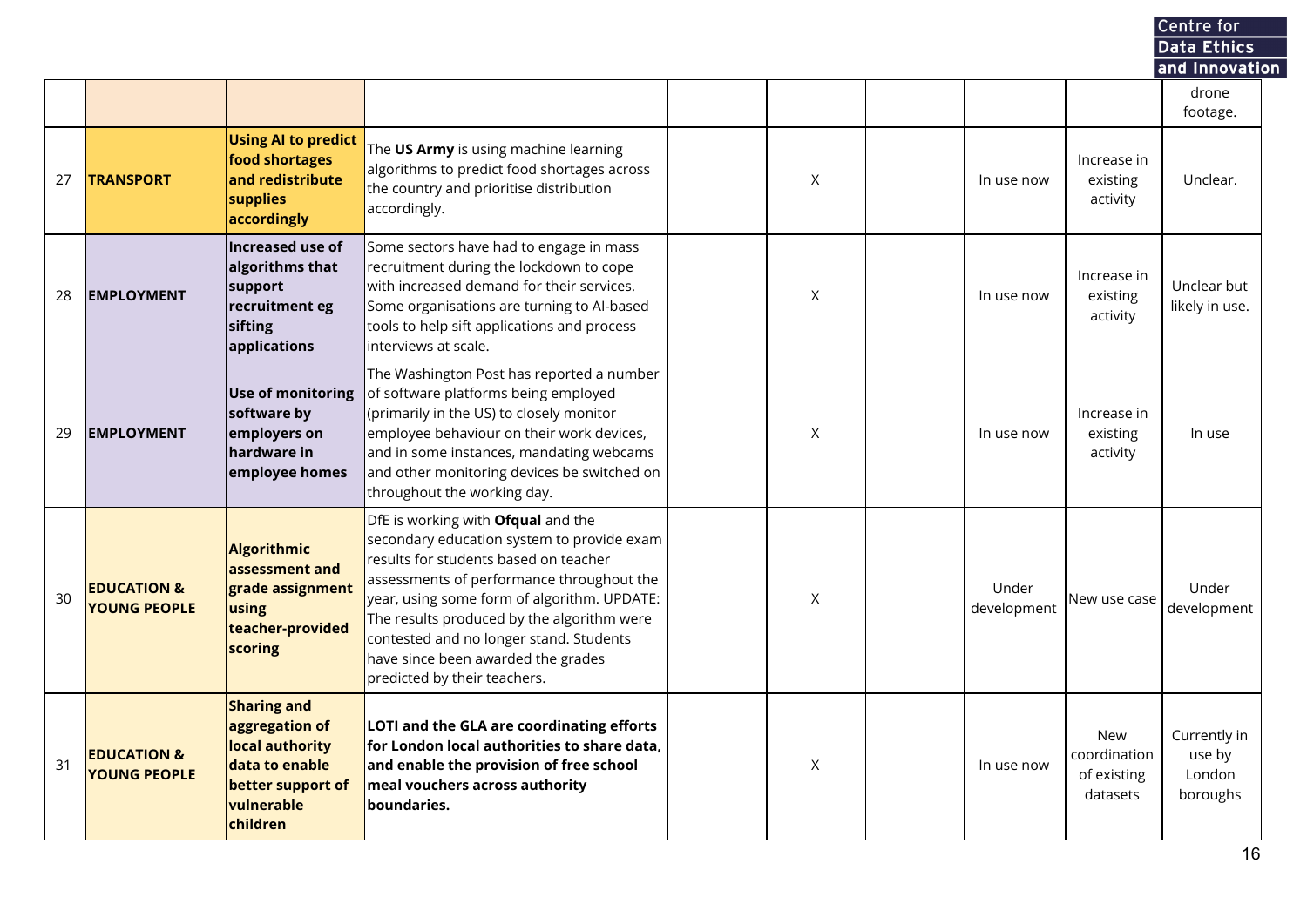|    |                                    |                                                                                   |                                                                                                                                                                                                                                                                                                                                                                                                                                                                                                                                                                                                                                                                                                                                                                                                                                                                                                                                                                                                                                                                                                                                                                                                |   |   |            |                                                       | Centre for<br>Data Ethics |  |
|----|------------------------------------|-----------------------------------------------------------------------------------|------------------------------------------------------------------------------------------------------------------------------------------------------------------------------------------------------------------------------------------------------------------------------------------------------------------------------------------------------------------------------------------------------------------------------------------------------------------------------------------------------------------------------------------------------------------------------------------------------------------------------------------------------------------------------------------------------------------------------------------------------------------------------------------------------------------------------------------------------------------------------------------------------------------------------------------------------------------------------------------------------------------------------------------------------------------------------------------------------------------------------------------------------------------------------------------------|---|---|------------|-------------------------------------------------------|---------------------------|--|
|    |                                    |                                                                                   |                                                                                                                                                                                                                                                                                                                                                                                                                                                                                                                                                                                                                                                                                                                                                                                                                                                                                                                                                                                                                                                                                                                                                                                                |   |   |            |                                                       | and Innovation            |  |
| 32 | <b>ECONOMIC</b><br><b>RECOVERY</b> | Use of new data<br>sources to<br>lunderstand<br>impact of<br>lockdown<br>measures | The ONS Data Science Campus is exploring<br>the impact of COVID-19 on UK society and<br>the economy. They are exploring new data<br>sources to strengthen the information they<br>hold through surveys and other sources. The<br>aim is to provide government with timely<br>indicators of the impact of social distancing,<br>the number of people in self-isolation,<br>changes to trade in goods and the effect on<br>businesses. One such data source is Google's<br><b>Mobility Reports, which show the changing</b><br>levels of people visiting different types of<br>llocations for areas around the UK and other<br>countries. ONS are publishing weekly articles<br>and statistical bulletins on the COVID-19<br>impact. Topics include self-employment,<br>social impacts, economy and society,<br>business impact, deaths, social relationships,<br>support for vulnerable groups, age, health<br>and unpaid care, subnational data usage<br>advice, household financial resilience,<br>employment for parents, employment for<br>over-70s, homeworking and the labour<br>market. They're also publishing a<br>'coronavirus roundup' - an ad-hoc publication<br>of data analytics. | X | X | In use now | <b>New</b><br>coordination<br>of existing<br>datasets | Currently in<br>use       |  |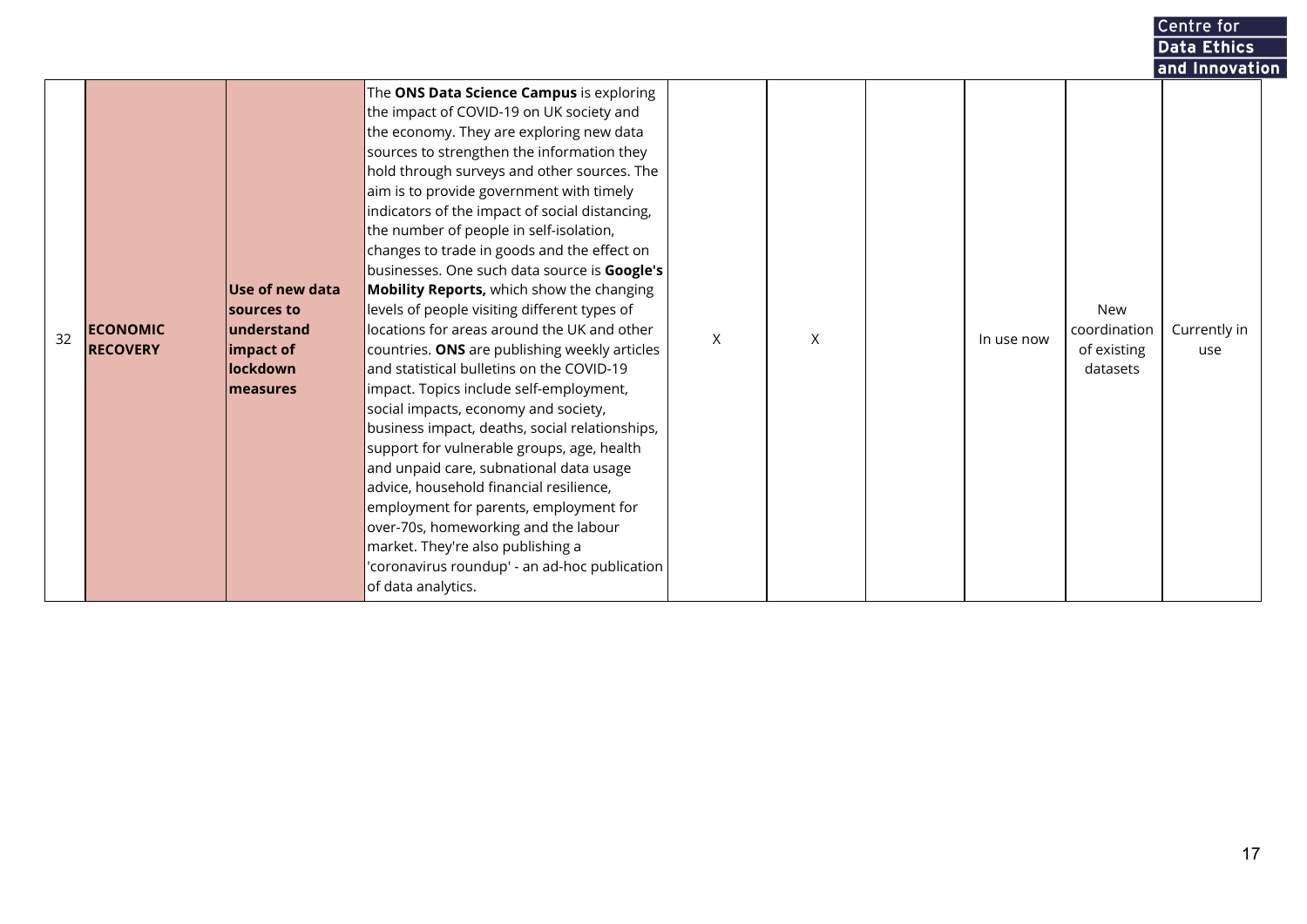|    |                                         |                                                                                                                           |                                                                                                                                                                                                                                                                                                                                                                                                                                                                                                                                                                                                                                                                                                                                                                                                                                                                                                                                                                                                                                                                                                                                                                                                                                                                                                                                                                                                  |   |   |            |                                                       | Centre for          |  |
|----|-----------------------------------------|---------------------------------------------------------------------------------------------------------------------------|--------------------------------------------------------------------------------------------------------------------------------------------------------------------------------------------------------------------------------------------------------------------------------------------------------------------------------------------------------------------------------------------------------------------------------------------------------------------------------------------------------------------------------------------------------------------------------------------------------------------------------------------------------------------------------------------------------------------------------------------------------------------------------------------------------------------------------------------------------------------------------------------------------------------------------------------------------------------------------------------------------------------------------------------------------------------------------------------------------------------------------------------------------------------------------------------------------------------------------------------------------------------------------------------------------------------------------------------------------------------------------------------------|---|---|------------|-------------------------------------------------------|---------------------|--|
|    |                                         |                                                                                                                           |                                                                                                                                                                                                                                                                                                                                                                                                                                                                                                                                                                                                                                                                                                                                                                                                                                                                                                                                                                                                                                                                                                                                                                                                                                                                                                                                                                                                  |   |   |            |                                                       | Data Ethics         |  |
|    |                                         |                                                                                                                           |                                                                                                                                                                                                                                                                                                                                                                                                                                                                                                                                                                                                                                                                                                                                                                                                                                                                                                                                                                                                                                                                                                                                                                                                                                                                                                                                                                                                  |   |   |            |                                                       | and Innovation      |  |
| 33 | <b>HEALTH AND</b><br><b>SOCIAL CARE</b> | <b>Integration of</b><br>major tech<br>platforms into<br>public sector data<br>collection, use,<br>and decision<br>making | NHSX along with NHS England and<br><b>Improvement</b> are leveraging iskills from the<br>wider NHS. Microsoft is supporting NHSX and<br>NHS England's technical teams, who have<br>built a backend data store on Microsoft's<br>cloud platform, Azure, to bring multiple data<br>sources into a single, secure location.<br>Amazon Web Services (AWS) is helping to<br>provide infrastructure and technologies that<br>are enabling NHSX and its partners to quickly<br>and securely launch the new COVID-19<br>response platform for critical public services.<br>AWS has the highest score awarded by the<br>NHS Data Security & Protection (DSP) Toolkit.<br>Faculty has an existing partnership with<br>NHSX and is now supporting the<br>development and execution of the data<br>response strategy. This includes developing<br>dashboards, models and simulations to<br>provide key central government<br>decision-makers with a deeper level of<br>information about the current and future<br>coronavirus situation to help inform the<br>response. Google: The NHS is exploring the<br>use of tools in the G Suite family to allow the<br>NHS to collect critical real-time information<br>on hospital responses to Covid-19. Data<br>collected would be aggregated operational<br>data only such as hospital occupancy levels<br>and A&E capacity (not identifiable patient<br>data). | X | X | In use now | <b>New</b><br>coordination<br>of existing<br>datasets | Currently in<br>use |  |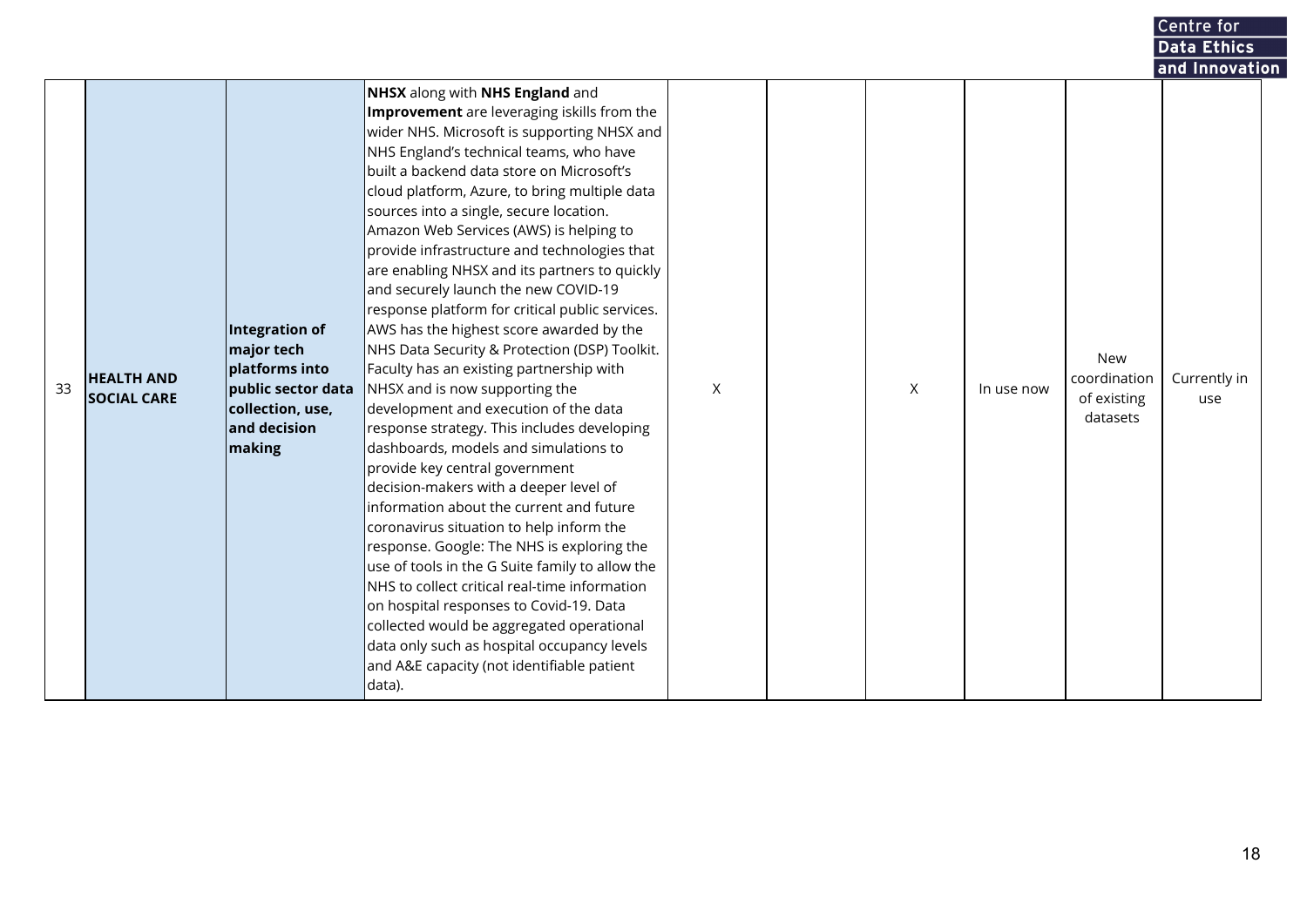|    |                                         |                                                                                               |                                                                                                                                                                                                                                                                                                                                                                                                                                                                                                                                                                                                                                                                                                                                                                                                                                                                                                                                                                                                                                                                                                                                                                                                                                                                                                                                                                                                                                                                            |   |  |            |              | Centre for          |  |
|----|-----------------------------------------|-----------------------------------------------------------------------------------------------|----------------------------------------------------------------------------------------------------------------------------------------------------------------------------------------------------------------------------------------------------------------------------------------------------------------------------------------------------------------------------------------------------------------------------------------------------------------------------------------------------------------------------------------------------------------------------------------------------------------------------------------------------------------------------------------------------------------------------------------------------------------------------------------------------------------------------------------------------------------------------------------------------------------------------------------------------------------------------------------------------------------------------------------------------------------------------------------------------------------------------------------------------------------------------------------------------------------------------------------------------------------------------------------------------------------------------------------------------------------------------------------------------------------------------------------------------------------------------|---|--|------------|--------------|---------------------|--|
|    |                                         |                                                                                               |                                                                                                                                                                                                                                                                                                                                                                                                                                                                                                                                                                                                                                                                                                                                                                                                                                                                                                                                                                                                                                                                                                                                                                                                                                                                                                                                                                                                                                                                            |   |  |            |              | <b>Data Ethics</b>  |  |
|    |                                         |                                                                                               |                                                                                                                                                                                                                                                                                                                                                                                                                                                                                                                                                                                                                                                                                                                                                                                                                                                                                                                                                                                                                                                                                                                                                                                                                                                                                                                                                                                                                                                                            |   |  |            |              | and Innovation      |  |
| 34 | <b>HEALTH AND</b><br><b>SOCIAL CARE</b> | Use of<br>self-reported<br>health data to<br>track and<br>lunderstand<br>COVID-19<br>symptoms | Researchers from KCL and St. Thomas'<br>Hospitals, with support from the health<br>science company ZOE, created an app that<br>allows UK users to self-report COVID-19<br>symptoms. This data, protected by GDPR and<br>sent to KCL and the NHS. The aim is to<br>identify high-risk areas in the UK, better<br>understand COVID-19 symptoms, and<br>improve disease spread. Flusurvey is a<br>webtool (managed and monitored by Public<br>Health England) designed to monitor trends<br>of infectious diseases. Flusurvey was borne<br>out of the swine flu pandemic (2009) by<br>researchers at the London School of Hygiene<br>and Tropical Medicine LSHTM as part of a<br>European initiative to monitor influenza-like<br>illness (ILI) activity. It has now been adapted<br>to monitor a range of diseases including<br>COVID-19. Any member of the UK public can<br>register onto the platform to report<br>symptoms. This data will be used by<br>researchers at PHE and LSHTM to monitor<br>UK disease trends. There are currently more<br>than 8,000 people in the UK participating in<br>the survey and the Flu Like Illness Heatmap<br>is updated every three minutes. Flusurvey's<br>C19-adapted platform monitors community<br>prevalence and trend of symptoms by<br>gathering information that can provide useful<br>insights on community transmission,<br>exposure risk, changes in healthcare seeking<br>behaviour and adherence to<br>recommendations. | X |  | In use now | New use case | Currently in<br>use |  |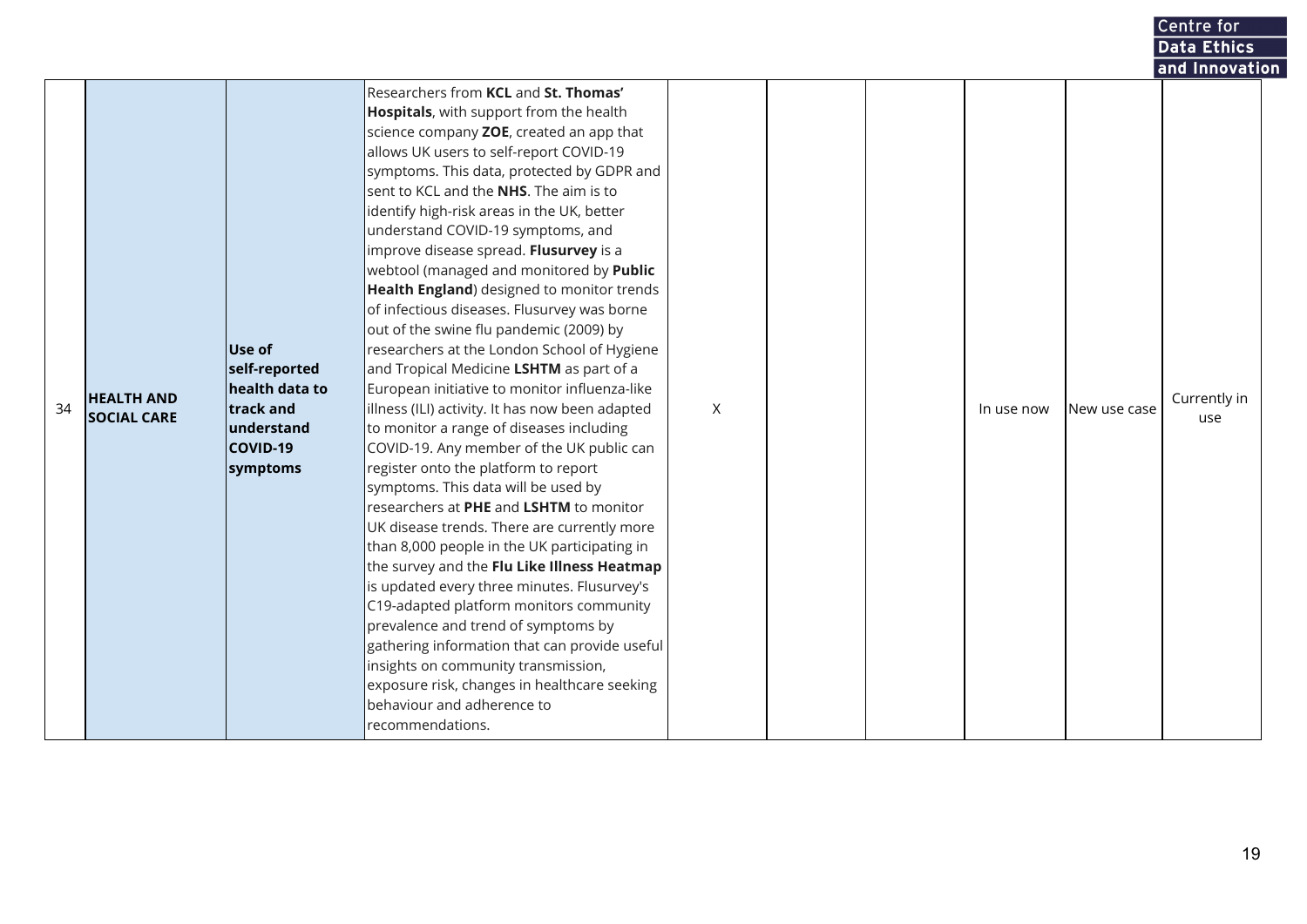|    |                                               |                                                                                                                       |                                                                                                                                                                                                                                                                                                                                                                                                                                                                                                                                                                                                                                                                                                  |   |         |            |                                                       | Centre for         |
|----|-----------------------------------------------|-----------------------------------------------------------------------------------------------------------------------|--------------------------------------------------------------------------------------------------------------------------------------------------------------------------------------------------------------------------------------------------------------------------------------------------------------------------------------------------------------------------------------------------------------------------------------------------------------------------------------------------------------------------------------------------------------------------------------------------------------------------------------------------------------------------------------------------|---|---------|------------|-------------------------------------------------------|--------------------|
|    |                                               |                                                                                                                       |                                                                                                                                                                                                                                                                                                                                                                                                                                                                                                                                                                                                                                                                                                  |   |         |            |                                                       | <b>Data Ethics</b> |
|    |                                               |                                                                                                                       |                                                                                                                                                                                                                                                                                                                                                                                                                                                                                                                                                                                                                                                                                                  |   |         |            |                                                       | and Innovation     |
| 35 | <b>ECONOMIC</b><br><b>RECOVERY</b>            | <b>Use of OTA (online</b><br>travel agency)<br>data to track<br>COVID-19 impact<br>markets                            | seetransparent.com have collated data<br>insights around occupancy, demand, pricing,<br>supply and cancellations of short-term rental<br>properties to track how COVID-19 is affecting<br>global short-term rental markets globally.<br>Their dashboard uses a variety of data<br>visualistion methods to illustrate changes in<br>Online Travel Agency (OTA) site traffic, stock<br>on property rental prices, average length of stay and domestic /<br>international travel behaviour. The site has<br>also been optimised to promote recovery<br>indicators such as countries anticipating a lift<br>in travel bans / easing lockdown measures<br>internally.                                 |   | $\sf X$ | In use now | <b>New</b><br>coordination<br>of existing<br>datasets |                    |
| 36 | <b>EDUCATION &amp;</b><br><b>YOUNG PEOPLE</b> | <b>Creation of VR</b><br>apps to facilitate<br>virtual field trips<br>for teachers<br>during lockdown<br>(and beyond) | Treehouse by Trekview offers a curriculum<br>of virtual field trips to assist teachers in<br>delivering education in lockdown. Built from<br>Trekview's repository of 360 degree images,<br>VR apps have been designed to facilitate<br>virtual exploration of areas of geographical<br>interest and connect students with<br>researchers. Trekview aims to use its<br>platform to raise awareness of<br>environmental issues, promote sustainable<br>tourism, boost local economies, capture<br>environments at risk of being lost, provide<br>researchers with large data sets and deliver<br>accurate information on the location of<br>people and infrastructure in emergency<br>situations. | X | $\sf X$ | In use now | Pivot of<br>existing<br>activity                      |                    |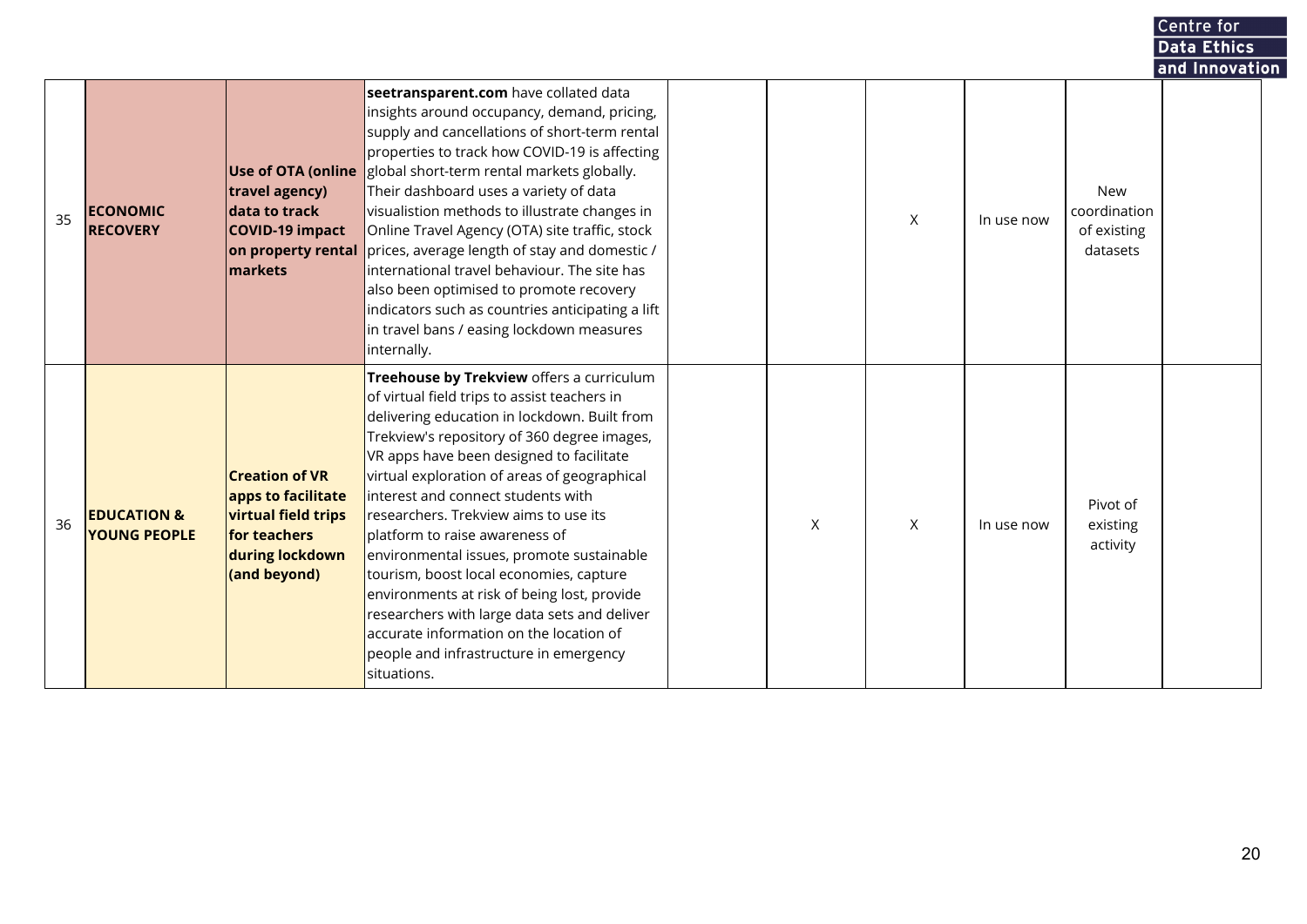|    |                                         |                                                                                                   |                                                                                                                                                                                                                                                                                                                                                                                                                                                                                                                                                                                                                                                          |   |   |                                                    |                                  | Centre for          |  |
|----|-----------------------------------------|---------------------------------------------------------------------------------------------------|----------------------------------------------------------------------------------------------------------------------------------------------------------------------------------------------------------------------------------------------------------------------------------------------------------------------------------------------------------------------------------------------------------------------------------------------------------------------------------------------------------------------------------------------------------------------------------------------------------------------------------------------------------|---|---|----------------------------------------------------|----------------------------------|---------------------|--|
|    |                                         |                                                                                                   |                                                                                                                                                                                                                                                                                                                                                                                                                                                                                                                                                                                                                                                          |   |   |                                                    |                                  | Data Ethics         |  |
|    |                                         |                                                                                                   |                                                                                                                                                                                                                                                                                                                                                                                                                                                                                                                                                                                                                                                          |   |   |                                                    |                                  | and Innovation      |  |
| 37 | <b>HEALTH AND</b><br><b>SOCIAL CARE</b> | Platform<br>disseminating<br>instructions for 3D<br>printing PPE for<br>local medical<br>centres  | <b>PPEDash's mission is to crowdsource citizen</b><br>manufacturing of PPE/medical equipment<br>from people with 3D printers. PPEDash<br>provides online resources to create, sterilize,<br>and deliver PPE and medical devices to their<br>local medical facilities and provide an<br>open-source marketplace of potential 3D<br>equipment to print. The website provides<br>both printing instructions, 3D files for free<br>download and sterilization instructions prior<br>to handoff. In the future PPEDash hopes to<br>expand the platform to have a direct and<br>seamless healthcare-to-maker messaging<br>system.                              | X |   | In use now                                         | Pivot of<br>existing<br>activity | Unclear             |  |
| 38 | <b>CRIME &amp; JUSTICE</b>              | <b>Cameras that</b><br>detect face masks<br>to evaluate<br>adherence to<br>government<br>mandates | Everyone riding public transportation in<br>France is required to wear a face mask. Paris<br>and Cannes are using computer vision to<br>count people who comply. Datakalab, a<br>French AI startup, is installing chips in<br>existing CCTV cameras that run an object<br>recognition model. The model is trained to<br>distinguish masked faces from unmasked<br>ones.                                                                                                                                                                                                                                                                                  |   | Χ | Being tested<br>in Paris and<br>Cannes,<br>France. | New use case                     | None                |  |
| 39 | <b>HEALTH AND</b><br><b>SOCIAL CARE</b> | <b>Crowdsourcing a</b><br><b>vaccination for</b><br>COVID-19                                      | <b>COVID Moonshot, an international group of</b><br>scientists in academia and industry, is<br>crowdsourcing designs for molecules with<br>potential to thwart the coronavirus. The<br>project is using a deep learning platform to<br>decide which to synthesize for testing. Any<br>intellectual property it develops will be<br>donated to the public domain. The group<br>began in March as a partnership between<br>PostEra, a UK-based startup, and Diamond<br>Light Source, a British government science<br>lab. PostEra issued a call for submissions of<br>compounds that incorporate specific<br>chemical fragments that bind to a protein the |   | X | In use                                             | Pivot of<br>existing<br>activity | In use in the<br>UK |  |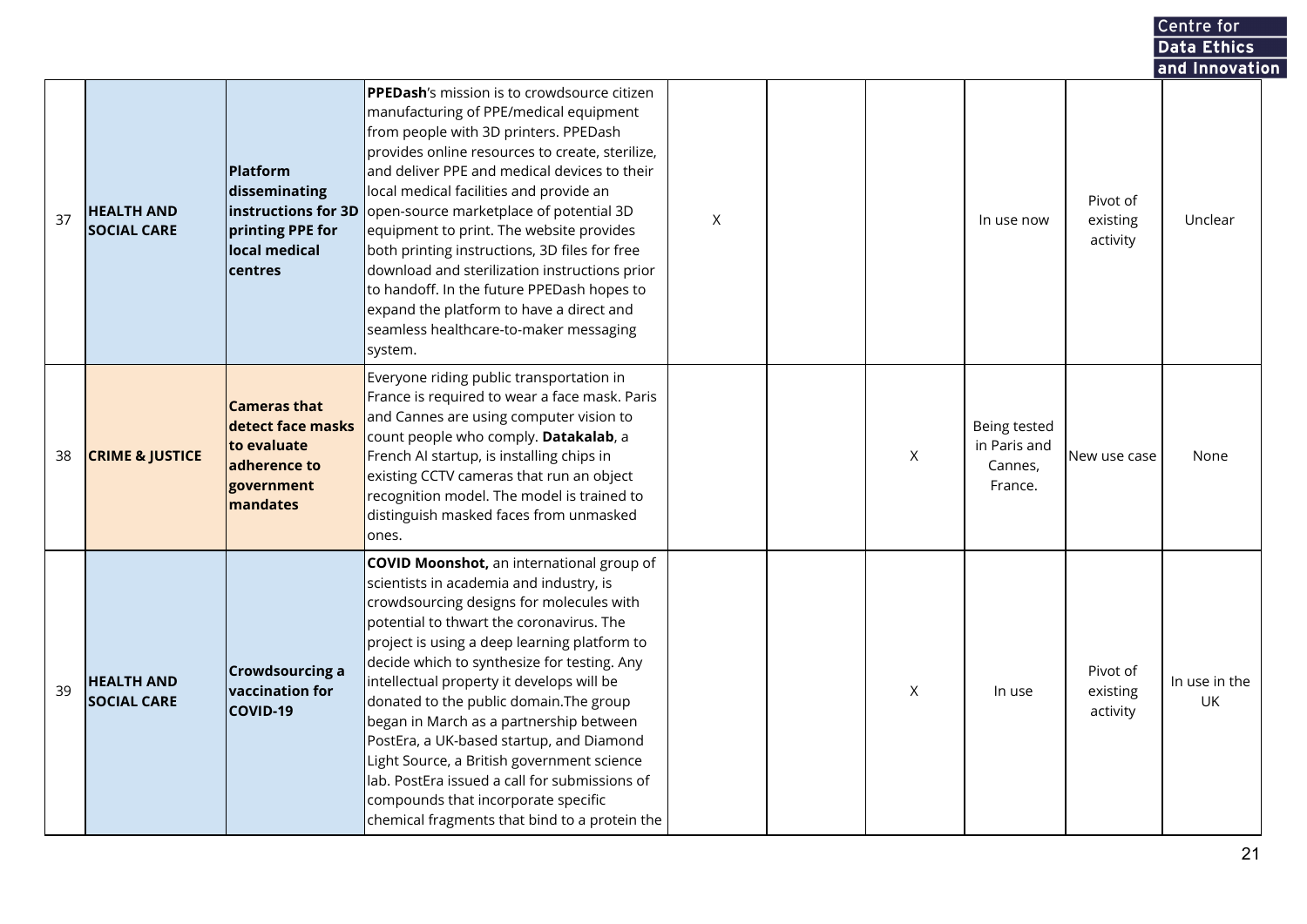|    |                                         |                                                                                                                                                  |                                                                                                                                                                                                                                                                                                                                                                                                                                                                                                                                                                                                                                             |          |   |                                                                                   |                                  | Centre for         |  |
|----|-----------------------------------------|--------------------------------------------------------------------------------------------------------------------------------------------------|---------------------------------------------------------------------------------------------------------------------------------------------------------------------------------------------------------------------------------------------------------------------------------------------------------------------------------------------------------------------------------------------------------------------------------------------------------------------------------------------------------------------------------------------------------------------------------------------------------------------------------------------|----------|---|-----------------------------------------------------------------------------------|----------------------------------|--------------------|--|
|    |                                         |                                                                                                                                                  |                                                                                                                                                                                                                                                                                                                                                                                                                                                                                                                                                                                                                                             |          |   |                                                                                   |                                  | <b>Data Ethics</b> |  |
|    |                                         |                                                                                                                                                  | virus uses to replicate, as pictured above. It<br>has received over 4,500 proposals so far.<br>Note: this does not relate to Operation<br>Moonshot - a UK Government programme to<br>introduce same day mass testing for<br>COVID-19.                                                                                                                                                                                                                                                                                                                                                                                                       |          |   |                                                                                   |                                  | and Innovation     |  |
| 40 | <b>HEALTH AND</b><br><b>SOCIAL CARE</b> | Machine<br>learning-enabled<br>chatbots for<br>contactless<br>screening of<br>COVID-19<br>symptoms and to<br>answer questions<br>from the public | Clevy.io is a French start-up which has<br>launched a chatbot to make it easier for<br>people to find official government<br>communications about COVID-19. Powered<br>by real-time information from the French<br>government and the World Health<br>Organization, the chatbot assesses known<br>symptoms and answers questions about<br>government policies. With almost 3 million<br>messages sent to-date, this chatbot is able to<br>answer questions on everything from<br>exercise to an evaluation of COVID-19 risks,<br>without further straining the resources of<br>healthcare and government institutions.                      | X        |   | In use in<br>French cities<br>including<br>Strasbourg,<br>Orleans and<br>Nanterre | Pivot of<br>existing<br>activity | None               |  |
| 41 | <b>HEALTH AND</b><br><b>SOCIAL CARE</b> | Machine<br>learning-enabled<br>insights from<br>research papers                                                                                  | <b>AWS</b> have launched <b>CORD-19 Search</b> , a new<br>search website powered by machine<br>learning, that can help researchers quickly<br>and easily search for papers and documents<br>and answer questions like "When is the<br>salivary viral load highest for COVID-19?" Built<br>on the Allen Institute for AI's CORD-19 open<br>research dataset of more than 128,000<br>research papers and other materials, this<br>machine learning solution can extract<br>relevant medical information from<br>unstructured text and delivers robust<br>natural-language query capabilities, helping<br>to accelerate the pace of discovery. | $\times$ | X | In use                                                                            | lNew use case                    | Unknown            |  |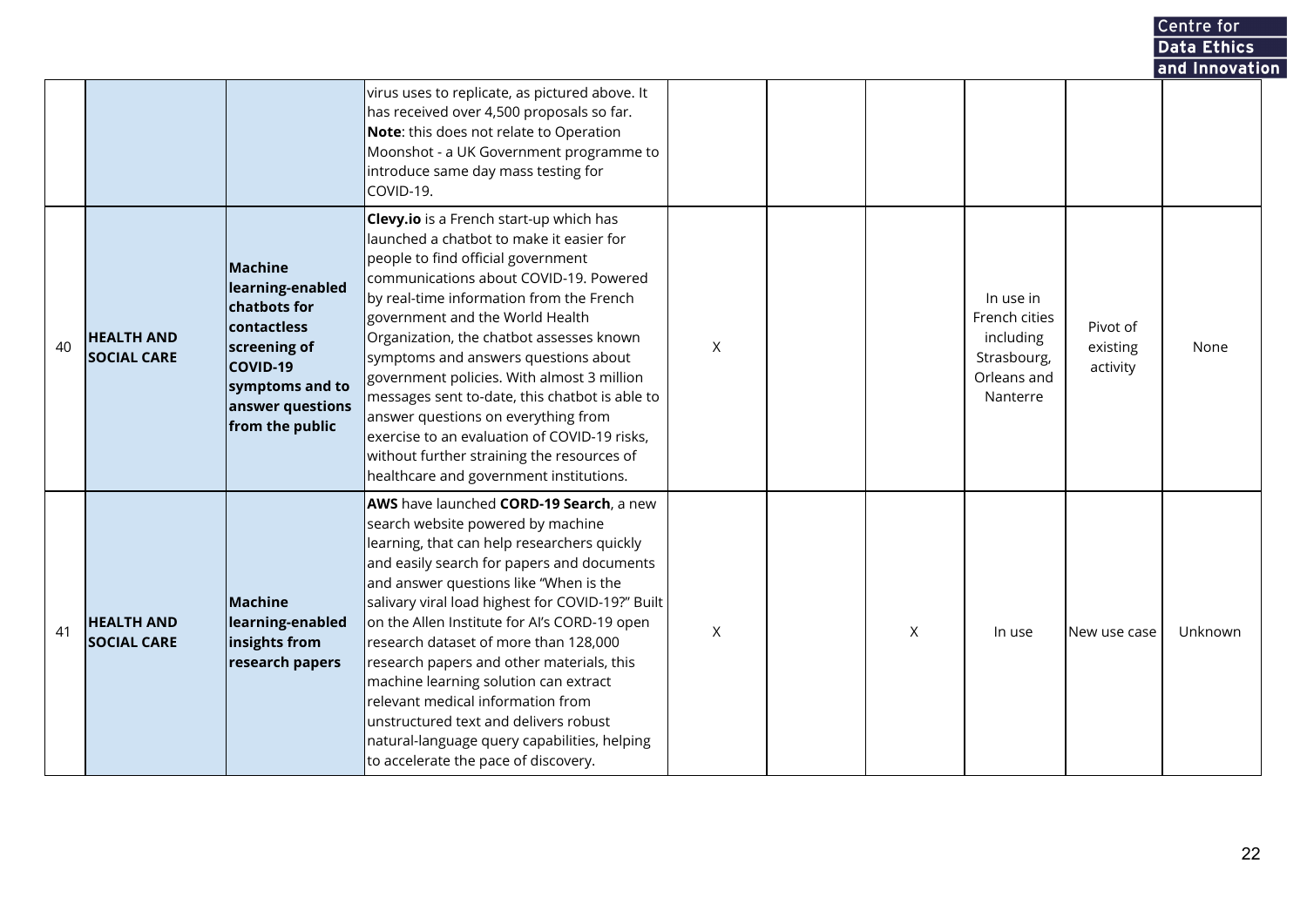|    |                                         |                                                                                                          |                                                                                                                                                                                                                                                                                                                                                                                                                                                                                                                                                                     |   |  |                                                                                                                                               |                                     | Centre for                |  |
|----|-----------------------------------------|----------------------------------------------------------------------------------------------------------|---------------------------------------------------------------------------------------------------------------------------------------------------------------------------------------------------------------------------------------------------------------------------------------------------------------------------------------------------------------------------------------------------------------------------------------------------------------------------------------------------------------------------------------------------------------------|---|--|-----------------------------------------------------------------------------------------------------------------------------------------------|-------------------------------------|---------------------------|--|
|    |                                         |                                                                                                          |                                                                                                                                                                                                                                                                                                                                                                                                                                                                                                                                                                     |   |  |                                                                                                                                               |                                     | Data Ethics               |  |
| 42 | <b>HEALTH AND</b><br><b>SOCIAL CARE</b> | <b>Using machine</b><br>learning to<br>recognise patterns                                                | UC San Diego Health has engineered a new<br>method to diagnose pneumonia earlier, a<br>condition associated with severe COVID-19.<br>This early detection helps doctors quickly<br>triage patients to the appropriate level of<br>care even before a COVID-19 diagnosis is<br>in medical imaging confirmed. Trained with 22,000 notations by<br>human radiologists, the machine learning<br>algorithm overlays x-rays with colour-coded<br>maps that indicate pneumonia probability.                                                                                | X |  | In use                                                                                                                                        | Increase in<br>existing<br>activity | and Innovation<br>Unknown |  |
| 43 | <b>HEALTH AND</b><br><b>SOCIAL CARE</b> | <b>Machine learning</b><br>model to estimate<br>the number of<br>undetected<br><b>COVID-19 cases</b>     | Researchers at the <b>Chan Zuckerberg Biohub</b><br>in California have built a model to estimate<br>the number<br>of COVID-19 infections that go undetected<br>and the consequences for public health,<br>analyzing 12<br>regions across the globe. Using machine<br>learning and partnering with the AWS<br><b>Diagnostic</b><br>Development Initiative, they have developed<br>new methods to quantify undetected<br>infections -<br>analyzing how the virus mutates as it spreads<br>through the population to infer how many<br>transmissions have been missed. | X |  | In use                                                                                                                                        | Pivot of<br>existing<br>activity    | Unknown                   |  |
| 44 | <b>HEALTH AND</b><br><b>SOCIAL CARE</b> | COVID-19<br>vulnerability index<br>which identifies<br>people most at<br>risk of severe<br>complications | <b>Closed Loop</b> has developed and<br>open-sourced a COVID vulnerability index, an<br>Al-based predictive model that identifies<br>people most at-risk of severe complications<br>from COVID-19. This 'C-19 Index' is being<br>used by healthcare systems, care<br>management organizations and insurance<br>companies to identify high-risk individuals,<br>then calling them to share the importance of<br>handwashing and social distancing, and also<br>offering to deliver food, toilet paper, and                                                           | Χ |  | In use<br>(Chicago-base<br>d Medical<br>Home<br>Network's<br>Accountable<br>Care<br>Organisation<br>and<br>HealthFirst,<br>New York<br>health | Pivot of<br>existing<br>activity    | None                      |  |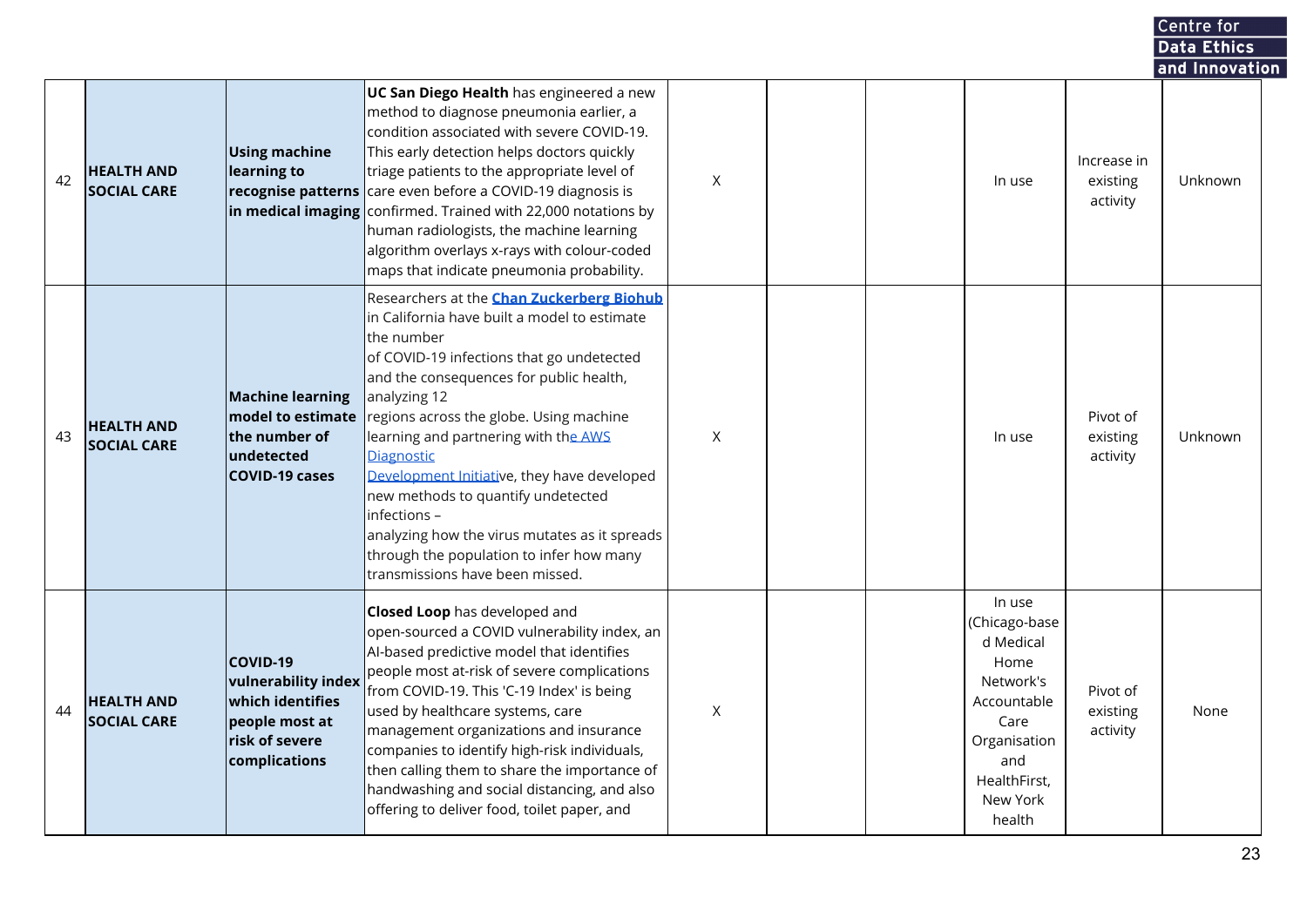**Centre for<br>Data Ethics<br>and Innovation** 

|    |                                         |                                                                                                      | other essential supplies so they can stay at<br>home.                                                                                                                                                                                                                                                                                                                                                                                                                                                                                                                                                                                                                                                 |          |   |   | insurance<br>company)                                  |                                                 |                    |
|----|-----------------------------------------|------------------------------------------------------------------------------------------------------|-------------------------------------------------------------------------------------------------------------------------------------------------------------------------------------------------------------------------------------------------------------------------------------------------------------------------------------------------------------------------------------------------------------------------------------------------------------------------------------------------------------------------------------------------------------------------------------------------------------------------------------------------------------------------------------------------------|----------|---|---|--------------------------------------------------------|-------------------------------------------------|--------------------|
| 45 | <b>HEALTH AND</b><br><b>SOCIAL CARE</b> | Shield programme                                                                                     | A large number of different public bodies in<br>the UK, coordinated by MHCLG, used data to<br>identify people vulnerable to COVID-19, and<br>worked with partners across the UK economy<br>to offer them priority services that would<br>improve their ability to isolate.                                                                                                                                                                                                                                                                                                                                                                                                                            | $\times$ |   |   | In use                                                 | New use case                                    | UK-based           |
| 46 | <b>HEALTH AND</b><br><b>SOCIAL CARE</b> | <b>Early warning</b><br>system for<br>contagious<br>disease spreading<br>where testing is<br>limited | Builder.ai have put together a framework<br>that could help detect spreading, contain the<br>pandemic and ultimately find a way to deliver<br>limited vaccinations (when they become<br>available). The SIGNAL system has three<br>objectives: detect those who are most likely<br>to be infected/affected; detect those most<br>likely to get infected; to provide a guided<br>testing/vaccination path. The system<br>triangulates data based on cellphone towers<br>(so there's no reliance on smartphones) and<br>creates a 'propagation network', creating a<br>map that shows all those that may be at high<br>risk of being infected by an individual who<br>has been found to have the virus. | X        |   | X | Work has<br>been released<br>under creative<br>commons | New use case                                    | UK-based           |
| 47 | <b>ECONOMIC</b><br><b>RECOVERY</b>      | <b>AI</b><br>decision-support<br>platform for<br>businesses                                          | Boston Consulting Group (BCG) have created<br><b>BCG Lighthouse</b> , an AI platform for decision<br>support and scenario planning during<br>COVID-19. The platform brings together<br>epidemiological models, consumer data<br>(credit card spend, mobility, sentiment, and<br>the like), micro- and macroeconomic<br>indicators (such as unemployment claims, job<br>listings, and government measures),<br>information on health care system capacity,<br>and digital leading indicators (web traffic,<br>search, and social media trends), to give                                                                                                                                                |          | Χ |   | In use                                                 | New<br>coordination<br>of existing<br>data sets | <b>BCG</b> clients |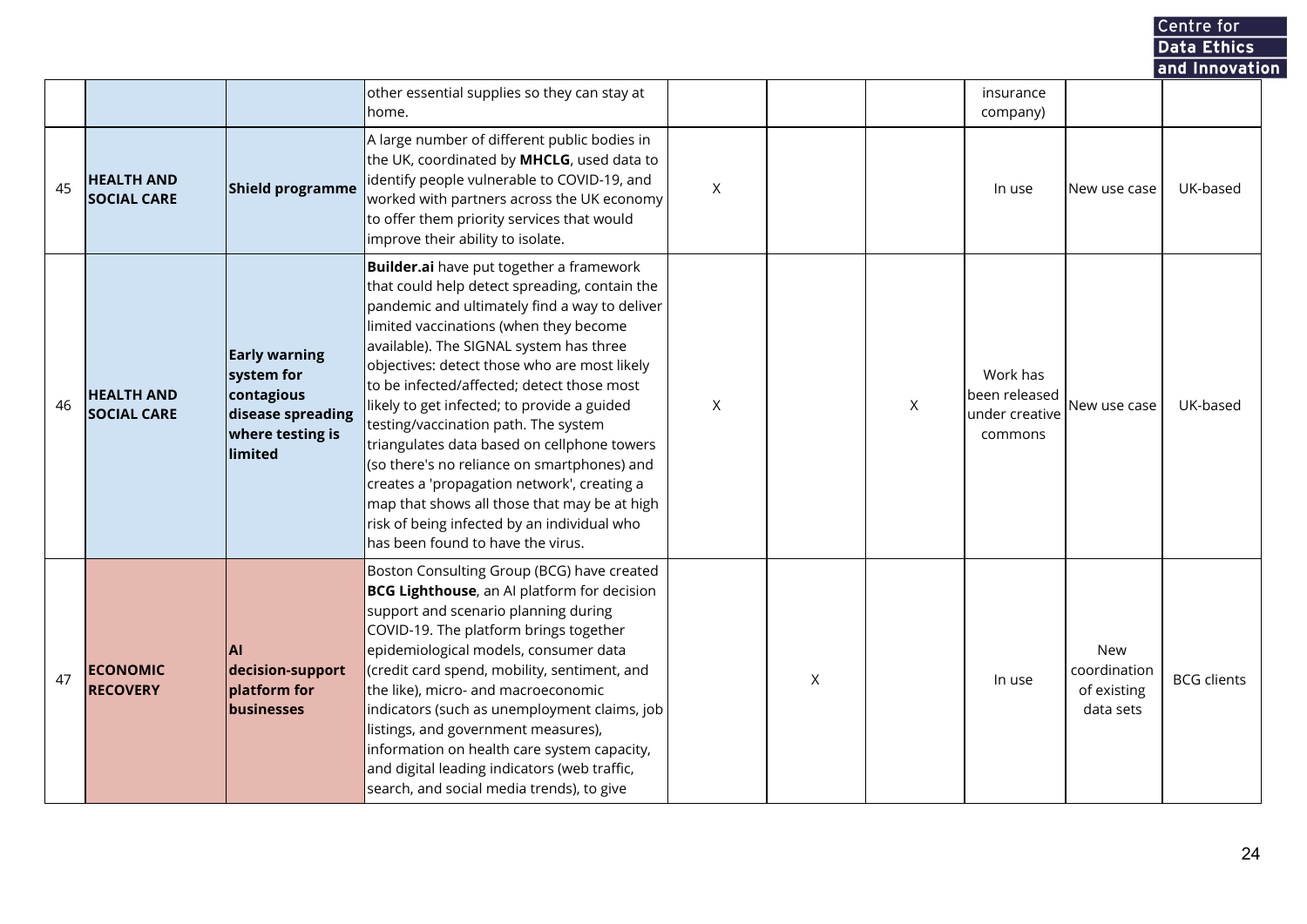|    |                                         |                                                                                                                  |                                                                                                                                                                                                                                                                                                                                                                                                                                                                                                                                                                                                                                                                                                                                                                                                                             |   |   |                                       |                                                        | Centre for     |  |
|----|-----------------------------------------|------------------------------------------------------------------------------------------------------------------|-----------------------------------------------------------------------------------------------------------------------------------------------------------------------------------------------------------------------------------------------------------------------------------------------------------------------------------------------------------------------------------------------------------------------------------------------------------------------------------------------------------------------------------------------------------------------------------------------------------------------------------------------------------------------------------------------------------------------------------------------------------------------------------------------------------------------------|---|---|---------------------------------------|--------------------------------------------------------|----------------|--|
|    |                                         |                                                                                                                  |                                                                                                                                                                                                                                                                                                                                                                                                                                                                                                                                                                                                                                                                                                                                                                                                                             |   |   |                                       |                                                        | Data Ethics    |  |
|    |                                         |                                                                                                                  |                                                                                                                                                                                                                                                                                                                                                                                                                                                                                                                                                                                                                                                                                                                                                                                                                             |   |   |                                       |                                                        | and Innovation |  |
|    |                                         |                                                                                                                  | companies a foundation for building simple,<br>rapid decision-making dashboards.                                                                                                                                                                                                                                                                                                                                                                                                                                                                                                                                                                                                                                                                                                                                            |   |   |                                       |                                                        |                |  |
| 48 | <b>HEALTH AND</b><br><b>SOCIAL CARE</b> | <b>Project OASIS</b><br>partners jHub<br><b>with NHSx to</b><br>process third<br>party COVID-19<br>app providers | The jHub (Strategic Commands Innovation<br>Hub) has partnered with NHSx to coordinate<br>and facilitate the secure transfer of<br>epidemiology data from third party COVID-19<br>apps to <b>NHSx (Project OASIS).</b> NHS and jHub<br>will be working only with apps meeting the<br>Digital Health Technology Standard or<br>against the Digital Assessment<br><b>Questionnaire (DAQ).</b> OASIS has worked<br>with the app providers including <b>Agitate Ink</b><br>C-19, Connected Cognition -<br>connectedcognition.org, Corona-Help UK,<br>Evergreen Life, LetsBeatCovid-19,<br>TrackTogether, Your.MD and C-19 COVID<br><b>Symptom Study</b> provided by the <b>BREATHE</b><br>Health Data Research Hub for Respiratory<br>Health, in partnership with its trusted<br>research environment, the <b>SAIL Databank.</b> | X |   | In use                                | <b>New</b><br>coordination<br>of existing<br>data sets | UK-focused     |  |
| 49 | <b>DEFENCE &amp;</b><br><b>SECURITY</b> | Temporary<br>relaxation of<br><b>Cyber Security</b><br>certification<br>during the<br>pandemic                   | <b>MoD</b> has suspended the need for suppliers<br>to hold the Cyber Security Essentials Plus<br>security certification as this requires an<br>on-site assessment, which is difficult under<br>social distancing measures. However,<br>suppliers still need to get CE & other risk<br>controls, including a Cyber Implementation<br>Plan which must demonstrate commitment<br>to completing CE+ once CV19 restrictions are<br>lifted.                                                                                                                                                                                                                                                                                                                                                                                       | X |   | In use now                            | New use case                                           | UK-focused     |  |
| 50 | <b>HEALTH AND</b><br><b>SOCIAL CARE</b> | <b>National COVID-19</b><br><b>Chest Imaging</b><br><b>Database</b>                                              | The National COVID-19 Chest Imaging<br>Database (NCCID) is a centralised UK<br>database containing X-Ray, CT and MRI<br>images from hospital patients across the<br>country. This is to support a better<br>understanding of the COVID-19 virus and                                                                                                                                                                                                                                                                                                                                                                                                                                                                                                                                                                         | Χ | X | Development<br>being<br>finalised now | New use case                                           | UK app         |  |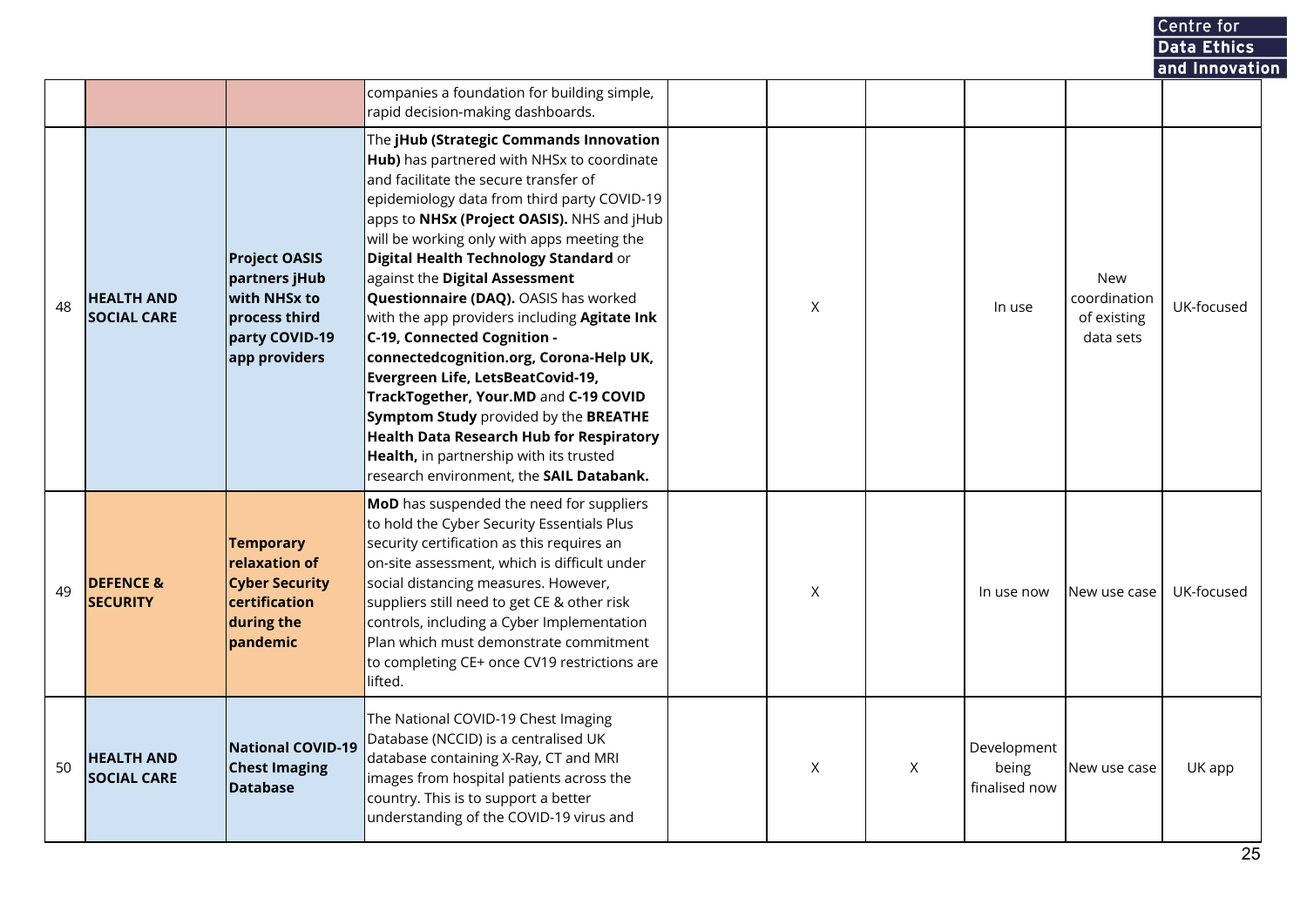|    |                                         |                                                               |                                                                                                                                                                                                                                                                                                                                                                                                                                                                                                                                                                                                                                                                                                                                                                                                                                                                                                                                                                                                                                                            |  |   |            |              | Data Ethics        |  |
|----|-----------------------------------------|---------------------------------------------------------------|------------------------------------------------------------------------------------------------------------------------------------------------------------------------------------------------------------------------------------------------------------------------------------------------------------------------------------------------------------------------------------------------------------------------------------------------------------------------------------------------------------------------------------------------------------------------------------------------------------------------------------------------------------------------------------------------------------------------------------------------------------------------------------------------------------------------------------------------------------------------------------------------------------------------------------------------------------------------------------------------------------------------------------------------------------|--|---|------------|--------------|--------------------|--|
|    |                                         |                                                               |                                                                                                                                                                                                                                                                                                                                                                                                                                                                                                                                                                                                                                                                                                                                                                                                                                                                                                                                                                                                                                                            |  |   |            |              | and Innovation     |  |
|    |                                         |                                                               | develop technology which will enable the<br>best care for patients hospitalised with a<br>severe infection. It is a joint initiative<br>established by NHSX, the British Society of<br>Thoracic Imaging (BSTI), Royal Surrey NHS<br><b>Foundation Trust and Faculty.</b>                                                                                                                                                                                                                                                                                                                                                                                                                                                                                                                                                                                                                                                                                                                                                                                   |  |   |            |              |                    |  |
| 51 | <b>HEALTH AND</b><br><b>SOCIAL CARE</b> | Secure analytics<br>platform for<br>electronic health<br>data | <b>OpenSAFELY</b> is a new secure analytics<br>platform for electronic health records in the<br>NHS, created to deliver urgent results during<br>the global COVID-19 emergency. It is now<br>successfully delivering analyses across more<br>than 24 million patients' full pseudonymised<br>primary care NHS records, with more to<br>follow shortly. All the analytic software is<br>open for security review, scientific review,<br>and re-use. OpenSAFELY uses a new model<br>for enhanced security and timely access to<br>data: they don't transport large volumes of<br>potentially disclosive pseudonymised patient<br>data outside of the secure environments<br>managed by the electronic health record<br>software company; instead, trusted analysts<br>can run large scale computation across near<br>real-time pseudonymised patient records<br>inside the data centre of the electronic health<br>records software company. This approach<br>has allowed OpenSAFELY to deliver our first<br>analyses in just five weeks from project start. |  | X | In use now | New use case | Based in<br>Oxford |  |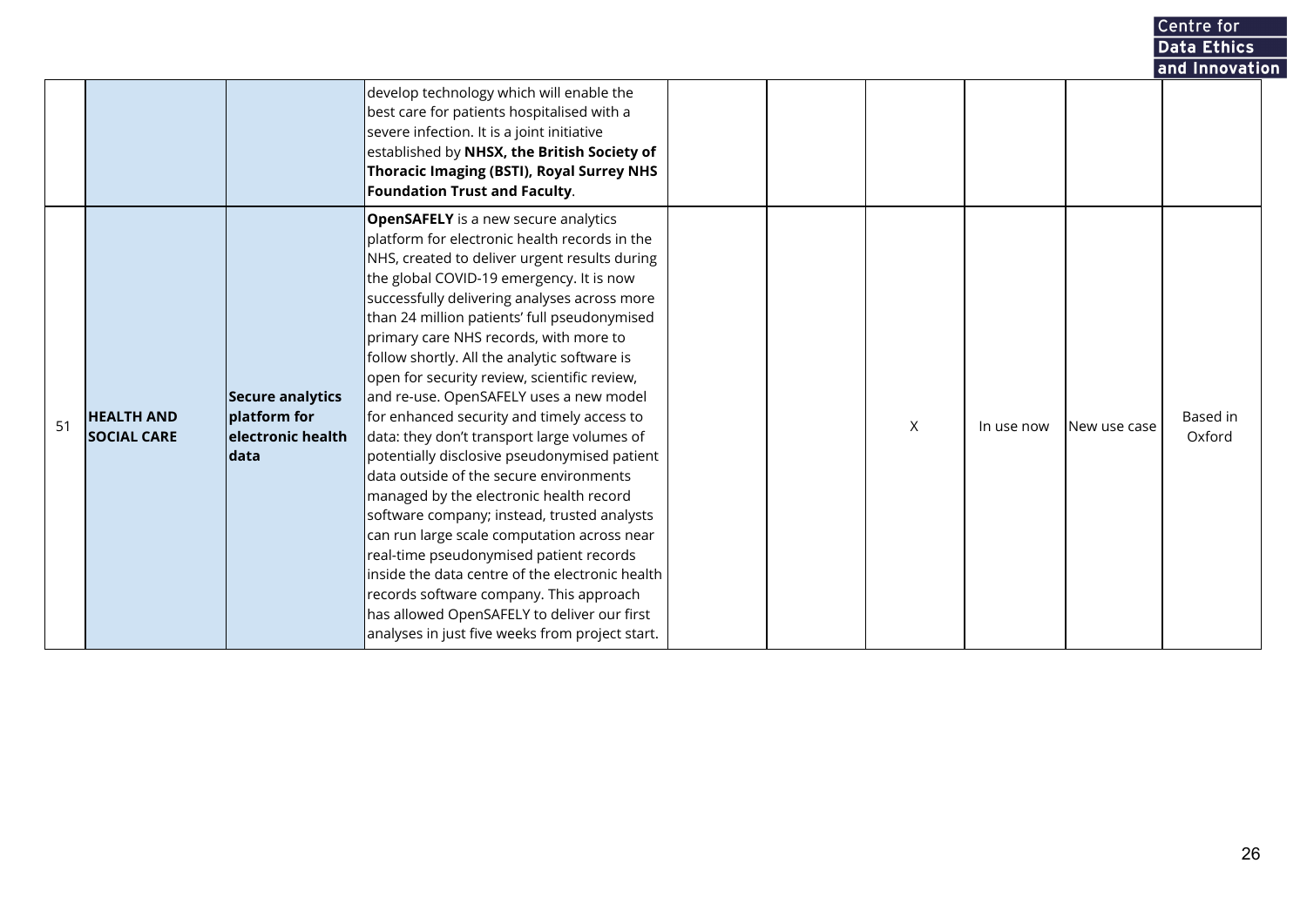|    |                                         |                                                                                       |                                                                                                                                                                                                                                                                                                                                                                                                                                                                                                                                                                                                                                                                                                                                        |   |   |            |              | Data Ethics                                          |  |
|----|-----------------------------------------|---------------------------------------------------------------------------------------|----------------------------------------------------------------------------------------------------------------------------------------------------------------------------------------------------------------------------------------------------------------------------------------------------------------------------------------------------------------------------------------------------------------------------------------------------------------------------------------------------------------------------------------------------------------------------------------------------------------------------------------------------------------------------------------------------------------------------------------|---|---|------------|--------------|------------------------------------------------------|--|
| 52 | <b>HEALTH AND</b><br><b>SOCIAL CARE</b> | <b>Prediction of the</b><br>impact of<br><b>COVID-19 on ICUs</b><br>and health centre | Sherpa.ai i has helped the Basque<br>Department of Health to develop a platform<br>that predicts the future needs of ICUs and<br>adapts to different scenarios. The platform<br>allows the Basque Department of Health to<br>predict with high accuracy:<br>- Health Services' needs, with a 7-day forecast<br>of ICUs' needs, along with a confidence<br>interval<br>Where new outbreaks will occur<br>Patterns and trends in the spread of the<br>virus and infection rates by area<br>This tool is also able to recognize patterns<br>and trends in the virus, as well as identify<br>data that is vitally important to health<br>services, like trends in infection rates and<br>future outbreaks, among other<br>functionalities. | X |   | In use now | New use case | and Innovation<br>No<br>discernible<br>use in the UK |  |
| 53 | <b>HEALTH AND</b><br><b>SOCIAL CARE</b> | <b>Measuring the</b><br>impact of social<br>distancing during<br>COVID-19             | Humanising Autonomy's behaviour video<br>analytics software can measure and report<br>the impact of social distancing on people.<br>Analysis of video footage from existing CCTV<br>infrastructure, station cameras and vehicles<br>will help study the behaviours of pedestrians<br>and transport users and create a historical<br>analysis to identify behaviour changes over<br>time. This will help the understanding of<br>behaviour changes, and determine which<br>campaigns or mechanisms were most<br>effective In post pandemic times behaviour<br>analytics can provide insights into how<br>citizens are re-using infrastructure and<br>mobility systems to inform future policy.                                          |   | X | In use now | New use case | Available for<br>use in the UK                       |  |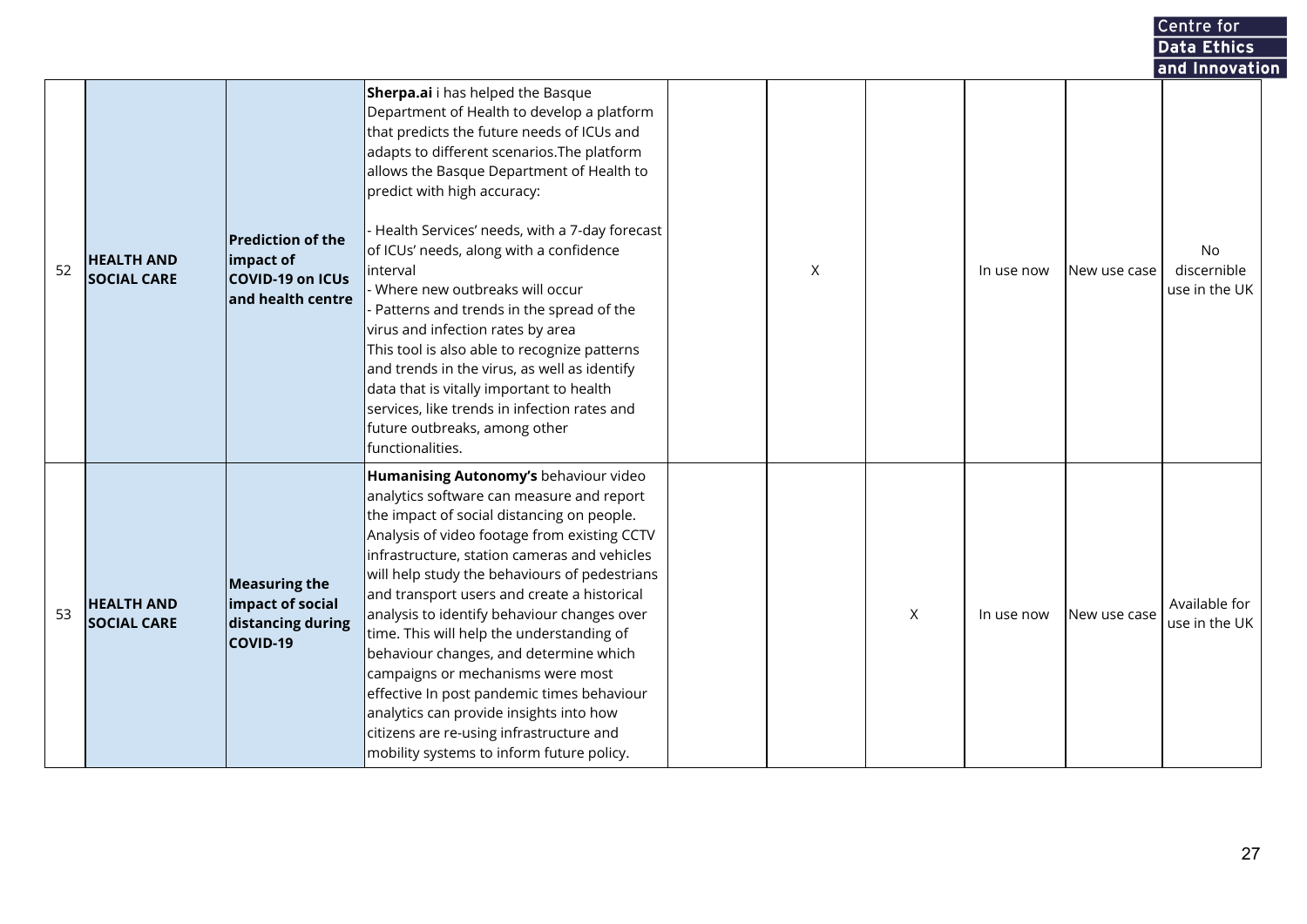|    |                                         |                                                    |                                                                                                                                                                                                                                                                                                                                                                                                                                                                                                                                                                                                                                                                                                                                                                                                                                                                                                                                                                                                                        |   |          |            |                                  | Centre for                            |  |
|----|-----------------------------------------|----------------------------------------------------|------------------------------------------------------------------------------------------------------------------------------------------------------------------------------------------------------------------------------------------------------------------------------------------------------------------------------------------------------------------------------------------------------------------------------------------------------------------------------------------------------------------------------------------------------------------------------------------------------------------------------------------------------------------------------------------------------------------------------------------------------------------------------------------------------------------------------------------------------------------------------------------------------------------------------------------------------------------------------------------------------------------------|---|----------|------------|----------------------------------|---------------------------------------|--|
|    |                                         |                                                    |                                                                                                                                                                                                                                                                                                                                                                                                                                                                                                                                                                                                                                                                                                                                                                                                                                                                                                                                                                                                                        |   |          |            |                                  | Data Ethics                           |  |
| 54 | <b>HEALTH AND</b><br><b>SOCIAL CARE</b> | <b>Comparing</b><br>COVID-19<br>symptoms globally  | Your.MD has launched a COVID-19 symptom<br>mapper. If you have symptoms of COVID-19<br>or have tested positive for the virus, you can<br>use the symptom mapper to assess whether<br>you have mild, moderate or severe<br>symptoms and to understand how your<br>symptoms compare with other people<br>around the world. As more people use the<br>tool, your.md aims to be able to provide<br>more information about how COVID-19 is<br>affecting different countries and<br>communities.                                                                                                                                                                                                                                                                                                                                                                                                                                                                                                                             | X |          | In use now | New use case                     | and Innovation<br>In use in the<br>UK |  |
| 55 | <b>HEALTH AND</b><br><b>SOCIAL CARE</b> | <b>Skin cancer</b><br>detection during<br>COVID-19 | Skin Analytics is aiming to reduce delays in<br>skin cancer detection during the Coronavirus<br>outbreak. The company has built a series of<br>clinically validated AI algorithms that can help<br>identify skin cancer, and with their partners<br>University Hospitals Birmingham NHS<br>Foundation Trust (UHB) are now piloting a<br>new skin cancer community assessment<br>service to safely reduce delays in skin cancer<br>detection and treatment during the<br>pandemic. During the pilot, referred patients<br>will be provided with skin cancer triage<br>outside of the hospital setting, using Al<br>technology to capture high quality images of<br>those lesions which may be melanoma and<br>requiring priority investigation by a<br>Dermatologist, and those that are safe to<br>defer according to the BAD guidelines. The<br>service will help flatten the demand curve to<br>manage the ongoing clinical risk when social<br>isolation measures are lifted, and the latent<br>demand is released. | Χ | $\times$ | In use now | Pivot of<br>existing use<br>case | UK initiative                         |  |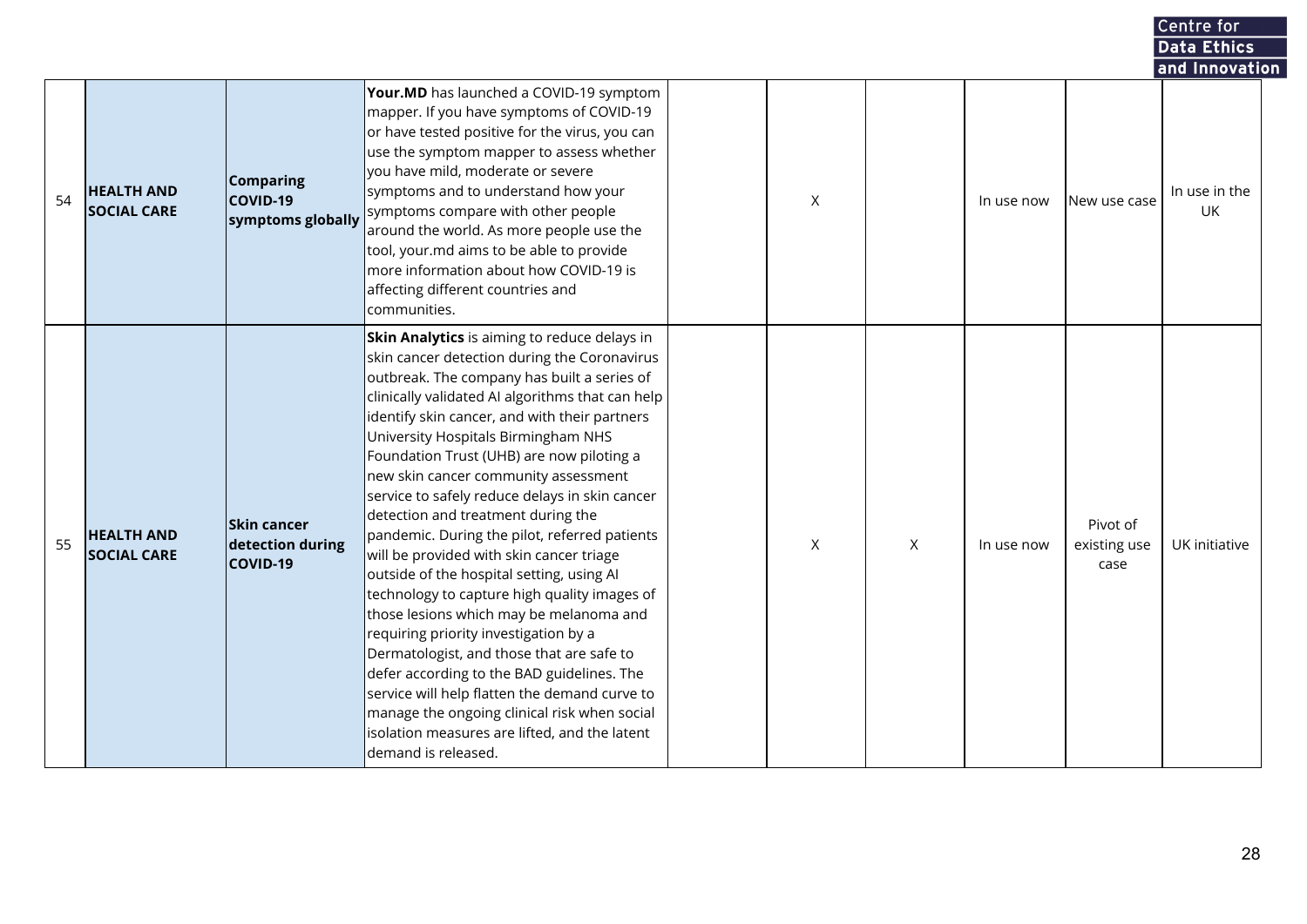|                                              |                                                                                                                              |                                                                                                                                                                                                                                                                                                                                                                                                                                                                                                                                                                                                                                                                                                                                                                                                                                                                                                                                                                                                                                                                                                                                                                                                                                                                                                                       |  |   |     |     | Centre for         |  |
|----------------------------------------------|------------------------------------------------------------------------------------------------------------------------------|-----------------------------------------------------------------------------------------------------------------------------------------------------------------------------------------------------------------------------------------------------------------------------------------------------------------------------------------------------------------------------------------------------------------------------------------------------------------------------------------------------------------------------------------------------------------------------------------------------------------------------------------------------------------------------------------------------------------------------------------------------------------------------------------------------------------------------------------------------------------------------------------------------------------------------------------------------------------------------------------------------------------------------------------------------------------------------------------------------------------------------------------------------------------------------------------------------------------------------------------------------------------------------------------------------------------------|--|---|-----|-----|--------------------|--|
|                                              |                                                                                                                              |                                                                                                                                                                                                                                                                                                                                                                                                                                                                                                                                                                                                                                                                                                                                                                                                                                                                                                                                                                                                                                                                                                                                                                                                                                                                                                                       |  |   |     |     | <b>Data Ethics</b> |  |
|                                              |                                                                                                                              |                                                                                                                                                                                                                                                                                                                                                                                                                                                                                                                                                                                                                                                                                                                                                                                                                                                                                                                                                                                                                                                                                                                                                                                                                                                                                                                       |  |   |     |     | and Innovation     |  |
| <b>MANUFACTURING</b><br>56<br>& SUPPLY CHAIN | <b>Acceleration in</b><br>domestic Al<br>adoption in<br>manufacturing in<br>response to global<br>supply chain<br>disruption | <b>Atlantic Council's GeoTech Center</b><br>speculates that CV-19 will accelerate AI<br>adoption strategies in the Western<br>hemisphere. The Center argues that supply<br>chain disruption in Asia could affect existing<br>supplier networks, leading to increased<br>investment in domestic AI & machine<br>learning systems. Global GDP growth has<br>reduced, while trillion dollar increases in debt<br>have proliferated, which could lead to slow<br>post-pandemic economic growth. The<br>GeoCenter argues this could provide fertile<br>ground for massive investment in emerging<br>technologies as part of industrial recovery<br>strategies. For example, Volkswagen aims to<br>achieve a 30% productivity increase from<br>deploying AI systems in its digital factories by<br>2027. Due to CV-19, Volkswagen is unlikely to<br>invest in a quick rollout in China and could<br>relocate their cloud operations in Western<br>Europe. This could lead to increased use of<br>3D printing from local assembly plants to<br>reduce shipping costs from increasingly<br>redundant supplier networks. If this trend<br>emerges, Ford, GM and other car<br>manufacturers are likely to follow suit, as<br>part of a wider reconfiguration of the<br>economy prompted by CV-19 related<br>economic suffering. |  | X | N/A | N/A | N/A                |  |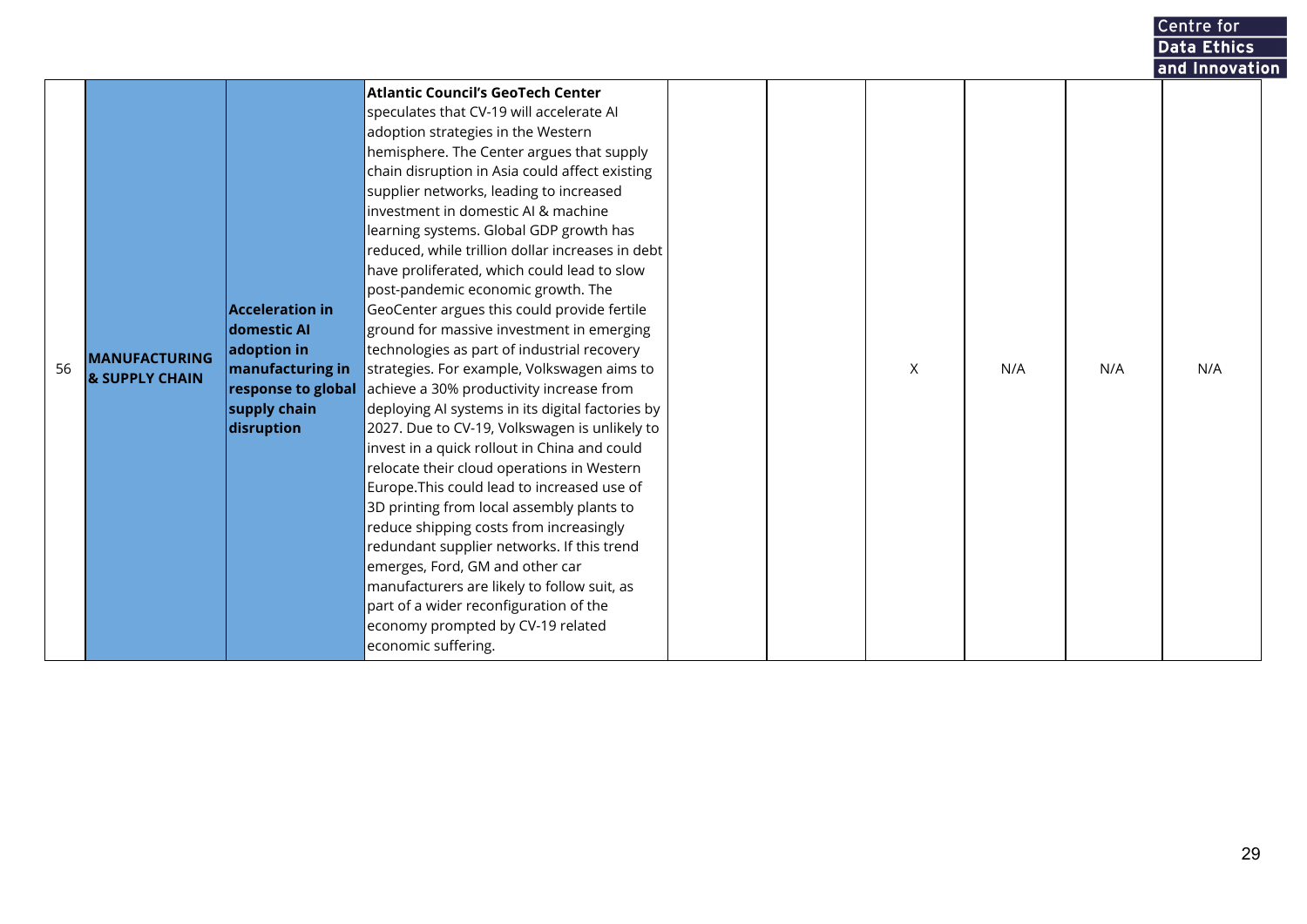|    |                                                   |                                                                         |                                                                                                                                                                                                                                                                                                                                                                                                                                                                                                                                                                                                                                                                                                                                                                                                                                                                                                                                                                                                                                                                                                                                             |   |   |            |                                                    | Centre for                               |  |
|----|---------------------------------------------------|-------------------------------------------------------------------------|---------------------------------------------------------------------------------------------------------------------------------------------------------------------------------------------------------------------------------------------------------------------------------------------------------------------------------------------------------------------------------------------------------------------------------------------------------------------------------------------------------------------------------------------------------------------------------------------------------------------------------------------------------------------------------------------------------------------------------------------------------------------------------------------------------------------------------------------------------------------------------------------------------------------------------------------------------------------------------------------------------------------------------------------------------------------------------------------------------------------------------------------|---|---|------------|----------------------------------------------------|------------------------------------------|--|
|    |                                                   |                                                                         |                                                                                                                                                                                                                                                                                                                                                                                                                                                                                                                                                                                                                                                                                                                                                                                                                                                                                                                                                                                                                                                                                                                                             |   |   |            |                                                    | Data Ethics                              |  |
|    |                                                   |                                                                         |                                                                                                                                                                                                                                                                                                                                                                                                                                                                                                                                                                                                                                                                                                                                                                                                                                                                                                                                                                                                                                                                                                                                             |   |   |            |                                                    | and Innovation                           |  |
| 57 | <b>MANUFACTURING</b><br><b>&amp; SUPPLY CHAIN</b> | combining digital<br>skills across<br>traditionally<br>disparate sector | The Manufacturer has reported that CV-19<br>related increases in digital literacy,<br>collaboration, crowdsourcing expertise and<br>convergence could transform future<br>manufacturing operational models. Citing<br>Google Trends research, searches for "Zoom<br>video conferencing" had increased 190% by<br>mid-March and "MS teams video<br>conferencing" rose by 40%. Collaboration<br>between traditionally siloed industries has<br><b>Manufacturers are</b> increased, as evidenced by the formation of<br>the VentilatorChallengeUK consortium,<br>composed of aerospace, automotive and<br>medical industry bodies. Global companies<br>are relaxing patent rights and IP to accelerate<br>manufacture of products for the healthcare<br>industry. For example medtech firm<br>Medtronic have shared ventilation-specific<br>designs for the Puritan Bennett 560<br>Ventilator (PB560) to enable external experts<br>to accelerate the rate of ventilator<br>production. The convergence of medicine,<br>technology and politics to service the health<br>sector may also be an indication of future<br>cross sector alliances. |   | X | N/A        | N/A                                                | N/A                                      |  |
| 58 | <b>HEALTH AND</b><br><b>SOCIAL CARE</b>           | Open-access <br>database to track<br>cases                              | The Oxford Martin Programme on<br>Pandemic Genomics initiated and co-leads<br>the Open COVID-19 Data Working Group,<br>which has created an open-access database<br>to track the coronavirus on a case-by-case<br>basis, forming the underpinning data for the<br>COVID-19 HealthMap. The database is the<br>only global archive (check) and with more<br>than a million cases in 142 countries<br>recorded, it may be the single most accurate<br>portrait of the virus' spread through the<br>human population in existence.                                                                                                                                                                                                                                                                                                                                                                                                                                                                                                                                                                                                              | X |   | In use now | Pivot of<br>existing data<br>collection<br>methods | Co-led by the<br>Oxford<br>Martin school |  |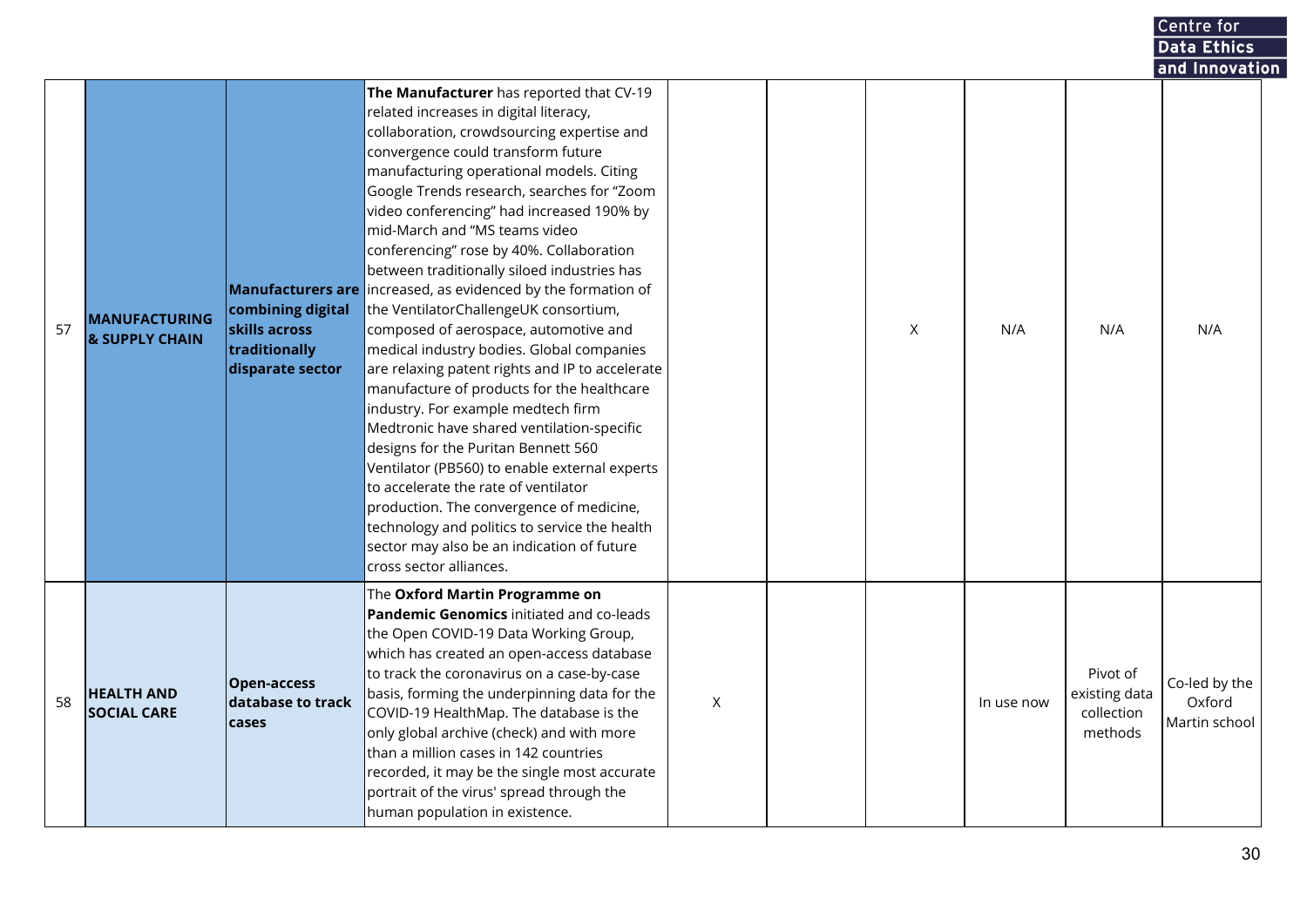|    |                                         |                                                                |                                                                                                                                                                                                                                                                                                                                                                                                                                                                                                                                                                                                                                                                                                                                                                                                         |   |   |            |              | Centre for                                               |  |
|----|-----------------------------------------|----------------------------------------------------------------|---------------------------------------------------------------------------------------------------------------------------------------------------------------------------------------------------------------------------------------------------------------------------------------------------------------------------------------------------------------------------------------------------------------------------------------------------------------------------------------------------------------------------------------------------------------------------------------------------------------------------------------------------------------------------------------------------------------------------------------------------------------------------------------------------------|---|---|------------|--------------|----------------------------------------------------------|--|
|    |                                         |                                                                |                                                                                                                                                                                                                                                                                                                                                                                                                                                                                                                                                                                                                                                                                                                                                                                                         |   |   |            |              | Data Ethics                                              |  |
|    |                                         |                                                                |                                                                                                                                                                                                                                                                                                                                                                                                                                                                                                                                                                                                                                                                                                                                                                                                         |   |   |            |              | and Innovation                                           |  |
| 59 | <b>HEALTH AND</b><br><b>SOCIAL CARE</b> | <b>Tracking</b><br>government<br>responses towards<br>COVID-19 | The CoronaNet Research Project aims "to<br>$\sf l$ collect as much information as we can about<br>the various fine-grained actions governments<br>are taking to defeat the coronavirus." The<br>project, which has drawn contributions from<br>more than 400 researchers around the<br>world, published its initial release a few<br>weeks ago, and now details nearly 16,000<br>policy events in nearly 200 countries. The<br>non-profit <b>Hikma Health</b> says it has<br>compiled "the largest country-level COVID-19<br>policy dataset in the nation." covering 1,200<br>US countries and more than 120 Native<br>American communities. The dataset indicates<br>the dates on which each jurisdiction<br>undertook various responses, such as closing<br>schools and restricting large gatherings. |   | Χ | In use now | New use case | Research<br>contributions                                |  |
| 60 | <b>HEALTH AND</b><br><b>SOCIAL CARE</b> | <b>Tracking COVID-19</b><br>treatments and<br>vaccines         | The Milken Institute's FasterCures project<br>is tracking hundreds of potential COVID-19<br>treatments and vaccines. For each candidate,<br>the project's database lists its category (e.g.,<br>DNA-based vaccines, cell-based therapies, et<br>cetera), a brief description, its stage of<br>development, "anticipated next steps,"<br>funders, and more.                                                                                                                                                                                                                                                                                                                                                                                                                                              |   | X | In use now | New use case | None                                                     |  |
| 61 | <b>HEALTH AND</b><br><b>SOCIAL CARE</b> | <b>AI-driven testing</b><br>for COVID-19                       | In a project at Oxford University Hospitals,<br>researchers have built an AI-driven test to<br>screen for COVID-19, in the first hour of a<br>patient arriving at an emergency department.<br>The AI model - trained using laboratory<br>bloods, blood gases, and observations<br>recorded routinely during 115,000<br>presentations to Oxfordshire's Emergency<br>Departments - looks for a 'biochemical and<br>physiological signature' of COVID-19. After<br>testing the model prospectively for all<br>patients coming to A&E or admitted across                                                                                                                                                                                                                                                    | X |   | Pilot      |              | Being tested<br>New use case in Oxford and<br>Birmingham |  |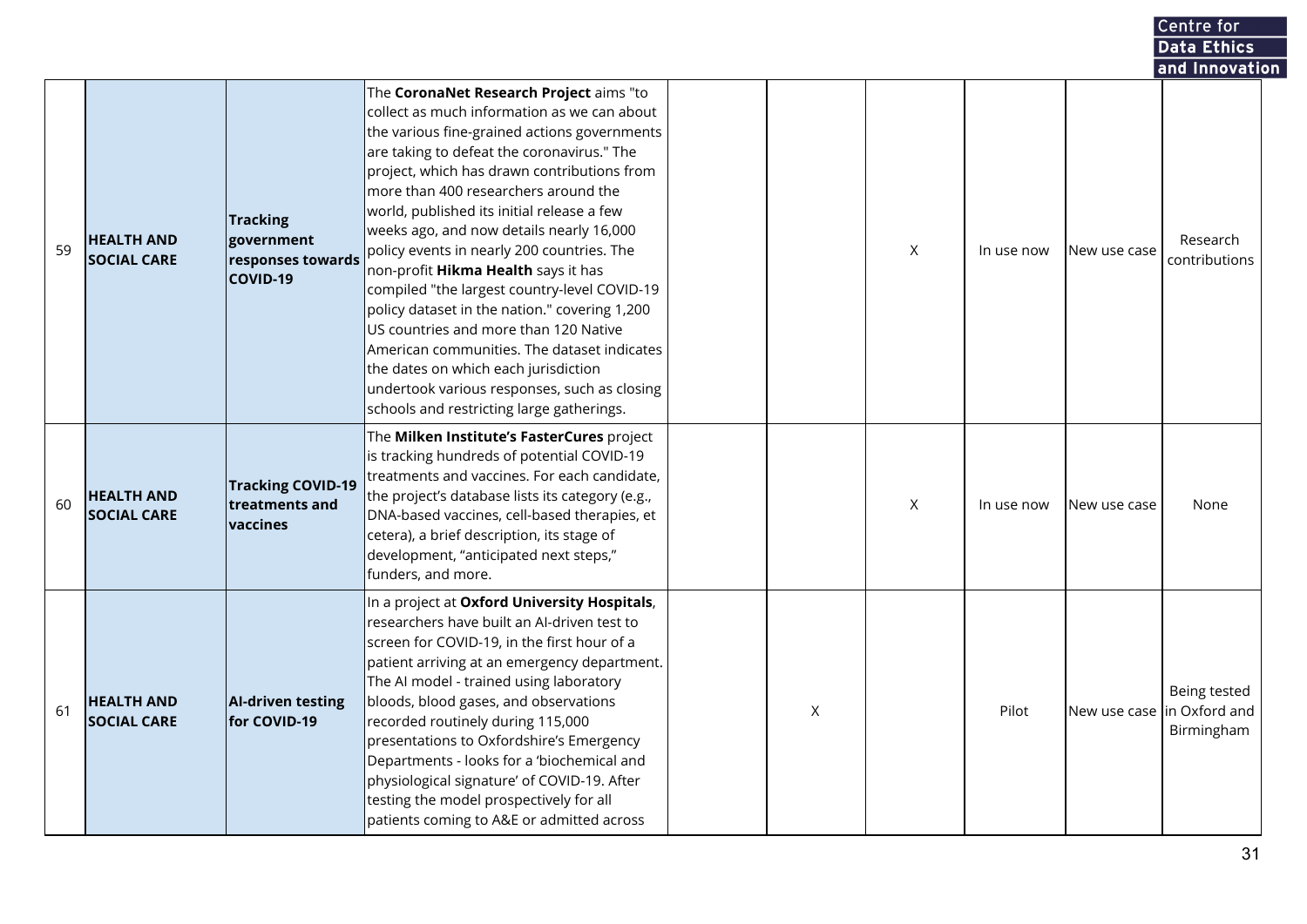|    |                                         |                                                                                              |                                                                                                                                                                                                                                                                                                                                                                                                                                                                                                                                                                                                               |   |   |              |            |                                                        | <b>Data Ethics</b> |
|----|-----------------------------------------|----------------------------------------------------------------------------------------------|---------------------------------------------------------------------------------------------------------------------------------------------------------------------------------------------------------------------------------------------------------------------------------------------------------------------------------------------------------------------------------------------------------------------------------------------------------------------------------------------------------------------------------------------------------------------------------------------------------------|---|---|--------------|------------|--------------------------------------------------------|--------------------|
|    |                                         |                                                                                              | four hospital sites over a two-week period,<br>the results showed that the test correctly<br>predicted the COVID-19 status of patients<br>92% of the time. This was across over 3,000<br>attendances to A&E and 1.700 admissions to<br>hospital.                                                                                                                                                                                                                                                                                                                                                              |   |   |              |            |                                                        | and Innovation     |
| 62 | <b>ECONOMIC</b><br><b>RECOVERY</b>      | Compiling data on<br>humanitarian and<br>development aid<br>allocated vs.<br><b>COVID-19</b> | The Centre for Disaster Protection and<br>Development Initiatives have been jointly<br>compiling data on the billions of dollars of<br>humanitarian and development aid that the<br>IMF, World Bank, and other agencies have<br>allocated in response to the COVID-19<br>pandemic. For each "flow" of funds, the<br>dataset specifies the funding source, amount,<br>approval date, purpose, and more. Similarly,<br>the UN provides a downloadable and<br>explorable dataset of its coronavirus-related<br>humanitarian funding, and has built an<br>interactive map based on these and related<br>datasets. |   |   | $\mathsf{X}$ | In use now | <b>New</b><br>coordination<br>of existing<br>data sets | Unknown            |
| 63 | <b>HEALTH AND</b><br><b>SOCIAL CARE</b> | Drone trials for<br>medical supply<br>delivery                                               | Argyll and Bute's council-operated Oban<br>Airport is providing safety support for the<br>trial of a drone that will deliver vital medical<br>supplies between Lorn and Islands District<br>General Hospital, in Oban, and Mull and Iona<br>Community Hospital, Craignure, Isle of Mull.                                                                                                                                                                                                                                                                                                                      | X |   |              | In use now | New use case                                           | UK-based           |
| 64 | <b>HEALTH AND</b><br><b>SOCIAL CARE</b> | <b>Combining</b><br>datasets to<br>identify<br>vulnerable groups                             | Hackney Council have joined data together<br>at a property level to identify vulnerable<br>individuals. This involves using the Unique<br>Property Reference Number (UPRN) from<br>their master address database (the LLPG).<br>Their analysis has been compiled into a<br>briefing pack, which alerts staff to the scale of<br>the C19 health crisis and a broader range of<br>issues that are likely to impact vulnerable<br>groups.                                                                                                                                                                        |   | X |              | In use now | Pivot of<br>existing<br>activity                       | UK-based           |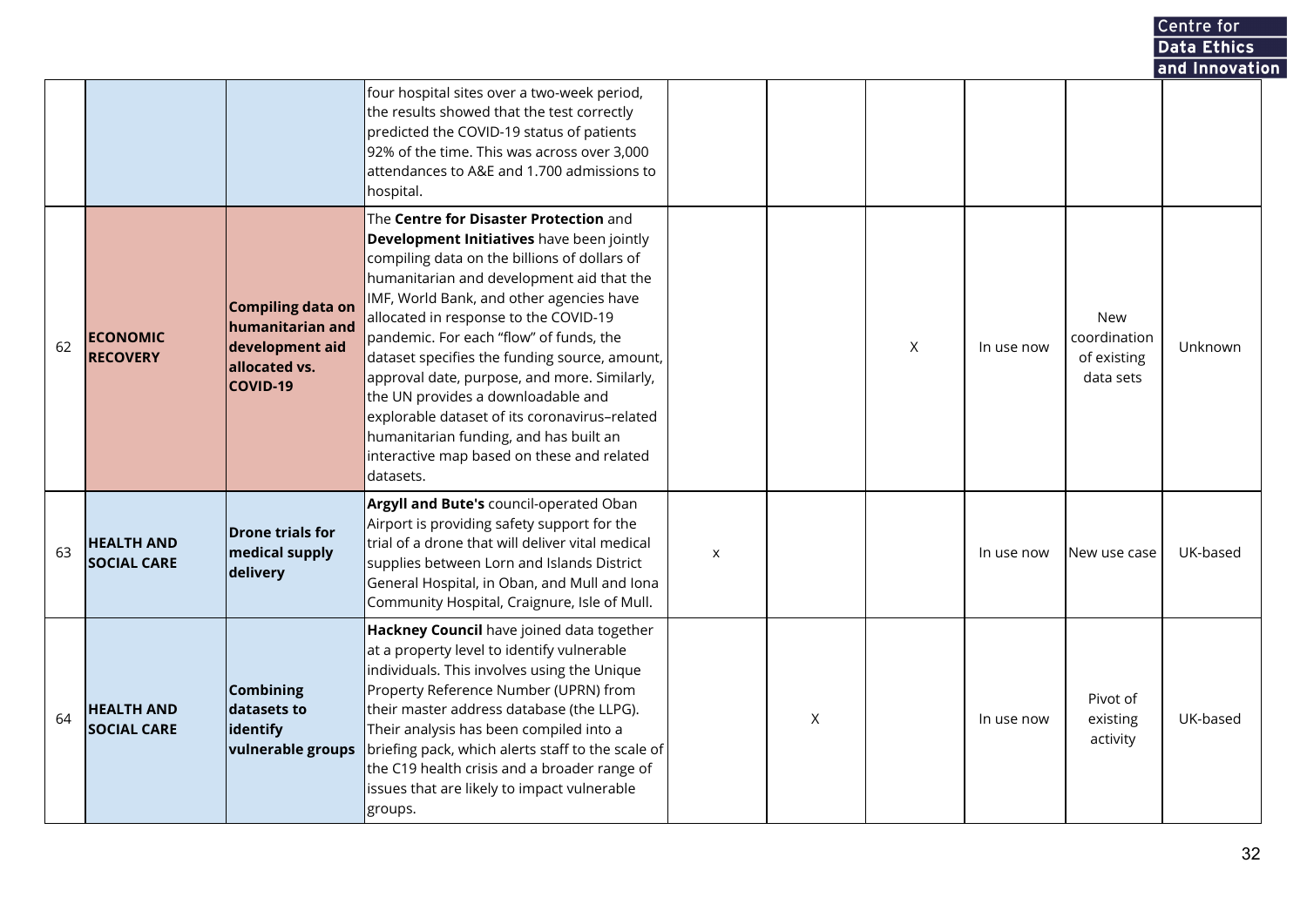|    |                                         |                                                            |                                                                                                                                                                                                                                                                                                                                                                                                                                                                                                                                                                                                                                                                                                                                                                                                                                                                                                                                                                                                                                                                                                                                                                                                                                                         |   |   |            |                                  | Centre for     |  |
|----|-----------------------------------------|------------------------------------------------------------|---------------------------------------------------------------------------------------------------------------------------------------------------------------------------------------------------------------------------------------------------------------------------------------------------------------------------------------------------------------------------------------------------------------------------------------------------------------------------------------------------------------------------------------------------------------------------------------------------------------------------------------------------------------------------------------------------------------------------------------------------------------------------------------------------------------------------------------------------------------------------------------------------------------------------------------------------------------------------------------------------------------------------------------------------------------------------------------------------------------------------------------------------------------------------------------------------------------------------------------------------------|---|---|------------|----------------------------------|----------------|--|
|    |                                         |                                                            |                                                                                                                                                                                                                                                                                                                                                                                                                                                                                                                                                                                                                                                                                                                                                                                                                                                                                                                                                                                                                                                                                                                                                                                                                                                         |   |   |            |                                  | Data Ethics    |  |
|    |                                         |                                                            |                                                                                                                                                                                                                                                                                                                                                                                                                                                                                                                                                                                                                                                                                                                                                                                                                                                                                                                                                                                                                                                                                                                                                                                                                                                         |   |   |            |                                  | and Innovation |  |
| 65 | <b>HEALTH AND</b><br><b>SOCIAL CARE</b> | Central data hub<br>for social care<br>providers           | The hub collects data on how social care<br>providers are coping with the challenges<br>posed by C19 (including confirmed cases of<br>C19 and deaths) and shares this with the<br>Adult Social Care Board. In sharing this<br>information the hub aims to enable faster<br>responses alongside public health partners.                                                                                                                                                                                                                                                                                                                                                                                                                                                                                                                                                                                                                                                                                                                                                                                                                                                                                                                                  | X |   | In use now | Pivot of<br>existing<br>activity | UK-based       |  |
| 66 | <b>HEALTH AND</b><br><b>SOCIAL CARE</b> | <b>Overlaying</b><br>datasets to<br>identify unmet<br>need | Oldham Council has established a Thriving<br>Communities Index, a detailed<br>representation of local needs that was<br>created in partnership with VCSFE groups<br>and elected members. The index is made up<br>of 30 socio-economic indicators for each<br>neighbourhood, underpinned by a<br>combination of quantitative data (e.g. data<br>from housing churn, A&E admissions,<br>safeguarding and the police) and qualitative<br>perception data, derived through workshops.<br>This information informs a map of 115 hyper<br>local neighbourhoods, which is used by the<br>council and partners to understand different<br>needs across the borough and to deliver<br>services appropriately.<br>Data generated through this index has<br>provided a comparison point for the council's<br>C19 helpline. By cross-referencing the data<br>from the call database and overlaying the<br>data from the Thriving Communities Index,<br>the council have sought to identify and<br>monitor low-call engagement zones,<br>including areas of unmet need. A<br>multi-language communications campaign<br>has been carried out to reach further into<br>these communities, ensuring that they have<br>access to the support and resources they<br>need. |   | X | In use now | Pivot of<br>existing<br>activity | UK-based       |  |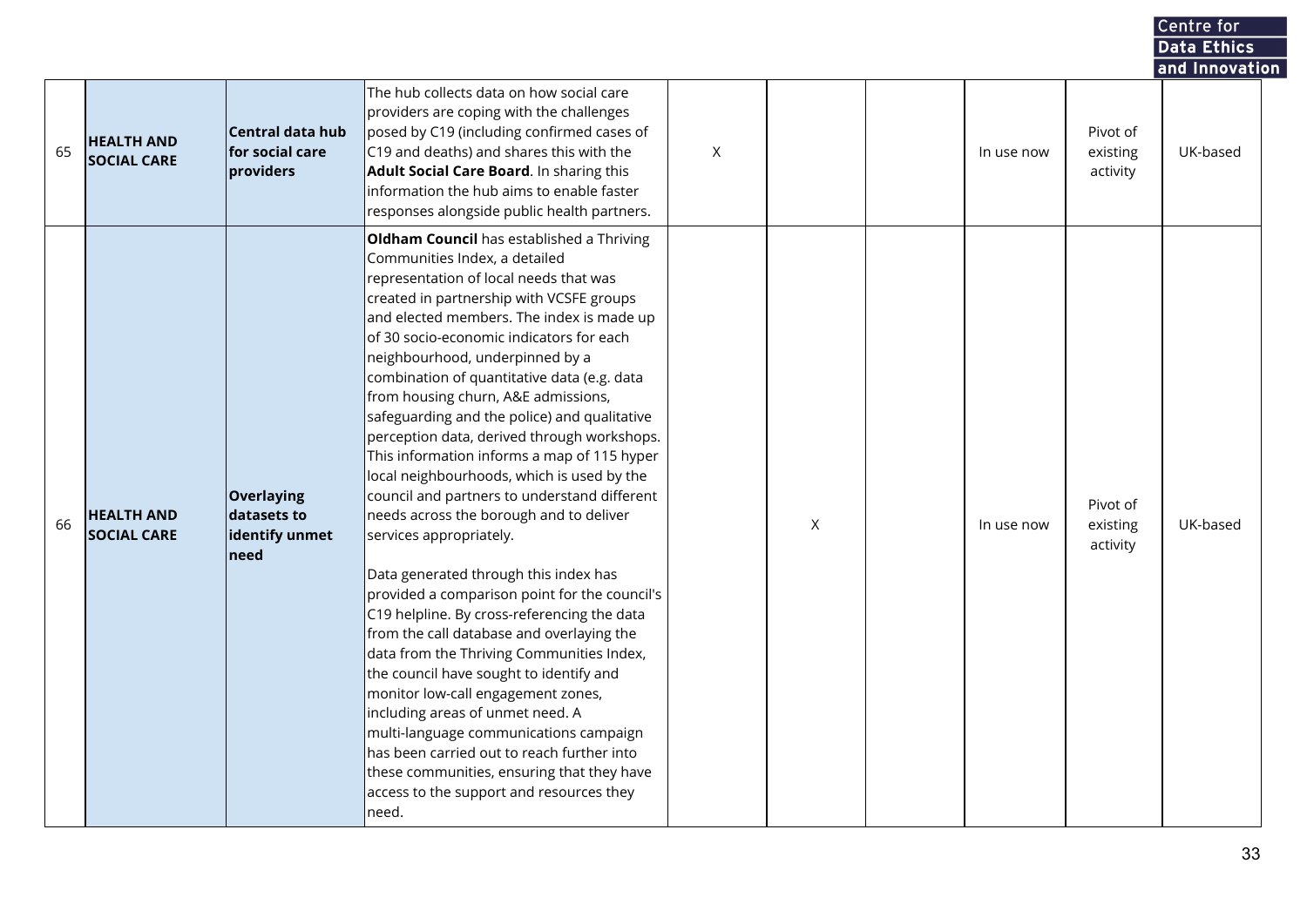|    |                                         |                                                                              |                                                                                                                                                                                                                                                                                                                                                                                                                                                                                                                                                                                                                                                                                                                                                                                                                                                                                                                                                                                                                                    |   |   |            |                                  | Centre for     |  |
|----|-----------------------------------------|------------------------------------------------------------------------------|------------------------------------------------------------------------------------------------------------------------------------------------------------------------------------------------------------------------------------------------------------------------------------------------------------------------------------------------------------------------------------------------------------------------------------------------------------------------------------------------------------------------------------------------------------------------------------------------------------------------------------------------------------------------------------------------------------------------------------------------------------------------------------------------------------------------------------------------------------------------------------------------------------------------------------------------------------------------------------------------------------------------------------|---|---|------------|----------------------------------|----------------|--|
|    |                                         |                                                                              |                                                                                                                                                                                                                                                                                                                                                                                                                                                                                                                                                                                                                                                                                                                                                                                                                                                                                                                                                                                                                                    |   |   |            |                                  | Data Ethics    |  |
|    |                                         |                                                                              |                                                                                                                                                                                                                                                                                                                                                                                                                                                                                                                                                                                                                                                                                                                                                                                                                                                                                                                                                                                                                                    |   |   |            |                                  | and Innovation |  |
| 67 | <b>HEALTH AND</b><br><b>SOCIAL CARE</b> | Use of chatbots to<br>provide<br>confidential<br>support to abuse<br>victims | Swansea Council has launched a chatbot to<br>support people who are experiencing<br>domestic abuse. As part of its You Are Not<br>Alone campaign, which was launched to<br>support people at risk of domestic abuse<br>through the pandemic, the Council team has<br>worked closely with Microsoft to develop the<br>device. It asks users a series of questions to<br>help direct them to the most appropriate<br>support. Users remain anonymous and the<br>service is confidential.                                                                                                                                                                                                                                                                                                                                                                                                                                                                                                                                             |   | X | In use now | New use case                     | UK-based       |  |
| 68 | <b>HEALTH AND</b><br><b>SOCIAL CARE</b> | Use of data to<br>anticipate<br>pressures on<br>children's services          | Several local authorities are collecting data<br>from children's services providers to<br>understand the challenges they are facing<br>during the COVID-19 outbreak. The<br><b>Commissioning Alliance</b> (including 15<br>London-based local authorities and the<br>Home Counties) have developed one such<br>initiative in the form of a COVID Situational<br>Reporting Tool. This tool aims to collect data<br>in a more efficient and streamlined way, with<br>a view to supporting local authorities to<br>provide ongoing support to care and<br>education providers during the COVID-19<br>pandemic.<br>Providers are asked to complete a short<br>survey on a weekly basis, with questions<br>designed to identify those providers<br>experiencing specific issues/risks or who are<br>in need of support. The survey also provides<br>some high-level information about the<br>number of young people and staff who have<br>contracted C19.<br>To help support a coordinated national<br>strategy in response to C19, the | X |   | In use now | Pivot of<br>existing<br>activity | UK-based       |  |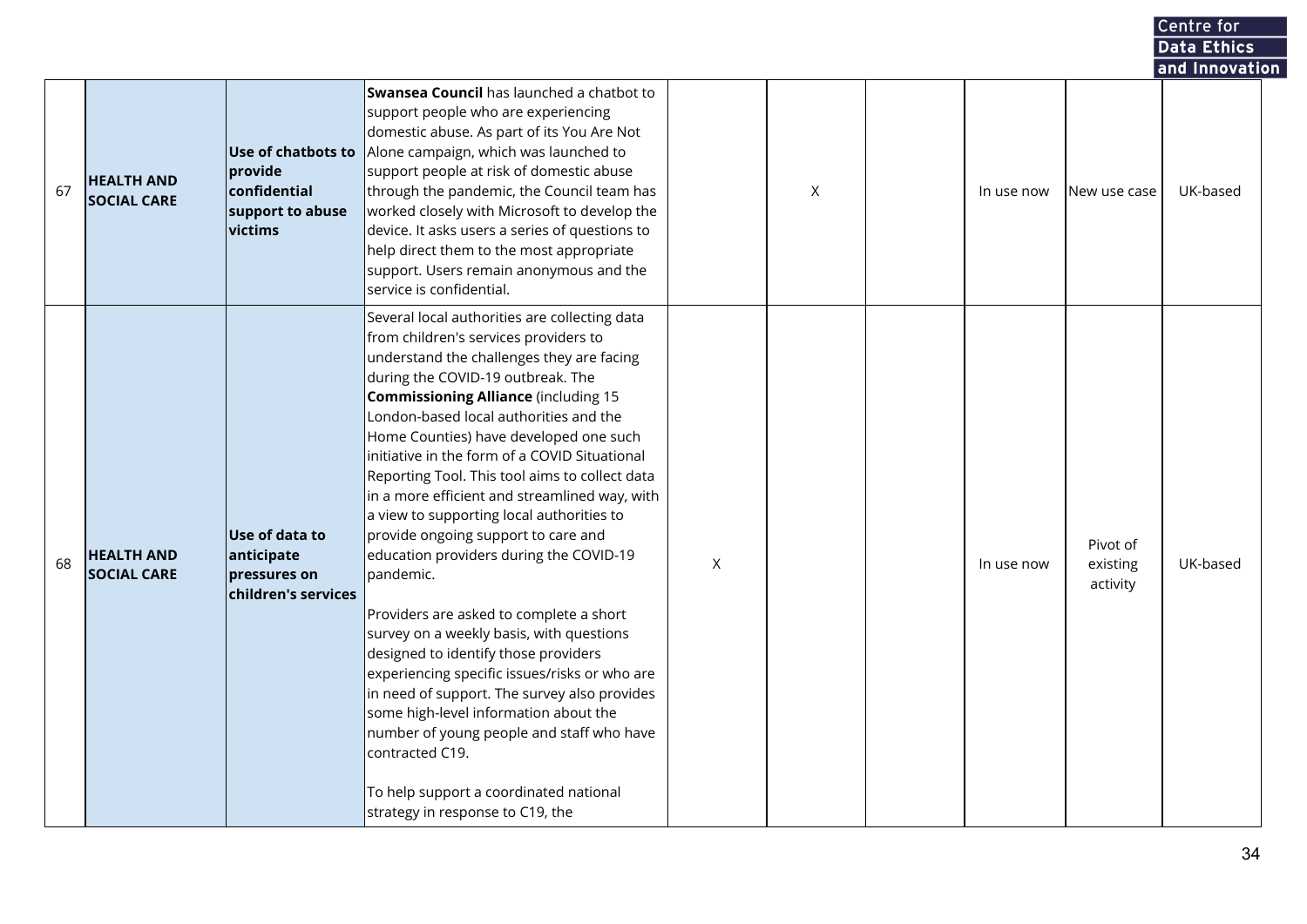|    |                  |                                                               |                                                                                                                                                                                                                                                                                                                                                                                                                                                                                                                                                                                                                 |          |          |            |                                  | Centre for         |  |
|----|------------------|---------------------------------------------------------------|-----------------------------------------------------------------------------------------------------------------------------------------------------------------------------------------------------------------------------------------------------------------------------------------------------------------------------------------------------------------------------------------------------------------------------------------------------------------------------------------------------------------------------------------------------------------------------------------------------------------|----------|----------|------------|----------------------------------|--------------------|--|
|    |                  |                                                               |                                                                                                                                                                                                                                                                                                                                                                                                                                                                                                                                                                                                                 |          |          |            |                                  | <b>Data Ethics</b> |  |
|    |                  |                                                               | Commissioning Alliance are making this<br>information available to all local authorities<br>in England. In this sharing this data they aim<br>to reduce the reporting burden on providers<br>that respond to multiple local authority<br>requests for information.                                                                                                                                                                                                                                                                                                                                              |          |          |            |                                  | and Innovation     |  |
| 69 | <b>TRANSPORT</b> | A mapping tool to<br>support social<br>distancing<br>measures | <b>Glasgow City Council</b> are establishing an<br>online platform that will allow residents to<br>share suggestions for creating safer spaces<br>for walking, cycling and wheeling, as C19<br>restrictions are eased. The Commonplace<br>Mapping Tool will allow users to highlight<br>pinch points across the city centre and in<br>different neighbourhoods, where emergency<br>temporary measures such as pavement<br>widening and new cycle lanes could be<br>introduced to help people maintain physical<br>distancing.                                                                                   |          | $\times$ | In use now | New use case                     | UK-based           |  |
| 70 | <b>DIGITAL</b>   | Emergency<br>planning tool<br>(VIPER)                         | <b>Essex Online Partnership (EOLP)</b> is a<br>technology partnership with membership<br>from all 15 Essex Local Authorities, Essex Fire<br>& Rescue, and Essex Police. EOLP and the<br>Essex Resilience Forum jointly adopted a<br>project to develop a data tool, VIPER<br>(Vulnerable Intelligent Persons Emergency<br>Response), which would allow emergency<br>planning responders to coordinate efforts<br>using real time data sharing. This tool has<br>used a pre-released category B vulnerable<br>people dataset during the Coronavirus<br>pandemic to join up emergency responders<br>across Essex. | $\times$ |          | In use now | Pivot of<br>existing<br>activity | UK-based           |  |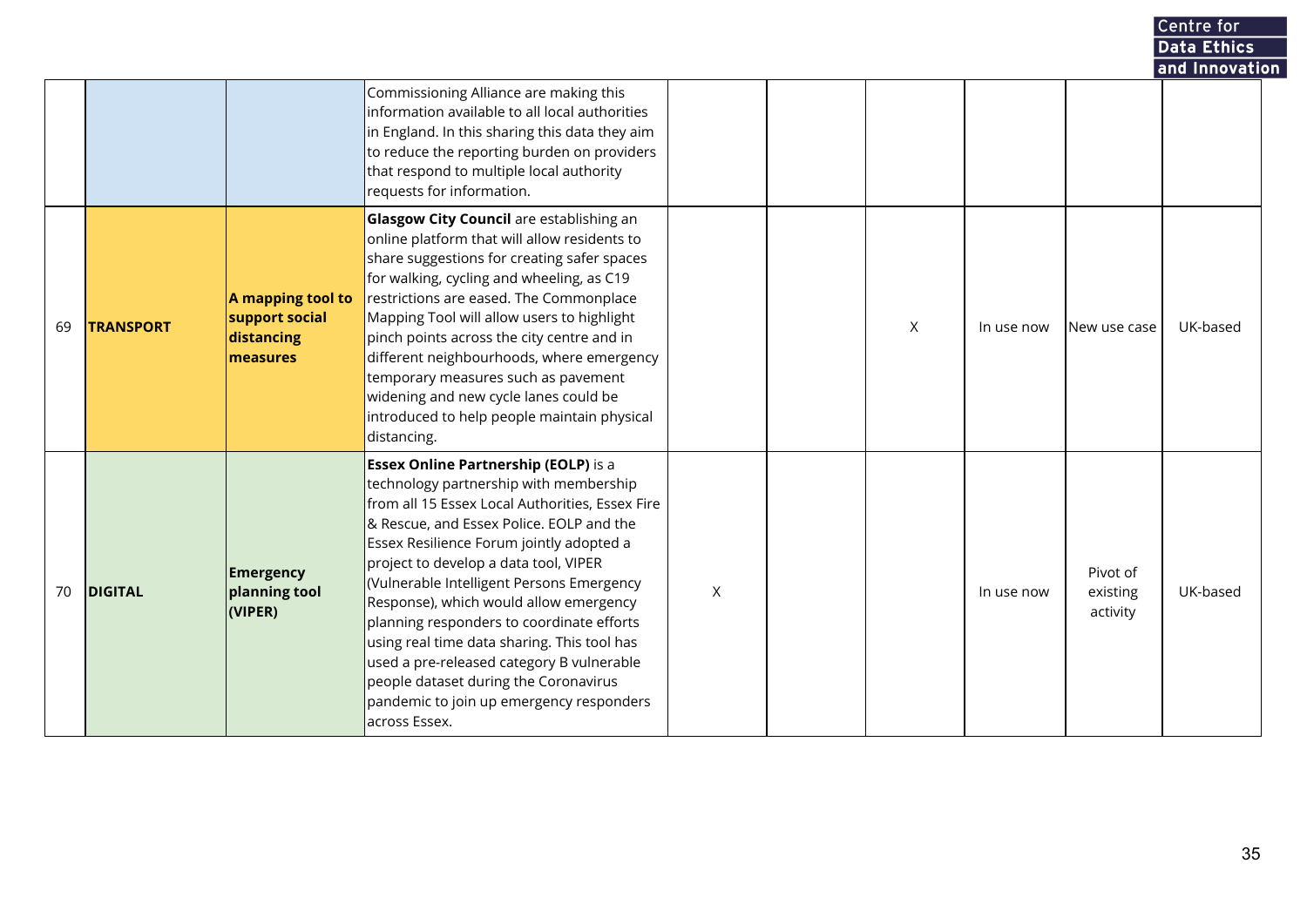|    |                |                                                                     |                                                                                                                                                                                                                                                                                                                                                                                                                                                                                                                                                                                                                                                                                                                                                                                                                                                                                               |   |   |            |              | Data Ethics    |  |
|----|----------------|---------------------------------------------------------------------|-----------------------------------------------------------------------------------------------------------------------------------------------------------------------------------------------------------------------------------------------------------------------------------------------------------------------------------------------------------------------------------------------------------------------------------------------------------------------------------------------------------------------------------------------------------------------------------------------------------------------------------------------------------------------------------------------------------------------------------------------------------------------------------------------------------------------------------------------------------------------------------------------|---|---|------------|--------------|----------------|--|
|    |                |                                                                     |                                                                                                                                                                                                                                                                                                                                                                                                                                                                                                                                                                                                                                                                                                                                                                                                                                                                                               |   |   |            |              | and Innovation |  |
| 71 | <b>DIGITAL</b> | <b>Rideshare App</b>                                                | The Sevenoaks District Local Strategic<br><b>Partnership</b> (LSP) have established a mobile<br>application (developed by ViaVan) that uses<br>Go Coach buses to provide an on-demand<br>transport service to residents. This service,<br>named 'Go2', uses Go Coach's vehicles to<br>provide an affordable, rideshare service,<br>which offers residents transport on 'as<br>needed' basis (e.g. to purchase groceries or<br>medication). Go2 has extended the<br>traditional service footprint area to ensure<br>that residents in otherwise isolated areas are<br>connected to nearby hospitals and other key<br>community assets. The LSP is led by<br>Sevenoaks District Council and comprises<br>others including Kent County Council, the<br>local NHS, Police Service, and a range of VCS<br>and faith sector partners, such as Age UK,<br>and Sevenoaks' network provider, Go Coach. |   | X | In use now | New use case | UK-based       |  |
| 72 | <b>DIGITAL</b> | <b>Good Neighbours</b><br>scheme                                    | An online platform in Plymouth which invites<br>community groups and charities to raise<br>support requests, while asking volunteers to<br>share what skills and resources they have to<br>offer. Using this information, Plymouth<br>Council seeks to facilitate suitable<br>matches. The platform also invites individuals<br>and groups to share ways that they are<br>currently supporting the community. The<br>information is collected to avoid acts of<br>duplication that might otherwise lead to a<br>waste of resources.                                                                                                                                                                                                                                                                                                                                                           |   | X | In use now | New use case | UK-based       |  |
| 73 | <b>DIGITAL</b> | <b>Platform for</b><br>matching<br>volunteers with<br>those in need | Adur and Worthing Councils have<br>developed a platform that allows residents to<br>request community support. The service<br>provides information on who is isolated and<br>which neighbourhood hub is nearest, in<br>order to direct the closest volunteers to                                                                                                                                                                                                                                                                                                                                                                                                                                                                                                                                                                                                                              | X |   | In use now | New use case | UK-based       |  |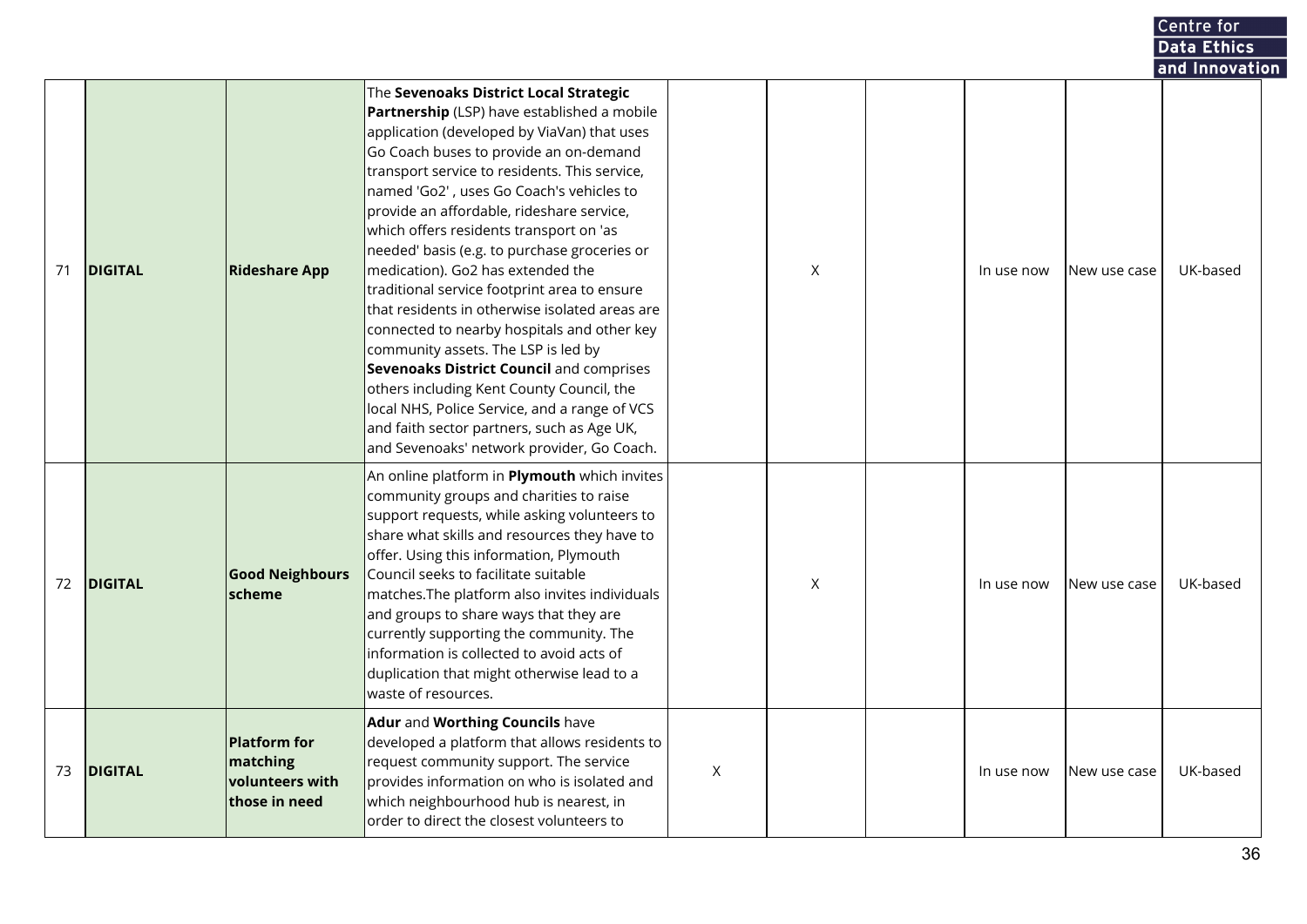|    |                |                                          |                                                                                                                                                                                                                                                                                                                                                                                                                                                                                                                                      |   |   |         |            |                                  | Centre for     |  |
|----|----------------|------------------------------------------|--------------------------------------------------------------------------------------------------------------------------------------------------------------------------------------------------------------------------------------------------------------------------------------------------------------------------------------------------------------------------------------------------------------------------------------------------------------------------------------------------------------------------------------|---|---|---------|------------|----------------------------------|----------------|--|
|    |                |                                          |                                                                                                                                                                                                                                                                                                                                                                                                                                                                                                                                      |   |   |         |            |                                  | Data Ethics    |  |
|    |                |                                          | assist. The register to volunteer service is<br>aimed at anyone wanting to assist locally. By<br>collecting volunteer DBS or photo ID they can<br>onboard volunteers with the necessary<br>assurances.                                                                                                                                                                                                                                                                                                                               |   |   |         |            |                                  | and Innovation |  |
| 74 | <b>DIGITAL</b> | <b>Coronavirus</b><br>service support    | <b>Buckinghamshire County Council and</b><br><b>Camden Council</b> have developed a service<br>for isolated individuals to search for and<br>request C19-related support in their area, for<br>example the delivery of groceries and<br>prescription items. Working in partnership<br>with FutureGov, the Councils have offered to<br>share the underlying code with other local<br>authorities, and it is now available on GitHub.                                                                                                  | X |   |         | In use now | Pivot of<br>existing<br>activity | UK-based       |  |
| 75 | <b>DIGITAL</b> | <b>Digital innovation</b><br>matchmaking | <b>Belfast City Council has launched</b><br>CovidConnectNI, a new digital innovation<br>matchmaking service that connects local<br>digital businesses with public, community<br>and voluntary organisations that are in need<br>of support during the pandemic. Where<br>possible this has been arranged on a pro<br>bono basis. Examples of support offered<br>include consultancy for cybersecurity needs,<br>assistance with data analysis, and technical<br>assistance to help organisations manage the<br>move to home working. |   | X |         | In use now | Pivot of<br>existing<br>activity | UK-based       |  |
| 76 | <b>DIGITAL</b> | <b>Online trade</b><br>seminars          | Belfast-based businesses are being offered a<br>series of free webinars to help them trade<br>online - including how to use Facebook Ads<br>and Google Ads. Belfast City Council is also<br>taking a digital approach to providing advice,<br>mentoring and signposting for the city's small<br>businesses and entrepreneurs.                                                                                                                                                                                                        |   |   | $\sf X$ | In use now | Pivot of<br>existing<br>activity | UK-based       |  |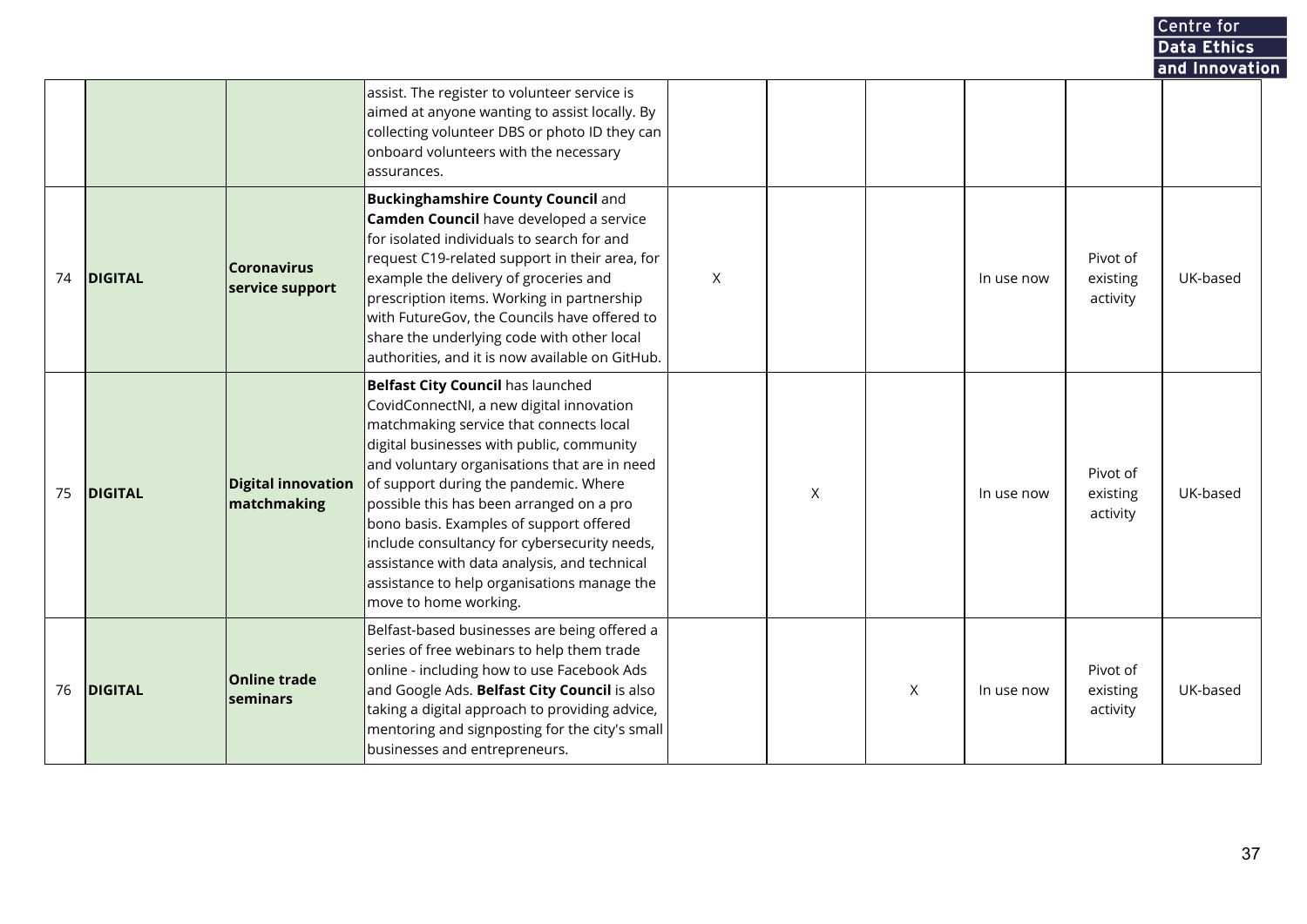|    |                |                                                                  |                                                                                                                                                                                                                                                                                                                                                                                                                                                                                                                        |   |            |                                     | Centre for                 |  |
|----|----------------|------------------------------------------------------------------|------------------------------------------------------------------------------------------------------------------------------------------------------------------------------------------------------------------------------------------------------------------------------------------------------------------------------------------------------------------------------------------------------------------------------------------------------------------------------------------------------------------------|---|------------|-------------------------------------|----------------------------|--|
|    |                |                                                                  |                                                                                                                                                                                                                                                                                                                                                                                                                                                                                                                        |   |            |                                     | Data Ethics                |  |
| 77 | <b>DIGITAL</b> | Apps to provide<br>family support                                | <b>Carmarthenshire County Council have</b><br>launched an app to help families stay<br>connected during the pandemic. The app was<br>created by the Flying Start programme, which<br>supports families in disadvantaged areas of<br>wales. The new tool is designed to help the<br>programme team continue engaging with<br>families while at a distance, enabling them to<br>signpost families to important information.<br>The app can also be used to invite families to<br>baby groups and health drop-in clinics. | X | In use now | Pivot of<br>existing<br>activity    | and Innovation<br>UK-based |  |
| 78 | <b>DIGITAL</b> | Low code systems<br>land<br>applications                         | <b>Croydon Council</b> developed apps to support<br>its C19 response. One app facilitates the<br>management of key services; another<br>processes grant applications by local<br>businesses. The apps were built using low<br>code platforms, allowing them to be set up<br>shortly after lockdown measures were<br>announced.                                                                                                                                                                                         | X | In use now | New use case                        | UK-based                   |  |
| 79 | <b>DIGITAL</b> | Local ordering app                                               | The Strabane Business Improvement<br>District (associated with Derry City and<br>Strabane District Council) has established a<br>'My Local Ordering App', allowing residents to<br>order from local shops and takeaways. This<br>has given people continued access to goods<br>and services in the midst of lockdown and<br>with restrictions on face to face shopping.<br>The app has generated £150,000 worth of<br>sales for local businesses since its launch.                                                     | X | In use now | Increase in<br>existing<br>activity | UK-based                   |  |
| 80 | <b>DIGITAL</b> | Digital comms<br><b>between</b><br>parents/carers<br>and schools | Parentsportal.scot is an online portal<br>designed to create a digital relationship<br>between pupils, parents/carers and schools.<br>This has supported communication between<br>families and schools during the pandemic.<br>Parents can use the portal to view their                                                                                                                                                                                                                                                | X | In use now | Increase in<br>existing<br>activity | UK-based                   |  |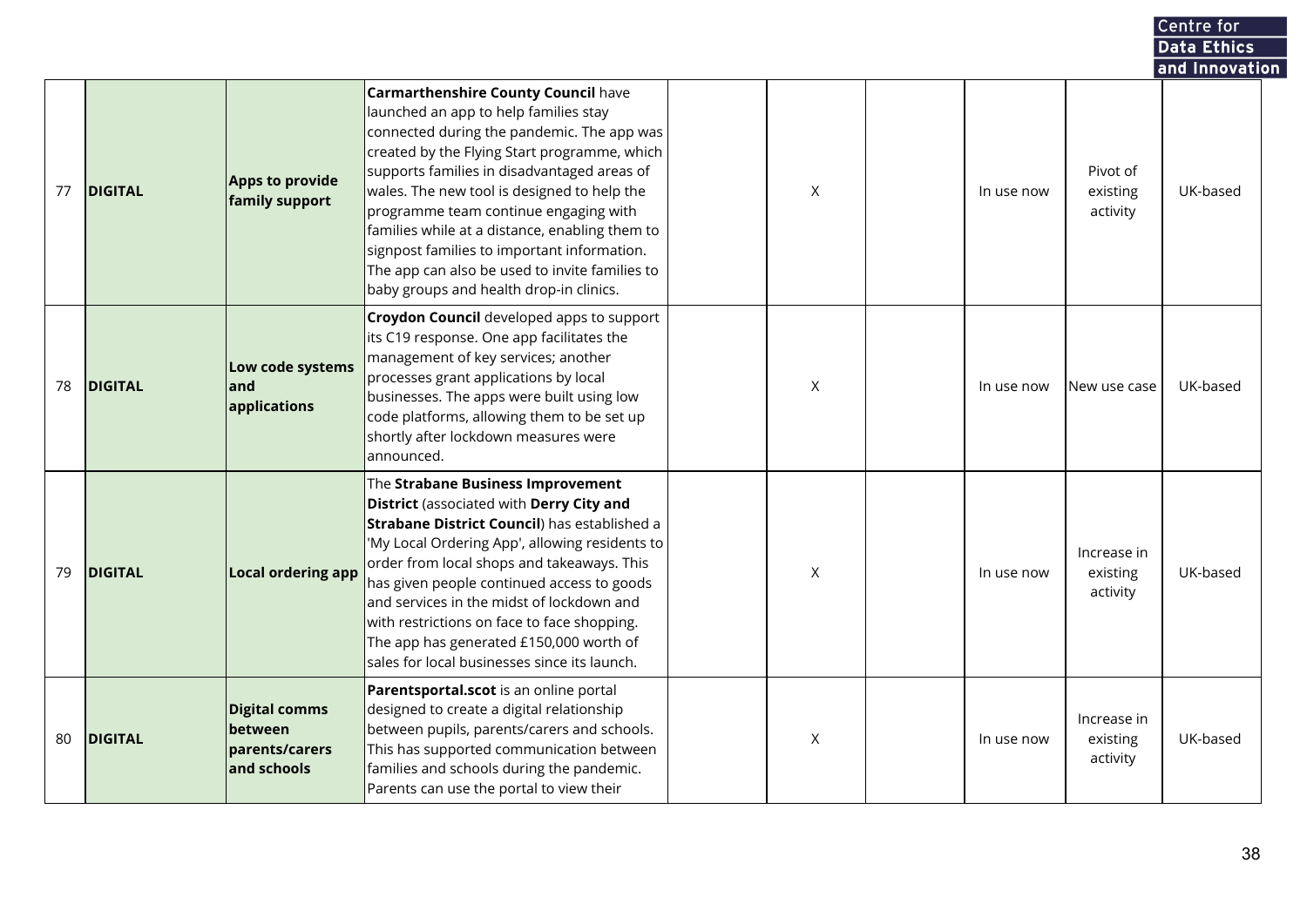Centre for<br>Data Ethics<br>and Innovation

|    |                                               |                                                            |                                                                                                                                                                                                                                                                                                                                                                                                                                                                             |          |   |            |                                  | <u>ana minovatr</u> |
|----|-----------------------------------------------|------------------------------------------------------------|-----------------------------------------------------------------------------------------------------------------------------------------------------------------------------------------------------------------------------------------------------------------------------------------------------------------------------------------------------------------------------------------------------------------------------------------------------------------------------|----------|---|------------|----------------------------------|---------------------|
|    |                                               |                                                            | child's school timetable, attendance and<br>report card, among other features.                                                                                                                                                                                                                                                                                                                                                                                              |          |   |            |                                  |                     |
| 81 | <b>DIGITAL</b>                                | <b>Community</b><br>funding<br>campaigns for<br>food banks | Gedling Borough Council used a<br>crowdfunding platform to raise money for<br>local food banks, which have struggled to<br>keep up with demand during the pandemic.<br>The appeal was spread through traditional<br>press, social media and email. More than<br>£25,000 was raised.                                                                                                                                                                                         | X        |   | In use now | New use case                     | UK-based            |
| 82 | <b>DIGITAL</b>                                | <b>Providing</b><br>community<br>support<br>digitally      | <b>Nottinghamshire County Council have</b><br>established a Community Support Hub,<br>which comprises the details of volunteer<br>groups in Nottingham, and which brokers<br>requests for support (e.g. for food and<br>medical prescription drop offs) with ad hoc<br>offers of support (e.g. hotels with additional<br>rooms that can be used for housing.)                                                                                                               | X        |   | In use now | Pivot of<br>existing<br>activity | UK-based            |
| 83 | <b>DIGITAL</b>                                | <b>Food distribution</b><br>hub                            | Tower Hamlets Council has set up a food<br>distribution hub to deliver support to its<br>most vulnerable residents during lockdown.<br>Residents can complete a self-isolation form<br>on the Council's website, which will flag their<br>need for assistance. The Council has<br>delivered food parcels to 5,000 residents<br>since the hub was formed in the beginning of<br>April.                                                                                       | $\times$ |   | In use now | Pivot of<br>existing<br>activity | UK-based            |
| 84 | <b>EDUCATION &amp;</b><br><b>YOUNG PEOPLE</b> | <b>Supporting</b><br>digitally excluded<br>pupils          | Working with schools and pupils in its area,<br><b>Blaenau Gwent Council</b> identified close to<br>1,400 pupils who are digitally excluded, either<br>through a lack of connectivity (Wifi) at home<br>or by not having access to a suitable<br>electronic device. With funding from the<br>Welsh Government, the council and schools<br>have embarked on a new project to refurbish<br>end of life devices and distribute them to<br>these learners. The Council has also |          | X | In use now | Pivot of<br>existing<br>activity | UK-based            |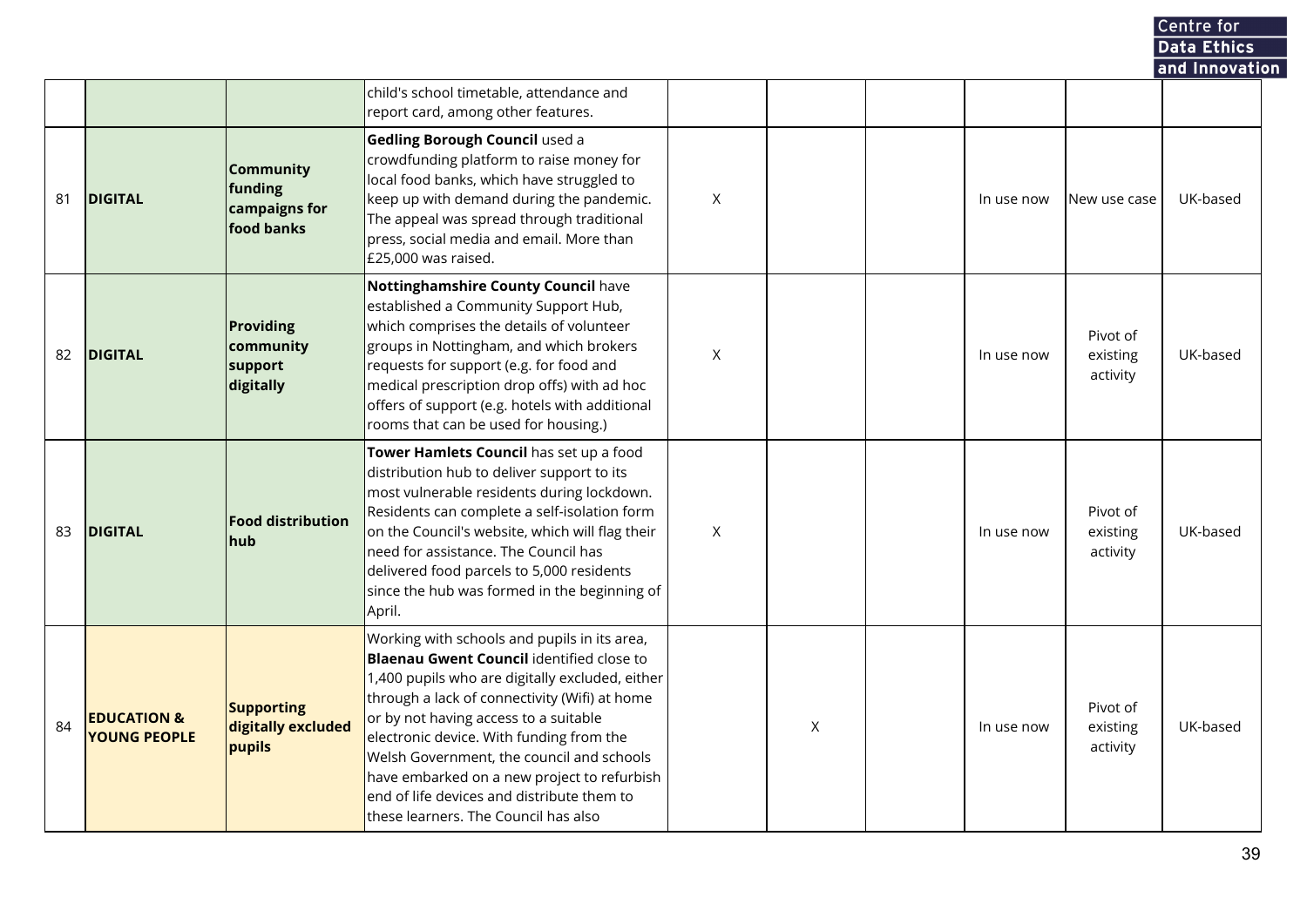|    |                                               |                                                                                                 |                                                                                                                                                                                                                                                                                                                                                                                                                                                                                                   |   |          |          |            |                                     | <b>Data Ethics</b> |  |
|----|-----------------------------------------------|-------------------------------------------------------------------------------------------------|---------------------------------------------------------------------------------------------------------------------------------------------------------------------------------------------------------------------------------------------------------------------------------------------------------------------------------------------------------------------------------------------------------------------------------------------------------------------------------------------------|---|----------|----------|------------|-------------------------------------|--------------------|--|
|    |                                               |                                                                                                 |                                                                                                                                                                                                                                                                                                                                                                                                                                                                                                   |   |          |          |            |                                     | and Innovation     |  |
|    |                                               |                                                                                                 | purchased a number of MIFI devices to<br>provide home internet access for those<br>without.                                                                                                                                                                                                                                                                                                                                                                                                       |   |          |          |            |                                     |                    |  |
| 85 | <b>EDUCATION &amp;</b><br><b>YOUNG PEOPLE</b> | Learning<br><b>resources to</b><br>support the<br>home-schooling of<br>primary-aged<br>children | Leicestershire County Council has adapted<br>its online learning system - GoLearn - so it<br>can be used by younger learners as well as<br>adult learners during the pandemic. Its new<br>online learning resources site offers several<br>courses that are free of charge, covering<br>language lessons, digital skills and English<br>and Maths.                                                                                                                                                |   |          | $\times$ | In use now | Pivot of<br>existing<br>activity    | UK-based           |  |
| 86 | <b>EDUCATION &amp;</b><br>YOUNG PEOPLE        | <b>Online mental</b><br>health service<br>for 16-24 y/olds                                      | Big White Wall (BWW) is an online resource<br>where people aged 16-24 years can receive<br>mental health support 24/7 from trained<br>professionals. When a new member joins<br>they create a username that keeps their<br>identity hidden.                                                                                                                                                                                                                                                       |   | Χ        |          | In use now | Increase in<br>existing<br>activity | UK-based           |  |
| 87 | <b>HEALTH AND</b><br><b>SOCIAL CARE</b>       | <b>Free exercise app</b>                                                                        | The Lord Mayor of Belfast is encouraging<br>residents to keep active and healthy during<br>the lockdown by accessing free online<br>exercise classes. While facilities remain<br>closed, GLL who operate the council's leisure<br>centres are offering a broad range of virtual<br>exercise classes via the Better UK app, which<br>is free for anyone to download.                                                                                                                               |   | $\times$ |          | In use now | Pivot of<br>existing<br>activity    | UK-based           |  |
| 88 | <b>HEALTH AND</b><br><b>SOCIAL CARE</b>       | <b>Virtual community</b><br>hub                                                                 | A virtual community hub, including a<br>dedicated helpline, has been set up by<br><b>Belfast City Council</b> to support residents<br>during the pandemic. The hub will provide<br>assistance to residents, to help coordinate<br>the distribution of food parcels in<br>partnership with the Department for<br>Communities, as well as providing advice on<br>jobs and benefits, practical assistance such<br>as collecting prescriptions and offering<br>emotional support and a listening ear. | X |          |          | In use now | Pivot of<br>existing<br>activity    | UK-based           |  |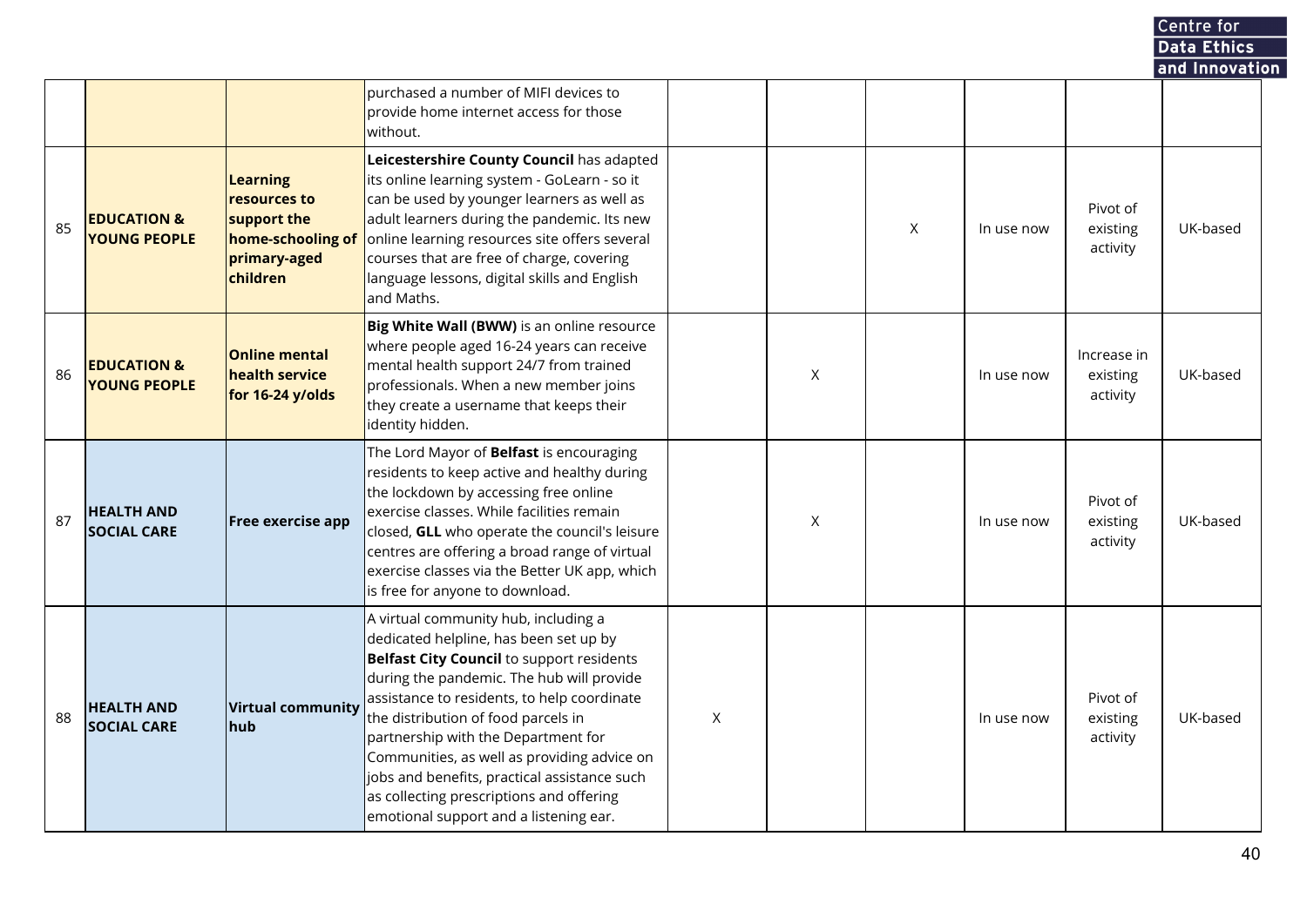|    |                                         |                                                                         |                                                                                                                                                                                                                                                                                                                                                                                                                                                                                                                                                           |   |   |   |            |                                  | Centre for                 |  |
|----|-----------------------------------------|-------------------------------------------------------------------------|-----------------------------------------------------------------------------------------------------------------------------------------------------------------------------------------------------------------------------------------------------------------------------------------------------------------------------------------------------------------------------------------------------------------------------------------------------------------------------------------------------------------------------------------------------------|---|---|---|------------|----------------------------------|----------------------------|--|
|    |                                         |                                                                         |                                                                                                                                                                                                                                                                                                                                                                                                                                                                                                                                                           |   |   |   |            |                                  | Data Ethics                |  |
| 89 | <b>HEALTH AND</b><br><b>SOCIAL CARE</b> | <b>Online dementia</b><br>sessions                                      | <b>Caerphilly County Borough Council is</b><br>supporting dementia charities to continue<br>offering their services while social distancing<br>measures are still in place. Charities,<br>including Dementia Friends, will be offering<br>online resources to allow people to train in<br>giving support to people with dementia.                                                                                                                                                                                                                         |   |   | X | In use now | Pivot of<br>existing<br>activity | and Innovation<br>UK-based |  |
| 90 | <b>HEALTH AND</b><br><b>SOCIAL CARE</b> | <b>Video</b><br>conferencing in<br><b>care</b><br>homes and<br>hospices | Video conferencing has been rolled out in<br>five care homes in <b>Conwy</b> to connect<br>residents with their families and help combat<br>loneliness. This will be used to support the<br>'Attend Anywhere' initiative, which is a<br>remote consultation service currently being<br>rolled out by the Health board to GPs.                                                                                                                                                                                                                             |   | X |   | In use now | New use case                     | UK-based                   |  |
| 91 | <b>HEALTH AND</b><br><b>SOCIAL CARE</b> | Community<br>consortium                                                 | #StokeOnTrentTogether was established to<br>coordinate the response from local residents<br>and organisations to ensure everyone who<br>needs help can receive it, and that everyone<br>who is well and wants to help others, can do<br>so. The initiative is providing support seven<br>days a week and can be accessed online or<br>over the telephone. Since the launch of the<br>scheme, to the end of April, it has brought<br>together 800 volunteers; received over 5,000<br>calls and made more than 40,000 proactive<br>contacts with residents. |   | X |   | In use now | Pivot of<br>existing<br>activity | UK-based                   |  |
| 92 | <b>HEALTH AND</b><br><b>SOCIAL CARE</b> | Community<br>support app                                                | Torfaen Council has launched the Torfaen<br>Community Support App, which helps to link<br>vulnerable residents with volunteers who can<br>support them (e.g. with the collection of<br>medication, shopping for food and other<br>essentials)                                                                                                                                                                                                                                                                                                             | X |   |   | In use now | New use case                     | UK-based                   |  |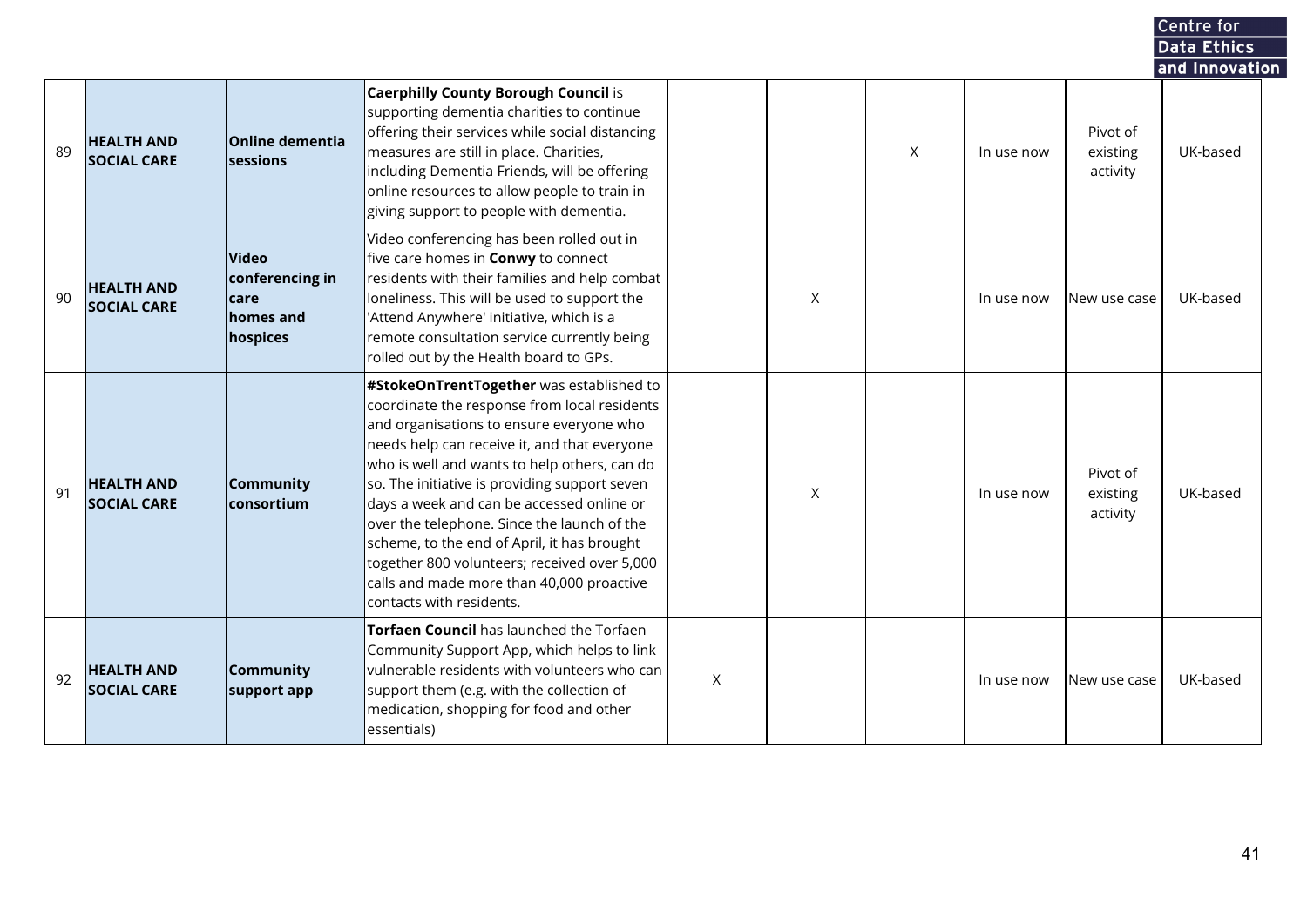|    |                                         |                                                                                                        |                                                                                                                                                                                                                                                                                                                                                                                                                                                                                                                                                                                        |  |   |            |              | Centre for                 |  |
|----|-----------------------------------------|--------------------------------------------------------------------------------------------------------|----------------------------------------------------------------------------------------------------------------------------------------------------------------------------------------------------------------------------------------------------------------------------------------------------------------------------------------------------------------------------------------------------------------------------------------------------------------------------------------------------------------------------------------------------------------------------------------|--|---|------------|--------------|----------------------------|--|
|    |                                         |                                                                                                        |                                                                                                                                                                                                                                                                                                                                                                                                                                                                                                                                                                                        |  |   |            |              | <b>Data Ethics</b>         |  |
| 93 | <b>HEALTH AND</b><br><b>SOCIAL CARE</b> | <b>COVID-19</b><br>forecasting tool                                                                    | NHSX has announced a COVID-19 forecasting<br>tool, developed with tech firm Palantir, is to<br>be made available to local NHS organisations.<br>The tool is part of the NHS COVID-19 Data<br>Store, and will support local and national<br>health leaders by providing information and<br>data related to COVID-19. The technology has<br>been used at a national level to understand<br>bed capacity and availability. Now local<br>hospitals will be given access to the<br>forecasting tool to help plan capacity for both<br>COVID-19 patients and routine care and<br>operations. |  | X | In use now | New use case | and Innovation<br>UK-based |  |
| 94 | <b>ECONOMIC</b><br><b>RECOVERY</b>      | Understanding<br>'busyness' and<br>exiting lockdown<br>to aid effective<br>policy-making<br>strategies | The Alan Turing Institute and the GLA are<br>collaborating on Project Odysseus, which<br>aims to bring together multiple large-scale<br>and heterogeneous datasets capturing<br>mobility, transportation, and traffic activity<br>over the city of London to better understand<br>'busyness' and enable targeted interventions<br>and effective policy-making.                                                                                                                                                                                                                         |  | X | In use now | New use case | UK-based                   |  |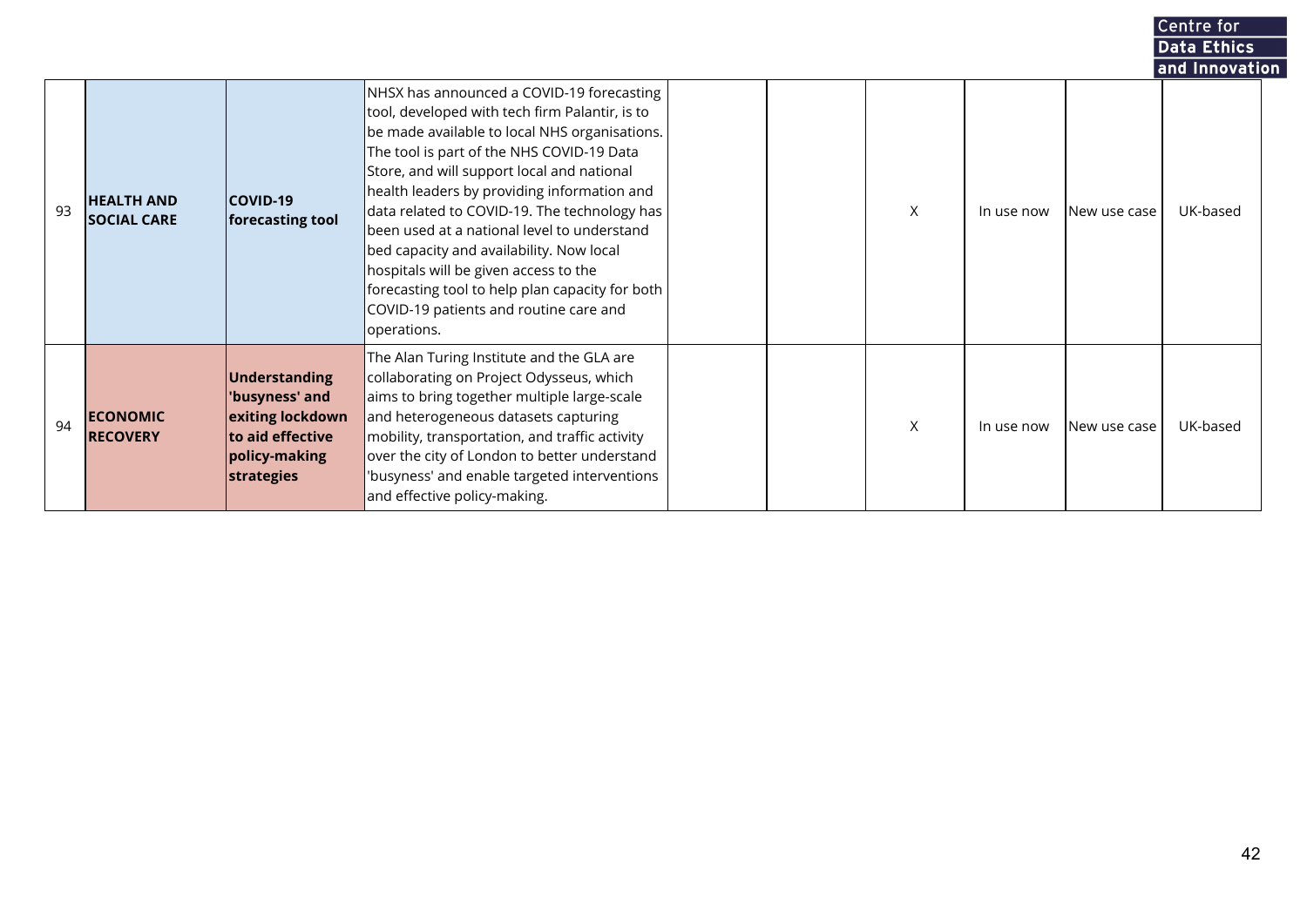| <b>Centre for</b>  |
|--------------------|
| <b>Data Ethics</b> |
| and Innovation     |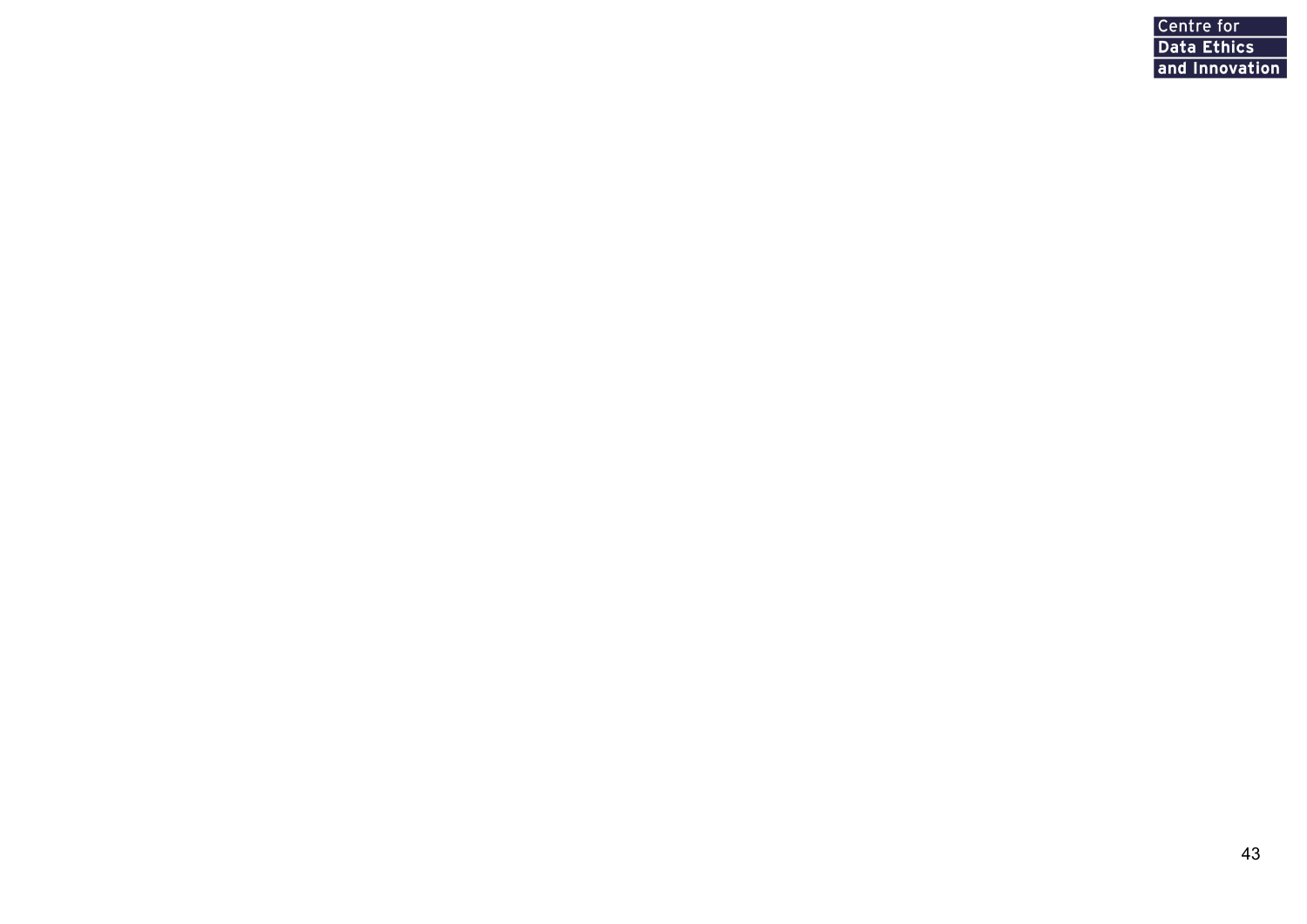## **Digital**

|                                   |                |                                                                                                                           | <b>USE CASE</b>                                                                                                                                                                                                                                                                                                                                                                                                                                                                                                                                                                                                                                                                                                                                                                                                                                                                                                                                                                                                                                                               |                                                                |                                                                                                                                   |                                                                       |                                | <b>ADOPTION</b>                                                  |                                                                                   |
|-----------------------------------|----------------|---------------------------------------------------------------------------------------------------------------------------|-------------------------------------------------------------------------------------------------------------------------------------------------------------------------------------------------------------------------------------------------------------------------------------------------------------------------------------------------------------------------------------------------------------------------------------------------------------------------------------------------------------------------------------------------------------------------------------------------------------------------------------------------------------------------------------------------------------------------------------------------------------------------------------------------------------------------------------------------------------------------------------------------------------------------------------------------------------------------------------------------------------------------------------------------------------------------------|----------------------------------------------------------------|-----------------------------------------------------------------------------------------------------------------------------------|-----------------------------------------------------------------------|--------------------------------|------------------------------------------------------------------|-----------------------------------------------------------------------------------|
| <b>Use</b><br>case<br>$n^{\circ}$ | <b>Sector</b>  | <b>Application of</b><br><b>AI and data</b>                                                                               | <b>Description and examples</b>                                                                                                                                                                                                                                                                                                                                                                                                                                                                                                                                                                                                                                                                                                                                                                                                                                                                                                                                                                                                                                               | <b>Managing</b><br>the<br>immediate<br>public health<br>crisis | <b>Primary purpose(s)</b><br><b>Supporting</b><br>the public<br>health<br>response<br>and<br>mitigating<br>effects of<br>lockdown | <b>Building</b><br>future<br>resilience<br>and aiding<br>the recovery | <b>Stage of</b><br>development | <b>New use</b><br>case or<br>increase in<br>existing<br>activity | Degree of<br>take up in<br>the UK                                                 |
|                                   | <b>DIGITAL</b> | <b>Use of Al to</b><br>lautomate<br><b>content</b><br>moderation in<br>the absence of<br><b>human</b><br><b>reviewers</b> | Online platforms are increasing their use of<br>automated content moderation systems, as<br>fewer human moderators are able to attend<br>their workplaces. Facebook has said that for the<br>foreseeable future it will stop using external<br>contractors to moderate content, but will<br>continue to allow some full-time employees to<br>review the most sensitive content, and for them<br>to attend the office in person. Separately,<br>Facebook has said it will focus more on suicide<br>and self-harm content, which it believes may<br>become more prevalent as a result of<br>stay-at-home measures. YouTube and Twitter<br>have likewise announced that they will rely on Al<br>to moderate content during the coronavirus<br>pandemic. YouTube have said it will not be<br>issuing 'strikes' to users, except in cases where<br>they have a high degree of confidence that<br>content violates its rules. The platform notes<br>that users will be able to challenge automated<br>content removal, but that the appeals process<br>will take longer than usual. | X                                                              |                                                                                                                                   |                                                                       | In use now                     | Increase in<br>existing<br>activity                              | New policies<br>of Facebook<br>and Google<br>are likely to<br>apply to the<br>UK. |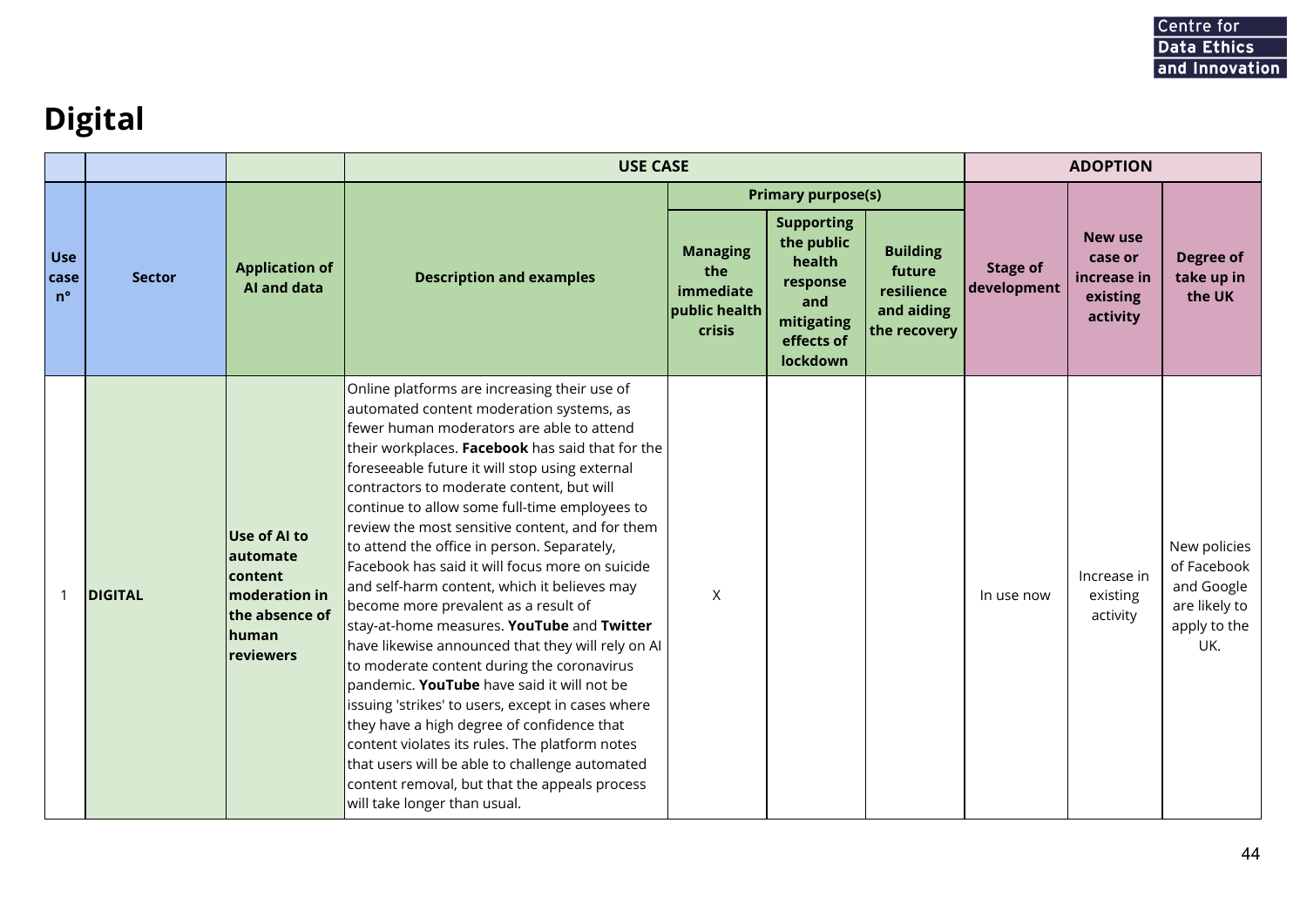|   |                |                                                                                          |                                                                                                                                                                                                                                                                                                                                                                                                                                                                                                                                                                                                                                                                                                                                                                                                    |   |   |            |                                     | Data Ethics                                                                                                                                         |  |
|---|----------------|------------------------------------------------------------------------------------------|----------------------------------------------------------------------------------------------------------------------------------------------------------------------------------------------------------------------------------------------------------------------------------------------------------------------------------------------------------------------------------------------------------------------------------------------------------------------------------------------------------------------------------------------------------------------------------------------------------------------------------------------------------------------------------------------------------------------------------------------------------------------------------------------------|---|---|------------|-------------------------------------|-----------------------------------------------------------------------------------------------------------------------------------------------------|--|
| 2 | <b>DIGITAL</b> | <b>Use of smart</b><br>speakers to<br>provide health<br>advice                           | Smart speakers and voice assistants are being<br>used to channel COVID-19 health advice to<br>households. Amazon's Alexa prioritises official<br>guidance, and has installed a new feature within<br>Alexa that allows users to check their risk level<br>to COVID-19 by giving information about their<br>travel history and symptoms. Apple has<br>reportedly done the same for its voice assistant,<br>Siri. Google's Assistant is directing users to the<br>World Health Organisation for COVID-19<br>guidance. Several new apps (or "skills") have also<br>been created to run on smart speakers, for<br>example one advising users on how to wash<br>their hands thoroughly. However, it is<br>understood that tech firms are removing several<br>apps for spreading inaccurate information. | X |   | In use now | Increase in<br>existing<br>activity | and Innovation<br>C19 health<br>advice<br>appears to be<br>available<br>through all<br>major smart<br>speakers<br>operating in<br>the UK<br>(check) |  |
| 3 | <b>DIGITAL</b> | <b>Automating the</b><br>detection of<br>unfair pricing<br>of goods on<br>e-marketplaces | E-commerce marketplaces are using algorithms<br>to identify unfair pricing practices, including for<br>medical goods such as hand sanitisers and face<br>masks. A Wired investigation in February<br>reported that a bestselling Amazon listing of<br>face masks quadrupled in price in the space of<br>several weeks. In response, Amazon has used<br>automated systems to identify problematic<br>sellers, suspending more than 3,900 accounts in<br>their US store. It is unclear how many UK<br>accounts have been suspended in the same<br>way. eBay has similarly sought to use<br>algorithms to identify unfair pricing, including by<br>using filters to restrict the sale of masks and<br>hand sanitiser products.                                                                        | X | X | In use now | Increase in<br>existing<br>activity | Amazon and<br>eBay policies<br>are likely to<br>apply to the<br>UK                                                                                  |  |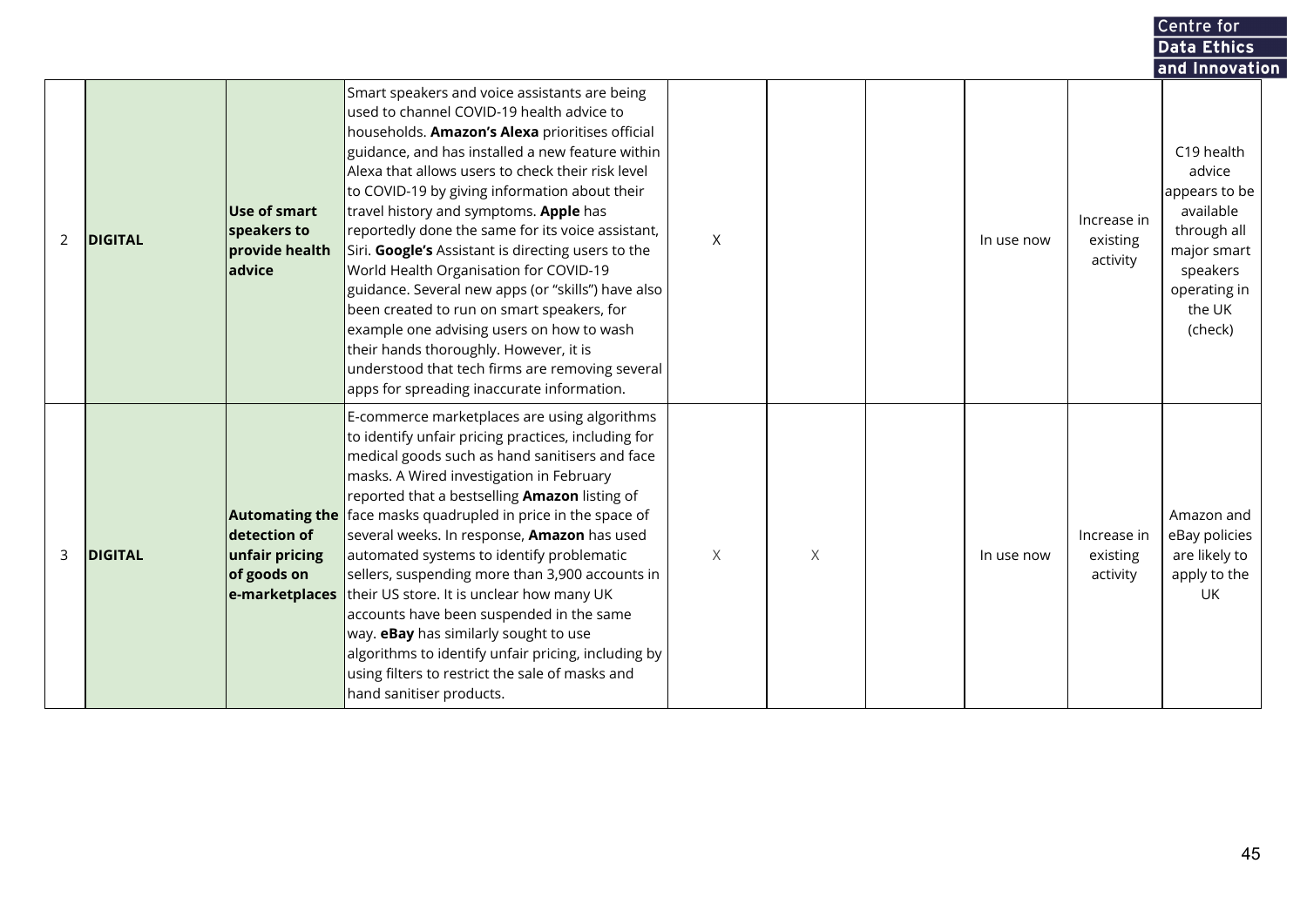|   |                |                                                                                                                |                                                                                                                                                                                                                                                                                                                                                                                                                                                                                                                                                                                                                                                                                                                                    |          |          |            |                 | Centre for                                                             |  |
|---|----------------|----------------------------------------------------------------------------------------------------------------|------------------------------------------------------------------------------------------------------------------------------------------------------------------------------------------------------------------------------------------------------------------------------------------------------------------------------------------------------------------------------------------------------------------------------------------------------------------------------------------------------------------------------------------------------------------------------------------------------------------------------------------------------------------------------------------------------------------------------------|----------|----------|------------|-----------------|------------------------------------------------------------------------|--|
|   |                |                                                                                                                |                                                                                                                                                                                                                                                                                                                                                                                                                                                                                                                                                                                                                                                                                                                                    |          |          |            |                 | Data Ethics<br>and Innovation                                          |  |
| 4 | <b>DIGITAL</b> | <b>Connecting</b><br><b>volunteers</b> and<br>enabling<br>community<br>support on<br>social media<br>platforms | Social media platforms are connecting their<br>members to provide mutual support. Facebook<br>recently launched Community Help, which<br>allows people to request or offer help to their<br>neighbours. This includes offering to pick up<br>food, donating supplies, or volunteering to<br>assist nearby businesses. Readers are notified<br>how close they are to those posting messages,<br>and can respond either publicly or privately. On<br>a smaller scale, the platform NextDoor has<br>introduced a new feature called Help Map,<br>which allows users to add themselves to a map<br>noting the errands they can help with.                                                                                              | $\times$ | $\times$ | In use now | New use<br>case | Available in<br>the UK                                                 |  |
| 5 | <b>DIGITAL</b> | <b>Automating the</b><br>removal of<br>medical<br>equipment<br>adverts on<br>social media                      | Following concerns about shortages of medical<br>equipment, social media and search engine<br>platforms have begun to take down adverts<br>featuring certain products, drawing on the<br>automated systems at their disposal. Facebook<br>(including <b>Instagram</b> ) announced in March that<br>it would be temporarily banning adverts for face<br>masks, hand sanitiser, surface disinfecting wipes<br>and COVID-19 testing kits. Facebook is also<br>using automated systems to take down adverts<br>for products that guarantee immunity from<br>coronavirus. Google has similarly banned<br>adverts for medical face masks, and said it will<br>continue to evaluate whether this policy should<br>apply to more products. | X        |          | In use now | New use<br>case | Google and<br>Facebook<br>policies are<br>likely to apply<br>to the UK |  |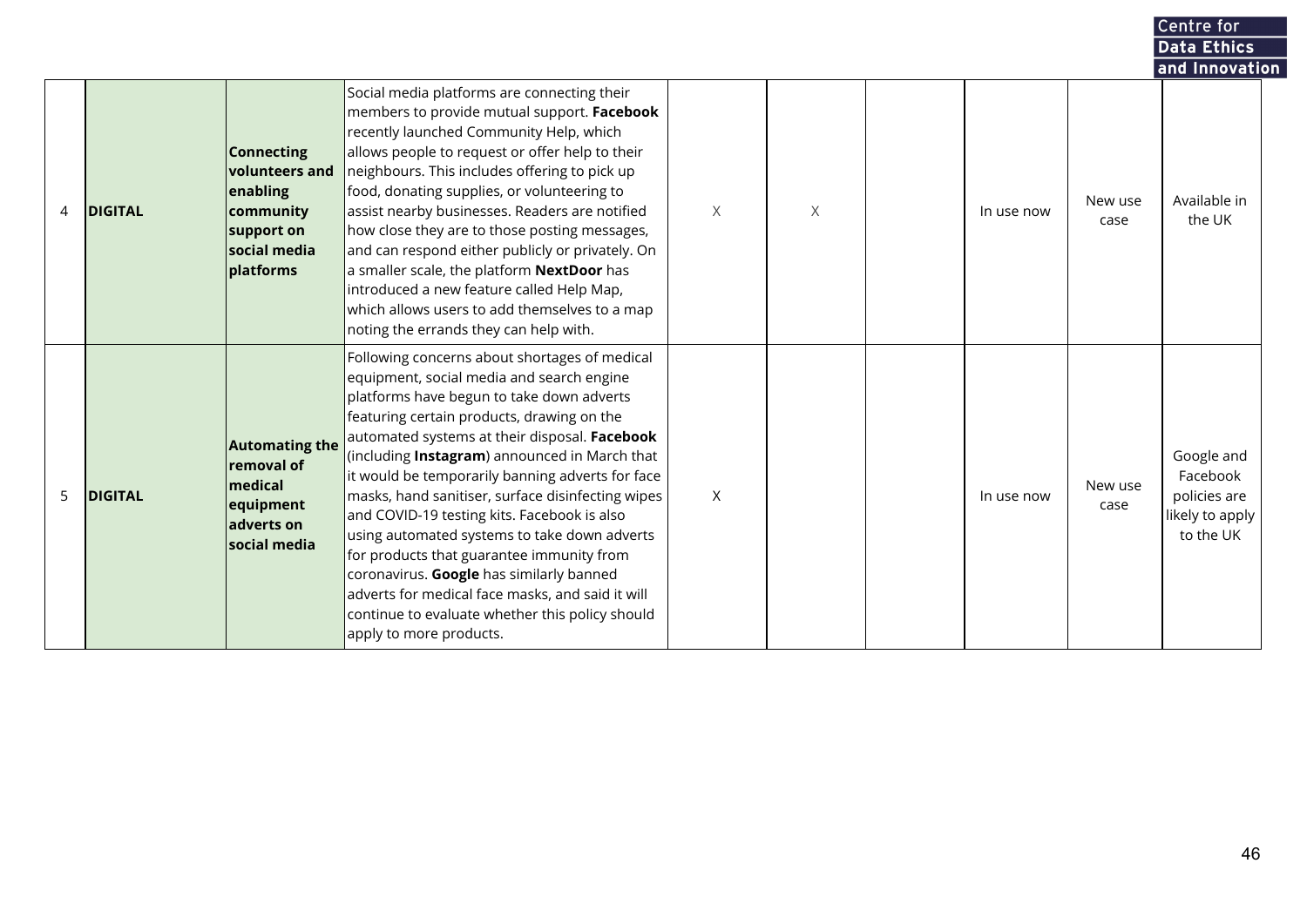|                |                |                                                                                           |                                                                                                                                                                                                                                                                                                                                                                                                                                                                                                                                                                                                                                                                                                                                                                                                                                    |   |  |            |                                     | Centre for                                                                           |
|----------------|----------------|-------------------------------------------------------------------------------------------|------------------------------------------------------------------------------------------------------------------------------------------------------------------------------------------------------------------------------------------------------------------------------------------------------------------------------------------------------------------------------------------------------------------------------------------------------------------------------------------------------------------------------------------------------------------------------------------------------------------------------------------------------------------------------------------------------------------------------------------------------------------------------------------------------------------------------------|---|--|------------|-------------------------------------|--------------------------------------------------------------------------------------|
|                |                |                                                                                           |                                                                                                                                                                                                                                                                                                                                                                                                                                                                                                                                                                                                                                                                                                                                                                                                                                    |   |  |            |                                     | Data Ethics                                                                          |
|                |                |                                                                                           | Social media platforms are using automated                                                                                                                                                                                                                                                                                                                                                                                                                                                                                                                                                                                                                                                                                                                                                                                         |   |  |            |                                     | and Innovation                                                                       |
| 6              | <b>DIGITAL</b> | <b>Identifying bots</b><br>and spam<br>accounts<br>spreading<br>disinformation            | systems to remove spam accounts that are<br>spreading disinformation about coronavirus.<br><b>Facebook</b> is using AI to single out bots<br>spreading false information on its <b>Whatsapp</b><br>messaging service. In April, <b>WhatsApp</b> said it<br>would set a new limit on the number of people<br>that messages could be forwarded to, in an<br>attempt to put a brake on the circulation of<br>disinformation. Twitter is similarly using<br>automated systems to address spam profiles,<br>claiming they have challenged more than 1.5<br>accounts that were demonstrating "spammy or<br>manipulative behaviours". Outside of social<br>media, C19-related spam has been found in the<br>comment sections of news and blog sites, which<br>have been embedded with hyperlinks that direct<br>readers to medical goods. | X |  | In use now | Increase in<br>existing<br>activity | Twitter,<br>Facebook and<br>Whatsapp<br>policies are<br>likely to apply<br>to the UK |
| $\overline{7}$ | <b>DIGITAL</b> | Redirecting<br>social media<br>and search<br>engine users to<br>official health<br>advice | Many social media and search engine platforms<br>are displaying official health advice prominently<br>on their home pages, and/or redirecting users to<br>verified content when they make searches<br>related to coronavirus. These policies apply on<br>Twitter, Google, YouTube, Facebook,<br>Snapchat, Pinterest, and TikTok, among other<br>platforms. In the UK, Twitter have worked with<br>the Department for Health and Social Care to<br>identify the trigger words people are likely to<br>use when they are seeking C19-related<br>information.                                                                                                                                                                                                                                                                         | X |  | In use now | New use<br>case                     | Policies of all<br>platforms<br>mentioned<br>are likely to<br>apply to the<br>UK.    |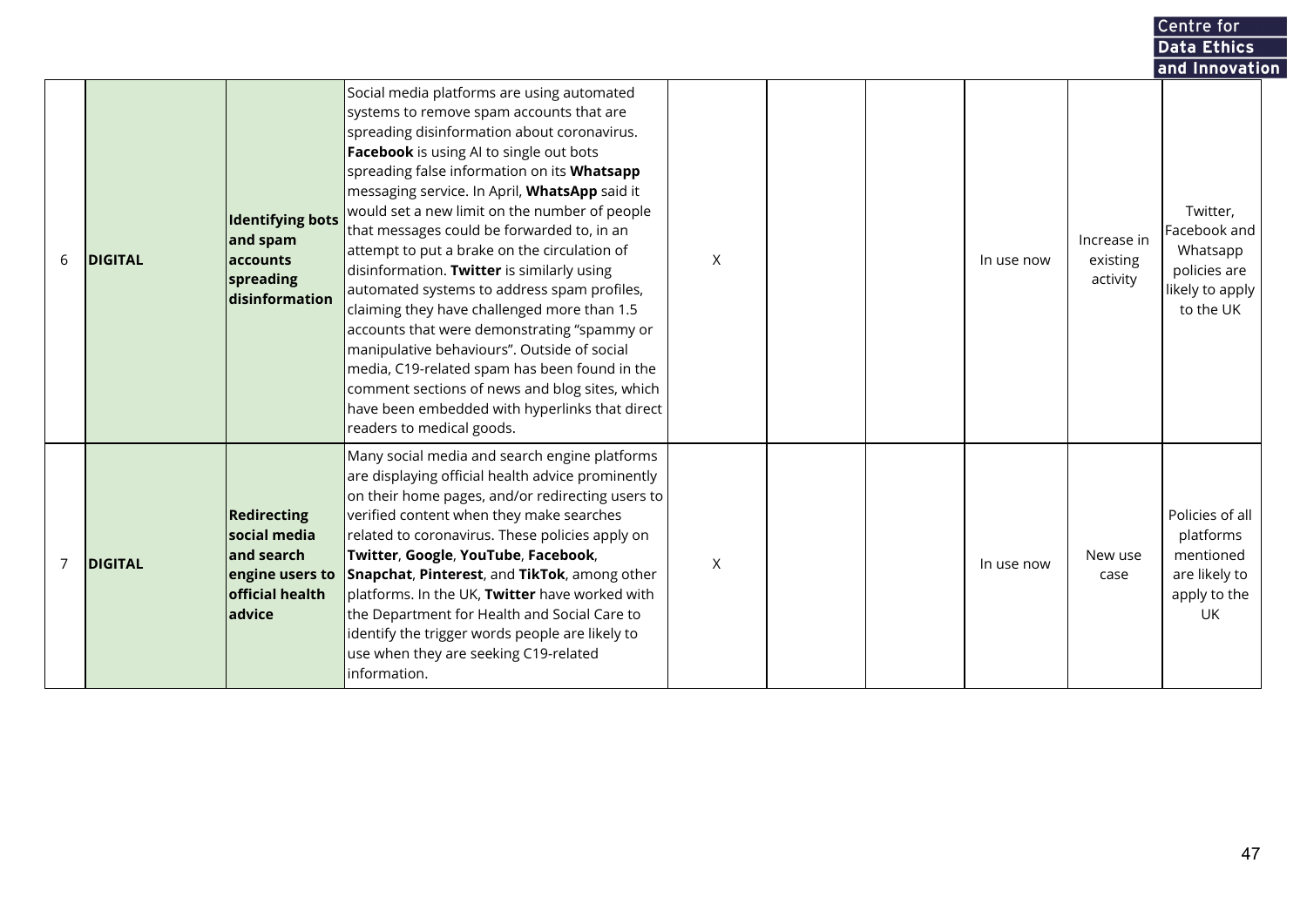|    |                |                                                                                      |                                                                                                                                                                                                                                                                                                                                                                                                                                                                                                                                                                                                                                                                                                                                                                                                                                                |   |  |            |                                     | Centre for                                                               |  |
|----|----------------|--------------------------------------------------------------------------------------|------------------------------------------------------------------------------------------------------------------------------------------------------------------------------------------------------------------------------------------------------------------------------------------------------------------------------------------------------------------------------------------------------------------------------------------------------------------------------------------------------------------------------------------------------------------------------------------------------------------------------------------------------------------------------------------------------------------------------------------------------------------------------------------------------------------------------------------------|---|--|------------|-------------------------------------|--------------------------------------------------------------------------|--|
|    |                |                                                                                      |                                                                                                                                                                                                                                                                                                                                                                                                                                                                                                                                                                                                                                                                                                                                                                                                                                                |   |  |            |                                     | Data Ethics                                                              |  |
| 8  | <b>DIGITAL</b> | Use of<br>blacklisting<br>technology to<br>appearing next<br>to COVID-19<br>articles | Digital advertisers are using "blacklist"<br>technology to prevent their adverts being seen<br>next to C19-related articles. The technology was<br>created to help brands distance themselves<br>from controversial or illicit content, such as<br>pornography and articles containing extreme<br>political views. It works by identifying key words<br>in content, which act as red flags to advertising<br><b>prevent adverts</b> systems. Many newspapers claim that the use of<br>blacklisting technology is depriving them of<br>significant revenue, in spite of them seeing a<br>sharp increase in internet traffic since lockdown<br>measures were introduced. Newsworks, the<br>campaigning body for the UK newspaper<br>industry, estimates that news brands could lose<br>£50m in lost revenue over the three months<br>from April. | X |  | In use now | Increase in<br>existing<br>activity | and Innovation<br>Appears to<br>apply to all<br>UK<br>newspaper<br>sites |  |
| 70 | <b>DIGITAL</b> | Emergency<br>planning tool<br>(VIPER)                                                | <b>Essex Online Partnership (EOLP)</b> is a<br>technology partnership with membership from<br>all 15 Essex Local Authorities, Essex Fire &<br>Rescue, and Essex Police. EOLP and the Essex<br>Resilience Forum jointly adopted a project to<br>develop a data tool, VIPER (Vulnerable Intelligent<br>Persons Emergency Response), which would<br>allow emergency planning responders to<br>coordinate efforts using real time data sharing.<br>This tool has used a pre-released category B<br>vulnerable people dataset during the<br>Coronavirus pandemic to join up emergency<br>responders across Essex.                                                                                                                                                                                                                                   | X |  | In use now | Pivot of<br>existing<br>activity    | UK-based                                                                 |  |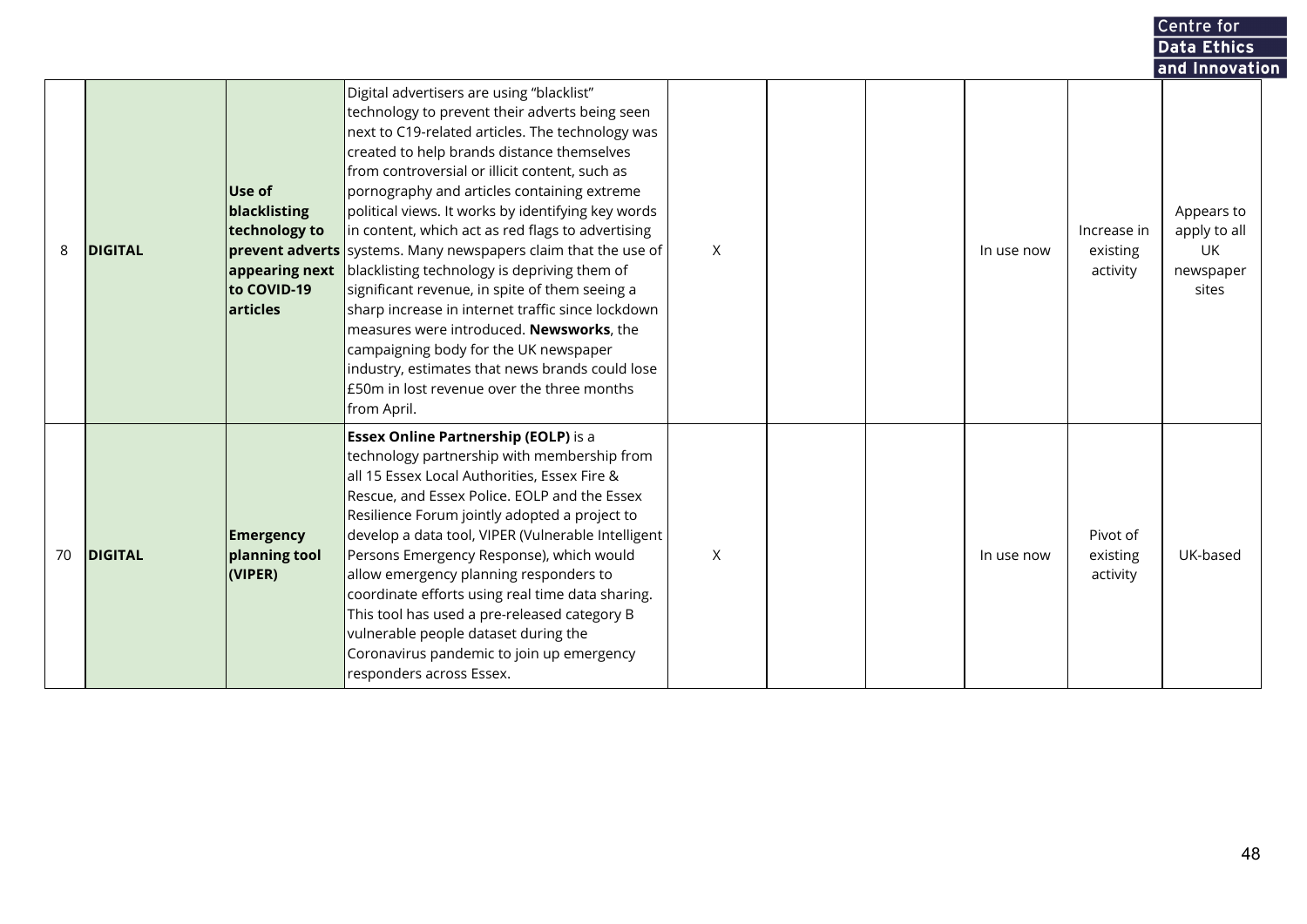|    |                |                                                                     |                                                                                                                                                                                                                                                                                                                                                                                                                                                                                                                                                                                                                                                                                                                                                                                                                                                                                     |   |   |            |                 | Data Ethics    |  |
|----|----------------|---------------------------------------------------------------------|-------------------------------------------------------------------------------------------------------------------------------------------------------------------------------------------------------------------------------------------------------------------------------------------------------------------------------------------------------------------------------------------------------------------------------------------------------------------------------------------------------------------------------------------------------------------------------------------------------------------------------------------------------------------------------------------------------------------------------------------------------------------------------------------------------------------------------------------------------------------------------------|---|---|------------|-----------------|----------------|--|
|    |                |                                                                     |                                                                                                                                                                                                                                                                                                                                                                                                                                                                                                                                                                                                                                                                                                                                                                                                                                                                                     |   |   |            |                 | and Innovation |  |
| 71 | <b>DIGITAL</b> | <b>Rideshare App</b>                                                | The Sevenoaks District Local Strategic<br>Partnership (LSP) have established a mobile<br>application (developed by ViaVan) that uses Go<br>Coach buses to provide an on-demand<br>transport service to residents. This service,<br>named 'Go2', uses Go Coach's vehicles to<br>provide an affordable, rideshare service, which<br>offers residents transport on 'as needed' basis<br>(e.g. to purchase groceries or medication). Go2<br>has extended the traditional service footprint<br>area to ensure that residents in otherwise<br>isolated areas are connected to nearby hospitals<br>and other key community assets. The LSP is led<br>by Sevenoaks District Council and comprises<br>others including Kent County Council, the local<br>NHS, Police Service, and a range of VCS and faith<br>sector partners, such as Age UK, and Sevenoaks'<br>network provider, Go Coach. |   | X | In use now | New use<br>case | UK-based       |  |
| 72 | <b>DIGITAL</b> | Good<br><b>Neighbours</b><br>scheme                                 | An online platform in Plymouth which invites<br>community groups and charities to raise<br>support requests, while asking volunteers to<br>share what skills and resources they have to<br>offer. Using this information, Plymouth Council<br>seeks to facilitate suitable matches. The platform<br>also invites individuals and groups to share ways<br>that they are currently supporting the<br>community. The information is collected to<br>avoid acts of duplication that might otherwise<br>lead to a waste of resources.                                                                                                                                                                                                                                                                                                                                                    |   | X | In use now | New use<br>case | UK-based       |  |
| 73 | <b>DIGITAL</b> | <b>Platform for</b><br>matching<br>volunteers with<br>those in need | Adur and Worthing Councils have developed a<br>platform that allows residents to request<br>community support. The service provides<br>information on who is isolated and which<br>neighbourhood hub is nearest, in order to direct<br>the closest volunteers to assist. The register to<br>volunteer service is aimed at anyone wanting to<br>assist locally. By collecting volunteer DBS or                                                                                                                                                                                                                                                                                                                                                                                                                                                                                       | X |   | In use now | New use<br>case | UK-based       |  |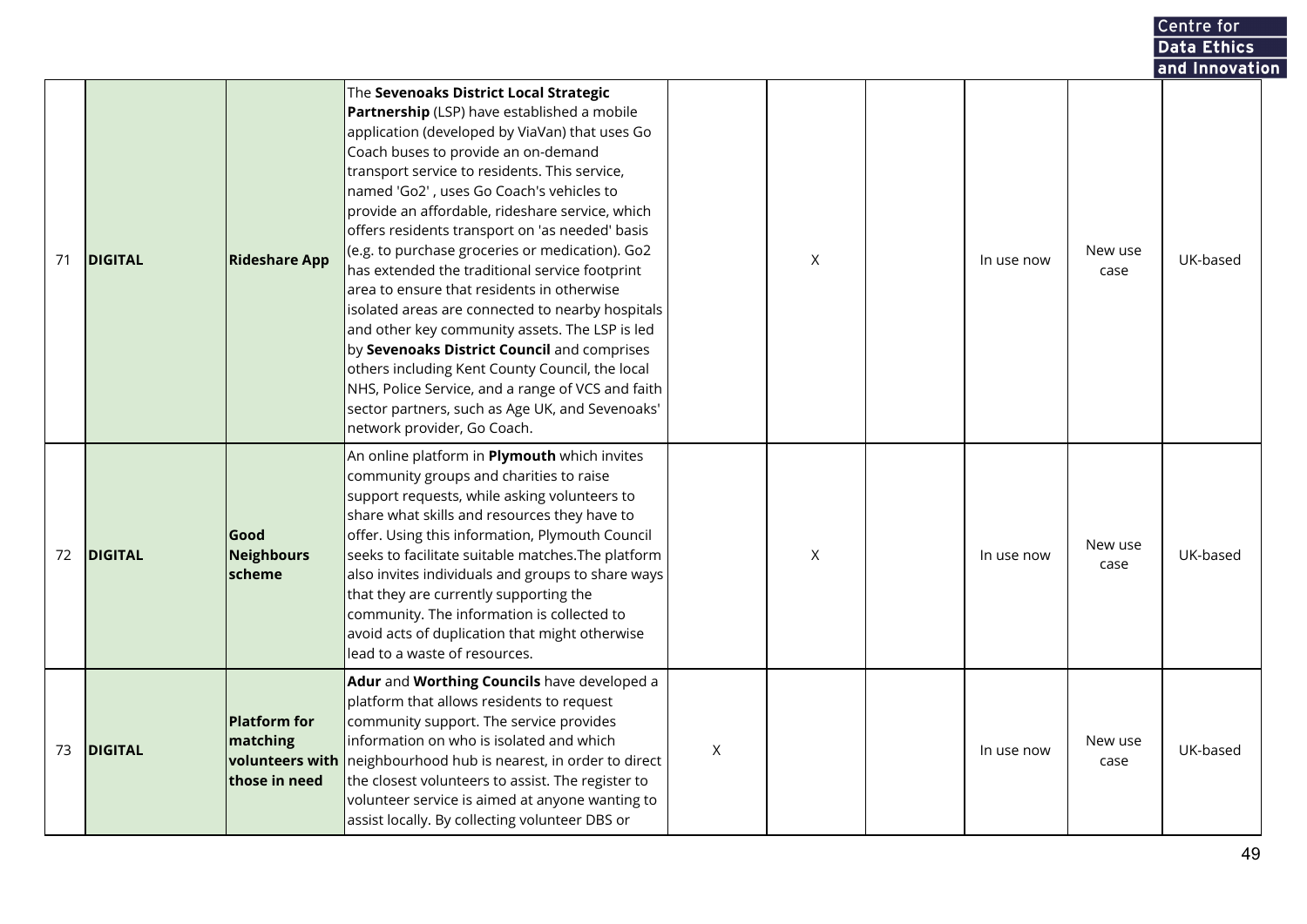|    |                |                                              |                                                                                                                                                                                                                                                                                                                                                                                                                                                                                                                                      |   |          |   |            |                                  | and Innovation |
|----|----------------|----------------------------------------------|--------------------------------------------------------------------------------------------------------------------------------------------------------------------------------------------------------------------------------------------------------------------------------------------------------------------------------------------------------------------------------------------------------------------------------------------------------------------------------------------------------------------------------------|---|----------|---|------------|----------------------------------|----------------|
|    |                |                                              | photo ID they can onboard volunteers with the<br>necessary assurances.                                                                                                                                                                                                                                                                                                                                                                                                                                                               |   |          |   |            |                                  |                |
| 74 | <b>DIGITAL</b> | <b>Coronavirus</b><br>service support        | <b>Buckinghamshire County Council and</b><br>Camden Council have developed a service for<br>isolated individuals to search for and request<br>C19-related support in their area, for example<br>the delivery of groceries and prescription items.<br>Working in partnership with FutureGov, the<br>Councils have offered to share the underlying<br>code with other local authorities, and it is now<br>available on GitHub.                                                                                                         | X |          |   | In use now | Pivot of<br>existing<br>activity | UK-based       |
| 75 | <b>DIGITAL</b> | <b>Digital</b><br>linnovation<br>matchmaking | <b>Belfast City Council has launched</b><br>CovidConnectNI, a new digital innovation<br>matchmaking service that connects local digital<br>businesses with public, community and<br>voluntary organisations that are in need of<br>support during the pandemic. Where possible<br>this has been arranged on a pro bono basis.<br>Examples of support offered include<br>consultancy for cybersecurity needs, assistance<br>with data analysis, and technical assistance to<br>help organisations manage the move to home<br>working. |   | $\times$ |   | In use now | Pivot of<br>existing<br>activity | UK-based       |
| 76 | <b>DIGITAL</b> | <b>Online trade</b><br>seminars              | Belfast-based businesses are being offered a<br>series of free webinars to help them trade<br>online - including how to use Facebook Ads and<br>Google Ads. Belfast City Council is also taking a<br>digital approach to providing advice, mentoring<br>and signposting for the city's small businesses<br>and entrepreneurs.                                                                                                                                                                                                        |   |          | X | In use now | Pivot of<br>existing<br>activity | UK-based       |

Centre for Data Ethics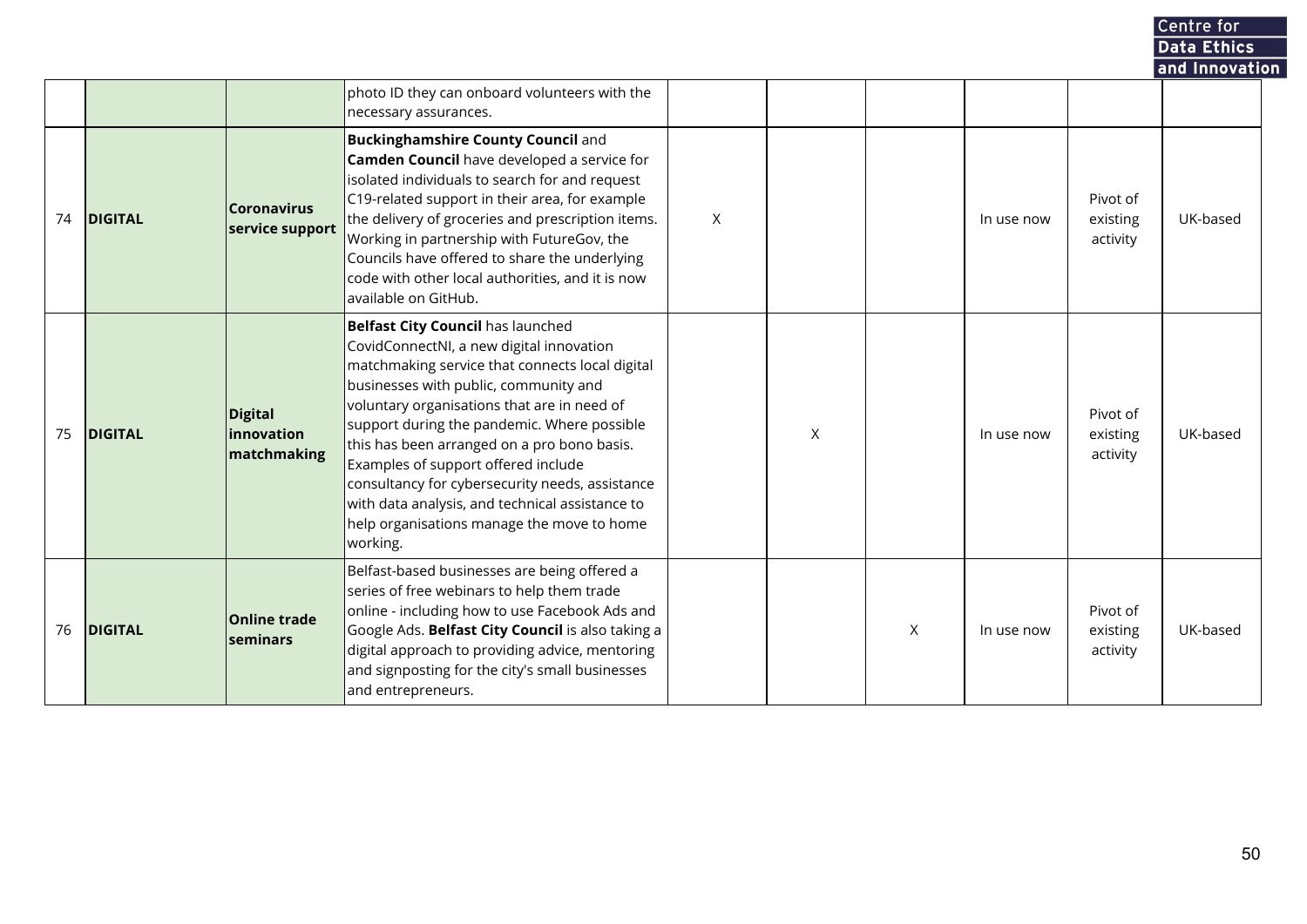|    |                |                                                                  |                                                                                                                                                                                                                                                                                                                                                                                                                                                                                                                        |   |            |                                     | Centre for     |  |
|----|----------------|------------------------------------------------------------------|------------------------------------------------------------------------------------------------------------------------------------------------------------------------------------------------------------------------------------------------------------------------------------------------------------------------------------------------------------------------------------------------------------------------------------------------------------------------------------------------------------------------|---|------------|-------------------------------------|----------------|--|
|    |                |                                                                  |                                                                                                                                                                                                                                                                                                                                                                                                                                                                                                                        |   |            |                                     | Data Ethics    |  |
|    |                |                                                                  |                                                                                                                                                                                                                                                                                                                                                                                                                                                                                                                        |   |            |                                     | and Innovation |  |
| 77 | <b>DIGITAL</b> | Apps to provide<br>family support                                | <b>Carmarthenshire County Council have</b><br>launched an app to help families stay connected<br>during the pandemic. The app was created by<br>the Flying Start programme, which supports<br>families in disadvantaged areas of wales. The<br>new tool is designed to help the programme<br>team continue engaging with families while at a<br>distance, enabling them to signpost families to<br>important information. The app can also be<br>used to invite families to baby groups and<br>health drop-in clinics. | Χ | In use now | Pivot of<br>existing<br>activity    | UK-based       |  |
| 78 | <b>DIGITAL</b> | Low code<br>systems and<br>applications                          | <b>Croydon Council</b> developed apps to support its<br>C19 response. One app facilitates the<br>management of key services; another processes<br>grant applications by local businesses. The apps<br>were built using low code platforms, allowing<br>them to be set up shortly after lockdown<br>measures were announced.                                                                                                                                                                                            | X | In use now | New use<br>case                     | UK-based       |  |
| 79 | <b>DIGITAL</b> | <b>Local ordering</b><br>app                                     | The Strabane Business Improvement District<br>(associated with Derry City and Strabane<br><b>District Council</b> ) has established a 'My Local<br>Ordering App', allowing residents to order from<br>local shops and takeaways. This has given<br>people continued access to goods and services<br>in the midst of lockdown and with restrictions<br>on face to face shopping. The app has generated<br>£150,000 worth of sales for local businesses<br>since its launch.                                             | X | In use now | Increase in<br>existing<br>activity | UK-based       |  |
| 80 | <b>DIGITAL</b> | <b>Digital comms</b><br>between<br>parents/carers<br>and schools | Parentsportal.scot is an online portal designed<br>to create a digital relationship between pupils,<br>parents/carers and schools. This has supported<br>communication between families and schools<br>during the pandemic. Parents can use the portal<br>to view their child's school timetable,<br>attendance and report card, among other<br>features.                                                                                                                                                              | X | In use now | Increase in<br>existing<br>activity | UK-based       |  |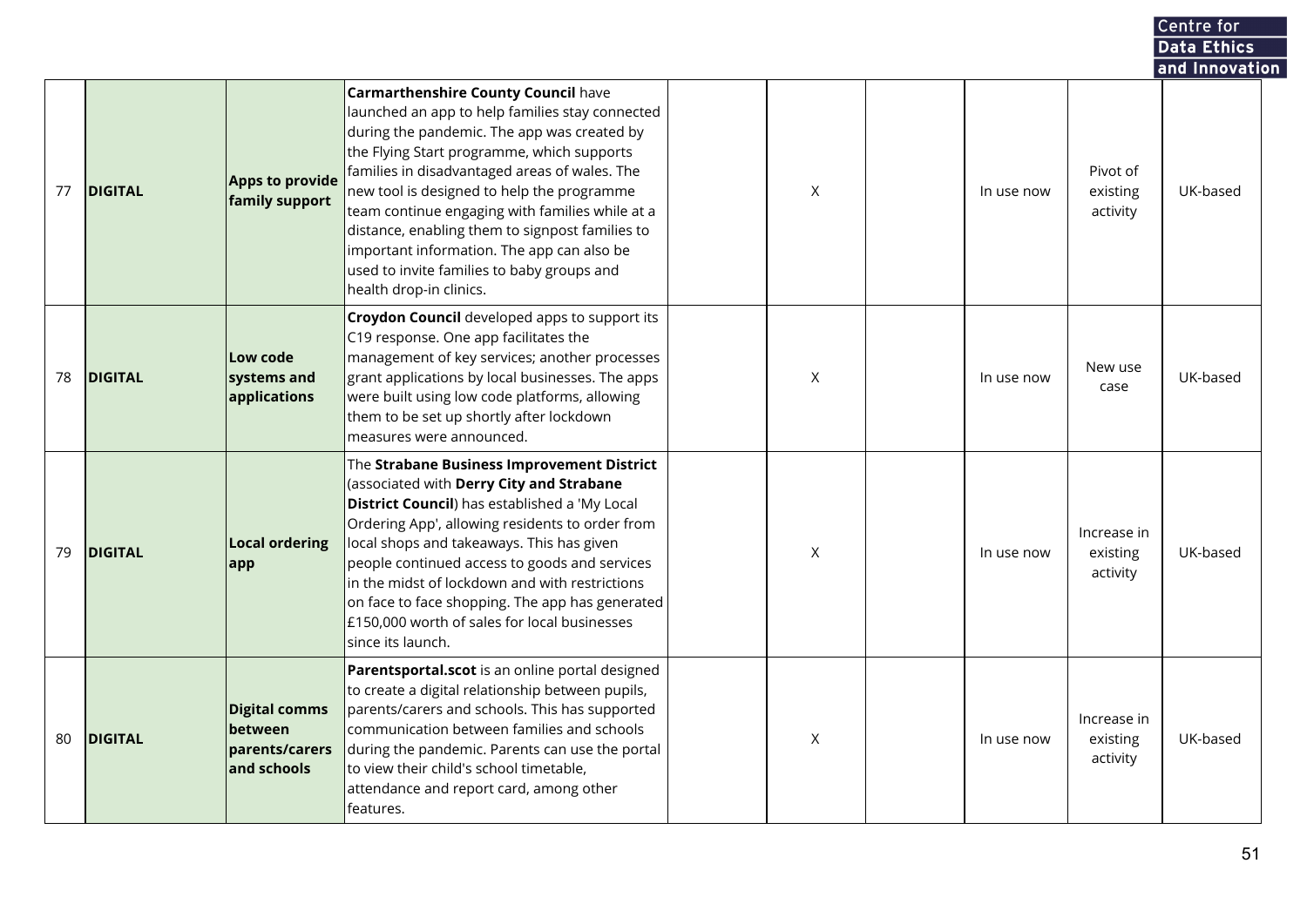|    |                |                                                            |                                                                                                                                                                                                                                                                                                                                                                                    |             |  |            |                                  | Centre for                 |  |
|----|----------------|------------------------------------------------------------|------------------------------------------------------------------------------------------------------------------------------------------------------------------------------------------------------------------------------------------------------------------------------------------------------------------------------------------------------------------------------------|-------------|--|------------|----------------------------------|----------------------------|--|
|    |                |                                                            |                                                                                                                                                                                                                                                                                                                                                                                    |             |  |            |                                  | <b>Data Ethics</b>         |  |
| 81 | <b>DIGITAL</b> | <b>Community</b><br>funding<br>campaigns for<br>food banks | <b>Gedling Borough Council</b> used a crowdfunding<br>platform to raise money for local food banks,<br>which have struggled to keep up with demand<br>during the pandemic. The appeal was spread<br>through traditional press, social media and<br>email. More than £25,000 was raised.                                                                                            | $\mathsf X$ |  | In use now | New use<br>case                  | and Innovation<br>UK-based |  |
| 82 | <b>DIGITAL</b> | <b>Providing</b><br>community<br>support<br>digitally      | <b>Nottinghamshire County Council have</b><br>established a Community Support Hub, which<br>comprises the details of volunteer groups in<br>Nottingham, and which brokers requests for<br>support (e.g. for food and medical prescription<br>drop offs) with ad hoc offers of support (e.g.<br>lhotels with additional rooms that can be used<br>for housing.)                     | X           |  | In use now | Pivot of<br>existing<br>activity | UK-based                   |  |
| 83 | <b>DIGITAL</b> | Food<br><b>distribution</b><br>hub                         | Tower Hamlets Council has set up a food<br>distribution hub to deliver support to its most<br>vulnerable residents during lockdown. Residents<br>can complete a self-isolation form on the<br>Council's website, which will flag their need for<br>assistance. The Council has delivered food<br>parcels to 5,000 residents since the hub was<br>formed in the beginning of April. | X           |  | In use now | Pivot of<br>existing<br>activity | UK-based                   |  |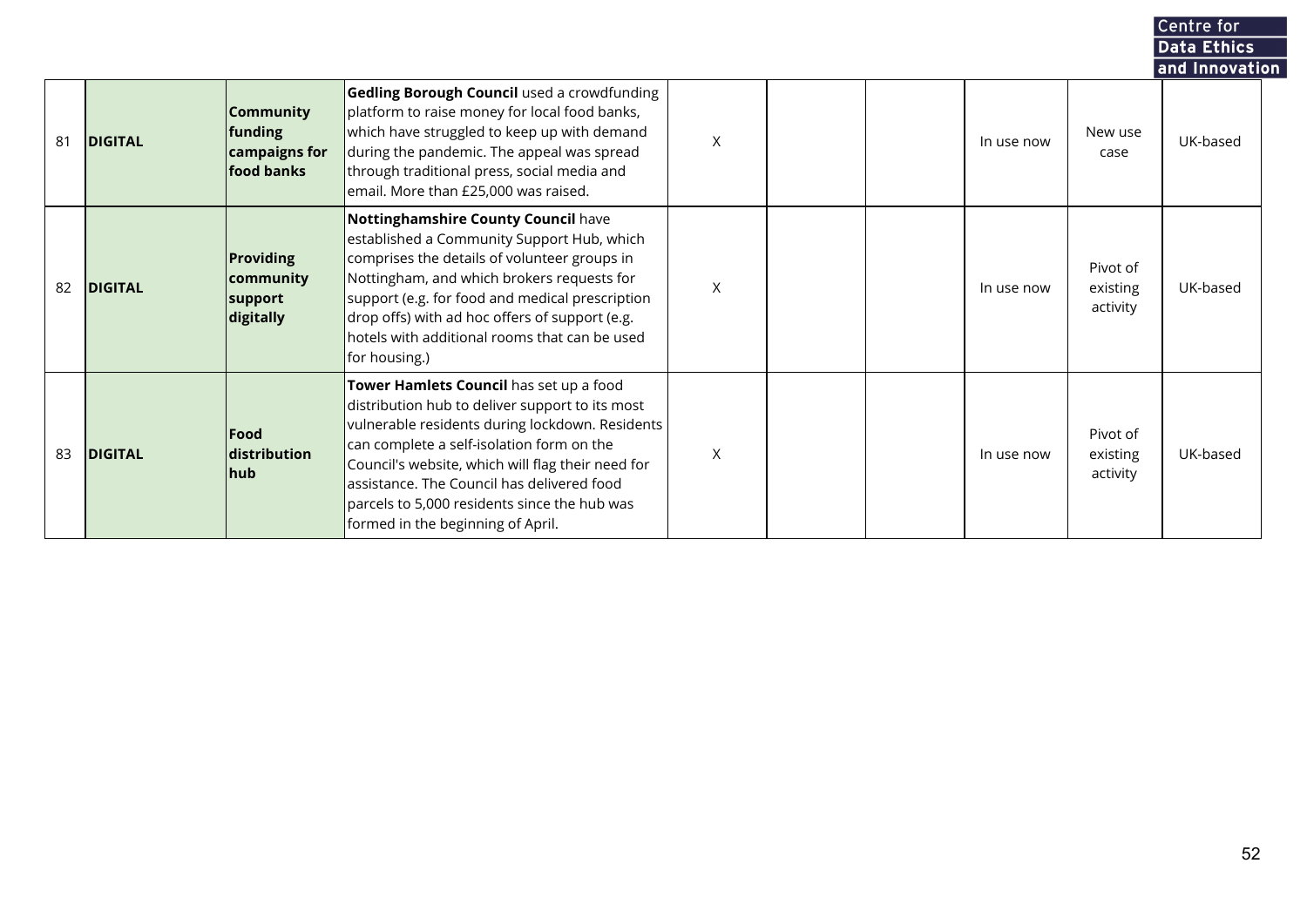## **Health & Social Care**

|                                   |                                         |                                                                                                                                       |                                                                                                                                                                                                                                                                                                                                                                                                                                                                                                                                                                                                                                 | <b>USE CASE</b>                                                       |                                                                                                      |                                                                       |                                |                                                                  |                                              |
|-----------------------------------|-----------------------------------------|---------------------------------------------------------------------------------------------------------------------------------------|---------------------------------------------------------------------------------------------------------------------------------------------------------------------------------------------------------------------------------------------------------------------------------------------------------------------------------------------------------------------------------------------------------------------------------------------------------------------------------------------------------------------------------------------------------------------------------------------------------------------------------|-----------------------------------------------------------------------|------------------------------------------------------------------------------------------------------|-----------------------------------------------------------------------|--------------------------------|------------------------------------------------------------------|----------------------------------------------|
|                                   |                                         |                                                                                                                                       |                                                                                                                                                                                                                                                                                                                                                                                                                                                                                                                                                                                                                                 |                                                                       | <b>Primary purpose(s)</b>                                                                            |                                                                       |                                |                                                                  |                                              |
| <b>Use</b><br>case<br>$n^{\circ}$ | <b>Sector</b>                           | <b>Application of</b><br>Al and data                                                                                                  | <b>Description and examples</b>                                                                                                                                                                                                                                                                                                                                                                                                                                                                                                                                                                                                 | <b>Managing</b><br>the<br><i>immediate</i><br>public health<br>crisis | <b>Supporting</b><br>the public<br>health<br>response<br>and<br>mitigating<br>effects of<br>lockdown | <b>Building</b><br>future<br>resilience<br>and aiding<br>the recovery | <b>Stage of</b><br>development | <b>New use</b><br>case or<br>increase in<br>existing<br>activity | Degree of<br>take up in<br>the UK            |
| 9                                 | <b>HEALTH AND</b><br><b>SOCIAL CARE</b> | Use of data<br>linfrastructure<br>to track health<br>equipment and<br>other assets                                                    | The NHS has been using a data platform to<br>track the movement of staff and assets in real<br>time. Palantir have been engaged to construct a<br>data store (which excludes sensitive patient<br>data) and accompanying dashboard, and is<br>being used to track supply and demand across<br>the health system.                                                                                                                                                                                                                                                                                                                | $\chi$                                                                |                                                                                                      |                                                                       | In.<br>development<br>(NHSx)   | New use<br>case (for<br>NHS)                                     | Soon to be<br>deployed by<br><b>NHSx</b>     |
| 10                                | <b>HEALTH AND</b><br><b>SOCIAL CARE</b> | Making<br>population and<br>patient level<br>data publicly<br>available to aid<br><b>COVID-19</b><br>lresearch and<br>ldecision-makin | Google have been hosting public datasets on<br>the disease and other useful information such<br>as OpenStreetMap data, and making it free to<br>query through a COVID-19 Public Dataset<br>Program. Some clinicians are also sharing<br>anonymised patient registries, which detail how<br>patients have responded to COVID-19<br>treatments and help researchers and doctors<br>understand how efforts to treat the disease are<br>developing. A collaborative effort by SADA,<br>Google Cloud and HCA Healthcare in the United<br>States has seen the launch of the National<br>Response Portal (NRP), which aims to be a hub | $\chi$                                                                | $\sf X$                                                                                              |                                                                       | In use now<br>(check)          | New use<br>case                                                  | Public<br>datasets<br>available<br>worldwide |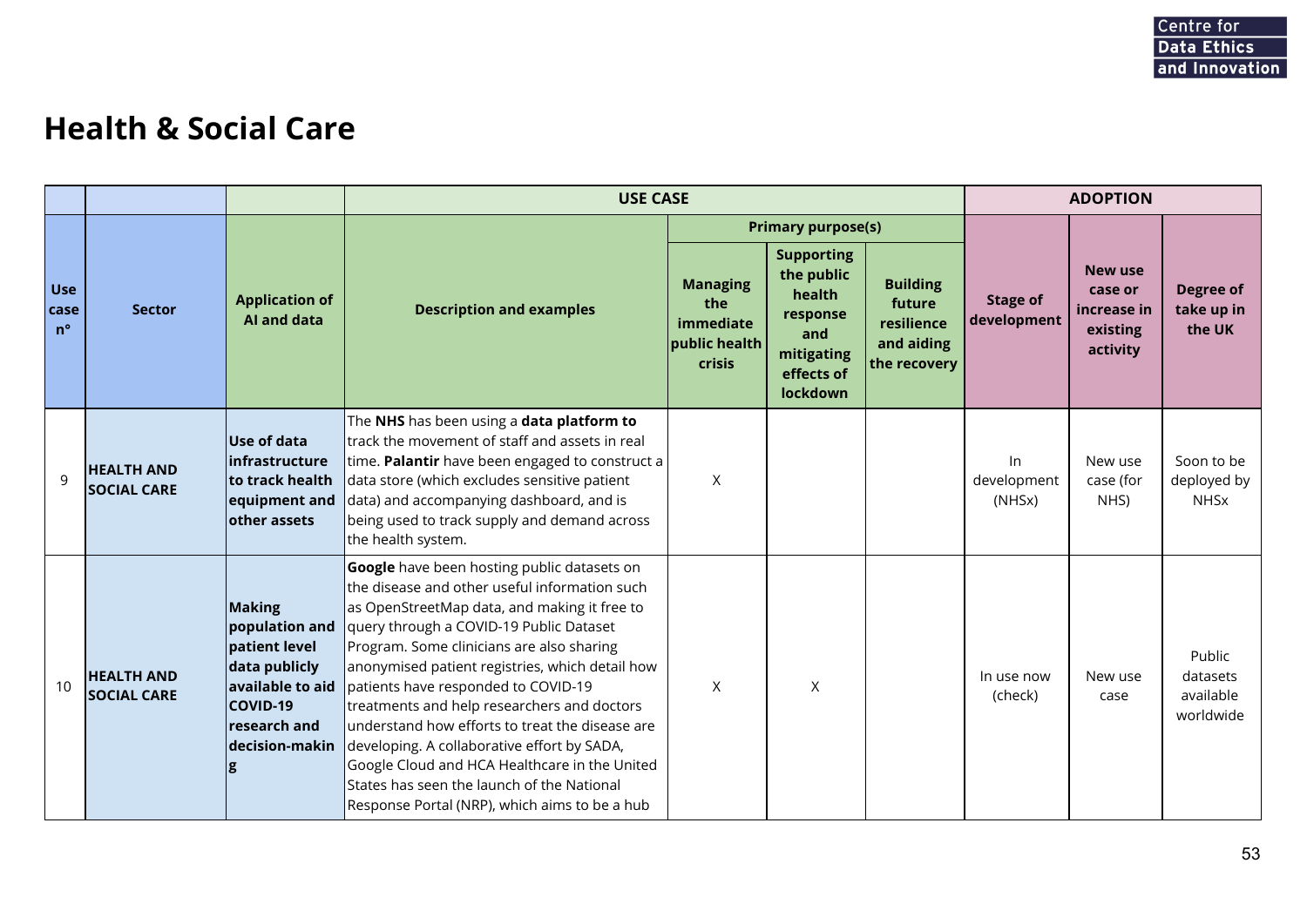Data Ethics<br>and Innovation

|    |                                         |                                                                                        | for medical professionals and policy-makers<br>who need critical data for decision-making.                                                                                                                                                                                                                                                                                                                                                                                                                                                                                                                                                                                                                                                                                                                                                                                                                                                                                                                                                                                                                                                                                                                                                                                                                                                                                                                                                                                                                                                                                                                                     |   |  |            |                                                |                                                                                                                                                                                    |
|----|-----------------------------------------|----------------------------------------------------------------------------------------|--------------------------------------------------------------------------------------------------------------------------------------------------------------------------------------------------------------------------------------------------------------------------------------------------------------------------------------------------------------------------------------------------------------------------------------------------------------------------------------------------------------------------------------------------------------------------------------------------------------------------------------------------------------------------------------------------------------------------------------------------------------------------------------------------------------------------------------------------------------------------------------------------------------------------------------------------------------------------------------------------------------------------------------------------------------------------------------------------------------------------------------------------------------------------------------------------------------------------------------------------------------------------------------------------------------------------------------------------------------------------------------------------------------------------------------------------------------------------------------------------------------------------------------------------------------------------------------------------------------------------------|---|--|------------|------------------------------------------------|------------------------------------------------------------------------------------------------------------------------------------------------------------------------------------|
| 11 | <b>HEALTH AND</b><br><b>SOCIAL CARE</b> | <b>Tracking</b><br>population<br>movements to<br>aid public<br>health<br>interventions | Several major tech platforms including Google,<br>Apple, and Facebook have been publishing<br>'mobility reports" containing aggregated<br>location data they collect, that help public<br>officials understand how busy certain types of<br>places are. Other data platforms have been<br>aggregating these types of data - eg Unacast<br>have been using smartphone location data to<br>assess how well different US states are adhering<br>to social distancing measures. In the UK, mobile<br>network O2 has been working with the<br>government on a similar basis, using aggregated<br>anonymised data only.<br>Researchers from the Computer Science<br>Department at the <b>University of Exeter</b> have<br>teamed up with Cubeiq to create the 'Covid-19<br>UK Mobility Report'. "Cuebiq Inc. is a consumer<br>insights company that analyzes visitation<br>patterns based on aggregated and<br>privacy-enhanced mobility data, to provide<br>measurement, support academic research and<br>humanitarian initiatives." To conduct the<br>research, the Exeter team used Cubeiq's<br>national scale dataset on human mobility to<br>evaluate levels of adherence to public health<br>restrictions in response to COVID-19. The<br>research used data from anonymized users who<br>provided access to their location data<br>anonymously. The single users were not<br>identifiable at any research steps. Residential<br>areas were inferred at an aggregated local<br>authority level. The analysis was performed on a<br>sample 250k users across the UK. To establish a<br>baseline, the team performed a radius of | X |  | In use now | New use<br>case (new<br>deployment<br>of data) | Google and<br>Apple data<br>available in<br>the UK, but<br>unclear<br>whether it is<br>used by HMG<br>or local<br>authorities<br>(check). O2<br>data<br>reportedly<br>used by HMG. |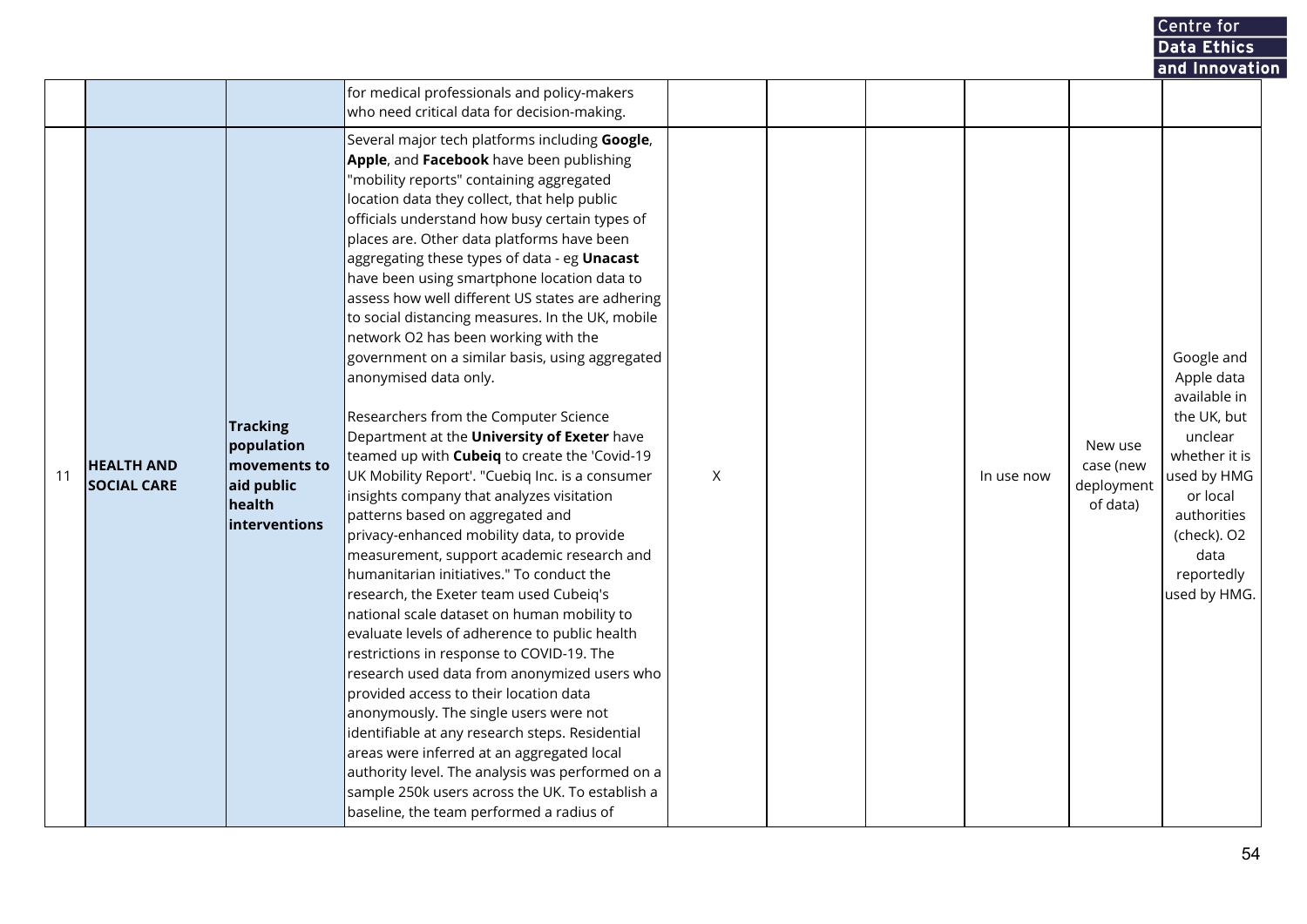|    |                                         |                                                                                                                         |                                                                                                                                                                                                                                                                                                                                                                                                                                                                                            |              |         |                                                                       |                 | Centre for                                                                                                    |  |
|----|-----------------------------------------|-------------------------------------------------------------------------------------------------------------------------|--------------------------------------------------------------------------------------------------------------------------------------------------------------------------------------------------------------------------------------------------------------------------------------------------------------------------------------------------------------------------------------------------------------------------------------------------------------------------------------------|--------------|---------|-----------------------------------------------------------------------|-----------------|---------------------------------------------------------------------------------------------------------------|--|
|    |                                         |                                                                                                                         |                                                                                                                                                                                                                                                                                                                                                                                                                                                                                            |              |         |                                                                       |                 | Data Ethics                                                                                                   |  |
|    |                                         |                                                                                                                         | gyration analysis using the definition of<br>(Gonzalez, M. et al Nature 2008). The mobility<br>value of a given region is the median value of<br>the distribution of the radius of gyration of the<br>users within a temporal window of 8 days<br>centred around a given day.                                                                                                                                                                                                              |              |         |                                                                       |                 | and Innovation                                                                                                |  |
| 12 | <b>HEALTH AND</b><br><b>SOCIAL CARE</b> | <b>Using</b><br>predictive<br>analytics to<br>predict the<br>onset of a<br>health<br>epidemic or<br>pandemic            | Some platforms such as <b>BlueDot</b> have been<br>using algorithms to analyse news reports,<br>government statements, and airline ticketing<br>data from across the world to support<br>epidemiologists in predicting the spread of the<br>disease.                                                                                                                                                                                                                                       | $\mathsf{X}$ | $\sf X$ | In use now                                                            | New use<br>case | Not used by<br>HMG to our<br>knowledge.<br>May be used<br>by UK<br>industry.                                  |  |
| 13 | <b>HEALTH AND</b><br><b>SOCIAL CARE</b> | <b>Using</b><br>data-driven<br>simulations to<br>understand<br>potential<br>future<br>epidemics and<br>build resilience | Improbable are using simulation of real-world<br>environments and 'agent based modelling' to<br>help understand how epidemics may spread in<br>practice. They are assisting a Royal<br>Society-based project in modelling potentially<br>COVID-19 spread, but the technology is also<br>discussed as having the potential to support<br>resilience planning for future outbreaks. Similar,<br>but less sophisticated individual-based<br>modelling is also being used by Imperial College. | X            |         | In use now                                                            | New use<br>case | Being used by<br>UK research<br>bodies, but<br>unclear if<br>HMG have<br>any direct<br>involvement            |  |
| 14 | <b>HEALTH AND</b><br><b>SOCIAL CARE</b> | <b>Using AI to</b><br>improve<br><b>COVID-19</b><br>diagnostic tools                                                    | AI is being used to assist efforts to diagnose<br>COVID-19 via medical scans. Alibaba and DAMO<br>Academy use computed tomography scans of<br>the chest to classify infections as coronavirus,<br>the common flu, or other respiratory diseases.<br>Huawei are working with Shenzhen University<br>Hospital to accelerate diagnosis speeds from 14<br>mins to 2 mins using automatically generated<br>reports and 3D analysis.                                                             | X            |         | Some tools In<br>use now,<br>others likely to<br>be in<br>development | New use<br>case | Unclear<br>whether<br>Al-powered<br>C19<br>diagnostic<br>tools are<br>being used by<br>UK health<br>services. |  |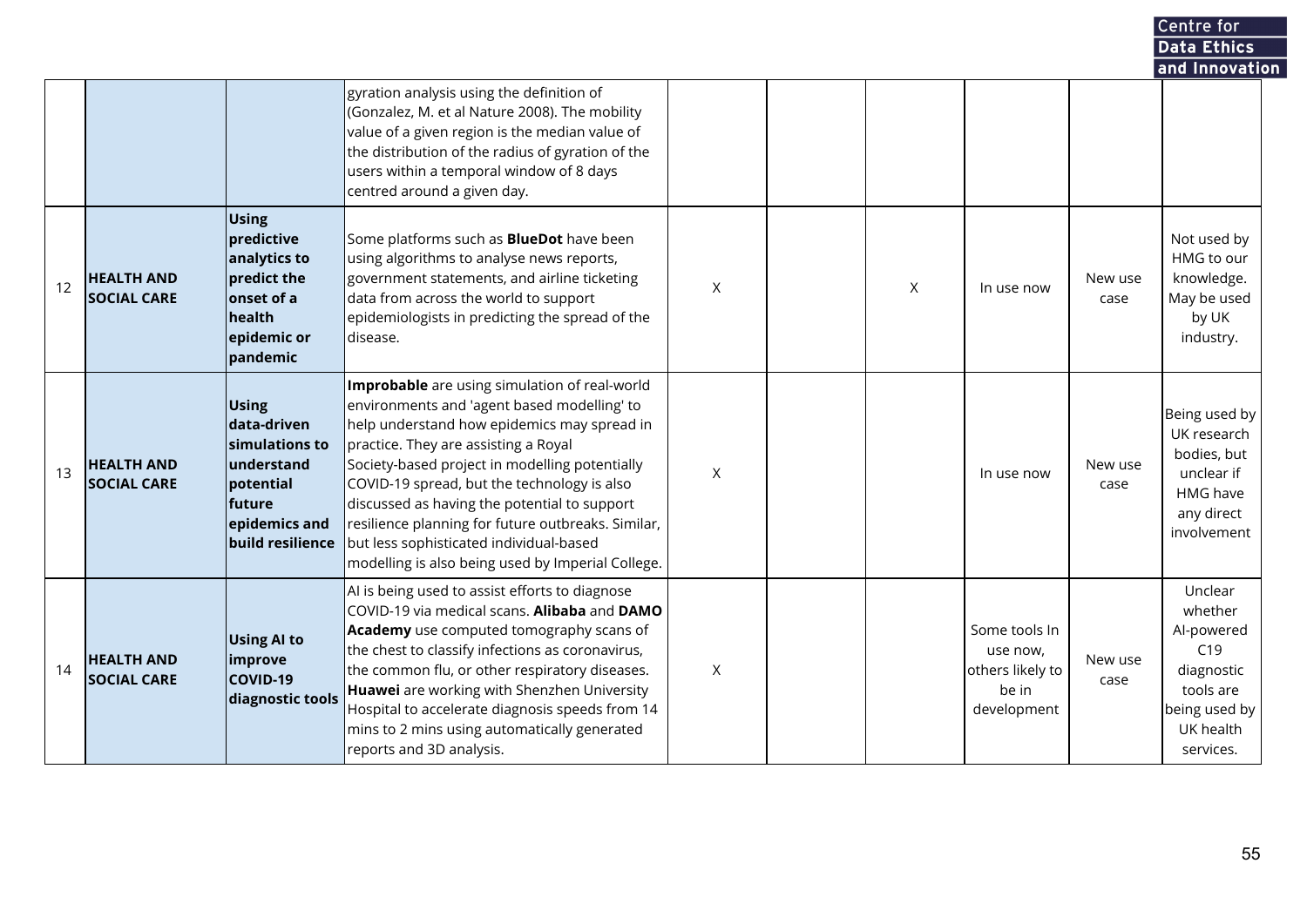|    |                                         |                                                                                                   |                                                                                                                                                                                                                                                                                                                                                                                                                                                                                                                                                                                                                                                                                                                                                                                                                                                                                                                                                                                                                                                                                                                                                                                                                             |             |   |            |                                     | Data Ethics                                                                                                |
|----|-----------------------------------------|---------------------------------------------------------------------------------------------------|-----------------------------------------------------------------------------------------------------------------------------------------------------------------------------------------------------------------------------------------------------------------------------------------------------------------------------------------------------------------------------------------------------------------------------------------------------------------------------------------------------------------------------------------------------------------------------------------------------------------------------------------------------------------------------------------------------------------------------------------------------------------------------------------------------------------------------------------------------------------------------------------------------------------------------------------------------------------------------------------------------------------------------------------------------------------------------------------------------------------------------------------------------------------------------------------------------------------------------|-------------|---|------------|-------------------------------------|------------------------------------------------------------------------------------------------------------|
|    |                                         |                                                                                                   |                                                                                                                                                                                                                                                                                                                                                                                                                                                                                                                                                                                                                                                                                                                                                                                                                                                                                                                                                                                                                                                                                                                                                                                                                             |             |   |            |                                     | and Innovation                                                                                             |
| 15 | <b>HEALTH AND</b><br><b>SOCIAL CARE</b> | <b>Web browser</b><br>plug-ins that<br>lwarn<br>consumers of<br>illicit<br>healthcare<br>products | Some companies like Vistalworks are offering<br>browser plugins that warn online shoppers if<br>they are at risk of buying illicit healthcare<br>products.                                                                                                                                                                                                                                                                                                                                                                                                                                                                                                                                                                                                                                                                                                                                                                                                                                                                                                                                                                                                                                                                  | $\mathsf X$ |   | In use now | New use<br>case                     | Available to<br>users<br>worldwide,<br>but fact<br>checking may<br>be limited to<br>EU products<br>(check) |
| 16 | <b>HEALTH AND</b><br><b>SOCIAL CARE</b> | <b>Use of Al to</b><br>identify<br>treatments and<br>vaccinations<br>for COVID-19                 | DeepMind has been sharing findings of its<br>AlphaFold model, which seeks to predict the<br>COVID-19 virus's protein structure, a process<br>that is very computationally expensive without<br>AI. Understanding these structures helps<br>scientists understand what treatments and<br>vaccination approaches may be effective (eg in<br>blocking the viral attachment protein). Similar<br>technology has been used to predict what drugs<br>may be effective for treatment, and narrow<br>down the range of possibilities for real-world<br>trials. BenevolentAI has pivoted its platform<br>toward understanding the body's response to<br>Coronavirus. They launched an investigation<br>using their AI drug discovery platform to identify<br>approved drugs which could potentially inhibit<br>the progression of the novel coronavirus, finding<br>that Baricitinib (a drug currently approved for<br>rheumatoid arthritis, owned by Eli Lilly) proved<br>the strongest candidate. Baricitinib is now in<br>late-stage clinical trials with the US National<br>Institute for Allergies and Infectious Diseases<br>(NIAID) to investigate its efficacy and safety as a<br>potential treatment for COVID-19 patients. | X           | X | In use now | Increase in<br>existing<br>activity | Available and<br>in use<br>worldwide.                                                                      |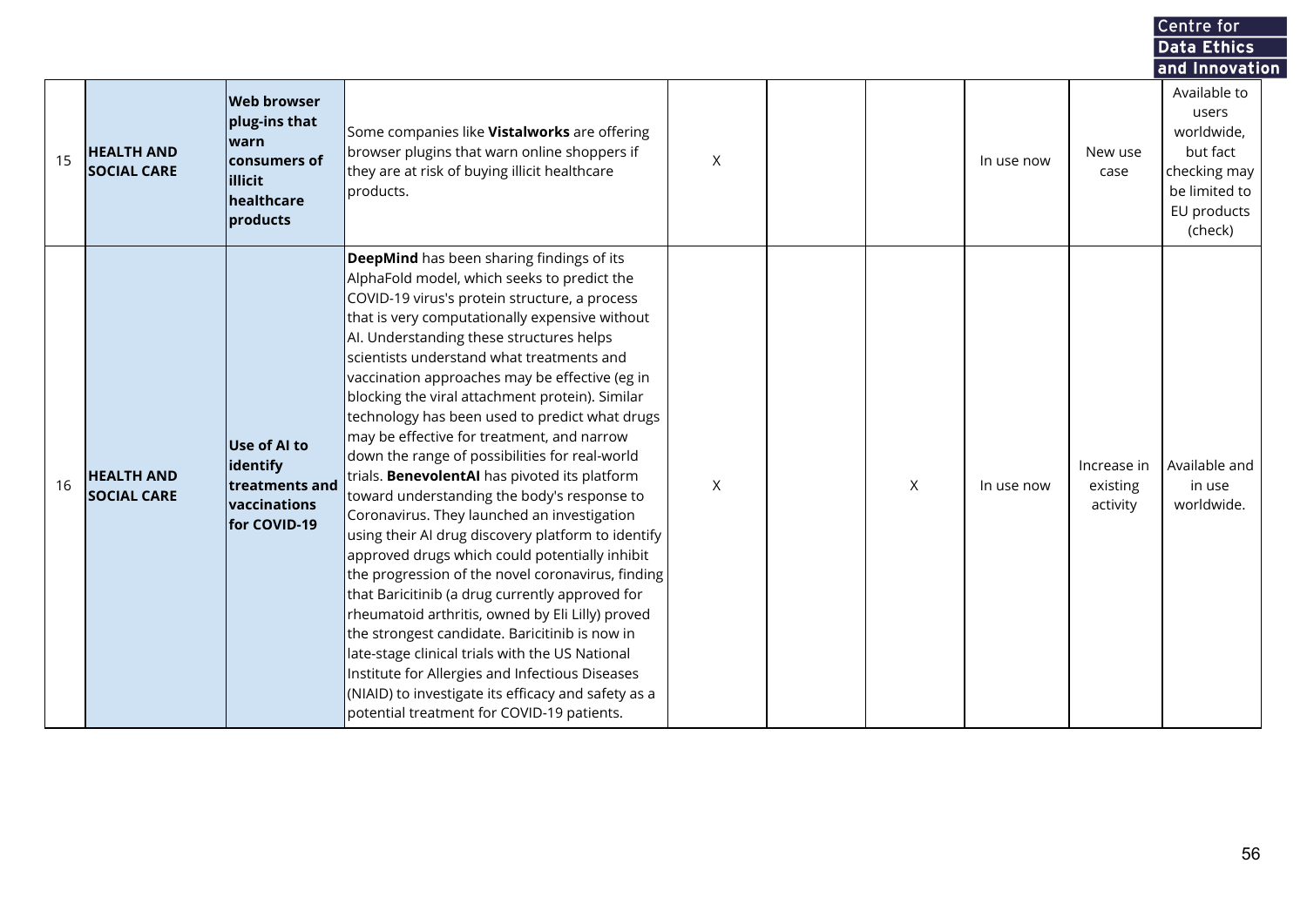|    |                                         |                                                                                                                               |                                                                                                                                                                                                                                                                                                                                                                                                                                                                                                                                                                                                                                                                                                            |   |   |   |                                                                                                                    |                                                                           | Centre for                                                 |  |
|----|-----------------------------------------|-------------------------------------------------------------------------------------------------------------------------------|------------------------------------------------------------------------------------------------------------------------------------------------------------------------------------------------------------------------------------------------------------------------------------------------------------------------------------------------------------------------------------------------------------------------------------------------------------------------------------------------------------------------------------------------------------------------------------------------------------------------------------------------------------------------------------------------------------|---|---|---|--------------------------------------------------------------------------------------------------------------------|---------------------------------------------------------------------------|------------------------------------------------------------|--|
|    |                                         |                                                                                                                               |                                                                                                                                                                                                                                                                                                                                                                                                                                                                                                                                                                                                                                                                                                            |   |   |   |                                                                                                                    |                                                                           | Data Ethics                                                |  |
| 17 | <b>HEALTH AND</b><br><b>SOCIAL CARE</b> | Use of video<br>chat devices<br>within care<br>homes                                                                          | <b>Facebook</b> has donated thousands of its 'Portal'<br>video chat devices to the NHS, which are being<br>distributed to care homes as part of a pilot to<br>reduce loneliness. The devices are notable for<br>including face-tracking technology and building<br>in voice assistants such as Alexa or Facebook's<br>own Portal assistant. This also represents a new<br>deployment context for Portal devices, the<br>published policies for which presently state<br>"Portal may only be used for personal and<br>non-commercial purposes at this time".                                                                                                                                                |   | X |   | In use now                                                                                                         | New use<br>case (new<br>context for<br>deployment<br>of existing<br>tech) | and Innovation<br><b>Current NHS</b><br>pilot              |  |
| 18 | <b>HEALTH AND</b><br><b>SOCIAL CARE</b> | <b>Digital health</b><br>certificates, in<br>some instances<br>implemented<br>with facial<br>verification                     | Many countries are considering the possibility of<br>implementing some form of digital health<br>certificate that would enable people to prove<br>they have recovered from COVID-19, and<br>therefore be exempted from lockdown<br>measures without the risk of spreading the<br>virus. This could enable an increasing<br>proportion of the workforce to safely return to<br>work, and mitigate some of the economic<br>impact of lockdown. Onfido have reportedly<br>been discussing an implementation that would<br>involve use of facial biometrics to drive<br>in-person verification of health certificates /<br>fitness to work status, similar to how verification<br>works for online-only banks. | X | X | X | In early stages<br>of scoping in<br>the UK, some<br>forms in use<br>or close to<br>introduction<br>internationally | New use<br>case                                                           | NHSx and<br>Cabinet<br>Office are<br>scoping<br>viability. |  |
| 19 | <b>HEALTH AND</b><br><b>SOCIAL CARE</b> | <b>Understanding</b><br>longer term<br>impact of<br>disease on<br>other health<br>factors eg<br>cardiovascular<br><b>risk</b> | Several civil society and research bodies are<br>beginning to examine uses of data and to<br>examine the longer term health impacts of<br>having had COVID-19 - for example, the British<br>Heart Foundation is looking at any longer term<br>effects of COVID-19 on cardiovascular risk.                                                                                                                                                                                                                                                                                                                                                                                                                  | X |   |   | $\ln$<br>development                                                                                               | New use<br>case                                                           | In.<br>development                                         |  |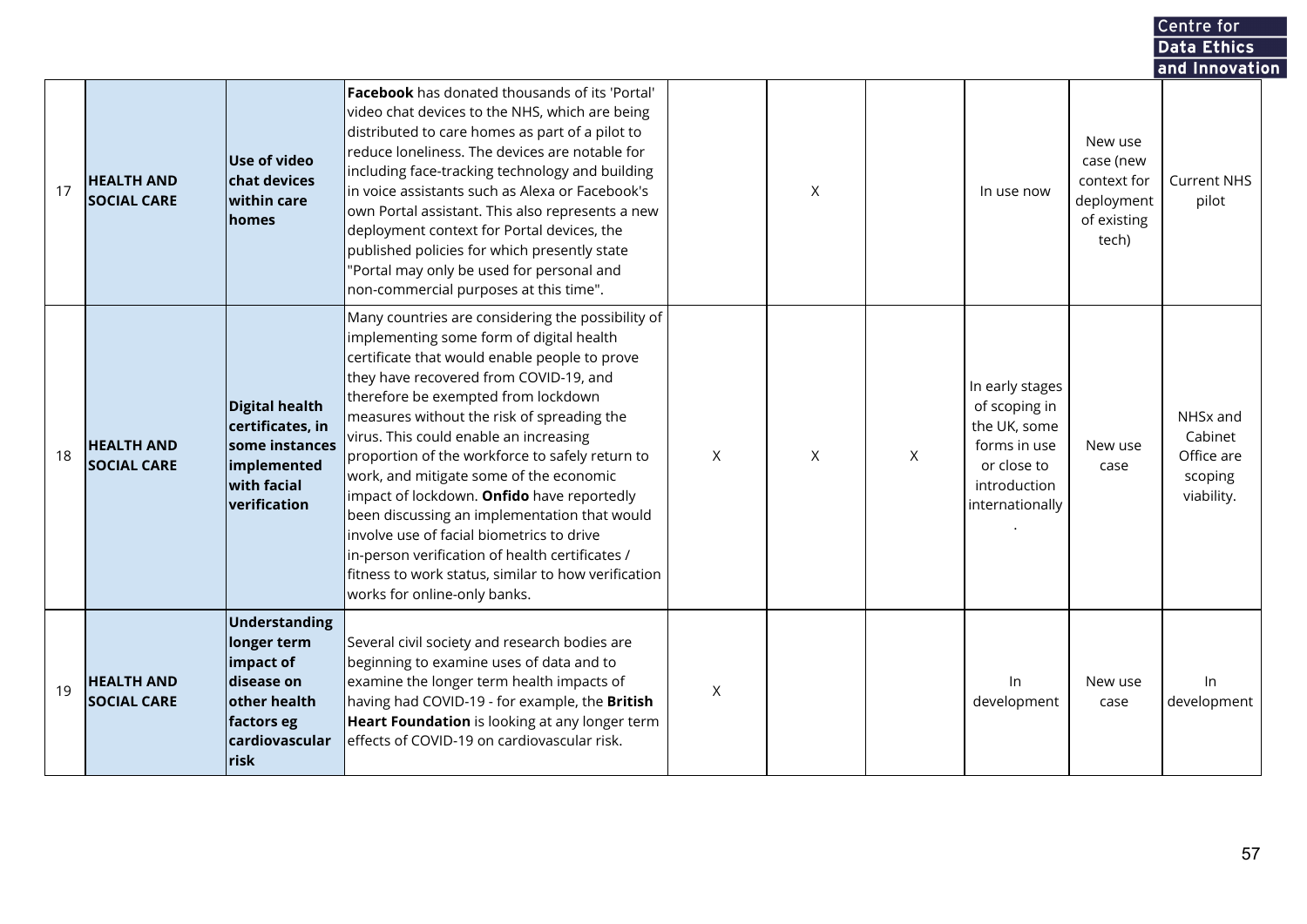|    |                                         |                                                                                                                              |                                                                                                                                                                                                                                                                                                                                                                                                                                                                                                                                                                                                                                                                                                                                                                                                                                                                                                                                                                                                                                                     |   |   |                                                                                                     |                                                       | Centre for<br>Data Ethics<br>and Innovation                    |  |
|----|-----------------------------------------|------------------------------------------------------------------------------------------------------------------------------|-----------------------------------------------------------------------------------------------------------------------------------------------------------------------------------------------------------------------------------------------------------------------------------------------------------------------------------------------------------------------------------------------------------------------------------------------------------------------------------------------------------------------------------------------------------------------------------------------------------------------------------------------------------------------------------------------------------------------------------------------------------------------------------------------------------------------------------------------------------------------------------------------------------------------------------------------------------------------------------------------------------------------------------------------------|---|---|-----------------------------------------------------------------------------------------------------|-------------------------------------------------------|----------------------------------------------------------------|--|
| 20 | <b>HEALTH AND</b><br><b>SOCIAL CARE</b> | <b>Risk</b><br><b>Assessment</b><br>and Patient<br><b>Prioritisation</b>                                                     | Risk-scoring systems have been employed in<br>some countries to help clinicians triage priority<br>cases for medical intervention based on<br>symptoms and severity.                                                                                                                                                                                                                                                                                                                                                                                                                                                                                                                                                                                                                                                                                                                                                                                                                                                                                | X |   | In use                                                                                              | Increase in<br>existing<br>activity                   | In use                                                         |  |
| 21 | <b>HEALTH AND</b><br><b>SOCIAL CARE</b> | <b>Contact tracing</b><br>apps                                                                                               | Many countries are developing contact-tracing<br>apps that typically use Bluetooth signals to track<br>which devices have 'seen' each other, and<br>therefore enable public health officials to inform<br>individuals to self-isolate if they have been<br>exposed to someone with the disease.<br>Implementations vary, for example in their use<br>of GPS data, and in terms of centralised or<br>decentralised data collection, the latter of which<br>are officially supported by major mobile<br>platforms like Apple and Google.                                                                                                                                                                                                                                                                                                                                                                                                                                                                                                              | X | X | In<br>development<br>in the UK; in<br>use in other<br>countries (inc,.<br>China and<br>South Korea) | New use<br>case                                       | NHSx is<br>developing an<br>official<br>contact<br>tracing app |  |
| 33 | <b>HEALTH AND</b><br><b>SOCIAL CARE</b> | <b>Integration of</b><br>major tech<br>platforms into<br>public sector<br>data collection,<br>use, and<br>decision<br>making | <b>NHSX</b> along with <b>NHS England</b> and<br>Improvement are leveraging iskills from the<br>wider NHS. Microsoft is supporting NHSX and<br>NHS England's technical teams, who have built a<br>backend data store on Microsoft's cloud<br>platform, Azure, to bring multiple data sources<br>into a single, secure location. Amazon Web<br>Services (AWS) is helping to provide<br>infrastructure and technologies that are<br>enabling NHSX and its partners to quickly and<br>securely launch the new COVID-19 response<br>platform for critical public services. AWS has the<br>highest score awarded by the NHS Data Security<br>& Protection (DSP) Toolkit. Faculty has an<br>existing partnership with NHSX and is now<br>supporting the development and execution of<br>the data response strategy. This includes<br>developing dashboards, models and simulations<br>to provide key central government<br>decision-makers with a deeper level of<br>information about the current and future<br>coronavirus situation to help inform the | X | X | In use now                                                                                          | <b>New</b><br>coordination<br>of existing<br>datasets | Currently in<br>use                                            |  |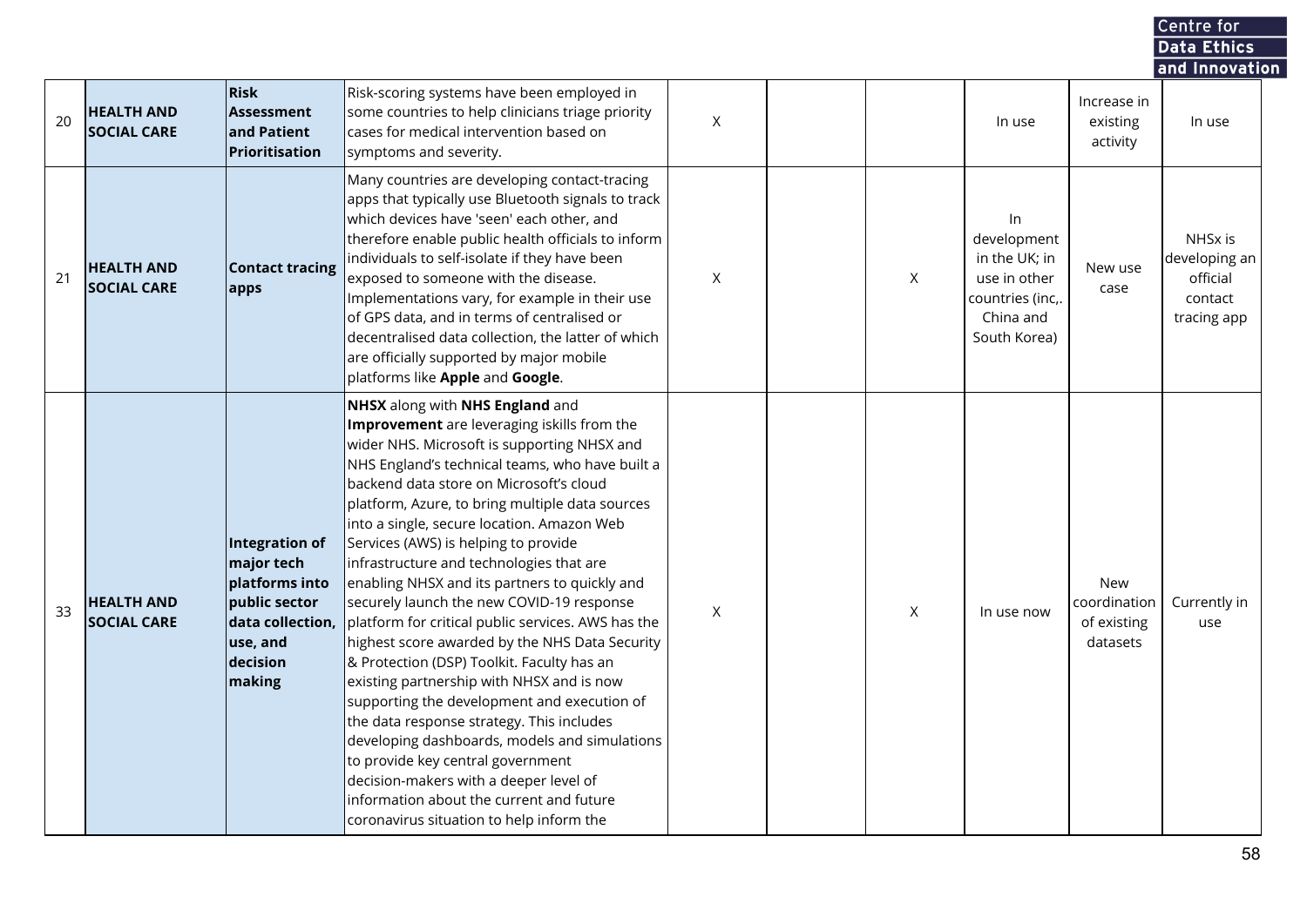|    |                                         |                                                                                               |                                                                                                                                                                                                                                                                                                                                                                                                                                                                                                                                                                                                                                                                                                                                                                                                                                                                                                                                                                                                                                                                                                                                                                                                                                                                                                                                                                                                                                                                   |   |  |            |                 | Data Ethics         |  |
|----|-----------------------------------------|-----------------------------------------------------------------------------------------------|-------------------------------------------------------------------------------------------------------------------------------------------------------------------------------------------------------------------------------------------------------------------------------------------------------------------------------------------------------------------------------------------------------------------------------------------------------------------------------------------------------------------------------------------------------------------------------------------------------------------------------------------------------------------------------------------------------------------------------------------------------------------------------------------------------------------------------------------------------------------------------------------------------------------------------------------------------------------------------------------------------------------------------------------------------------------------------------------------------------------------------------------------------------------------------------------------------------------------------------------------------------------------------------------------------------------------------------------------------------------------------------------------------------------------------------------------------------------|---|--|------------|-----------------|---------------------|--|
|    |                                         |                                                                                               |                                                                                                                                                                                                                                                                                                                                                                                                                                                                                                                                                                                                                                                                                                                                                                                                                                                                                                                                                                                                                                                                                                                                                                                                                                                                                                                                                                                                                                                                   |   |  |            |                 | and Innovation      |  |
|    |                                         |                                                                                               | response. Google: The NHS is exploring the use<br>of tools in the G Suite family to allow the NHS to<br>collect critical real-time information on hospital<br>responses to Covid-19. Data collected would be<br>aggregated operational data only such as<br>hospital occupancy levels and A&E capacity (not<br>identifiable patient data).                                                                                                                                                                                                                                                                                                                                                                                                                                                                                                                                                                                                                                                                                                                                                                                                                                                                                                                                                                                                                                                                                                                        |   |  |            |                 |                     |  |
| 34 | <b>HEALTH AND</b><br><b>SOCIAL CARE</b> | Use of<br>self-reported<br>health data to<br>track and<br>lunderstand<br>COVID-19<br>symptoms | Researchers from KCL and St. Thomas'<br>Hospitals, with support from the health science<br>company ZOE, created an app that allows UK<br>users to self-report COVID-19 symptoms. This<br>data, protected by GDPR and sent to KCL and<br>the NHS. The aim is to identify high-risk areas in<br>the UK, better understand COVID-19 symptoms,<br>and improve disease spread. Flusurvey is a<br>webtool (managed and monitored by Public<br>Health England) designed to monitor trends of<br>infectious diseases. Flusurvey was borne out of<br>the swine flu pandemic (2009) by researchers at<br>the London School of Hygiene and Tropical<br>Medicine LSHTM as part of a European initiative<br>to monitor influenza-like illness (ILI) activity. It<br>has now been adapted to monitor a range of<br>diseases including COVID-19. Any member of<br>the UK public can register onto the platform to<br>report symptoms. This data will be used by<br>researchers at PHE and LSHTM to monitor UK<br>disease trends. There are currently more than<br>8,000 people in the UK participating in the<br>survey and the Flu Like Illness Heatmap is<br>updated every three minutes. Flusurvey's<br>C19-adapted platform monitors community<br>prevalence and trend of symptoms by gathering<br>information that can provide useful insights on<br>community transmission, exposure risk,<br>changes in healthcare seeking behaviour and<br>adherence to recommendations. | X |  | In use now | New use<br>case | Currently in<br>use |  |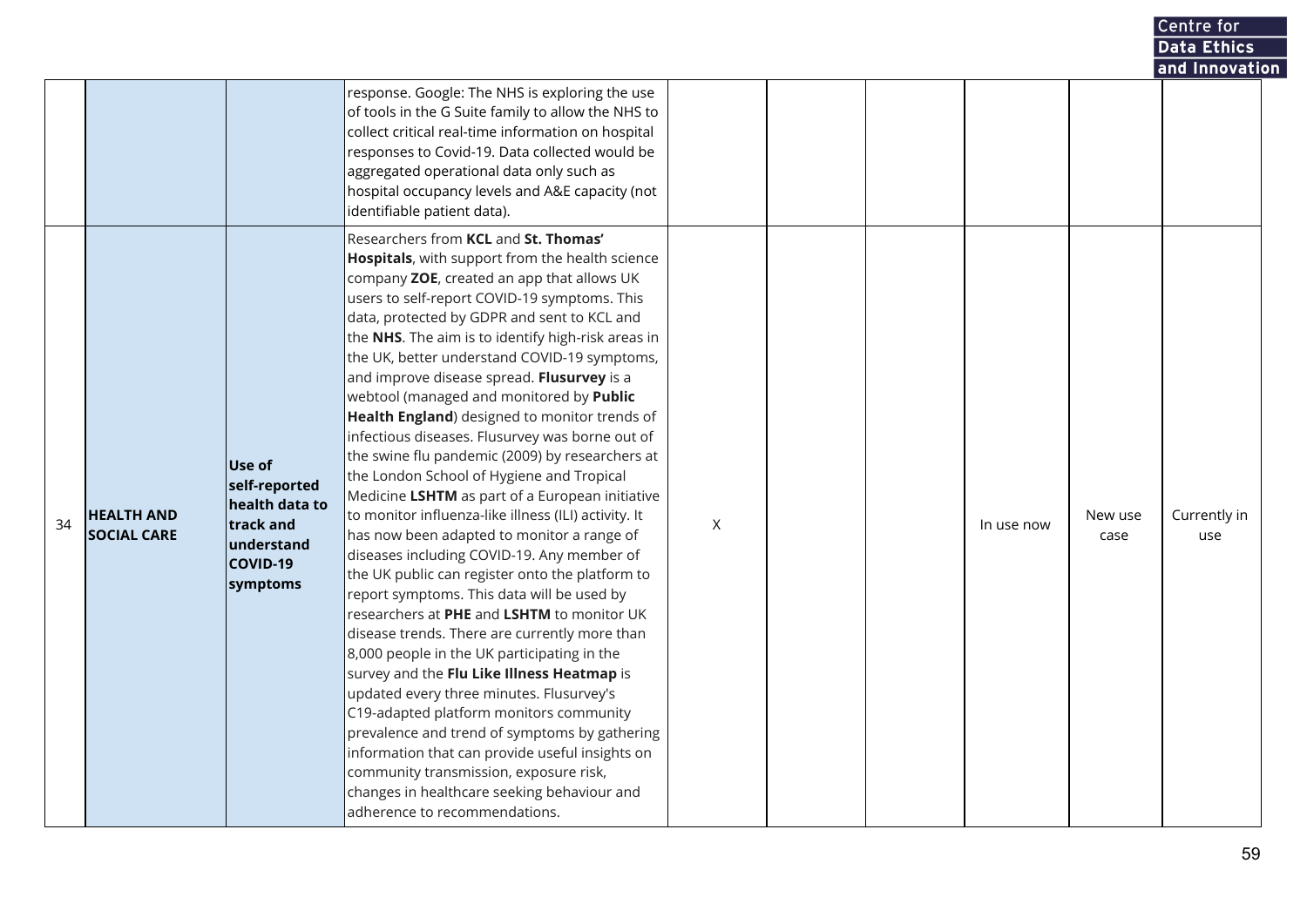|    |                                         |                                                                                                         |                                                                                                                                                                                                                                                                                                                                                                                                                                                                                                                                                                                                                                                                                                                                                                                                                                                                                                       |   |   |            |                                  | Data Ethics          |  |
|----|-----------------------------------------|---------------------------------------------------------------------------------------------------------|-------------------------------------------------------------------------------------------------------------------------------------------------------------------------------------------------------------------------------------------------------------------------------------------------------------------------------------------------------------------------------------------------------------------------------------------------------------------------------------------------------------------------------------------------------------------------------------------------------------------------------------------------------------------------------------------------------------------------------------------------------------------------------------------------------------------------------------------------------------------------------------------------------|---|---|------------|----------------------------------|----------------------|--|
|    |                                         |                                                                                                         |                                                                                                                                                                                                                                                                                                                                                                                                                                                                                                                                                                                                                                                                                                                                                                                                                                                                                                       |   |   |            |                                  | and Innovation       |  |
| 37 | <b>HEALTH AND</b><br><b>SOCIAL CARE</b> | Platform<br>disseminating<br>instructions for<br><b>3D printing PPE</b><br>for local<br>medical centres | <b>PPEDash's mission is to crowdsource citizen</b><br>manufacturing of PPE/medical equipment from<br>people with 3D printers. PPEDash provides<br>online resources to create, sterilize, and deliver<br>PPE and medical devices to their local medical<br>facilities and provide an open-source<br>marketplace of potential 3D equipment to print.<br>The website provides both printing instructions,<br>3D files for free download and sterilization<br>instructions prior to handoff. In the future<br>PPEDash hopes to expand the platform to have<br>a direct and seamless healthcare-to-maker<br>messaging system.                                                                                                                                                                                                                                                                              | X |   | In use now | Pivot of<br>existing<br>activity | Unclear              |  |
| 39 | <b>HEALTH AND</b><br><b>SOCIAL CARE</b> | <b>Crowdsourcing</b><br>a vaccination<br>for COVID-19                                                   | <b>COVID Moonshot, an international group of</b><br>scientists in academia and industry, is<br>crowdsourcing designs for molecules with<br>potential to thwart the coronavirus. The project<br>is using a deep learning platform to decide<br>which to synthesize for testing. Any intellectual<br>property it develops will be donated to the<br>public domain. The group began in March as a<br>partnership between PostEra, a UK-based<br>startup, and Diamond Light Source, a British<br>government science lab. PostEra issued a call for<br>submissions of compounds that incorporate<br>specific chemical fragments that bind to a<br>protein the virus uses to replicate, as pictured<br>above. It has received over 4,500 proposals so<br>far.<br><b>Note:</b> this does not relate to Operation<br>Moonshot - a UK Government programme to<br>introduce same day mass testing for COVID-19. |   | X | In use     | Pivot of<br>existing<br>activity | In use in the<br>UK. |  |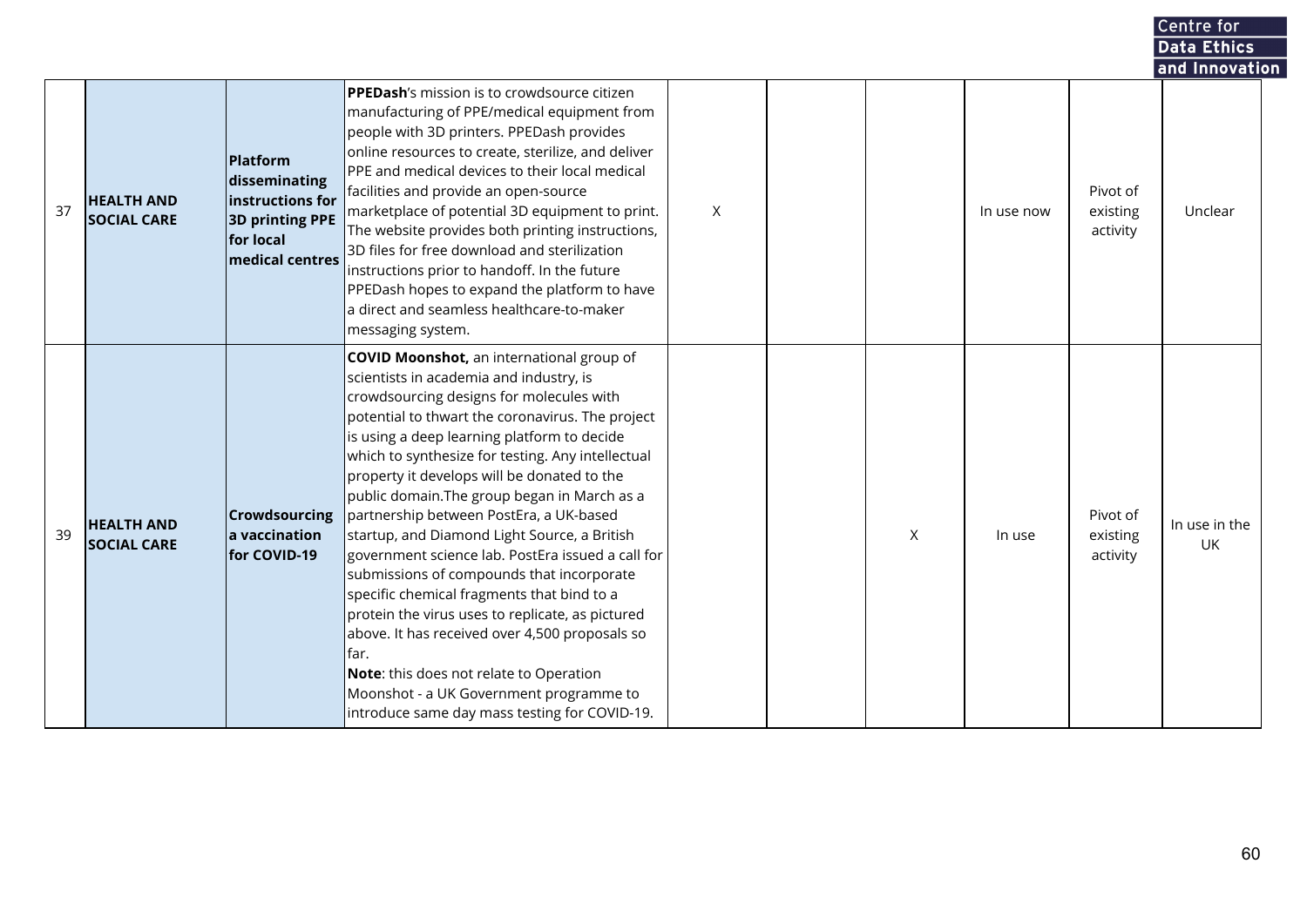|    |                                         |                                                                                                                                                                    |                                                                                                                                                                                                                                                                                                                                                                                                                                                                                                                                                                                                                                          |   |   |                                                                                   |                                     | Centre for         |  |
|----|-----------------------------------------|--------------------------------------------------------------------------------------------------------------------------------------------------------------------|------------------------------------------------------------------------------------------------------------------------------------------------------------------------------------------------------------------------------------------------------------------------------------------------------------------------------------------------------------------------------------------------------------------------------------------------------------------------------------------------------------------------------------------------------------------------------------------------------------------------------------------|---|---|-----------------------------------------------------------------------------------|-------------------------------------|--------------------|--|
|    |                                         |                                                                                                                                                                    |                                                                                                                                                                                                                                                                                                                                                                                                                                                                                                                                                                                                                                          |   |   |                                                                                   |                                     | <b>Data Ethics</b> |  |
|    |                                         |                                                                                                                                                                    |                                                                                                                                                                                                                                                                                                                                                                                                                                                                                                                                                                                                                                          |   |   |                                                                                   |                                     | and Innovation     |  |
| 40 | <b>HEALTH AND</b><br><b>SOCIAL CARE</b> | <b>Machine</b><br>learning-enable<br>d chatbots for<br><b>contactless</b><br>screening of<br>COVID-19<br>symptoms and<br>to answer<br>questions from<br>the public | Clevy.io is a French start-up which has launched<br>a chatbot to make it easier for people to find<br>official government communications about<br>COVID-19. Powered by real-time information<br>from the French government and the World<br>Health Organization, the chatbot assesses<br>known symptoms and answers questions about<br>government policies. With almost 3 million<br>messages sent to-date, this chatbot is able to<br>answer questions on everything from exercise<br>to an evaluation of COVID-19 risks, without<br>further straining the resources of healthcare<br>and government institutions.                      | X |   | In use in<br>French cities<br>including<br>Strasbourg,<br>Orleans and<br>Nanterre | Pivot of<br>existing<br>activity    | None               |  |
| 41 | <b>HEALTH AND</b><br><b>SOCIAL CARE</b> | <b>Machine</b><br>learning-enable<br>d insights from<br>research<br>papers                                                                                         | <b>AWS</b> have launched <b>CORD-19 Search</b> , a new<br>search website powered by machine learning,<br>that can help researchers quickly and easily<br>search for papers and documents and answer<br>questions like "When is the salivary viral load<br>highest for COVID-19?" Built on the Allen<br>Institute for AI's CORD-19 open research dataset<br>of more than 128,000 research papers and<br>other materials, this machine learning solution<br>can extract relevant medical information from<br>unstructured text and delivers robust<br>natural-language query capabilities, helping to<br>accelerate the pace of discovery. | X | X | In use                                                                            | New use<br>case                     | Unknown            |  |
| 42 | <b>HEALTH AND</b><br><b>SOCIAL CARE</b> | <b>Using machine</b><br>learning to<br>recognise<br>patterns in<br>medical<br>imaging                                                                              | UC San Diego Health has engineered a new<br>method to diagnose pneumonia earlier, a<br>condition associated with severe COVID-19. This<br>early detection helps doctors quickly triage<br>patients to the appropriate level of care even<br>before a COVID-19 diagnosis is confirmed.<br>Trained with 22,000 notations by human<br>radiologists, the machine learning algorithm<br>overlays x-rays with colour-coded maps that<br>indicate pneumonia probability.                                                                                                                                                                        | X |   | In use                                                                            | Increase in<br>existing<br>activity | Unknown            |  |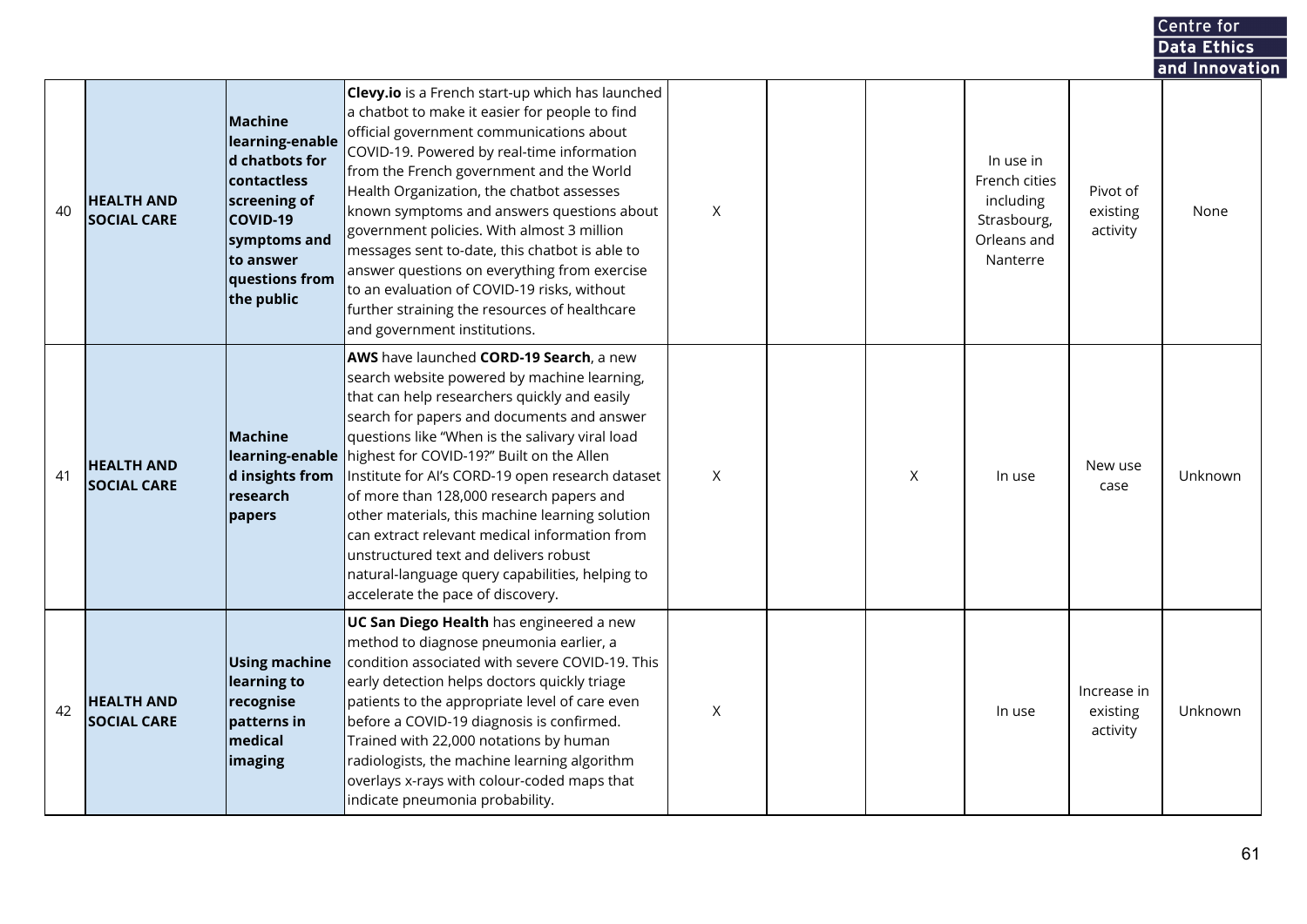|    |                                         |                                                                                                             |                                                                                                                                                                                                                                                                                                                                                                                                                                                                                                                                                          |   |  |                                                                                                                                                                        |                                  | Centre for<br>Data Ethics<br>and Innovation |
|----|-----------------------------------------|-------------------------------------------------------------------------------------------------------------|----------------------------------------------------------------------------------------------------------------------------------------------------------------------------------------------------------------------------------------------------------------------------------------------------------------------------------------------------------------------------------------------------------------------------------------------------------------------------------------------------------------------------------------------------------|---|--|------------------------------------------------------------------------------------------------------------------------------------------------------------------------|----------------------------------|---------------------------------------------|
| 43 | <b>HEALTH AND</b><br><b>SOCIAL CARE</b> | Machine<br>learning model<br>to estimate the<br>number of<br>undetected<br>COVID-19 cases                   | Researchers at the Chan Zuckerberg Biohub in<br>California have built a model to estimate the<br>number<br>of COVID-19 infections that go undetected and<br>the consequences for public health, analyzing 12<br>regions across the globe. Using machine<br>learning and partnering with the AWS Diagnostic<br>Development Initiative, they have developed<br>new methods to quantify undetected infections<br>analyzing how the virus mutates as it spreads<br>through the population to infer how many<br>transmissions have been missed.               | X |  | In use                                                                                                                                                                 | Pivot of<br>existing<br>activity | Unknown                                     |
| 44 | <b>HEALTH AND</b><br><b>SOCIAL CARE</b> | COVID-19<br>vulnerability<br>index which<br>identifies<br>people most at<br>risk of severe<br>complications | Closed Loop has developed and open-sourced a<br>COVID vulnerability index, an AI-based<br>predictive model that identifies people most<br>at-risk of severe complications from COVID-19.<br>This 'C-19 Index' is being used by healthcare<br>systems, care management organizations and<br>insurance companies to identify high-risk<br>individuals, then calling them to share the<br>importance of handwashing and social<br>distancing, and also offering to deliver food,<br>toilet paper, and other essential supplies so they<br>can stay at home. | X |  | In use<br>(Chicago-base<br>d Medical<br>Home<br>Network's<br>Accountable<br>Care<br>Organisation<br>and<br>HealthFirst,<br>New York<br>health<br>insurance<br>company) | Pivot of<br>existing<br>activity | None                                        |
| 45 | <b>HEALTH AND</b><br><b>SOCIAL CARE</b> | Shield<br>programme                                                                                         | A large number of different public bodies in the<br>UK, coordinated by MHCLG, used data to<br>identify people vulnerable to COVID-19, and<br>worked with partners across the UK economy to<br>offer them priority services that would improve<br>their ability to isolate.                                                                                                                                                                                                                                                                               | X |  | In use                                                                                                                                                                 | New use<br>case                  | UK-based                                    |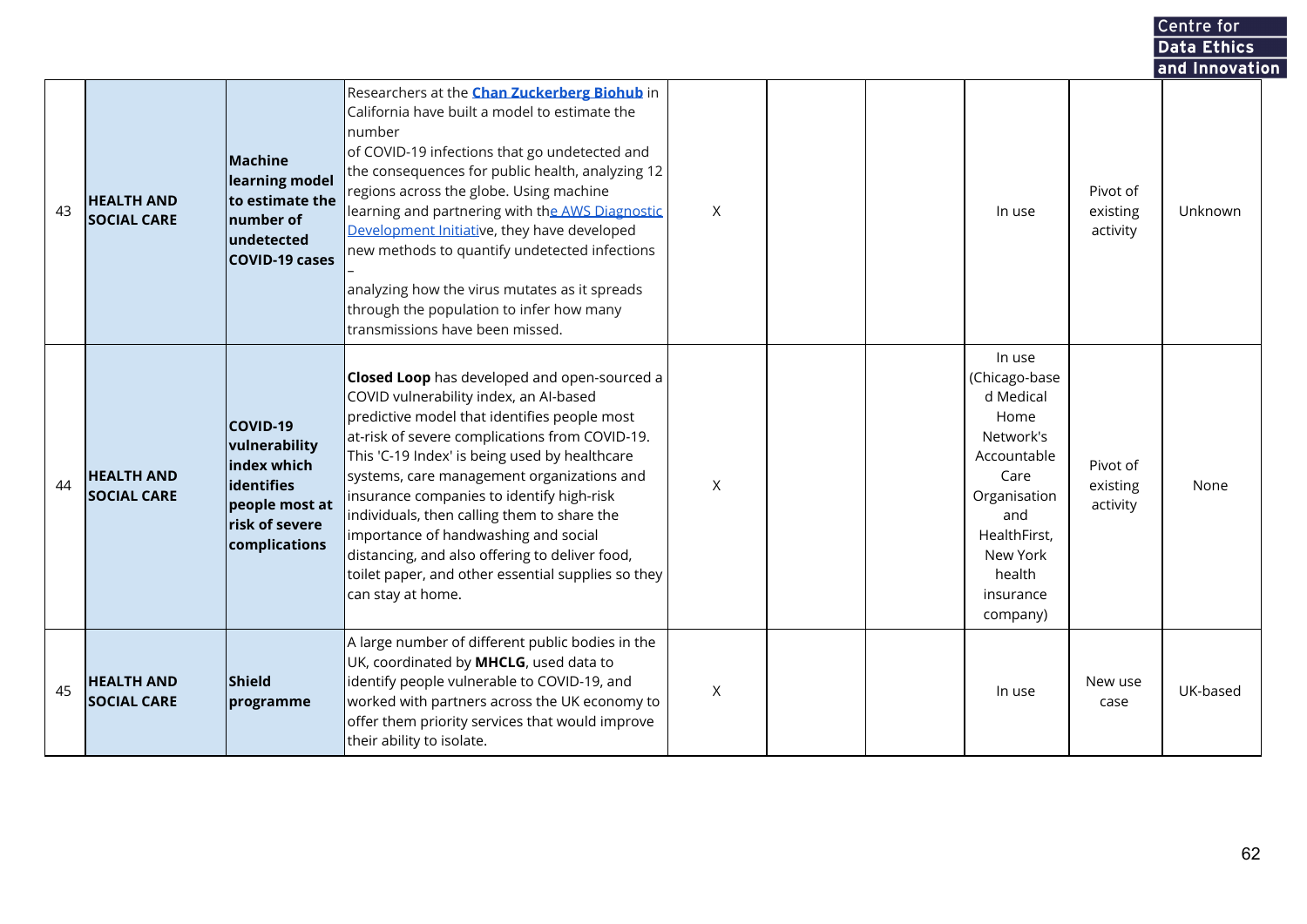|    |                                         |                                                                                                                  |                                                                                                                                                                                                                                                                                                                                                                                                                                                                                                                                                                                                                                                                                                                                                                                                 |   |   |   |                                                        |                                                        | Centre for                 |  |
|----|-----------------------------------------|------------------------------------------------------------------------------------------------------------------|-------------------------------------------------------------------------------------------------------------------------------------------------------------------------------------------------------------------------------------------------------------------------------------------------------------------------------------------------------------------------------------------------------------------------------------------------------------------------------------------------------------------------------------------------------------------------------------------------------------------------------------------------------------------------------------------------------------------------------------------------------------------------------------------------|---|---|---|--------------------------------------------------------|--------------------------------------------------------|----------------------------|--|
|    |                                         |                                                                                                                  |                                                                                                                                                                                                                                                                                                                                                                                                                                                                                                                                                                                                                                                                                                                                                                                                 |   |   |   |                                                        |                                                        | Data Ethics                |  |
| 46 | <b>HEALTH AND</b><br><b>SOCIAL CARE</b> | <b>Early warning</b><br>system for<br>contagious<br>disease<br>spreading<br>where testing is<br>limited          | <b>Builder.ai</b> have put together a framework that<br>could help detect spreading, contain the<br>pandemic and ultimately find a way to deliver<br>limited vaccinations (when they become<br>available). The SIGNAL system has three<br>objectives: detect those who are most likely to<br>be infected/affected; detect those most likely to<br>get infected; to provide a guided<br>testing/vaccination path. The system<br>triangulates data based on cellphone towers (so<br>there's no reliance on smartphones) and creates<br>a 'propagation network', creating a map that<br>shows all those that may be at high risk of being<br>infected by an individual who has been found to<br>have the virus.                                                                                    | X |   | X | Work has been<br>released<br>under creative<br>commons | New use<br>case                                        | and Innovation<br>UK-based |  |
| 48 | <b>HEALTH AND</b><br><b>SOCIAL CARE</b> | <b>Project OASIS</b><br>partners jHub<br><b>with NHSx to</b><br>process third<br>party COVID-19<br>app providers | The jHub (Strategic Commands Innovation<br><b>Hub)</b> has partnered with NHSx to coordinate<br>and facilitate the secure transfer of<br>epidemiology data from third party COVID-19<br>apps to NHSx (Project OASIS). NHS and jHub<br>will be working only with apps meeting the<br>Digital Health Technology Standard or against<br>the Digital Assessment Questionnaire (DAQ).<br>OASIS has worked with the app providers<br>including Agitate Ink C-19, Connected<br>Cognition - connectedcognition.org,<br>Corona-Help UK, Evergreen Life,<br>LetsBeatCovid-19, TrackTogether, Your.MD<br>and C-19 COVID Symptom Study provided by<br>the BREATHE Health Data Research Hub for<br><b>Respiratory Health, in partnership with its</b><br>trusted research environment, the SAIL<br>Databank. |   | X |   | In use                                                 | <b>New</b><br>coordination<br>of existing<br>data sets | UK-focused                 |  |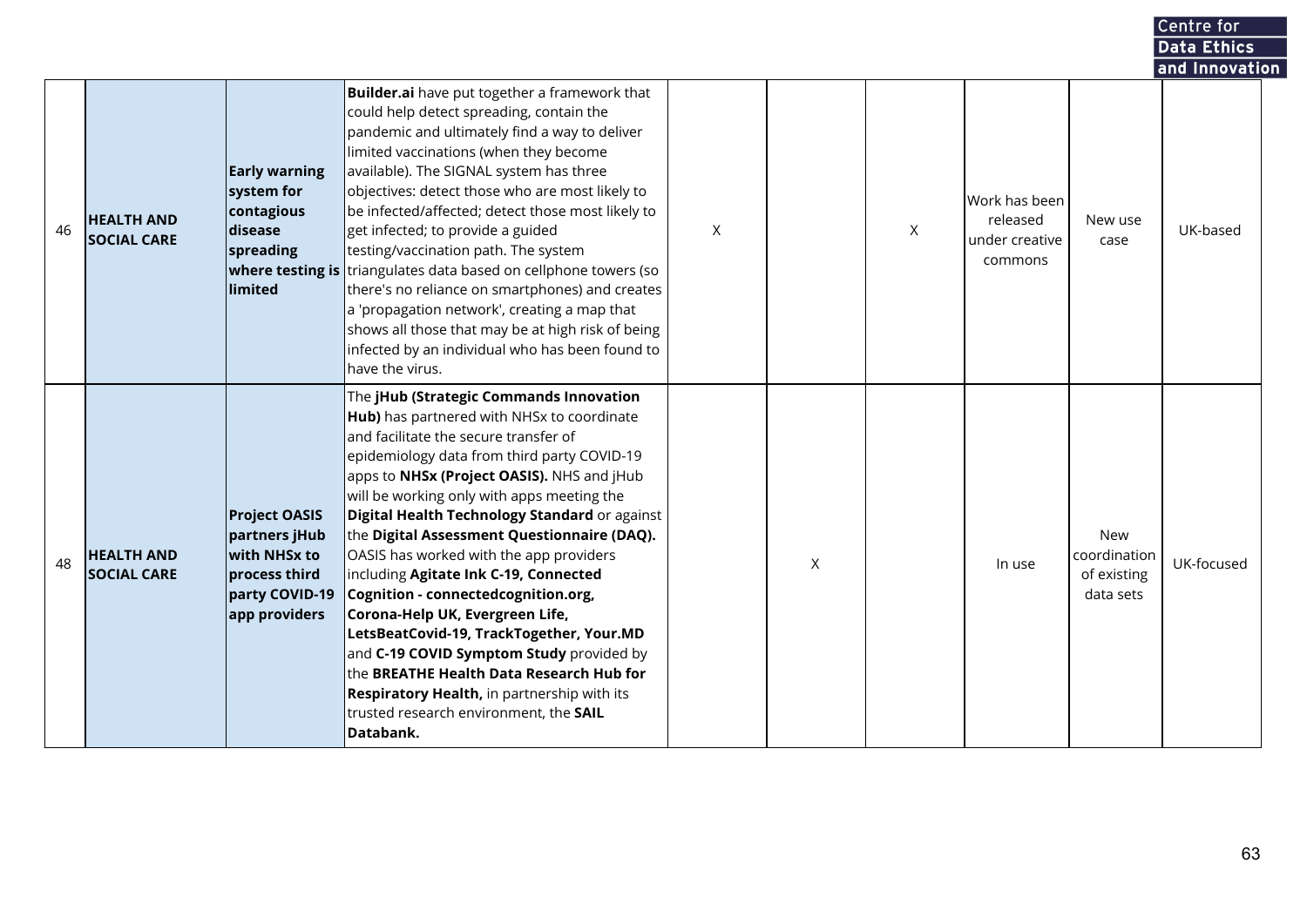|    |                                         |                                                                         |                                                                                                                                                                                                                                                                                                                                                                                                                                                                                                                                                                                                                                                                                                                                                                                                                                                                                                                                                                                                                                                            |   |          |                                       |                 | Centre for               |  |
|----|-----------------------------------------|-------------------------------------------------------------------------|------------------------------------------------------------------------------------------------------------------------------------------------------------------------------------------------------------------------------------------------------------------------------------------------------------------------------------------------------------------------------------------------------------------------------------------------------------------------------------------------------------------------------------------------------------------------------------------------------------------------------------------------------------------------------------------------------------------------------------------------------------------------------------------------------------------------------------------------------------------------------------------------------------------------------------------------------------------------------------------------------------------------------------------------------------|---|----------|---------------------------------------|-----------------|--------------------------|--|
|    |                                         |                                                                         |                                                                                                                                                                                                                                                                                                                                                                                                                                                                                                                                                                                                                                                                                                                                                                                                                                                                                                                                                                                                                                                            |   |          |                                       |                 | Data Ethics              |  |
| 50 | <b>HEALTH AND</b><br><b>SOCIAL CARE</b> | National<br><b>COVID-19 Chest</b><br>Imaging<br>Database                | The National COVID-19 Chest Imaging Database<br>(NCCID) is a centralised UK database containing<br>X-Ray, CT and MRI images from hospital patients<br>across the country. This is to support a better<br>understanding of the COVID-19 virus and<br>develop technology which will enable the best<br>care for patients hospitalised with a severe<br>infection. It is a joint initiative established by<br>NHSX, the British Society of Thoracic Imaging<br>(BSTI), Royal Surrey NHS Foundation Trust<br>and Faculty.                                                                                                                                                                                                                                                                                                                                                                                                                                                                                                                                      | X | X        | Development<br>being finalised<br>now | New use<br>case | and Innovation<br>UK app |  |
| 51 | <b>HEALTH AND</b><br><b>SOCIAL CARE</b> | Secure<br>analytics<br>platform for<br><b>electronic</b><br>health data | <b>OpenSAFELY</b> is a new secure analytics platform<br>for electronic health records in the NHS, created<br>to deliver urgent results during the global<br>COVID-19 emergency. It is now successfully<br>delivering analyses across more than 24 million<br>patients' full pseudonymised primary care NHS<br>records, with more to follow shortly. All the<br>analytic software is open for security review,<br>scientific review, and re-use. OpenSAFELY uses a<br>new model for enhanced security and timely<br>access to data: they don't transport large<br>volumes of potentially disclosive<br>pseudonymised patient data outside of the<br>secure environments managed by the electronic<br>health record software company; instead,<br>trusted analysts can run large scale computation<br>across near real-time pseudonymised patient<br>records inside the data centre of the electronic<br>health records software company. This<br>approach has allowed OpenSAFELY to deliver<br>our first analyses in just five weeks from project<br>start. |   | $\times$ | In use now                            | New use<br>case | Based in<br>Oxford       |  |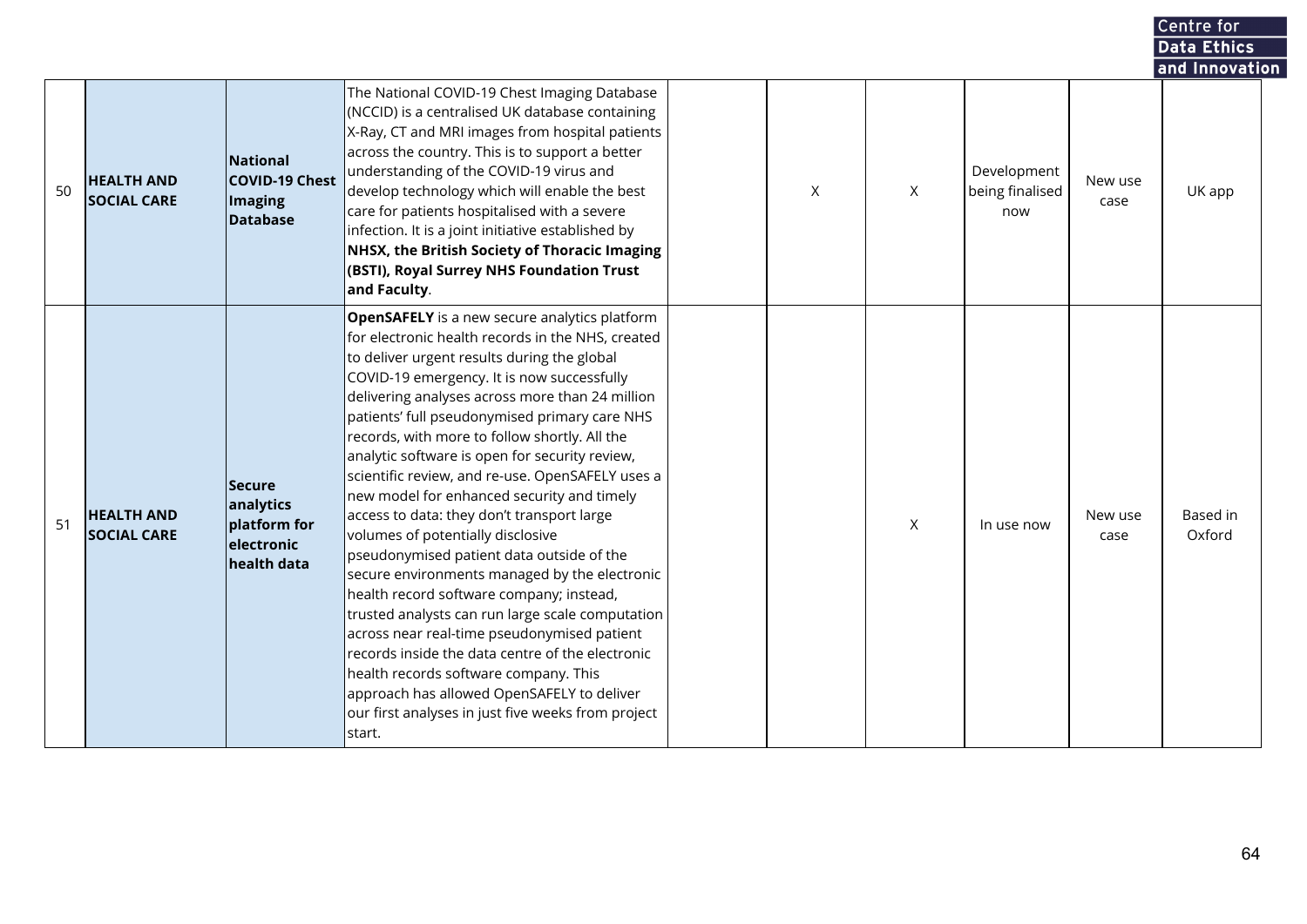|    |                                         |                                                                                           |                                                                                                                                                                                                                                                                                                                                                                                                                                                                                                                                                                                                                                                                                                                                |             |                           |            |                 | Data Ethics                               |  |
|----|-----------------------------------------|-------------------------------------------------------------------------------------------|--------------------------------------------------------------------------------------------------------------------------------------------------------------------------------------------------------------------------------------------------------------------------------------------------------------------------------------------------------------------------------------------------------------------------------------------------------------------------------------------------------------------------------------------------------------------------------------------------------------------------------------------------------------------------------------------------------------------------------|-------------|---------------------------|------------|-----------------|-------------------------------------------|--|
|    |                                         |                                                                                           |                                                                                                                                                                                                                                                                                                                                                                                                                                                                                                                                                                                                                                                                                                                                |             |                           |            |                 | and Innovation                            |  |
| 52 | <b>HEALTH AND</b><br><b>SOCIAL CARE</b> | <b>Prediction of</b><br>the impact of<br>COVID-19 on<br><b>ICUs and health</b><br>lcentre | Sherpa.ai i has helped the Basque Department<br>of Health to develop a platform that predicts the<br>future needs of ICUs and adapts to different<br>scenarios. The platform allows the Basque<br>Department of Health to predict with high<br>accuracy:<br>Health Services' needs, with a 7-day forecast of<br>ICUs' needs, along with a confidence interval<br>Where new outbreaks will occur<br>Patterns and trends in the spread of the virus<br>and infection rates by area<br>This tool is also able to recognize patterns and<br>trends in the virus, as well as identify data that is<br>vitally important to health services, like trends in<br>infection rates and future outbreaks, among<br>other functionalities. | $\mathsf X$ |                           | In use now | New use<br>case | <b>No</b><br>discernible<br>use in the UK |  |
| 53 | <b>HEALTH AND</b><br><b>SOCIAL CARE</b> | <b>Measuring the</b><br>impact of social<br>distancing<br>during<br>COVID-19              | Humanising Autonomy's behaviour video<br>analytics software can measure and report the<br>impact of social distancing on people. Analysis<br>of video footage from existing CCTV<br>infrastructure, station cameras and vehicles will<br>help study the behaviours of pedestrians and<br>transport users and create a historical analysis<br>to identify behaviour changes over time. This<br>will help the understanding of behaviour<br>changes, and determine which campaigns or<br>mechanisms were most effective In post<br>pandemic times behaviour analytics can provide<br>insights into how citizens are re-using<br>infrastructure and mobility systems to inform<br>future policy.                                  |             | $\boldsymbol{\mathsf{X}}$ | In use now | New use<br>case | Available for<br>use in the UK            |  |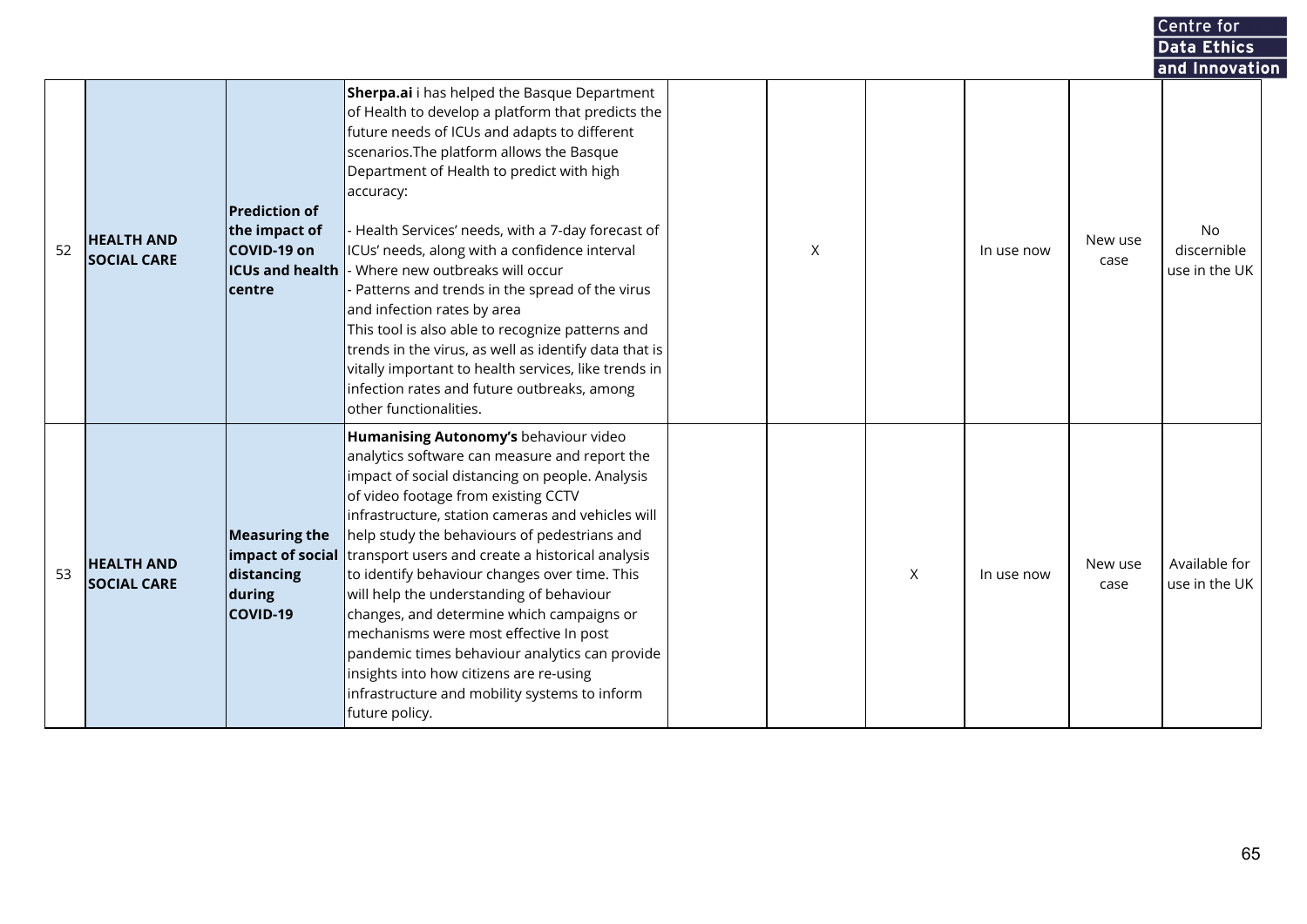|    |                                         |                                                       |                                                                                                                                                                                                                                                                                                                                                                                                                                                                                                                                                                                                                                                                                                                                                                                                                                                                                                                                                                                                                     |   |          |            |                                  | <b>Centre for</b>                     |  |
|----|-----------------------------------------|-------------------------------------------------------|---------------------------------------------------------------------------------------------------------------------------------------------------------------------------------------------------------------------------------------------------------------------------------------------------------------------------------------------------------------------------------------------------------------------------------------------------------------------------------------------------------------------------------------------------------------------------------------------------------------------------------------------------------------------------------------------------------------------------------------------------------------------------------------------------------------------------------------------------------------------------------------------------------------------------------------------------------------------------------------------------------------------|---|----------|------------|----------------------------------|---------------------------------------|--|
|    |                                         |                                                       |                                                                                                                                                                                                                                                                                                                                                                                                                                                                                                                                                                                                                                                                                                                                                                                                                                                                                                                                                                                                                     |   |          |            |                                  | <b>Data Ethics</b>                    |  |
| 54 | <b>HEALTH AND</b><br><b>SOCIAL CARE</b> | <b>Comparing</b><br>COVID-19<br>symptoms<br>globally  | Your.MD has launched a COVID-19 symptom<br>mapper. If you have symptoms of COVID-19 or<br>have tested positive for the virus, you can use<br>the symptom mapper to assess whether you<br>have mild, moderate or severe symptoms and to<br>understand how your symptoms compare with<br>other people around the world. As more people<br>use the tool, your.md aims to be able to provide<br>more information about how COVID-19 is<br>affecting different countries and communities.                                                                                                                                                                                                                                                                                                                                                                                                                                                                                                                                | X |          | In use now | New use<br>case                  | and Innovation<br>In use in the<br>UK |  |
| 55 | <b>HEALTH AND</b><br><b>SOCIAL CARE</b> | <b>Skin cancer</b><br>detection<br>during<br>COVID-19 | Skin Analytics is aiming to reduce delays in skin<br>cancer detection during the Coronavirus<br>outbreak. The company has built a series of<br>clinically validated AI algorithms that can help<br>identify skin cancer, and with their partners<br>University Hospitals Birmingham NHS<br>Foundation Trust (UHB) are now piloting a new<br>skin cancer community assessment service to<br>safely reduce delays in skin cancer detection<br>and treatment during the pandemic. During the<br>pilot, referred patients will be provided with skin<br>cancer triage outside of the hospital setting,<br>using AI technology to capture high quality<br>images of those lesions which may be<br>melanoma and requiring priority investigation<br>by a Dermatologist, and those that are safe to<br>defer according to the BAD guidelines. The<br>service will help flatten the demand curve to<br>manage the ongoing clinical risk when social<br>isolation measures are lifted, and the latent<br>demand is released. | X | $\times$ | In use now | Pivot of<br>existing use<br>case | UK initiative                         |  |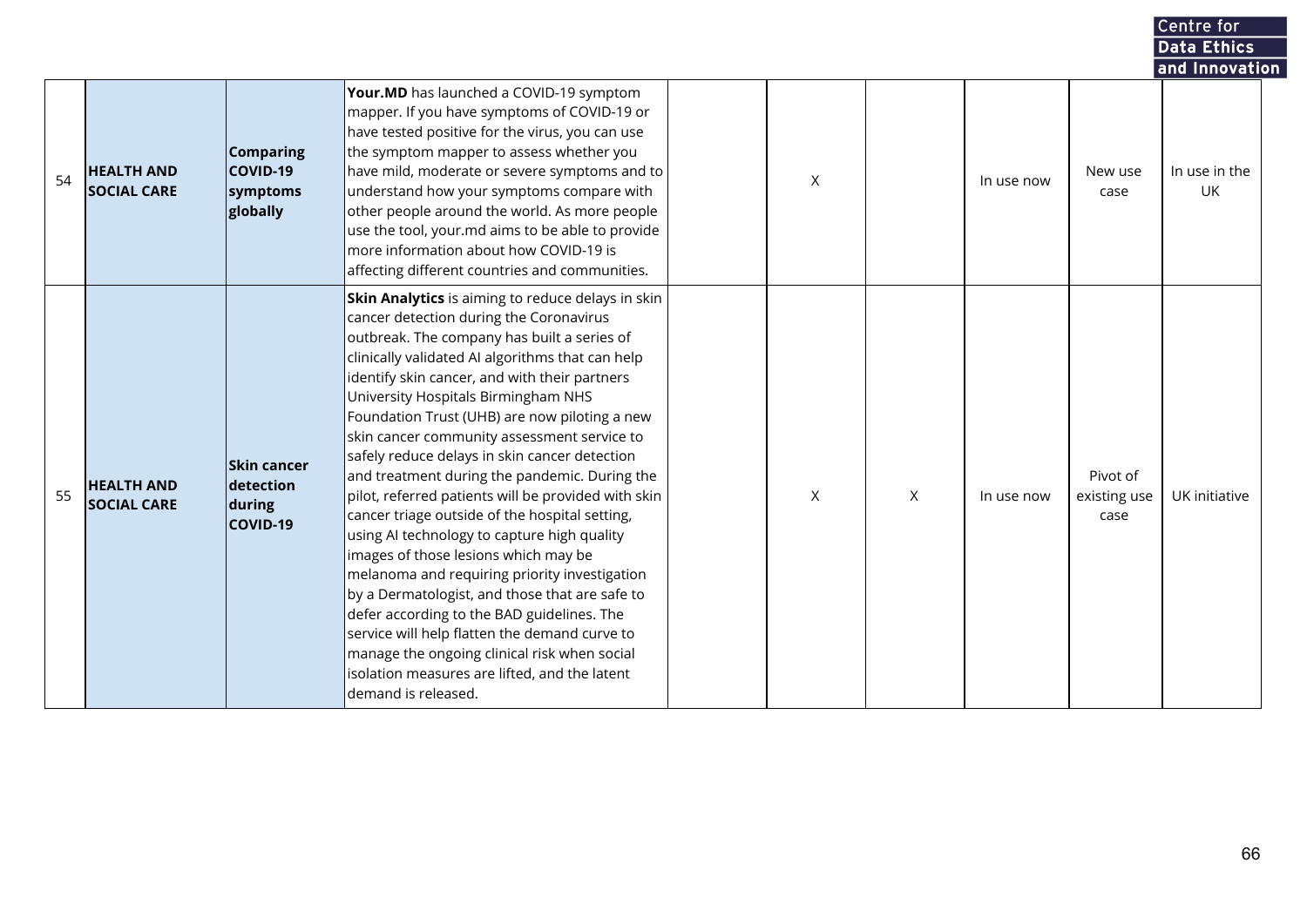|    |                                         |                                                                          |                                                                                                                                                                                                                                                                                                                                                                                                                                                                                                                                                                                                                                                                                                                                                                                       |   |          |            |                                                    | Centre for                                                 |  |
|----|-----------------------------------------|--------------------------------------------------------------------------|---------------------------------------------------------------------------------------------------------------------------------------------------------------------------------------------------------------------------------------------------------------------------------------------------------------------------------------------------------------------------------------------------------------------------------------------------------------------------------------------------------------------------------------------------------------------------------------------------------------------------------------------------------------------------------------------------------------------------------------------------------------------------------------|---|----------|------------|----------------------------------------------------|------------------------------------------------------------|--|
|    |                                         |                                                                          |                                                                                                                                                                                                                                                                                                                                                                                                                                                                                                                                                                                                                                                                                                                                                                                       |   |          |            |                                                    | <b>Data Ethics</b>                                         |  |
| 58 | <b>HEALTH AND</b><br><b>SOCIAL CARE</b> | <b>Open-access</b><br>database to<br>track cases                         | The Oxford Martin Programme on Pandemic<br><b>Genomics</b> initiated and co-leads the Open<br>COVID-19 Data Working Group, which has<br>created an open-access database to track the<br>coronavirus on a case-by-case basis, forming the<br>underpinning data for the COVID-19 HealthMap.<br>The database is the only global archive (check)<br>and with more than a million cases in 142<br>countries recorded, it may be the single most<br>accurate portrait of the virus' spread through<br>the human population in existence.                                                                                                                                                                                                                                                    | X |          | In use now | Pivot of<br>existing data<br>collection<br>methods | and Innovation<br>Co-led by the<br>Oxford<br>Martin school |  |
| 59 | <b>HEALTH AND</b><br><b>SOCIAL CARE</b> | <b>Tracking</b><br>government<br>responses<br>towards<br><b>COVID-19</b> | The CoronaNet Research Project aims "to<br>collect as much information as we can about the<br>various fine-grained actions governments are<br>taking to defeat the coronavirus." The project,<br>which has drawn contributions from more than<br>400 researchers around the world, published its<br>initial release a few weeks ago, and now details<br>nearly 16,000 policy events in nearly 200<br>countries. The non-profit Hikma Health says it<br>has compiled "the largest country-level<br>COVID-19 policy dataset in the nation." covering<br>1,200 US countries and more than 120 Native<br>American communities. The dataset indicates<br>the dates on which each jurisdiction undertook<br>various responses, such as closing schools and<br>restricting large gatherings. |   | $\times$ | In use now | New use<br>case                                    | Research<br>contributions                                  |  |
| 60 | <b>HEALTH AND</b><br><b>SOCIAL CARE</b> | <b>Tracking</b><br><b>COVID-19</b><br>treatments and<br><b>vaccines</b>  | The Milken Institute's FasterCures project is<br>tracking hundreds of potential COVID-19<br>treatments and vaccines. For each candidate,<br>the project's database lists its category (e.g.,<br>DNA-based vaccines, cell-based therapies, et<br>cetera), a brief description, its stage of<br>development, "anticipated next steps," funders,<br>and more.                                                                                                                                                                                                                                                                                                                                                                                                                            |   | X        | In use now | New use<br>case                                    | None                                                       |  |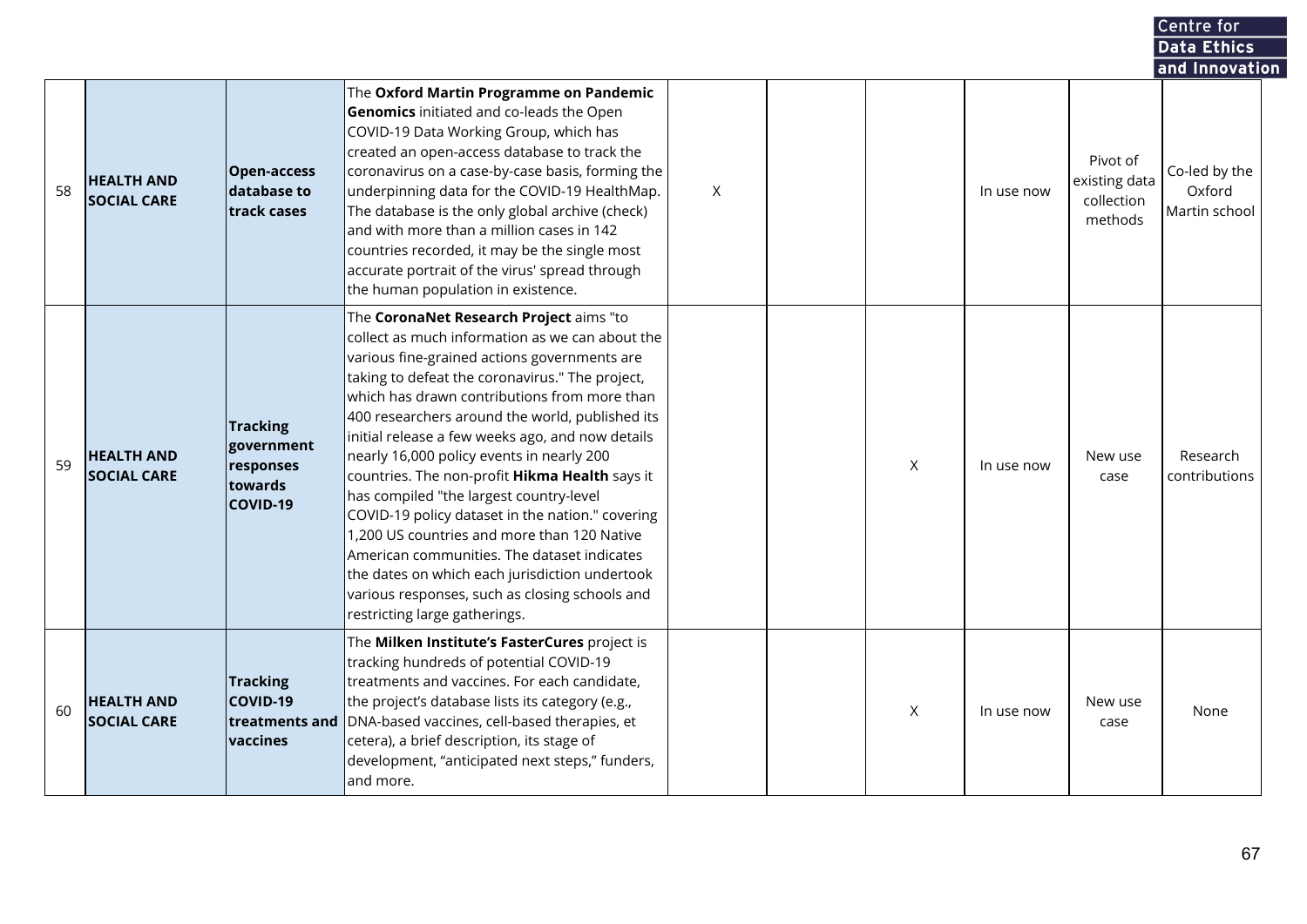|    |                                         |                                                                     |                                                                                                                                                                                                                                                                                                                                                                                                                                                                                                                                                                                                                                                                                                                                                                                                       |   |   |            |                                  | Centre for                                  |  |
|----|-----------------------------------------|---------------------------------------------------------------------|-------------------------------------------------------------------------------------------------------------------------------------------------------------------------------------------------------------------------------------------------------------------------------------------------------------------------------------------------------------------------------------------------------------------------------------------------------------------------------------------------------------------------------------------------------------------------------------------------------------------------------------------------------------------------------------------------------------------------------------------------------------------------------------------------------|---|---|------------|----------------------------------|---------------------------------------------|--|
|    |                                         |                                                                     |                                                                                                                                                                                                                                                                                                                                                                                                                                                                                                                                                                                                                                                                                                                                                                                                       |   |   |            |                                  | Data Ethics                                 |  |
|    |                                         |                                                                     |                                                                                                                                                                                                                                                                                                                                                                                                                                                                                                                                                                                                                                                                                                                                                                                                       |   |   |            |                                  | and Innovation                              |  |
| 61 | <b>HEALTH AND</b><br><b>SOCIAL CARE</b> | <b>AI-driven</b><br>testing for<br>COVID-19                         | In a project at Oxford University Hospitals,<br>researchers have built an AI-driven test to<br>screen for COVID-19, in the first hour of a<br>patient arriving at an emergency department.<br>The AI model - trained using laboratory bloods,<br>blood gases, and observations recorded<br>routinely during 115,000 presentations to<br>Oxfordshire's Emergency Departments - looks<br>for a 'biochemical and physiological signature' of<br>COVID-19. After testing the model prospectively<br>for all patients coming to A&E or admitted<br>across four hospital sites over a two-week<br>period, the results showed that the test correctly<br>predicted the COVID-19 status of patients 92%<br>of the time. This was across over 3,000<br>attendances to A&E and 1.700 admissions to<br>hospital. |   | X | Pilot      | New use<br>case                  | Being tested<br>in Oxford and<br>Birmingham |  |
| 63 | <b>HEALTH AND</b><br><b>SOCIAL CARE</b> | <b>Drone trials for</b><br>medical supply<br>delivery               | Argyll and Bute's council-operated Oban<br>Airport is providing safety support for the trial of<br>a drone that will deliver vital medical supplies<br>between Lorn and Islands District General<br>Hospital, in Oban, and Mull and Iona Community<br>Hospital, Craignure, Isle of Mull.                                                                                                                                                                                                                                                                                                                                                                                                                                                                                                              | X |   | In use now | New use<br>case                  | UK-based                                    |  |
| 64 | <b>HEALTH AND</b><br><b>SOCIAL CARE</b> | <b>Combining</b><br>datasets to<br>identify<br>vulnerable<br>groups | Hackney Council have joined data together at a<br>property level to identify vulnerable individuals.<br>This involves using the Unique Property<br>Reference Number (UPRN) from their master<br>address database (the LLPG). Their analysis has<br>been compiled into a briefing pack, which alerts<br>staff to the scale of the C19 health crisis and a<br>broader range of issues that are likely to impact<br>vulnerable groups.                                                                                                                                                                                                                                                                                                                                                                   |   | Χ | In use now | Pivot of<br>existing<br>activity | UK-based                                    |  |
| 65 | <b>HEALTH AND</b><br><b>SOCIAL CARE</b> | Central data<br>hub for social<br>care providers                    | The hub collects data on how social care<br>providers are coping with the challenges posed<br>by C19 (including confirmed cases of C19 and<br>deaths) and shares this with the <b>Adult Social</b>                                                                                                                                                                                                                                                                                                                                                                                                                                                                                                                                                                                                    | X |   | In use now | Pivot of<br>existing<br>activity | UK-based                                    |  |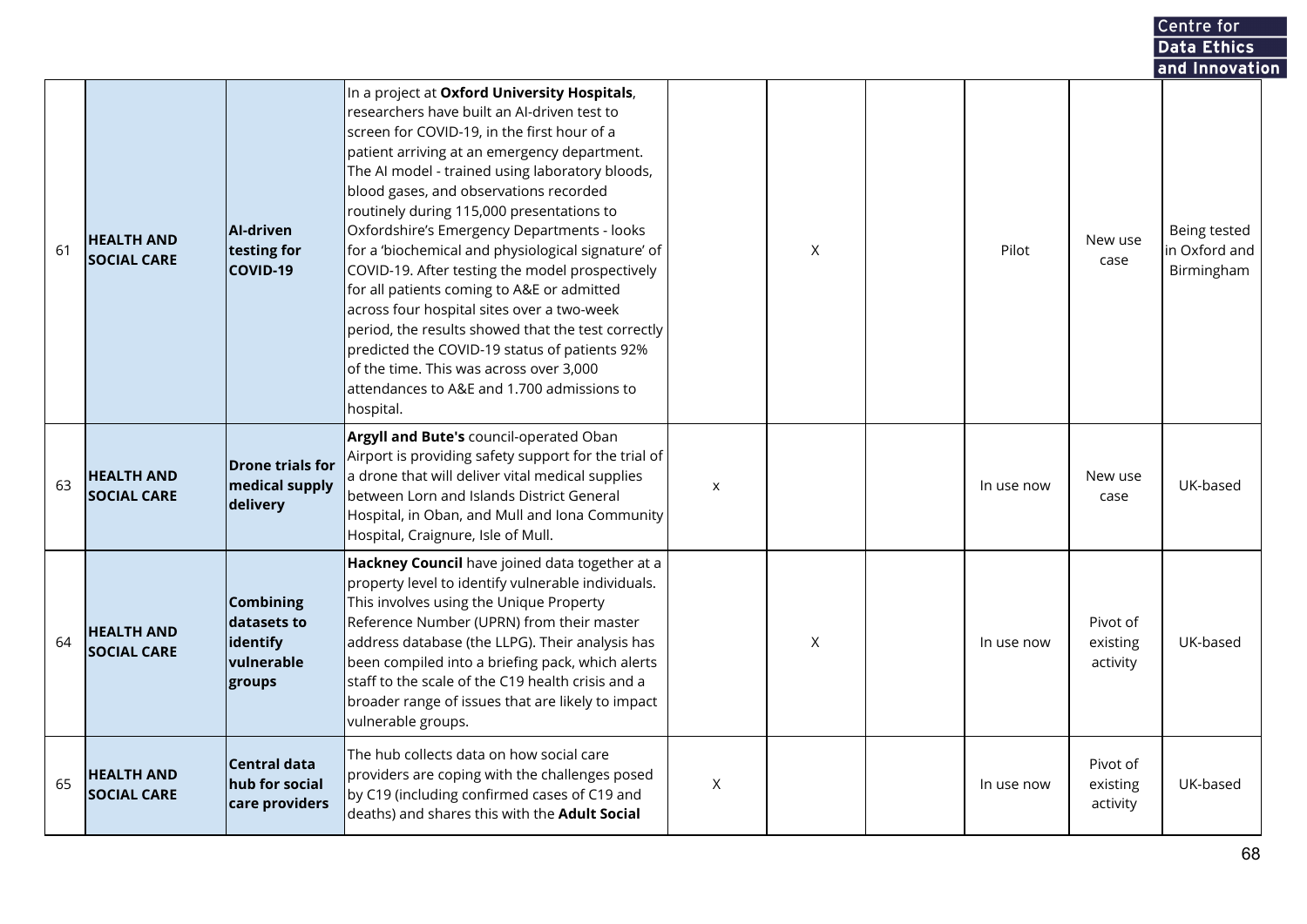|    |                                         |                                                                                     |                                                                                                                                                                                                                                                                                                                                                                                                                                                                                                                                                                                                                                                                                                                                                                                                                                                                                                                                                                                                                                                                                                                                                                                                                                                       |   |            |                                  | Centre for     |  |
|----|-----------------------------------------|-------------------------------------------------------------------------------------|-------------------------------------------------------------------------------------------------------------------------------------------------------------------------------------------------------------------------------------------------------------------------------------------------------------------------------------------------------------------------------------------------------------------------------------------------------------------------------------------------------------------------------------------------------------------------------------------------------------------------------------------------------------------------------------------------------------------------------------------------------------------------------------------------------------------------------------------------------------------------------------------------------------------------------------------------------------------------------------------------------------------------------------------------------------------------------------------------------------------------------------------------------------------------------------------------------------------------------------------------------|---|------------|----------------------------------|----------------|--|
|    |                                         |                                                                                     |                                                                                                                                                                                                                                                                                                                                                                                                                                                                                                                                                                                                                                                                                                                                                                                                                                                                                                                                                                                                                                                                                                                                                                                                                                                       |   |            |                                  | Data Ethics    |  |
|    |                                         |                                                                                     |                                                                                                                                                                                                                                                                                                                                                                                                                                                                                                                                                                                                                                                                                                                                                                                                                                                                                                                                                                                                                                                                                                                                                                                                                                                       |   |            |                                  | and Innovation |  |
|    |                                         |                                                                                     | Care Board. In sharing this information the hub<br>aims to enable faster responses alongside                                                                                                                                                                                                                                                                                                                                                                                                                                                                                                                                                                                                                                                                                                                                                                                                                                                                                                                                                                                                                                                                                                                                                          |   |            |                                  |                |  |
|    |                                         |                                                                                     | public health partners.                                                                                                                                                                                                                                                                                                                                                                                                                                                                                                                                                                                                                                                                                                                                                                                                                                                                                                                                                                                                                                                                                                                                                                                                                               |   |            |                                  |                |  |
| 66 | <b>HEALTH AND</b><br><b>SOCIAL CARE</b> | <b>Overlaying</b><br>datasets to<br>identify unmet<br>need                          | <b>Oldham Council</b> has established a Thriving<br>Communities Index, a detailed representation of<br>local needs that was created in partnership with<br>VCSFE groups and elected members. The index<br>is made up of 30 socio-economic indicators for<br>each neighbourhood, underpinned by a<br>combination of quantitative data (e.g. data from<br>housing churn, A&E admissions, safeguarding<br>and the police) and qualitative perception data,<br>derived through workshops. This information<br>informs a map of 115 hyper local<br>neighbourhoods, which is used by the council<br>and partners to understand different needs<br>across the borough and to deliver services<br>appropriately.<br>Data generated through this index has provided<br>a comparison point for the council's C19<br>helpline. By cross-referencing the data from the<br>call database and overlaying the data from the<br>Thriving Communities Index, the council have<br>sought to identify and monitor low-call<br>engagement zones, including areas of unmet<br>need. A multi-language communications<br>campaign has been carried out to reach further<br>into these communities, ensuring that they have<br>access to the support and resources they need. | X | In use now | Pivot of<br>existing<br>activity | UK-based       |  |
| 67 | <b>HEALTH AND</b><br><b>SOCIAL CARE</b> | <b>Use of chatbots</b><br>to provide<br>confidential<br>support to<br>abuse victims | Swansea Council has launched a chatbot to<br>support people who are experiencing domestic<br>abuse. As part of its You Are Not Alone<br>campaign, which was launched to support<br>people at risk of domestic abuse through the<br>pandemic, the Council team has worked closely<br>with Microsoft to develop the device. It asks                                                                                                                                                                                                                                                                                                                                                                                                                                                                                                                                                                                                                                                                                                                                                                                                                                                                                                                     | X | In use now | New use<br>case                  | UK-based       |  |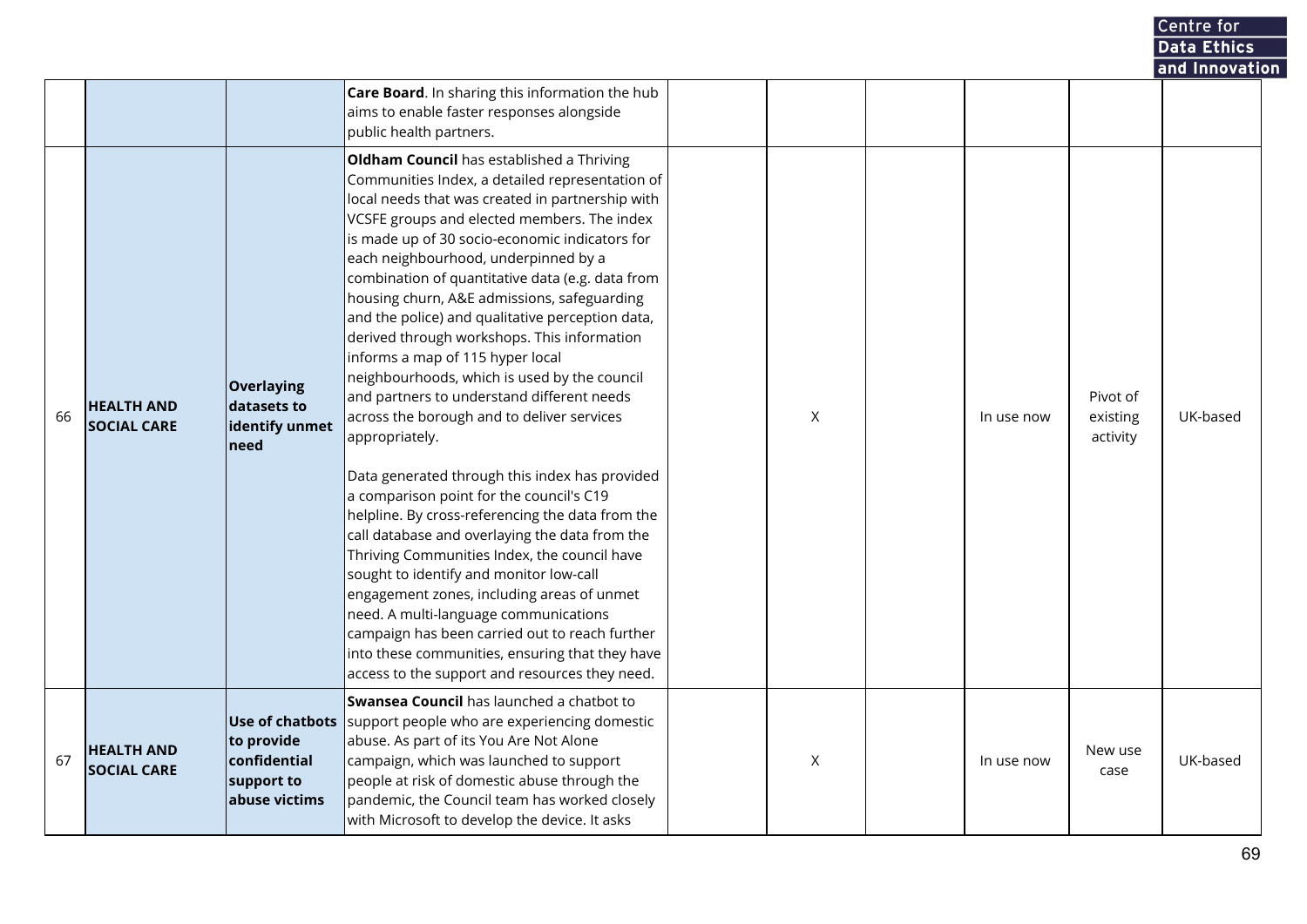|    |                                         |                                                                        |                                                                                                                                                                                                                                                                                                                                                                                                                                                                                                                                                                                                                                                                                                                                                                                                                                                                                                                                                                                                                                                                                                                                                                                                                                                                                       |   |   |            |                                  | Centre for     |  |
|----|-----------------------------------------|------------------------------------------------------------------------|---------------------------------------------------------------------------------------------------------------------------------------------------------------------------------------------------------------------------------------------------------------------------------------------------------------------------------------------------------------------------------------------------------------------------------------------------------------------------------------------------------------------------------------------------------------------------------------------------------------------------------------------------------------------------------------------------------------------------------------------------------------------------------------------------------------------------------------------------------------------------------------------------------------------------------------------------------------------------------------------------------------------------------------------------------------------------------------------------------------------------------------------------------------------------------------------------------------------------------------------------------------------------------------|---|---|------------|----------------------------------|----------------|--|
|    |                                         |                                                                        |                                                                                                                                                                                                                                                                                                                                                                                                                                                                                                                                                                                                                                                                                                                                                                                                                                                                                                                                                                                                                                                                                                                                                                                                                                                                                       |   |   |            |                                  | Data Ethics    |  |
|    |                                         |                                                                        |                                                                                                                                                                                                                                                                                                                                                                                                                                                                                                                                                                                                                                                                                                                                                                                                                                                                                                                                                                                                                                                                                                                                                                                                                                                                                       |   |   |            |                                  | and Innovation |  |
|    |                                         |                                                                        | users a series of questions to help direct them<br>to the most appropriate support. Users remain<br>anonymous and the service is confidential.                                                                                                                                                                                                                                                                                                                                                                                                                                                                                                                                                                                                                                                                                                                                                                                                                                                                                                                                                                                                                                                                                                                                        |   |   |            |                                  |                |  |
| 68 | <b>HEALTH AND</b><br><b>SOCIAL CARE</b> | Use of data to<br>anticipate<br>pressures on<br>children's<br>services | Several local authorities are collecting data from<br>children's services providers to understand the<br>challenges they are facing during the COVID-19<br>outbreak. The Commissioning Alliance<br>(including 15 London-based local authorities and<br>the Home Counties) have developed one such<br>initiative in the form of a COVID Situational<br>Reporting Tool. This tool aims to collect data in a<br>more efficient and streamlined way, with a view<br>to supporting local authorities to provide<br>ongoing support to care and education<br>providers during the COVID-19 pandemic.<br>Providers are asked to complete a short survey<br>on a weekly basis, with questions designed to<br>identify those providers experiencing specific<br>issues/risks or who are in need of support. The<br>survey also provides some high-level<br>information about the number of young people<br>and staff who have contracted C19.<br>To help support a coordinated national strategy<br>in response to C19, the Commissioning Alliance<br>are making this information available to all local<br>authorities in England. In this sharing this data<br>they aim to reduce the reporting burden on<br>providers that respond to multiple local<br>authority requests for information. | X |   | In use now | Pivot of<br>existing<br>activity | UK-based       |  |
| 87 | <b>HEALTH AND</b><br><b>SOCIAL CARE</b> | <b>Free exercise</b><br> app                                           | The Lord Mayor of Belfast is encouraging<br>residents to keep active and healthy during the<br>lockdown by accessing free online exercise<br>classes. While facilities remain closed, GLL who<br>operate the council's leisure centres are offering<br>a broad range of virtual exercise classes via the                                                                                                                                                                                                                                                                                                                                                                                                                                                                                                                                                                                                                                                                                                                                                                                                                                                                                                                                                                              |   | X | In use now | Pivot of<br>existing<br>activity | UK-based       |  |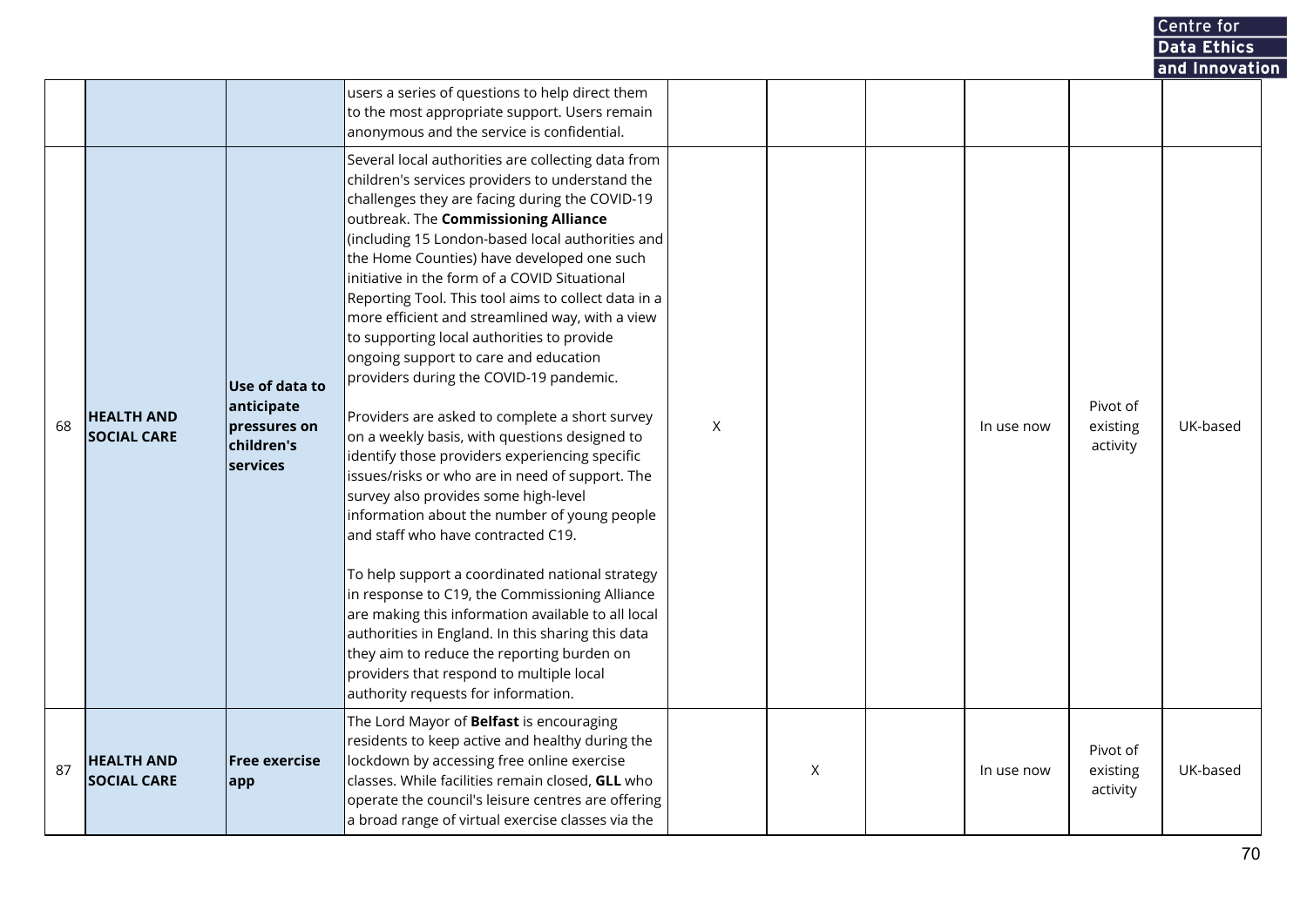|    |                                         |                                                                  |                                                                                                                                                                                                                                                                                                                                                                                                                                                                                                 |   |   |   |            |                                  | Centre for     |  |
|----|-----------------------------------------|------------------------------------------------------------------|-------------------------------------------------------------------------------------------------------------------------------------------------------------------------------------------------------------------------------------------------------------------------------------------------------------------------------------------------------------------------------------------------------------------------------------------------------------------------------------------------|---|---|---|------------|----------------------------------|----------------|--|
|    |                                         |                                                                  |                                                                                                                                                                                                                                                                                                                                                                                                                                                                                                 |   |   |   |            |                                  | Data Ethics    |  |
|    |                                         |                                                                  | Better UK app, which is free for anyone to<br>download.                                                                                                                                                                                                                                                                                                                                                                                                                                         |   |   |   |            |                                  | and Innovation |  |
| 88 | <b>HEALTH AND</b><br><b>SOCIAL CARE</b> | Virtual<br>community hub                                         | A virtual community hub, including a dedicated<br>helpline, has been set up by Belfast City<br><b>Council</b> to support residents during the<br>pandemic. The hub will provide assistance to<br>residents, to help coordinate the distribution of<br>food parcels in partnership with the Department<br>for Communities, as well as providing advice on<br>jobs and benefits, practical assistance such as<br>collecting prescriptions and offering emotional<br>support and a listening ear.  | X |   |   | In use now | Pivot of<br>existing<br>activity | UK-based       |  |
| 89 | <b>HEALTH AND</b><br><b>SOCIAL CARE</b> | Online<br>ldementia<br>sessions                                  | <b>Caerphilly County Borough Council is</b><br>supporting dementia charities to continue<br>offering their services while social distancing<br>measures are still in place. Charities, including<br>Dementia Friends, will be offering online<br>resources to allow people to train in giving<br>support to people with dementia.                                                                                                                                                               |   |   | X | In use now | Pivot of<br>existing<br>activity | UK-based       |  |
| 90 | <b>HEALTH AND</b><br><b>SOCIAL CARE</b> | <b>Video</b><br>conferencing in<br>care<br>homes and<br>hospices | Video conferencing has been rolled out in five<br>care homes in <b>Conwy</b> to connect residents with<br>their families and help combat loneliness. This<br>will be used to support the 'Attend Anywhere'<br>initiative, which is a remote consultation service<br>currently being rolled out by the Health board to<br>GPs.                                                                                                                                                                   |   | Χ |   | In use now | New use<br>case                  | UK-based       |  |
| 91 | <b>HEALTH AND</b><br><b>SOCIAL CARE</b> | <b>Community</b><br>consortium                                   | #StokeOnTrentTogether was established to<br>coordinate the response from local residents<br>and organisations to ensure everyone who<br>needs help can receive it, and that everyone<br>who is well and wants to help others, can do so.<br>The initiative is providing support seven days a<br>week and can be accessed online or over the<br>telephone. Since the launch of the scheme, to<br>the end of April, it has brought together 800<br>volunteers; received over 5,000 calls and made |   | X |   | In use now | Pivot of<br>existing<br>activity | UK-based       |  |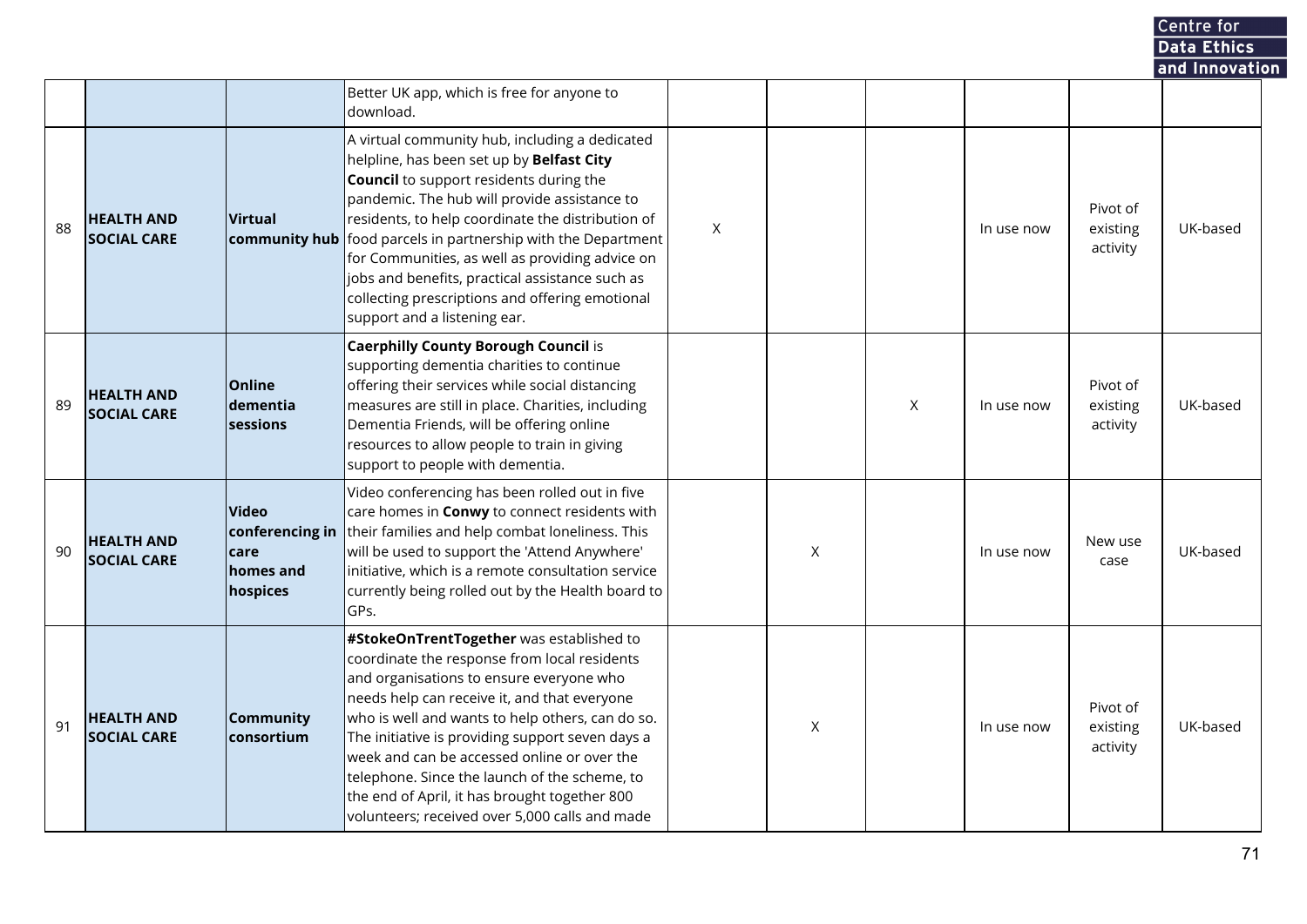and Innovation more than 40,000 proactive contacts with residents. **Torfaen Council** has launched the Torfaen Community Support App, which helps to link **Community** vulnerable residents with volunteers who can <sup>92</sup> **HEALTH AND** x | | | | | | | | | | | | | | | | New use UK-based **SOCIAL CARE support app** support them (e.g. with the collection of case medication, shopping for food and other essentials) NHSX has announced a COVID-19 forecasting tool, developed with tech firm **Palantir**, is to be made available to local NHS organisations. The tool is part of the NHS COVID-19 Data Store, and will support local and national health leaders by <sup>93</sup> **HEALTH AND COVID-19** providing information and data related to  $X$  In use now New use UK-based **SOCIAL CARE forecasting tool** COVID-19. The technology has been used at a case national level to understand bed capacity and availability. Now local hospitals will be given access to the forecasting tool to help plan capacity for both COVID-19 patients and routine care and operations.

Centre for Data Ethics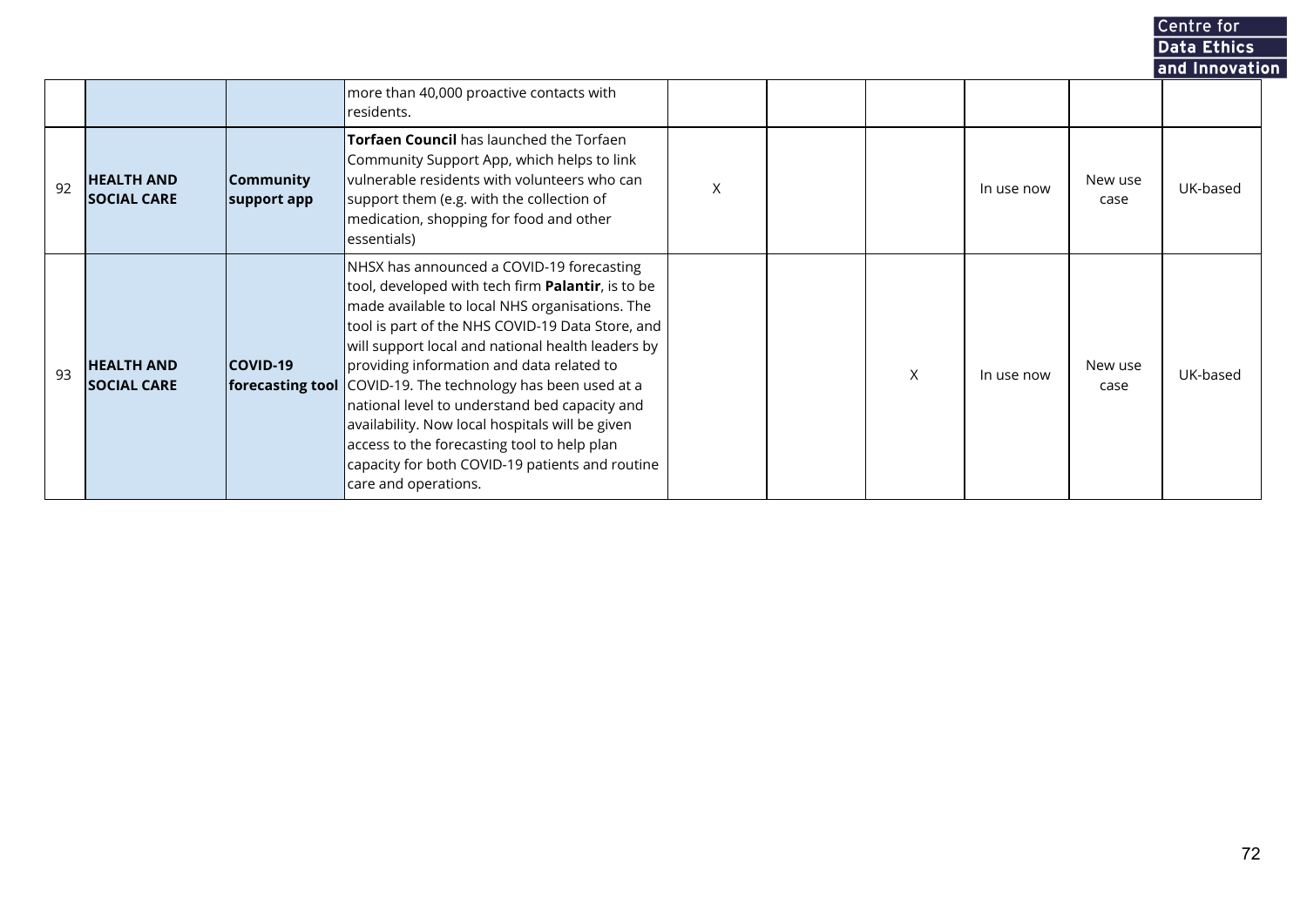# **Crime & Justice**

|                                   |                            |                                                                                                                                                 | <b>USE CASE</b>                                                                                                                                                                                                                                                                                                                                                                                                                                                                                                                                                                                                                                                                                                                                                                                                                                                                                                                                                                                                                                                                                                               |                                                                |                                                                                                      |                                                                       |                                | <b>ADOPTION</b>                                                  |                                                                                                                       |
|-----------------------------------|----------------------------|-------------------------------------------------------------------------------------------------------------------------------------------------|-------------------------------------------------------------------------------------------------------------------------------------------------------------------------------------------------------------------------------------------------------------------------------------------------------------------------------------------------------------------------------------------------------------------------------------------------------------------------------------------------------------------------------------------------------------------------------------------------------------------------------------------------------------------------------------------------------------------------------------------------------------------------------------------------------------------------------------------------------------------------------------------------------------------------------------------------------------------------------------------------------------------------------------------------------------------------------------------------------------------------------|----------------------------------------------------------------|------------------------------------------------------------------------------------------------------|-----------------------------------------------------------------------|--------------------------------|------------------------------------------------------------------|-----------------------------------------------------------------------------------------------------------------------|
|                                   |                            |                                                                                                                                                 |                                                                                                                                                                                                                                                                                                                                                                                                                                                                                                                                                                                                                                                                                                                                                                                                                                                                                                                                                                                                                                                                                                                               |                                                                | <b>Primary purpose(s)</b>                                                                            |                                                                       |                                |                                                                  |                                                                                                                       |
| <b>Use</b><br>case<br>$n^{\circ}$ | <b>Sector</b>              | <b>Application of</b><br>AI and data                                                                                                            | <b>Description and examples</b>                                                                                                                                                                                                                                                                                                                                                                                                                                                                                                                                                                                                                                                                                                                                                                                                                                                                                                                                                                                                                                                                                               | <b>Managing</b><br>the<br>immediate<br>public health<br>crisis | <b>Supporting</b><br>the public<br>health<br>response<br>and<br>mitigating<br>effects of<br>lockdown | <b>Building</b><br>future<br>resilience<br>and aiding<br>the recovery | <b>Stage of</b><br>development | <b>New use</b><br>case or<br>increase in<br>existing<br>activity | <b>Degree of</b><br>take up in<br>the UK                                                                              |
| 25                                | <b>CRIME &amp; JUSTICE</b> | Identifying<br>adherence to<br>social<br>distancing in<br>public and<br>work spaces<br>using image<br>recognition on<br>surveillance<br>footage | <b>Landing.ai</b> have begun marketing the capability<br>to track individuals in spaces using computer<br>vision layered on surveillance footage to identify<br>when they are too close together. While the<br>product is marketed for use in work spaces, the<br>video shows footage from an Oxford high street,<br>and has clear public space/policing applications.<br>In similar developments, some developers have<br>demonstrated image recognition applications<br>that detect whether an individual is wearing a<br>mask, which could be used to enforce any public<br>health rules around mask-wearing in public, as<br>some countries have begun to mandate.<br>Clearview have proposed using similar<br>technology in the US, using facial recognition to<br>identify people in public spaces. In the UK, DfE's<br>Data Science Lab is using pre-trained person<br>counting neural network models to detect how<br>many people are outside during the daytime in<br>London in images from TfL's open data traffic<br>cameras. DfT are using AI tools on camera<br>imagery to estimate traffic flows and the extent | $\mathsf{X}$                                                   | $\mathsf{X}$                                                                                         | $\mathsf{X}$                                                          | Marketed for<br>current use    | New use<br>case                                                  | US company<br>owned by<br>prominent<br>Al/data<br>scientist,<br>unclear<br>whether<br>being<br>marketed in<br>the UK. |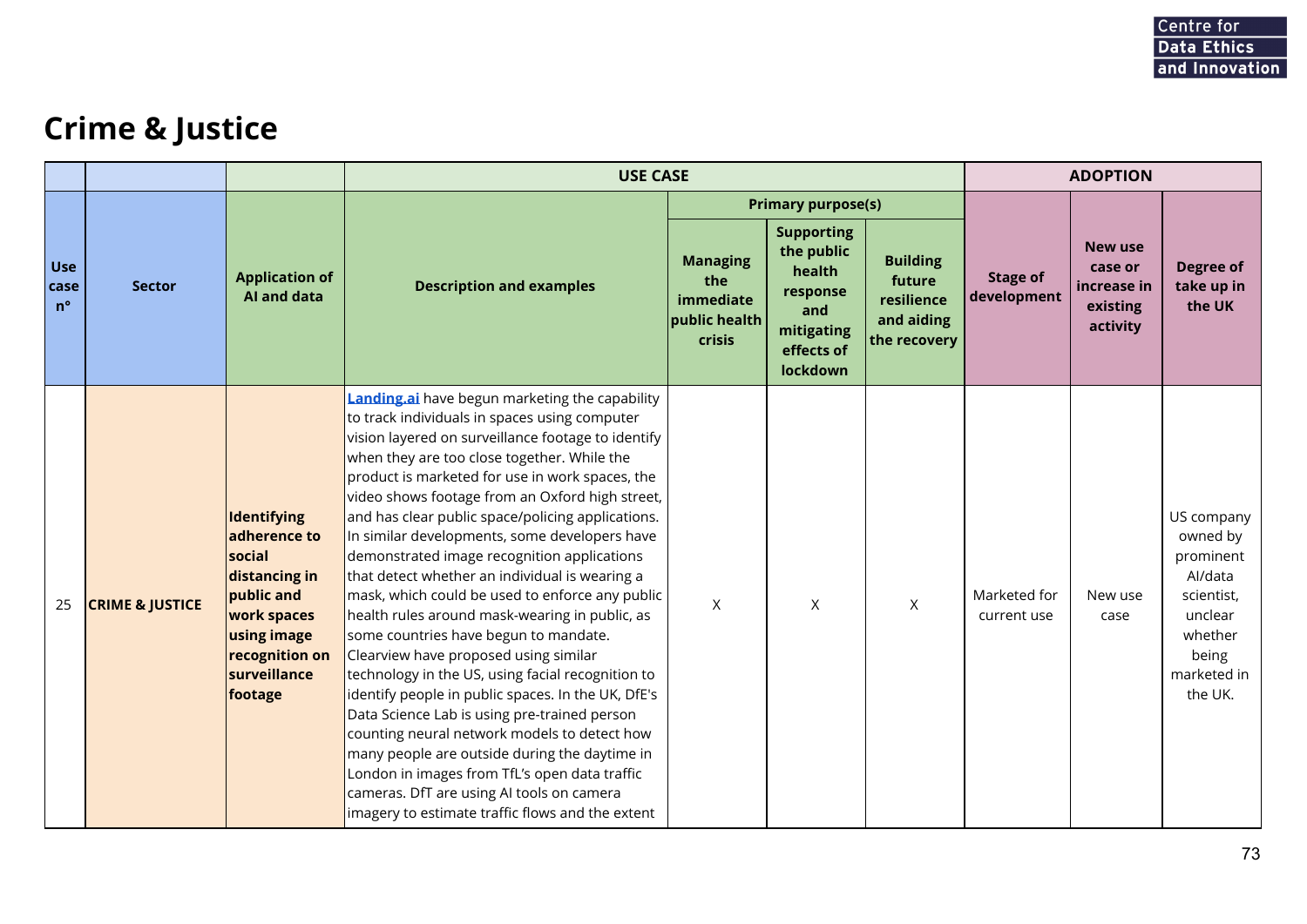|    |                            |                                                                                                               |                                                                                                                                                                                                                                                                                                                                                                      |   |   |   |                                                    |                                  | Centre for                                                                                                            |  |
|----|----------------------------|---------------------------------------------------------------------------------------------------------------|----------------------------------------------------------------------------------------------------------------------------------------------------------------------------------------------------------------------------------------------------------------------------------------------------------------------------------------------------------------------|---|---|---|----------------------------------------------------|----------------------------------|-----------------------------------------------------------------------------------------------------------------------|--|
|    |                            |                                                                                                               |                                                                                                                                                                                                                                                                                                                                                                      |   |   |   |                                                    |                                  | <b>Data Ethics</b>                                                                                                    |  |
|    |                            |                                                                                                               | to which pedestrians are complying with 2m<br>distancing. Only aggregate data is used, no<br>personal data or images are shared. There have<br>been many offers from companies (e.g. Vivacity)<br>to support with this.                                                                                                                                              |   |   |   |                                                    |                                  | and Innovation                                                                                                        |  |
| 26 | <b>CRIME &amp; JUSTICE</b> | <b>Drones enabled</b><br>with Al-driven<br>crowd<br>detection and<br>facial<br>recognition                    | <b>Skylark Labs</b> are providing computer<br>vision-equipped drones to Indian police, that<br>permit both facial recognition at close range,<br>and identification of people breached social<br>distancing or curfew rules.                                                                                                                                         | X | X |   | In use now                                         | Pivot of<br>existing<br>activity | Not currently<br>in use with<br>facial<br>recognition,<br>but local<br>police have<br>been using<br>drone<br>footage. |  |
| 38 | <b>CRIME &amp; JUSTICE</b> | <b>Cameras that</b><br>detect face<br>masks to<br><b>levaluate</b><br>ladherence to<br>government<br>mandates | Everyone riding public transportation in France<br>is required to wear a face mask. Paris and<br>Cannes are using computer vision to count<br>people who comply. Datakalab, a French Al<br>startup, is installing chips in existing CCTV<br>cameras that run an object recognition model.<br>The model is trained to distinguish masked<br>faces from unmasked ones. |   |   | Χ | Being tested in<br>Paris and<br>Cannes.<br>France. | New use<br>case                  | None                                                                                                                  |  |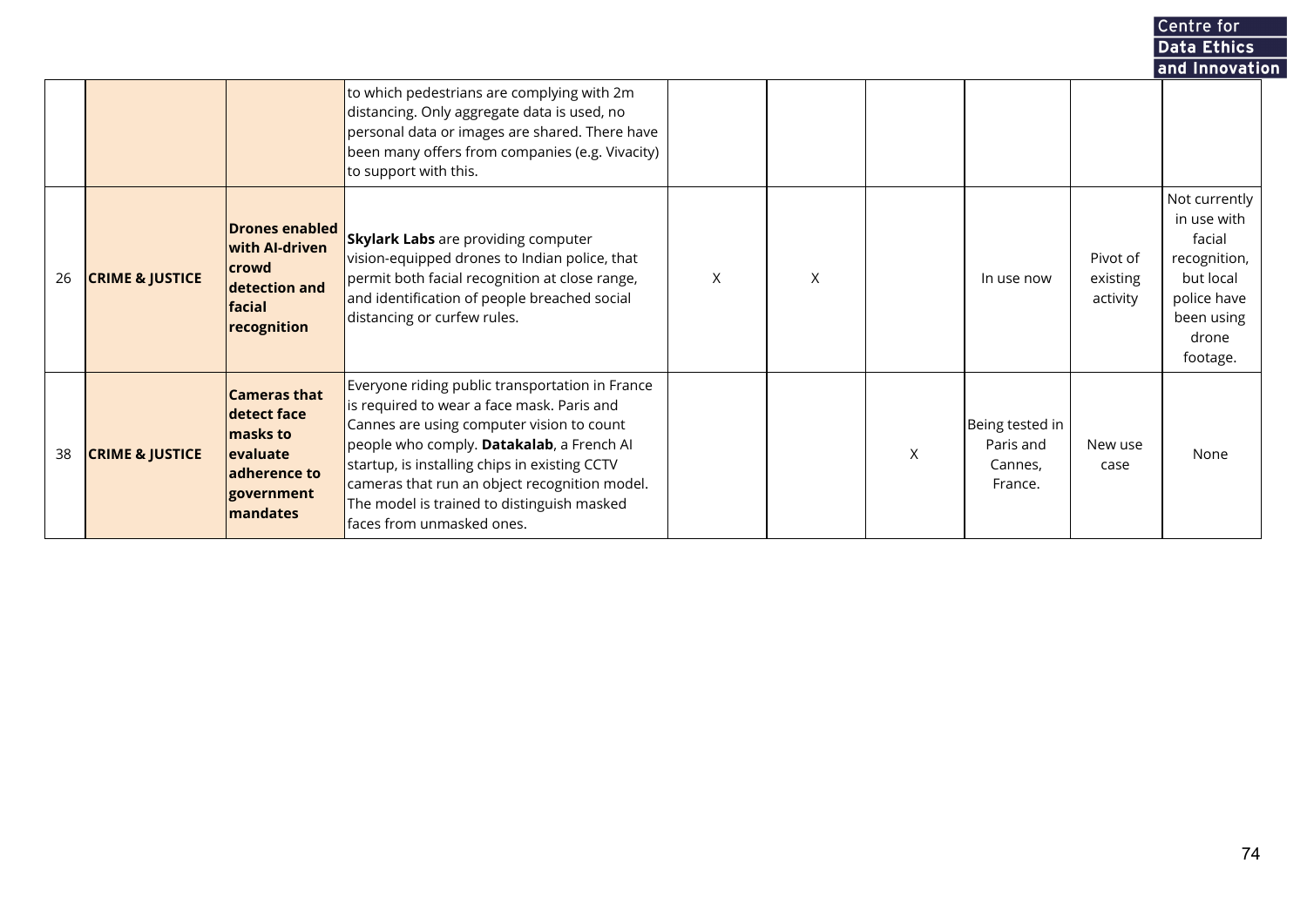### **Education & Young People**

|                                   |                                               |                                                                                                                                        | <b>USE CASE</b>                                                                                                                                                                                                                                                                                                                                                                          |                                                                       |                                                                                                      |                                                                       |                                | <b>ADOPTION</b>                                           |                                              |
|-----------------------------------|-----------------------------------------------|----------------------------------------------------------------------------------------------------------------------------------------|------------------------------------------------------------------------------------------------------------------------------------------------------------------------------------------------------------------------------------------------------------------------------------------------------------------------------------------------------------------------------------------|-----------------------------------------------------------------------|------------------------------------------------------------------------------------------------------|-----------------------------------------------------------------------|--------------------------------|-----------------------------------------------------------|----------------------------------------------|
|                                   |                                               |                                                                                                                                        |                                                                                                                                                                                                                                                                                                                                                                                          |                                                                       | <b>Primary purpose(s)</b>                                                                            |                                                                       |                                |                                                           |                                              |
| <b>Use</b><br>case<br>$n^{\circ}$ | <b>Sector</b>                                 | <b>Application of</b><br>Al and data                                                                                                   | <b>Description and examples</b>                                                                                                                                                                                                                                                                                                                                                          | <b>Managing</b><br>the<br>immediate<br>public health<br><b>crisis</b> | <b>Supporting</b><br>the public<br>health<br>response<br>and<br>mitigating<br>effects of<br>lockdown | <b>Building</b><br>future<br>resilience<br>and aiding<br>the recovery | <b>Stage of</b><br>development | New use<br>case or<br>increase in<br>existing<br>activity | Degree of<br>take up in<br>the UK            |
| 30                                | <b>EDUCATION &amp;</b><br><b>YOUNG PEOPLE</b> | Algorithmic<br>lassessment<br>and grade<br>assignment<br>using<br>teacher-provide<br>d scoring                                         | DfE is working with <b>Ofqual</b> and the secondary<br>education system to provide exam results for<br>students based on teacher assessments of<br>performance throughout the year, using some<br>form of algorithm. UPDATE: The results<br>produced by the algorithm were contested and<br>no longer stand. Students have since been<br>awarded the grades predicted by their teachers. |                                                                       | $\times$                                                                                             |                                                                       | Under<br>development           | New use case                                              | Under<br>development                         |
| 31                                | <b>EDUCATION &amp;</b><br>YOUNG PEOPLE        | <b>Sharing and</b><br>aggregation of<br>local authority<br>data to enable<br>better support<br><b>of vulnerable</b><br><b>children</b> | <b>LOTI</b> and the <b>GLA</b> are coordinating efforts for<br>London local authorities to share data, and<br>enable the provision of free school meal<br>vouchers across authority boundaries.                                                                                                                                                                                          |                                                                       | $\sf X$                                                                                              |                                                                       | In use now                     | New<br>coordination<br>of existing<br>datasets            | Currently in<br>use by<br>London<br>boroughs |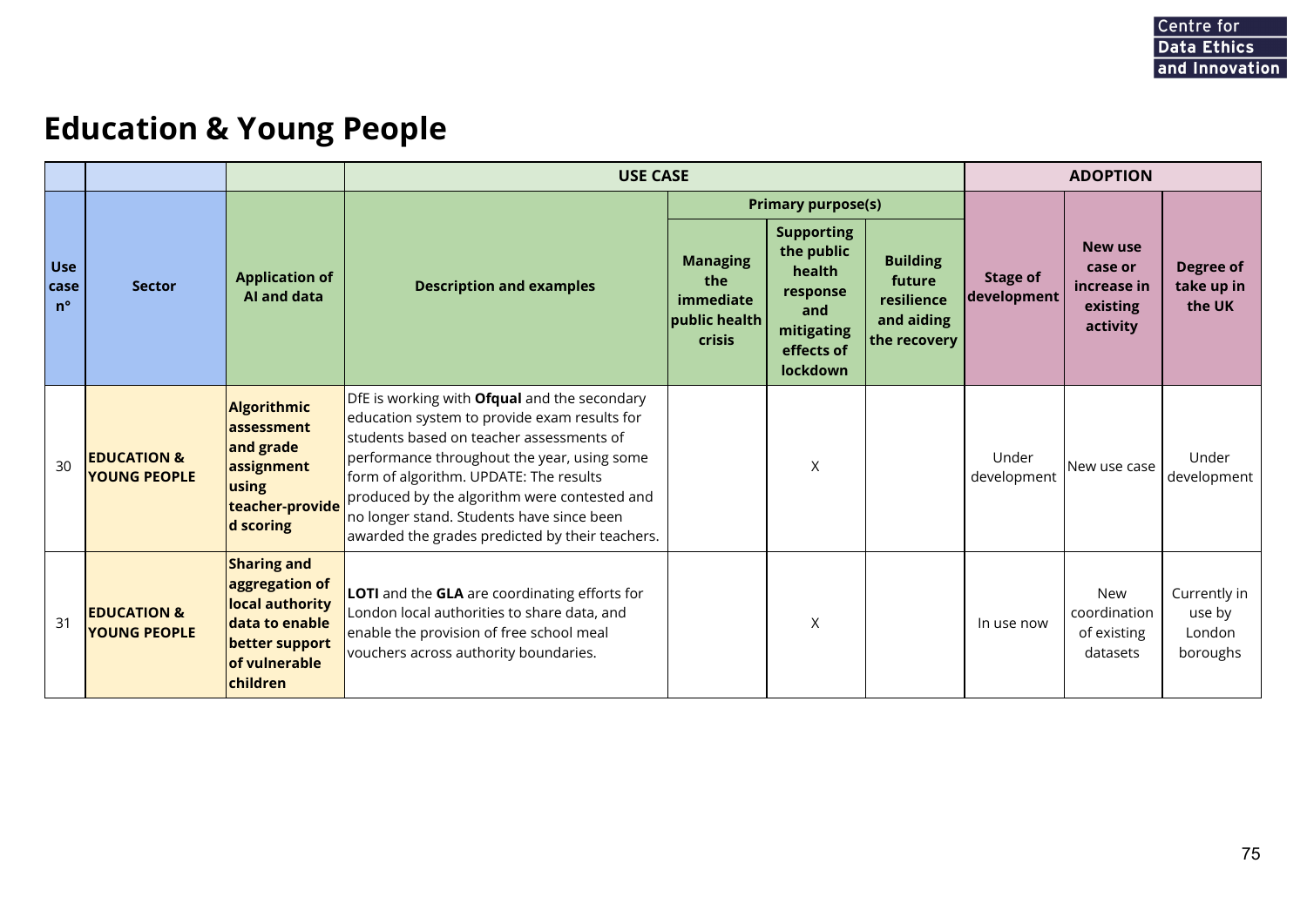|    |                                               |                                                                                                                                    |                                                                                                                                                                                                                                                                                                                                                                                                                                                                                                                                                                                                                                                                                            |             |          |            |                                     | <b>Data Ethics</b><br>and Innovation |  |
|----|-----------------------------------------------|------------------------------------------------------------------------------------------------------------------------------------|--------------------------------------------------------------------------------------------------------------------------------------------------------------------------------------------------------------------------------------------------------------------------------------------------------------------------------------------------------------------------------------------------------------------------------------------------------------------------------------------------------------------------------------------------------------------------------------------------------------------------------------------------------------------------------------------|-------------|----------|------------|-------------------------------------|--------------------------------------|--|
| 36 | <b>EDUCATION &amp;</b><br>YOUNG PEOPLE        | <b>Creation of VR</b><br>apps to<br>facilitate<br><b>virtual field</b><br>trips for<br>teachers during<br>lockdown (and<br>beyond) | Treehouse by Trekview offers a curriculum of<br>virtual field trips to assist teachers in delivering<br>education in lockdown. Built from Trekview's<br>repository of 360 degree images, VR apps have<br>been designed to facilitate virtual exploration of<br>areas of geographical interest and connect<br>students with researchers. Trekview aims to use<br>its platform to raise awareness of environmental<br>issues, promote sustainable tourism, boost local<br>economies, capture environments at risk of<br>being lost, provide researchers with large data<br>sets and deliver accurate information on the<br>location of people and infrastructure in<br>emergency situations. | X           | X        | In use now | Pivot of<br>existing<br>activity    |                                      |  |
| 84 | <b>EDUCATION &amp;</b><br><b>YOUNG PEOPLE</b> | <b>Supporting</b><br>digitally<br>excluded<br>pupils                                                                               | Working with schools and pupils in its area,<br><b>Blaenau Gwent Council</b> identified close to<br>1,400 pupils who are digitally excluded, either<br>through a lack of connectivity (Wifi) at home or<br>by not having access to a suitable electronic<br>device. With funding from the Welsh<br>Government, the council and schools have<br>embarked on a new project to refurbish end of<br>life devices and distribute them to these<br>learners. The Council has also purchased a<br>number of MIFI devices to provide home<br>internet access for those without.                                                                                                                    | $\mathsf X$ |          | In use now | Pivot of<br>existing<br>activity    | UK-based                             |  |
| 85 | <b>EDUCATION &amp;</b><br><b>YOUNG PEOPLE</b> | <b>Learning</b><br>resources to<br>support the<br>home-schooling<br>of primary-aged<br>children                                    | Leicestershire County Council has adapted its<br>online learning system - GoLearn - so it can be<br>used by younger learners as well as adult<br>learners during the pandemic. Its new online<br>learning resources site offers several courses<br>that are free of charge, covering language<br>lessons, digital skills and English and Maths.                                                                                                                                                                                                                                                                                                                                            |             | $\times$ | In use now | Pivot of<br>existing<br>activity    | UK-based                             |  |
| 86 | <b>EDUCATION &amp;</b><br><b>YOUNG PEOPLE</b> | <b>Online mental</b><br>health service<br>for $16-24$ y/olds                                                                       | Big White Wall (BWW) is an online resource<br>where people aged 16-24 years can receive<br>mental health support 24/7 from trained                                                                                                                                                                                                                                                                                                                                                                                                                                                                                                                                                         | X           |          | In use now | Increase in<br>existing<br>activity | UK-based                             |  |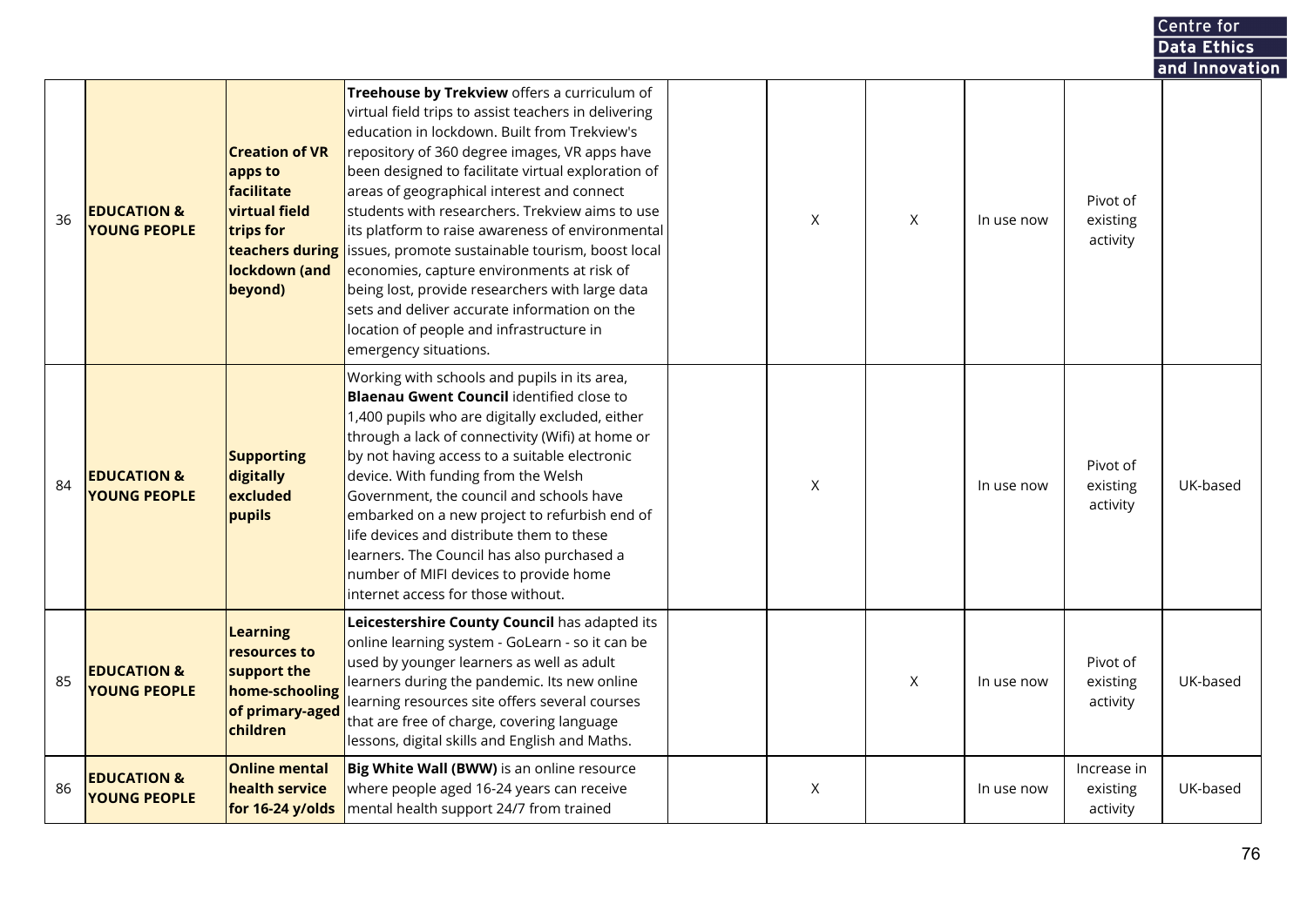|  |                                                                                                                            |  |  | Data Ethics    |
|--|----------------------------------------------------------------------------------------------------------------------------|--|--|----------------|
|  |                                                                                                                            |  |  | and Innovation |
|  | professionals. When a new member joins they<br>$\sqrt{\frac{1}{1}}$ create a username that keeps their identity<br>hidden. |  |  |                |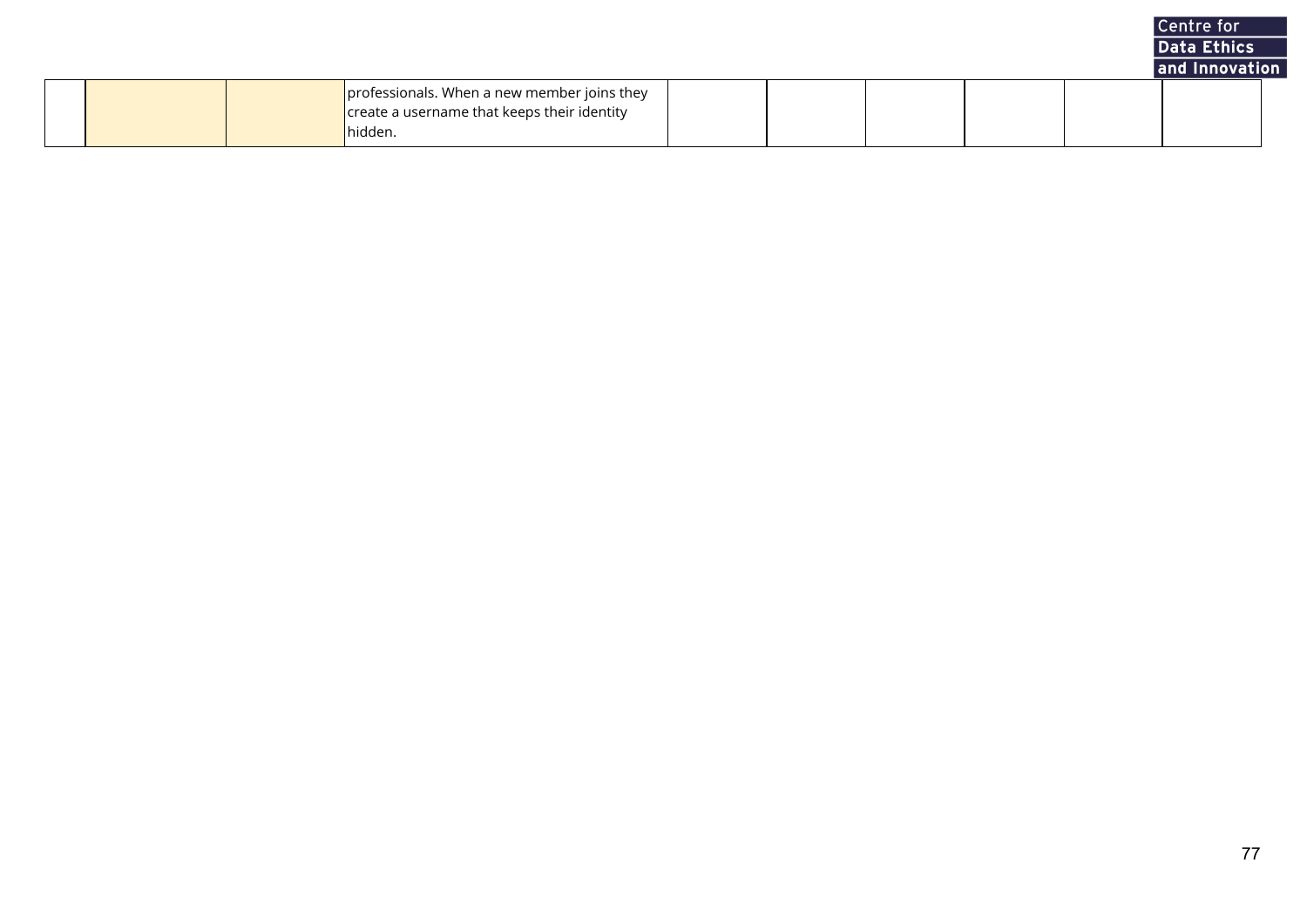## **Employment**

|                                   |                   |                                                              | <b>USE CASE</b>                                                                                                                                                                                                                                                                                                                                                                                                                                                                                                                                                                                                                                                                                                                                                                                                                                                                                                                                          |                                                                |                                                                                                      |                                                                       | <b>ADOPTION</b>                |                                                                  |                                                                                                |
|-----------------------------------|-------------------|--------------------------------------------------------------|----------------------------------------------------------------------------------------------------------------------------------------------------------------------------------------------------------------------------------------------------------------------------------------------------------------------------------------------------------------------------------------------------------------------------------------------------------------------------------------------------------------------------------------------------------------------------------------------------------------------------------------------------------------------------------------------------------------------------------------------------------------------------------------------------------------------------------------------------------------------------------------------------------------------------------------------------------|----------------------------------------------------------------|------------------------------------------------------------------------------------------------------|-----------------------------------------------------------------------|--------------------------------|------------------------------------------------------------------|------------------------------------------------------------------------------------------------|
|                                   |                   |                                                              |                                                                                                                                                                                                                                                                                                                                                                                                                                                                                                                                                                                                                                                                                                                                                                                                                                                                                                                                                          |                                                                | <b>Primary purpose(s)</b>                                                                            |                                                                       |                                |                                                                  |                                                                                                |
| <b>Use</b><br>case<br>$n^{\circ}$ | <b>Sector</b>     | <b>Application of</b><br><b>AI and data</b>                  | <b>Description and examples</b>                                                                                                                                                                                                                                                                                                                                                                                                                                                                                                                                                                                                                                                                                                                                                                                                                                                                                                                          | <b>Managing</b><br>the<br>immediate<br>public health<br>crisis | <b>Supporting</b><br>the public<br>health<br>response<br>and<br>mitigating<br>effects of<br>lockdown | <b>Building</b><br>future<br>resilience<br>and aiding<br>the recovery | <b>Stage of</b><br>development | <b>New use</b><br>case or<br>increase in<br>existing<br>activity | Degree of<br>take up in<br>the UK                                                              |
| 22                                | <b>EMPLOYMENT</b> | Automating<br>social distance<br>control in the<br>workplace | A number of companies have pivoted to<br>creating wearable wristbands that alert users<br>when they are within two metres of another<br>individual. In Canada, three manufacturing<br>veterans have co-founded Social Distancer<br>Technologies Inc., to create (with the support of<br>the National Research Council of Canada<br>Industrial Research Assistance Program) a<br>wearable product designed to provide workers<br>with a means to easily maintain a safe two<br>meter distance between one another. Another<br>Canadian company, Proxxi, have created a<br>wearable called "Halo", which vibrates to alert<br>the wearer that they are within two metres of<br>another wristband. Globally, Samsung have<br>created a social distancing management<br>solution for their business customers in the<br>form of smartwatches with customisable<br>protection, such as built-in heart rate monitors,<br>motion sensors, and activity sensors. |                                                                |                                                                                                      | X                                                                     |                                | New use<br>case                                                  | Unaware of<br>tech-assisted<br>social<br>distancing<br>tools being<br>used in UK<br>workplaces |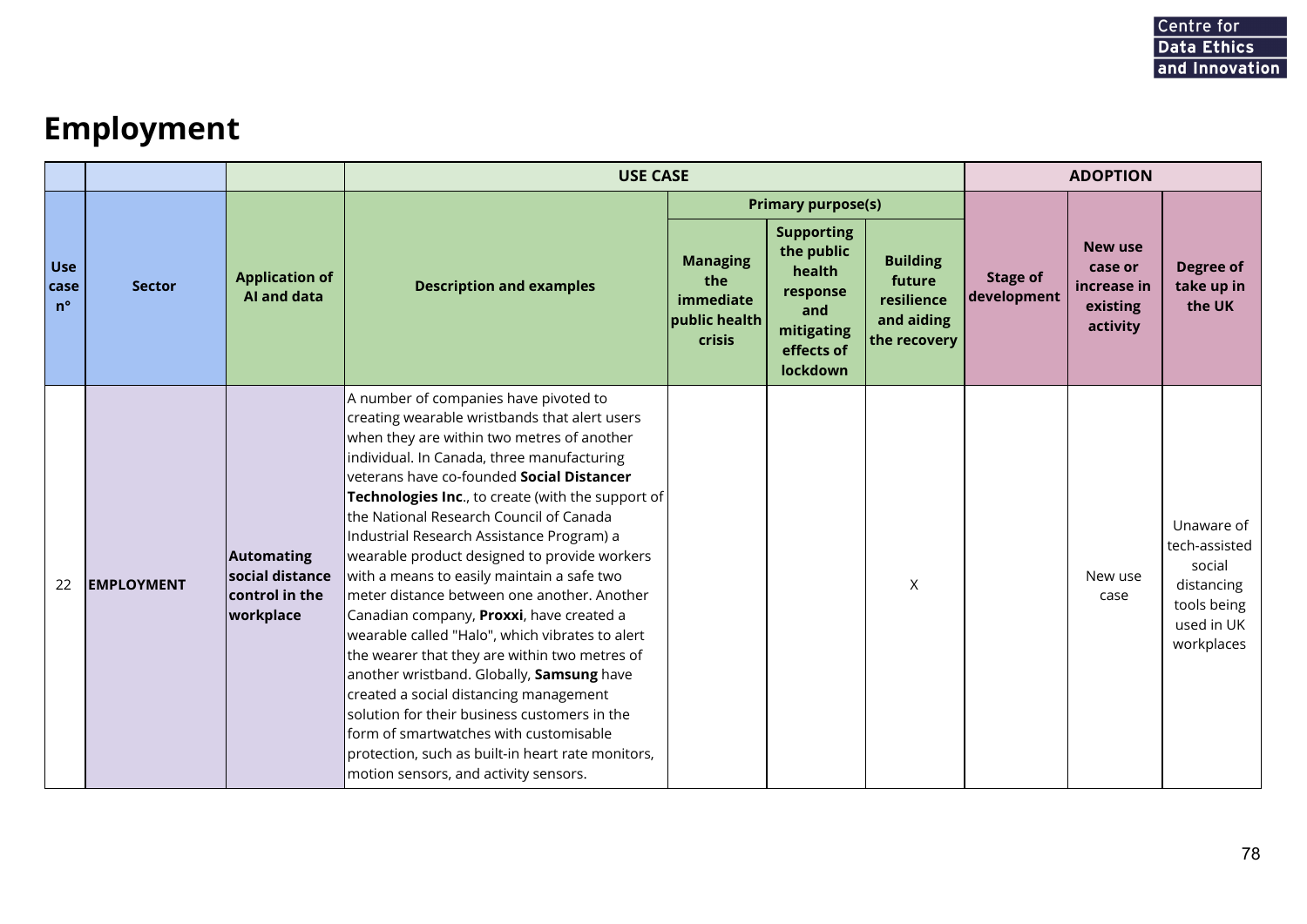|    |                   |                                                                                                                         |                                                                                                                                                                                                                                                                                                                                                                                                                                                                                                                                                                                                                                                                                                                                                                                                           |   |   |                       |                                     | Centre for                                                                                                                                      |  |
|----|-------------------|-------------------------------------------------------------------------------------------------------------------------|-----------------------------------------------------------------------------------------------------------------------------------------------------------------------------------------------------------------------------------------------------------------------------------------------------------------------------------------------------------------------------------------------------------------------------------------------------------------------------------------------------------------------------------------------------------------------------------------------------------------------------------------------------------------------------------------------------------------------------------------------------------------------------------------------------------|---|---|-----------------------|-------------------------------------|-------------------------------------------------------------------------------------------------------------------------------------------------|--|
|    |                   |                                                                                                                         |                                                                                                                                                                                                                                                                                                                                                                                                                                                                                                                                                                                                                                                                                                                                                                                                           |   |   |                       |                                     | Data Ethics                                                                                                                                     |  |
| 23 | <b>EMPLOYMENT</b> | Use of novel<br>data sources to<br>track economic<br>activity                                                           | Alternative sources of data are being used to<br>gauge the impact of the pandemic on economic<br>activity. This includes data about footfall,<br>congestion, restaurant bookings and energy<br>consumption. An economics professor at the<br>University of Chicago has devised a new<br>electricity-based measure to estimate<br>production and consumption behaviour.<br>Australian company Kaspr Datahaus has<br>analysed the quality of internet connections to<br>shed light on the health of different industries<br>and economies, revealing for example when<br>industry plants may have been taken offline. In<br>China, WeBank have reportedly used AI and<br>satellite imagery to identify indicators of an<br>economic revival, such as the number of cars<br>present in company parking lots. | X | X | In use now<br>(check) | New use<br>case (check)             | and Innovation<br>Unclear<br>whether the<br>UK.<br>government<br>is using novel<br>sources of<br>data to track<br>economic<br>activity.         |  |
| 24 | <b>EMPLOYMENT</b> | Identifying<br>financially<br>vulnerable<br>locations and<br>industries that<br>will be hardest<br>hit in a<br>downturn | New and longstanding data sources are being<br>combined to identify vulnerable industries and<br>places. The Australian company Seer has<br>produced a financial vulnerability map that<br>shows how regions vary by types of<br>employment, homelessness, mortgage and<br>rental stress, and social security payments,<br>among other variables. The data included within<br>the map is intended to help policymakers at a<br>local and national level understand where they<br>should be directing their resources.                                                                                                                                                                                                                                                                                     |   | X | in use now            | Increase in<br>existing<br>activity | Seer only<br>applies to<br>Australia.<br>Similar tools<br>are likely to<br>be available<br>in the UK (if<br>not provided<br>directly by<br>ONS) |  |
| 28 | <b>EMPLOYMENT</b> | <b>Increased use</b><br>of algorithms<br>that support<br>recruitment eg<br>sifting<br>applications                      | Some sectors have had to engage in mass<br>recruitment during the lockdown to cope with<br>increased demand for their services. Some<br>organisations are turning to Al-based tools to<br>help sift applications and process interviews at<br>scale.                                                                                                                                                                                                                                                                                                                                                                                                                                                                                                                                                      | X |   | In use now            | Increase in<br>existing<br>activity | Unclear but<br>likely in use.                                                                                                                   |  |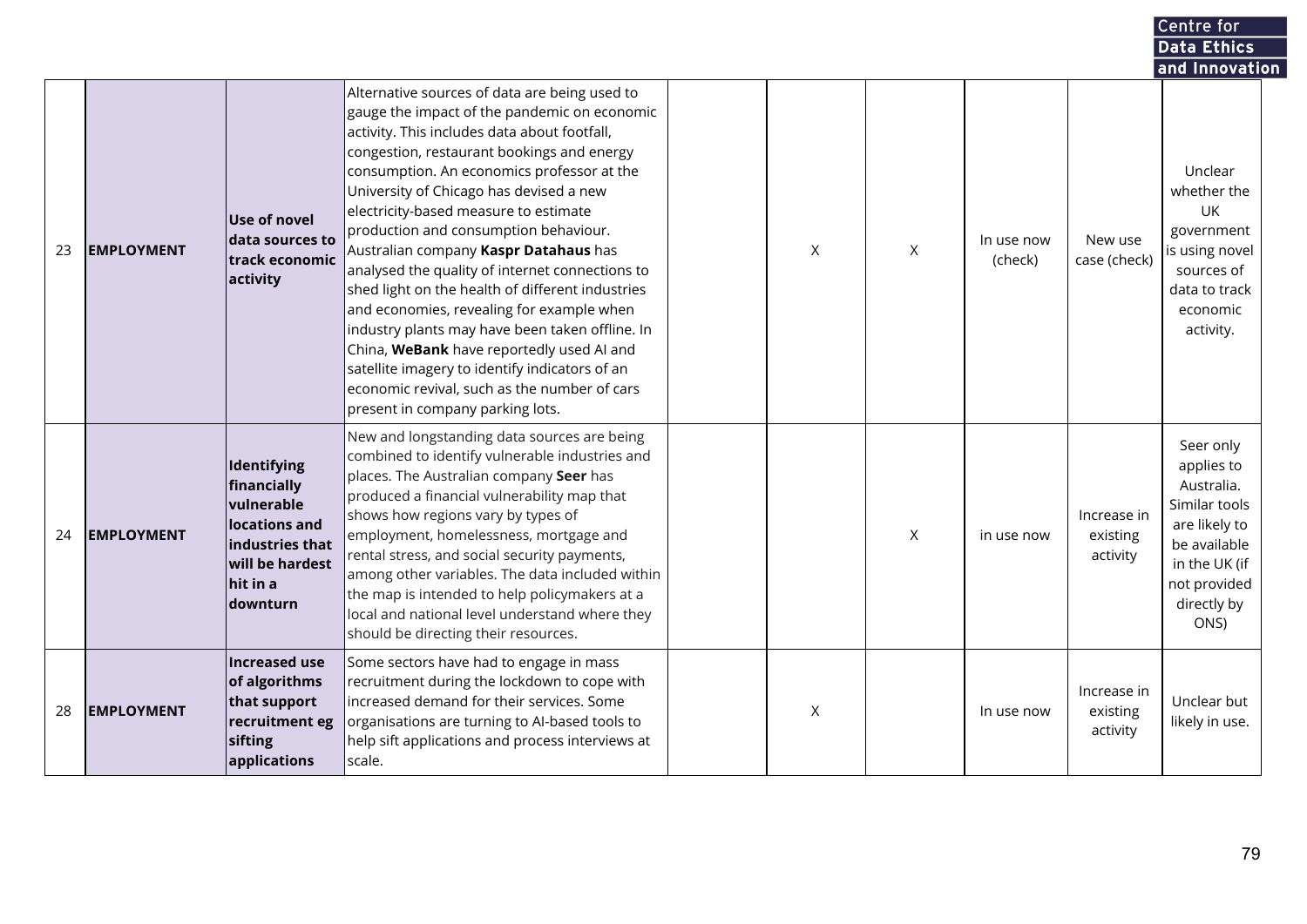|     |                   |               |                                                 |  |            |             | Centre for     |  |
|-----|-------------------|---------------|-------------------------------------------------|--|------------|-------------|----------------|--|
|     |                   |               |                                                 |  |            |             | Data Ethics    |  |
|     |                   |               |                                                 |  |            |             | and Innovation |  |
|     |                   | Use of        | The Washington Post has reported a number of    |  |            |             |                |  |
|     |                   | monitoring    | software platforms being employed (primarily in |  |            |             |                |  |
|     |                   | software by   | the US) to closely monitor employee behaviour   |  |            | Increase in |                |  |
| -29 | <b>EMPLOYMENT</b> | employers on  | on their work devices, and in some instances,   |  | In use now | existing    | In use         |  |
|     |                   | hardware in   | mandating webcams and other monitoring          |  |            | activity    |                |  |
|     |                   | employee      | devices be switched on throughout the working   |  |            |             |                |  |
|     |                   | <b>Ihomes</b> | Iday.                                           |  |            |             |                |  |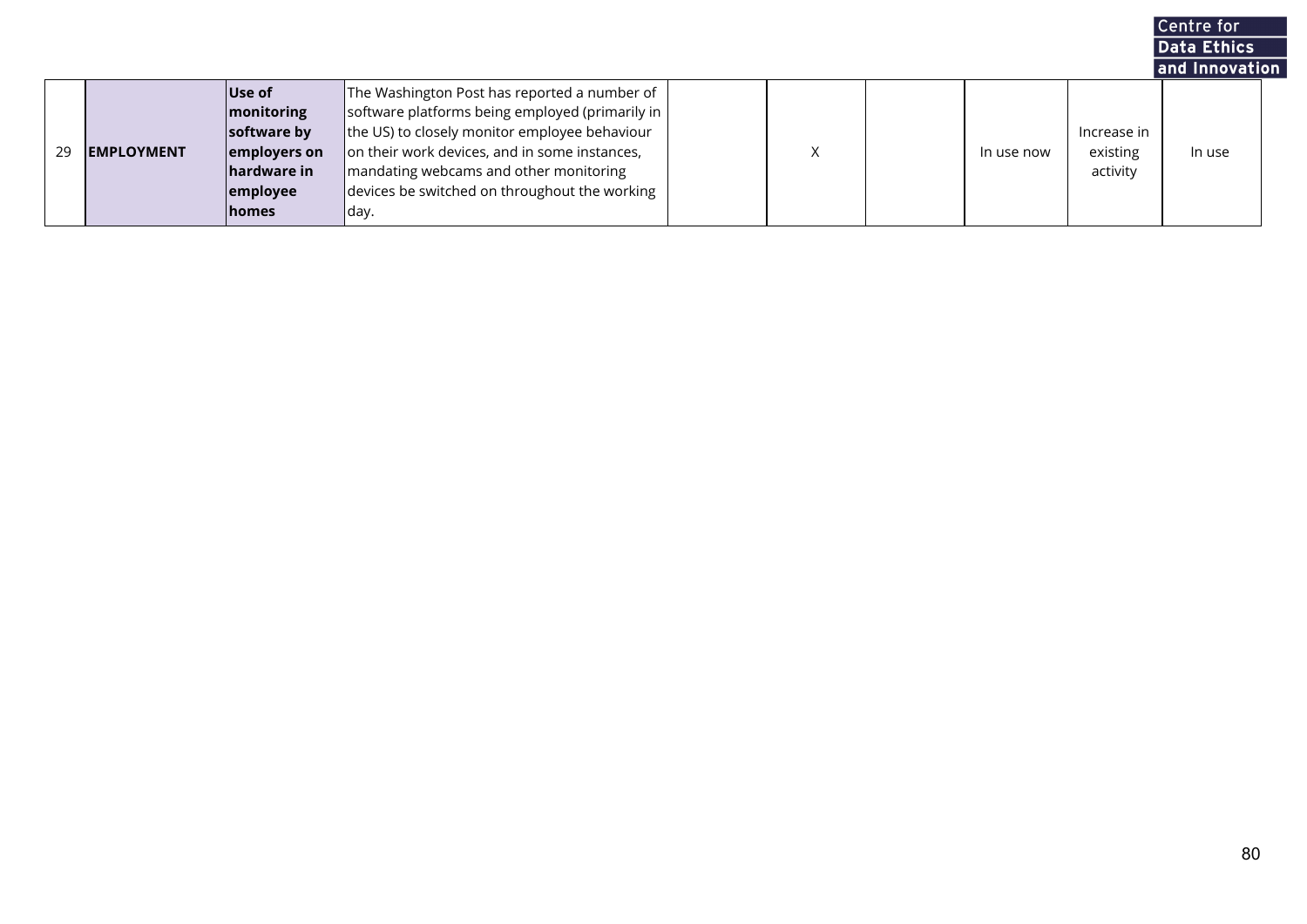#### **Economic Recovery**

|                                   |                                    |                                                                                   | <b>USE CASE</b>                                                                                                                                                                                                                                                                                                                                                                                                                                                                                                                                                                                                                                                                                                                                                                                                                                                                                                                                                                                                                                                                                                                                                      |                                                                |                                                                                                                                   |                                                                       |                                | <b>ADOPTION</b>                                                  |                                   |
|-----------------------------------|------------------------------------|-----------------------------------------------------------------------------------|----------------------------------------------------------------------------------------------------------------------------------------------------------------------------------------------------------------------------------------------------------------------------------------------------------------------------------------------------------------------------------------------------------------------------------------------------------------------------------------------------------------------------------------------------------------------------------------------------------------------------------------------------------------------------------------------------------------------------------------------------------------------------------------------------------------------------------------------------------------------------------------------------------------------------------------------------------------------------------------------------------------------------------------------------------------------------------------------------------------------------------------------------------------------|----------------------------------------------------------------|-----------------------------------------------------------------------------------------------------------------------------------|-----------------------------------------------------------------------|--------------------------------|------------------------------------------------------------------|-----------------------------------|
| <b>Use</b><br>case<br>$n^{\circ}$ | <b>Sector</b>                      | <b>Application of</b><br><b>Al and data</b>                                       | <b>Description and examples</b>                                                                                                                                                                                                                                                                                                                                                                                                                                                                                                                                                                                                                                                                                                                                                                                                                                                                                                                                                                                                                                                                                                                                      | <b>Managing</b><br>the<br>immediate<br>public health<br>crisis | <b>Primary purpose(s)</b><br><b>Supporting</b><br>the public<br>health<br>response<br>and<br>mitigating<br>effects of<br>lockdown | <b>Building</b><br>future<br>resilience<br>and aiding<br>the recovery | <b>Stage of</b><br>development | <b>New use</b><br>case or<br>increase in<br>existing<br>activity | Degree of<br>take up in<br>the UK |
| 32                                | <b>ECONOMIC</b><br><b>RECOVERY</b> | Use of new<br>data sources to<br>lunderstand<br>impact of<br>lockdown<br>measures | The ONS Data Science Campus is exploring the<br>impact of COVID-19 on UK society and the<br>economy. They are exploring new data sources<br>to strengthen the information they hold through<br>surveys and other sources. The aim is to provide<br>government with timely indicators of the impact<br>of social distancing, the number of people in<br>self-isolation, changes to trade in goods and the<br>effect on businesses. One such data source is<br><b>Google's Mobility Reports, which show the</b><br>changing levels of people visiting different types<br>of locations for areas around the UK and other<br>countries. ONS are publishing weekly articles<br>and statistical bulletins on the COVID-19 impact.<br>Topics include self-employment, social impacts,<br>economy and society, business impact, deaths,<br>social relationships, support for vulnerable<br>groups, age, health and unpaid care,<br>subnational data usage advice, household<br>financial resilience, employment for parents,<br>employment for over-70s, homeworking and the<br>labour market. They're also publishing a<br>'coronavirus roundup' - an ad-hoc publication of | $\mathsf{X}$                                                   | X                                                                                                                                 |                                                                       | In use now                     | New<br>coordination<br>of existing<br>datasets                   | Currently in<br>use               |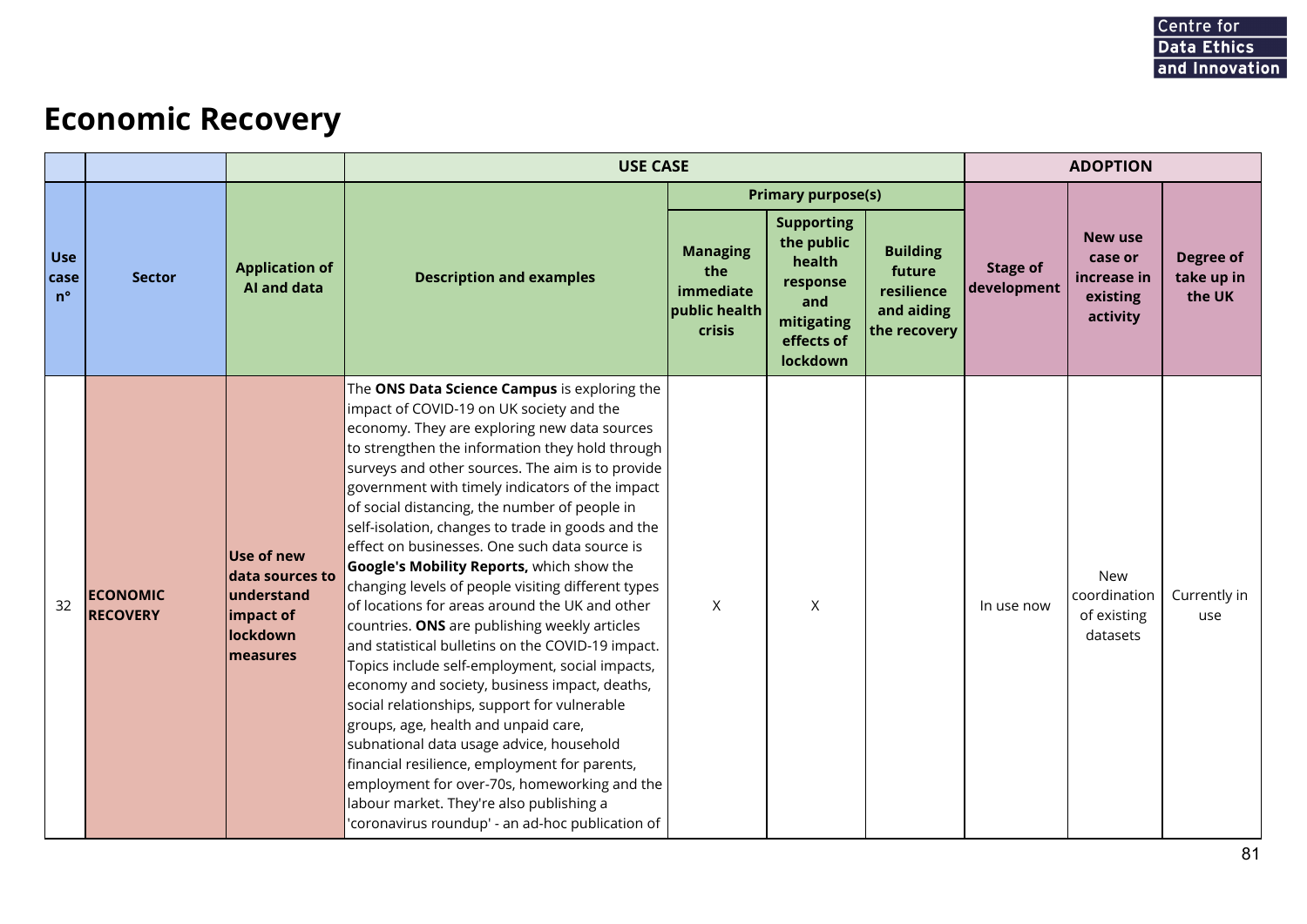and Innovation data analytics. **seetransparent.com** have collated data insights around occupancy, demand, pricing, supply and cancellations of short-term rental **Use of OTA** properties to track how COVID-19 is affecting **(online travel** global short-term rental markets globally. Their New **agency) data to** dashboard uses a variety of data visualistion coordination **ECONOMIC** 35 **track COVID-19** methods to illustrate changes in Online Travel X In use now **RECOVERY** of existing **impact on** Agency (OTA) site traffic, stock prices, average datasets length of stay and domestic / international travel **property rental markets** behaviour. The site has also been optimised to promote recovery indicators such as countries anticipating a lift in travel bans / easing lockdown measures internally. Boston Consulting Group (BCG) have created **BCG Lighthouse**, an AI platform for decision support and scenario planning during COVID-19. The platform brings together epidemiological models, consumer data (credit card spend, **AI** mobility, sentiment, and the like), micro- and New <sup>47</sup> **ECONOMIC decision-suppor** macroeconomic indicators (such as coordination X | In use BCG clients **RECOVERY t platform for** unemployment claims, job listings, and of existing **businesses** government measures), information on health data sets care system capacity, and digital leading indicators (web traffic, search, and social media trends), to give companies a foundation for building simple, rapid decision-making dashboards. The **Centre for Disaster Protection** and **Compiling data Development Initiatives** have been jointly **on** compiling data on the billions of dollars of New **humanitarian** <sup>62</sup> **ECONOMIC** humanitarian and development aid that the IMF, coordination **and**  $X = \int \ln(\sec \theta) \cos \theta$ Unknown World Bank, and other agencies have allocated **RECOVERY** of existing **development** in response to the COVID-19 pandemic. For each data sets **aid allocated** "flow" of funds, the dataset specifies the funding **vs. COVID-19** source, amount, approval date, purpose, and

**Centre for Data Ethics**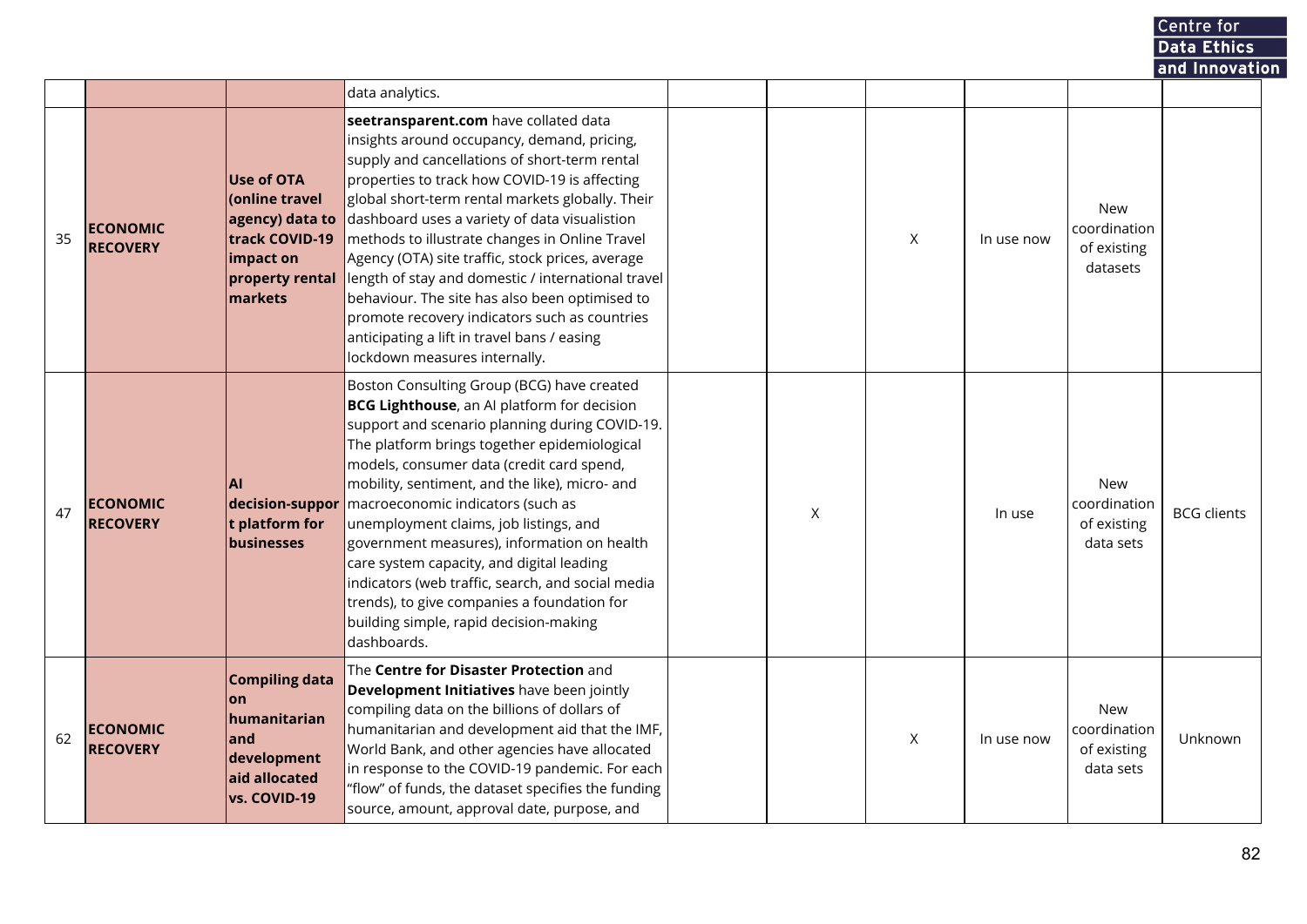|    |                                    |                                                                                                           |                                                                                                                                                                                                                                                                                                                                                                |  |   |            |                 | Data Ethics    |  |
|----|------------------------------------|-----------------------------------------------------------------------------------------------------------|----------------------------------------------------------------------------------------------------------------------------------------------------------------------------------------------------------------------------------------------------------------------------------------------------------------------------------------------------------------|--|---|------------|-----------------|----------------|--|
|    |                                    |                                                                                                           |                                                                                                                                                                                                                                                                                                                                                                |  |   |            |                 | and Innovation |  |
|    |                                    |                                                                                                           | more. Similarly, the UN provides a<br>downloadable and explorable dataset of its<br>coronavirus-related humanitarian funding, and<br>has built an interactive map based on these and<br>related datasets.                                                                                                                                                      |  |   |            |                 |                |  |
| 94 | <b>ECONOMIC</b><br><b>RECOVERY</b> | Understanding<br>'busyness' and<br>exiting<br>lockdown to aid<br>effective<br>policy-making<br>strategies | The Alan Turing Institute and the GLA are<br>collaborating on Project Odysseus, which aims<br>to bring together multiple large-scale and<br>heterogeneous datasets capturing mobility,<br>transportation, and traffic activity over the city<br>of London to better understand 'busyness' and<br>enable targeted interventions and effective<br>policy-making. |  | X | In use now | New use<br>case | UK-based       |  |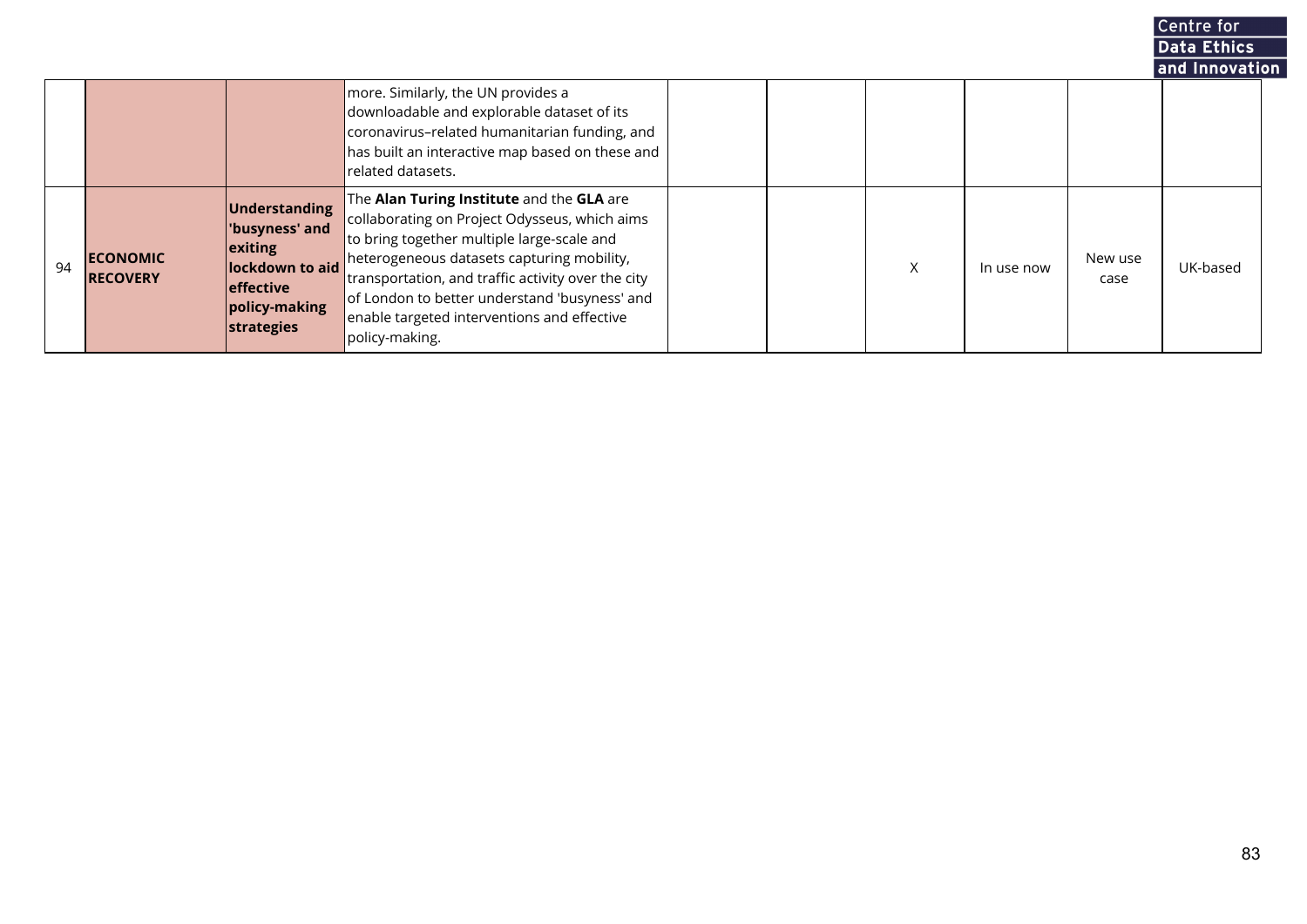#### **Defence & Security**

|                                   |                                         |                                                                                                       |                                                                                                                                                                                                                                                                                                                                                                                                                                    | <b>USE CASE</b>                                                              |                                                                                                                    |                                                                       |                                | <b>ADOPTION</b>                                                  |                                   |
|-----------------------------------|-----------------------------------------|-------------------------------------------------------------------------------------------------------|------------------------------------------------------------------------------------------------------------------------------------------------------------------------------------------------------------------------------------------------------------------------------------------------------------------------------------------------------------------------------------------------------------------------------------|------------------------------------------------------------------------------|--------------------------------------------------------------------------------------------------------------------|-----------------------------------------------------------------------|--------------------------------|------------------------------------------------------------------|-----------------------------------|
|                                   |                                         |                                                                                                       |                                                                                                                                                                                                                                                                                                                                                                                                                                    |                                                                              | <b>Primary purpose(s)</b>                                                                                          |                                                                       |                                |                                                                  |                                   |
| <b>Use</b><br>case<br>$n^{\circ}$ | <b>Sector</b>                           | <b>Application of</b><br>Al and data                                                                  | <b>Description and examples</b>                                                                                                                                                                                                                                                                                                                                                                                                    | <b>Managing</b><br>the<br><b>immediate</b><br>public health<br><b>crisis</b> | <b>Supporting</b><br>the public<br><b>health</b><br>response<br>and<br>mitigating<br>effects of<br><b>lockdown</b> | <b>Building</b><br>future<br>resilience<br>and aiding<br>the recovery | <b>Stage of</b><br>development | <b>New use</b><br>case or<br>increase in<br>existing<br>activity | Degree of<br>take up in<br>the UK |
| 49                                | <b>DEFENCE &amp;</b><br><b>SECURITY</b> | Temporary<br><b>relaxation of</b><br><b>Cyber Security</b><br>certification<br>during the<br>pandemic | <b>MoD</b> has suspended the need for suppliers to<br>hold the Cyber Security Essentials Plus security<br>certification as this requires an on-site<br>assessment, which is difficult under social<br>distancing measures. However, suppliers still<br>need to get CE & other risk controls, including a<br>Cyber Implementation Plan which must<br>demonstrate commitment to completing CE+<br>once CV19 restrictions are lifted. |                                                                              | X                                                                                                                  |                                                                       | In use now                     | New use<br>case                                                  | UK-focused                        |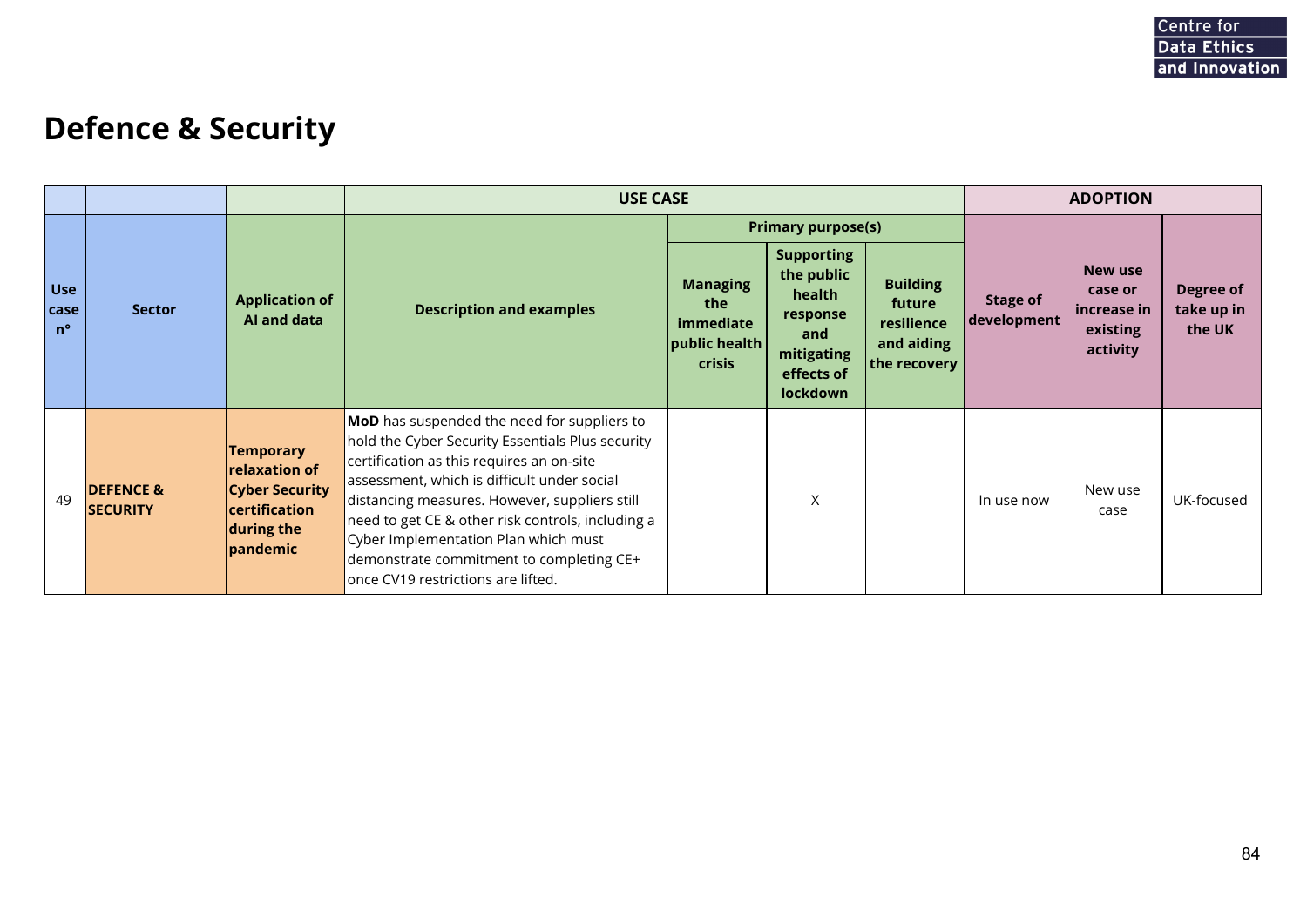## **Manufacturing & Supply Chain**

|                                   |                                        |                                                                                                                                 | <b>USE CASE</b>                                                                                                                                                                                                                                                                                                                                                                                                                                                                                                                                                                                                                                                                                                                                                                                                                                                                                                                                                                                                                                                                                                                        |                                                                |                                                                                                      |                                                                       |                                | <b>ADOPTION</b>                                                  |                                   |
|-----------------------------------|----------------------------------------|---------------------------------------------------------------------------------------------------------------------------------|----------------------------------------------------------------------------------------------------------------------------------------------------------------------------------------------------------------------------------------------------------------------------------------------------------------------------------------------------------------------------------------------------------------------------------------------------------------------------------------------------------------------------------------------------------------------------------------------------------------------------------------------------------------------------------------------------------------------------------------------------------------------------------------------------------------------------------------------------------------------------------------------------------------------------------------------------------------------------------------------------------------------------------------------------------------------------------------------------------------------------------------|----------------------------------------------------------------|------------------------------------------------------------------------------------------------------|-----------------------------------------------------------------------|--------------------------------|------------------------------------------------------------------|-----------------------------------|
|                                   |                                        |                                                                                                                                 |                                                                                                                                                                                                                                                                                                                                                                                                                                                                                                                                                                                                                                                                                                                                                                                                                                                                                                                                                                                                                                                                                                                                        |                                                                | <b>Primary purpose(s)</b>                                                                            |                                                                       |                                |                                                                  |                                   |
| <b>Use</b><br>case<br>$n^{\circ}$ | <b>Sector</b>                          | <b>Application of</b><br>AI and data                                                                                            | <b>Description and examples</b>                                                                                                                                                                                                                                                                                                                                                                                                                                                                                                                                                                                                                                                                                                                                                                                                                                                                                                                                                                                                                                                                                                        | <b>Managing</b><br>the<br>immediate<br>public health<br>crisis | <b>Supporting</b><br>the public<br>health<br>response<br>and<br>mitigating<br>effects of<br>lockdown | <b>Building</b><br>future<br>resilience<br>and aiding<br>the recovery | <b>Stage of</b><br>development | <b>New use</b><br>case or<br>increase in<br>existing<br>activity | Degree of<br>take up in<br>the UK |
| 56                                | <b>MANUFACTURING</b><br>& SUPPLY CHAIN | <b>Acceleration in</b><br>domestic Al<br>adoption in<br>manufacturing<br>in response to<br>global supply<br>chain<br>disruption | <b>Atlantic Council's GeoTech Center</b> speculates<br>that CV-19 will accelerate AI adoption strategies<br>in the Western hemisphere. The Center argues<br>that supply chain disruption in Asia could affect<br>existing supplier networks, leading to increased<br>investment in domestic AI & machine learning<br>systems. Global GDP growth has reduced, while<br>trillion dollar increases in debt have proliferated,<br>which could lead to slow post-pandemic<br>economic growth. The GeoCenter argues this<br>could provide fertile ground for massive<br>investment in emerging technologies as part of<br>industrial recovery strategies. For example,<br>Volkswagen aims to achieve a 30% productivity<br>increase from deploying AI systems in its digital<br>factories by 2027. Due to CV-19, Volkswagen is<br>unlikely to invest in a quick rollout in China and<br>could relocate their cloud operations in Western<br>Europe. This could lead to increased use of 3D<br>printing from local assembly plants to reduce<br>shipping costs from increasingly redundant<br>supplier networks. If this trend emerges, Ford, |                                                                |                                                                                                      | $\sf X$                                                               | N/A                            | N/A                                                              | N/A                               |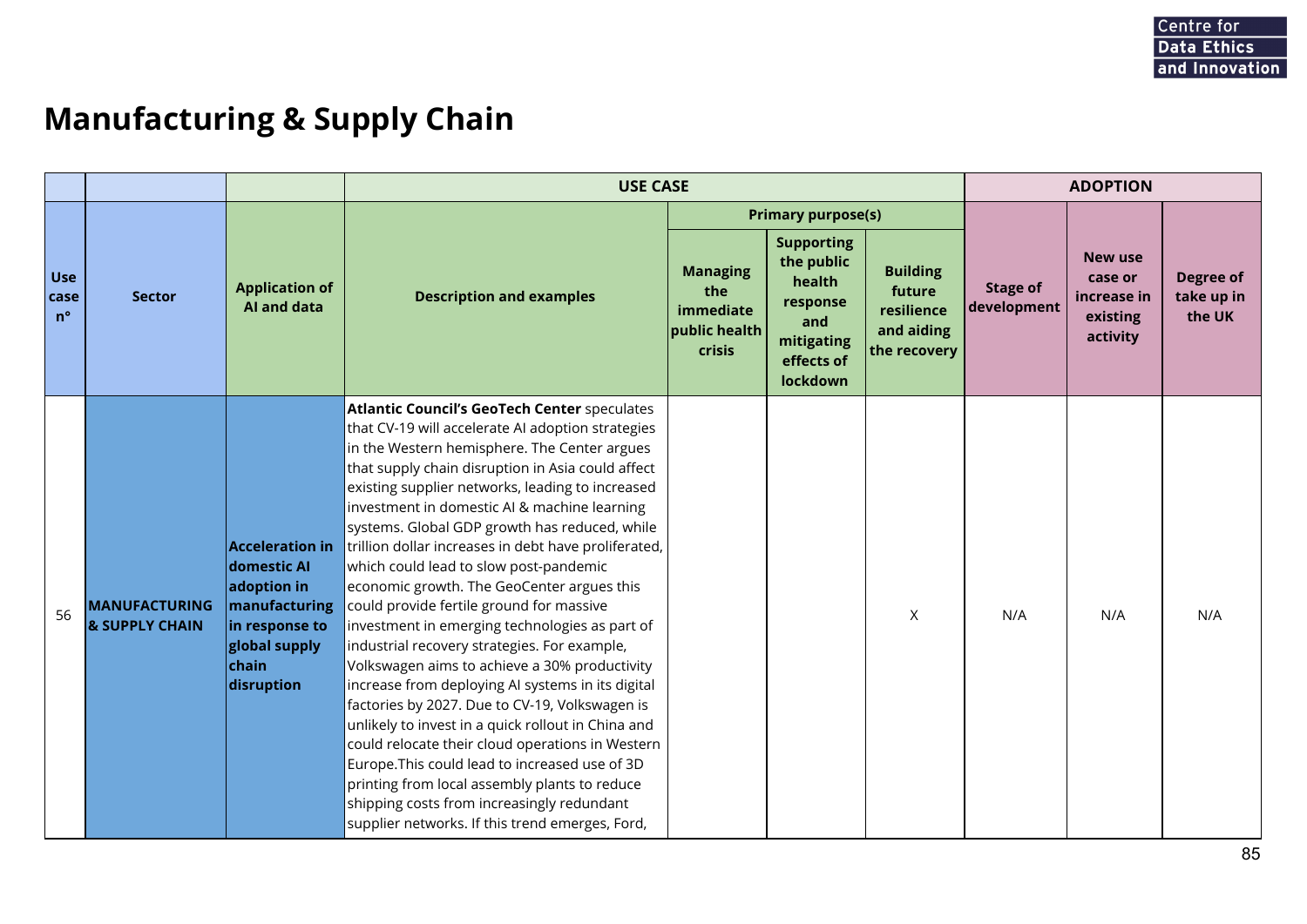|    |                                        |                                                                                                                   |                                                                                                                                                                                                                                                                                                                                                                                                                                                                                                                                                                                                                                                                                                                                                                                                                                                                                                                                                                                                                                                                                                              |              |     |     | Data Ethics    |  |
|----|----------------------------------------|-------------------------------------------------------------------------------------------------------------------|--------------------------------------------------------------------------------------------------------------------------------------------------------------------------------------------------------------------------------------------------------------------------------------------------------------------------------------------------------------------------------------------------------------------------------------------------------------------------------------------------------------------------------------------------------------------------------------------------------------------------------------------------------------------------------------------------------------------------------------------------------------------------------------------------------------------------------------------------------------------------------------------------------------------------------------------------------------------------------------------------------------------------------------------------------------------------------------------------------------|--------------|-----|-----|----------------|--|
|    |                                        |                                                                                                                   |                                                                                                                                                                                                                                                                                                                                                                                                                                                                                                                                                                                                                                                                                                                                                                                                                                                                                                                                                                                                                                                                                                              |              |     |     | and Innovation |  |
|    |                                        |                                                                                                                   | GM and other car manufacturers are likely to<br>follow suit, as part of a wider reconfiguration of<br>the economy prompted by CV-19 related<br>economic suffering.                                                                                                                                                                                                                                                                                                                                                                                                                                                                                                                                                                                                                                                                                                                                                                                                                                                                                                                                           |              |     |     |                |  |
| 57 | <b>MANUFACTURING</b><br>& SUPPLY CHAIN | <b>Manufacturers</b><br>are combining<br>digital skills<br>lacross<br>traditionally<br>disparate<br><b>sector</b> | The Manufacturer has reported that CV-19<br>related increases in digital literacy,<br>collaboration, crowdsourcing expertise and<br>convergence could transform future<br>manufacturing operational models. Citing<br>Google Trends research, searches for "Zoom<br>video conferencing" had increased 190% by<br>mid-March and "MS teams video conferencing"<br>rose by 40%. Collaboration between traditionally<br>siloed industries has increased, as evidenced by<br>the formation of the VentilatorChallengeUK<br>consortium, composed of aerospace,<br>automotive and medical industry bodies. Global<br>companies are relaxing patent rights and IP to<br>accelerate manufacture of products for the<br>healthcare industry. For example medtech firm<br>Medtronic have shared ventilation-specific<br>designs for the Puritan Bennett 560 Ventilator<br>(PB560) to enable external experts to accelerate<br>the rate of ventilator production. The<br>convergence of medicine, technology and<br>politics to service the health sector may also be<br>an indication of future cross sector alliances. | $\mathsf{X}$ | N/A | N/A | N/A            |  |